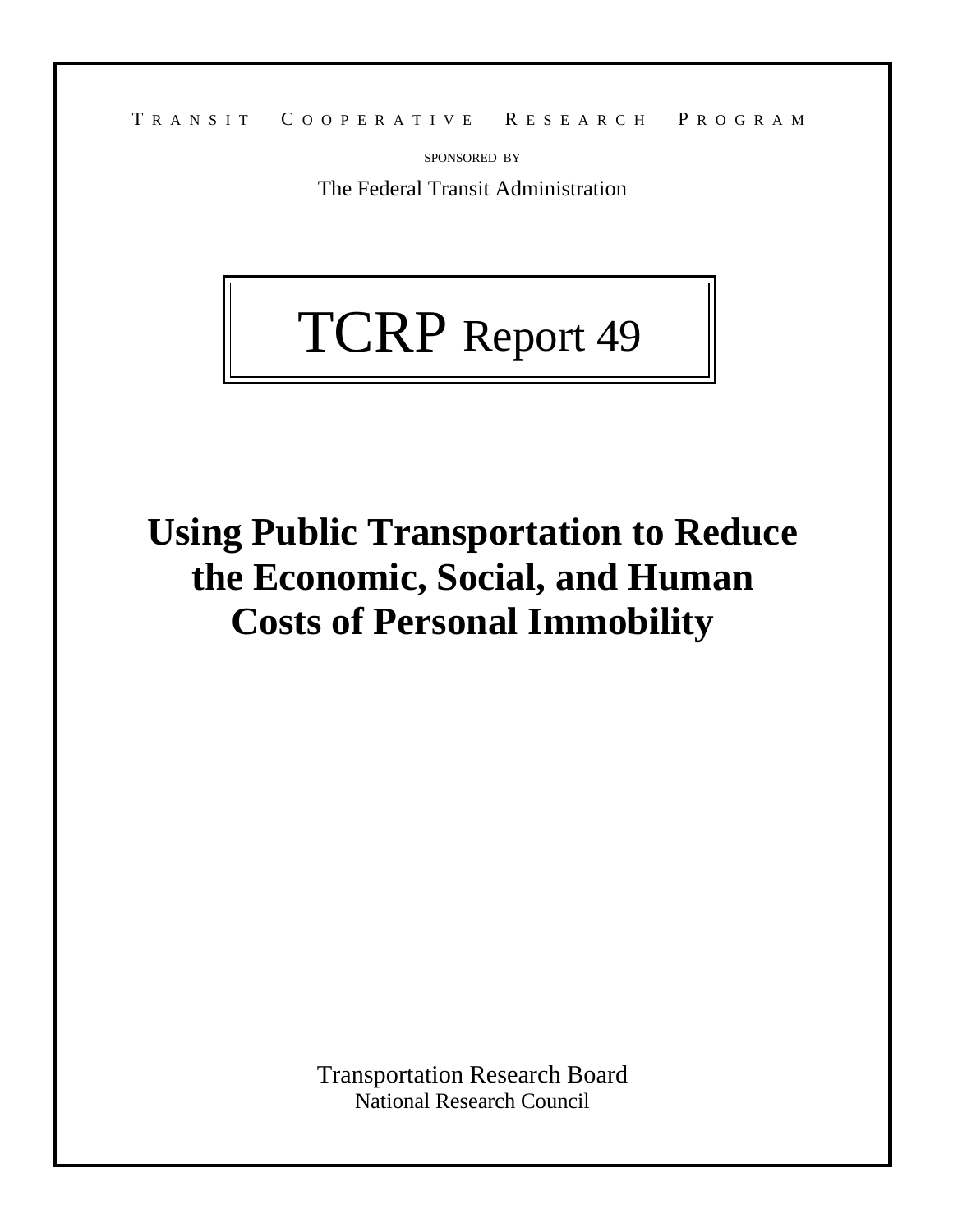### **TCRP OVERSIGHT AND PROJECT SELECTION COMMITTEE**

#### **CHAIR**

ROBERT G. LINGWOOD *BC Transit*

### **MEMBERS**

GORDON AOYAGI *Montgomery County Government* J. BARRY BARKER *Transit Authority of River City* LEE BARNES *Barwood, Inc.* RONALD L. BARNES *Central Ohio Transit Authority* GERALD L. BLAIR *Indiana County Transit Authority* ROD J. DIRIDON *IISTPS* SANDRA DRAGGOO *CATA* CONSTANCE GARBER *York County Community Action Corp.* DELON HAMPTON *Delon Hampton & Associates* KATHARINE HUNTER-ZAWORSKI *Oregon State University* JOYCE H. JOHNSON *North Carolina A&T State University* ALAN F. KIEPPER *Parsons Brinckerhoff, Inc.* PAUL LARROUSSE *Madison Metro Transit System* EVA LERNER-LAM *The Palisades Consulting Group, Inc.* GORDON J. LINTON *FTA* DON S. MONROE *Pierce Transit* PATRICIA S. NETTLESHIP *The Nettleship Group, Inc.* JAMES P. REICHERT *Reichert Management Services* RICHARD J. SIMONETTA *MARTA* PAUL P. SKOUTELAS *Port Authority of Allegheny County* PAUL TOLIVER *King County DOT/Metro* MICHAEL S. TOWNES *Peninsula Transportation Dist. Comm.* LINDA S. WATSON *Corpus Christi RTA*

#### **EX OFFICIO MEMBERS**

WILLIAM W. MILLAR *APTA* KENNETH R. WYKLE *FHWA* JOHN C. HORSLEY *AASHTO* ROBERT E. SKINNER, JR. *TRB*

### **TDC EXECUTIVE DIRECTOR** LOUIS F. SANDERS *APTA*

**SECRETARY** ROBERT J. REILLY *TRB*

### **TRANSPORTATION RESEARCH BOARD EXECUTIVE COMMITTEE 1999**

### **OFFICERS**

**Chair:** *Wayne Shackelford, Commissioner, Georgia DOT* **Vice Chair:** *Martin Wachs, Director, Institute of Transportation Studies, University of California at Berkeley* **Executive Director:** *Robert E. Skinner, Jr., Transportation Research Board* **MEMBERS** SHARON D. BANKS, *General Manager, AC Transit* (Past Chairwoman, 1998) THOMAS F. BARRY, JR., *Secretary of Transportation, Florida DOT* BRIAN J. L. BERRY, *Lloyd Viel Berkner Regental Professor, University of Texas at Dallas* SARAH C. CAMPBELL, *President, TransManagement, Inc., Washington, DC* ANNE P. CANBY, *Secretary of Transportation, Delaware DOT* E. DEAN CARLSON, *Secretary, Kansas DOT* JOANNE F. CASEY, *President, Intermodal Association of North America, Greenbelt, MD* JOHN W. FISHER, *Joseph T. Stuart Professor of Civil Engineering and Director, ATLSS Engineering Research Center, Lehigh University* GORMAN GILBERT, *Director, Institute for Transportation Research and Education, North Carolina State University* DELON HAMPTON, *Chair and CEO, Delon Hampton & Associates, Washington, DC* LESTER A. HOEL, *Hamilton Professor, Civil Engineering, University of Virginia* JAMES L. LAMMIE, *Director, Parsons Brinckerhoff, Inc., New York, NY* THOMAS F. LARWIN, *General Manager, San Diego Metropolitan Transit Development Board* BRADLEY L. MALLORY, *Secretary of Transportation, Pennsylvania DOT* JEFFREY J. McCAIG, *President and CEO, Trimac Corporation, Calgary, Alberta, Canada* JOSEPH A. MICKES, *Missouri DOT* MARSHALL W. MOORE, *Director, North Dakota DOT* JEFFREY R. MORELAND, *Senior VP, Burlington Northern Santa Fe Corporation* SID MORRISON, *Secretary of Transportation, Washington State DOT* JOHN P. POORMAN, *Staff Director, Capital District Transportation Committee* ANDREA RINIKER, *Executive Director, Port of Tacoma, Tacoma, WA* JOHN M. SAMUELS, *VP--Operations Planning & Budget, Norfolk Southern Corporation, Norfolk, VA* JAMES A. WILDING, *President and CEO, Metropolitan Washington Airports Authority* CURTIS A. WILEY, *Commissioner, Indiana DOT* DAVID N. WORMLEY, *Dean of Engineering, Pennsylvania State University*

## **EX OFFICIO MEMBERS**

MIKE ACOTT, *President, National Asphalt Pavement Association* JOE N. BALLARD, *Chief of Engineers and Commander, U.S. Army Corps of Engineers* KELLEY S. COYNER, *Administrator, Research and Special Programs, U.S.DOT* MORTIMER L. DOWNEY, *Deputy Secretary, Office of the Secretary, U.S.DOT* DAVID GARDINER, *Assistant Administrator, U.S. Environmental Protection Agency* JANE F. GARVEY, *Administrator, Federal Aviation Administration, U.S.DOT* EDWARD R. HAMBERGER, *President and CEO, Association of American Railroads* CLYDE J. HART, JR., *Maritime Administrator, U.S.DOT* JOHN C. HORSLEY, *Executive Director, American Association of State Highway and Transportation Officials* GORDON J. LINTON, *Federal Transit Administrator, U.S.DOT* RICARDO MARTINEZ, *National Highway Traffic Safety Administrator, U.S.DOT* WILLIAM W. MILLAR, *President, American Public Transit Association* JOLENE M. MOLITORIS, *Federal Railroad Administrator, U.S.DOT* VALENTIN J. RIVA, *President, American Concrete Pavement Association* ASHISH K. SEN, *Director, Bureau of Transportation Statistics, U.S.DOT* GEORGE D. WARRINGTON, *President and CEO, National Railroad Passenger Corporation* KENNETH R. WYKLE, *Federal Highway Administrator, U.S.DOT*

### **TRANSIT COOPERATIVE RESEARCH PROGRAM**

*Transportation Research Board Executive Committee Subcommittee for TCRP* WAYNE SHACKELFORD, *Georgia DOT* (Chair) SHARON D. BANKS, *AC Transit* LESTER A. HOEL, *University of Virginia* THOMAS F. LARWIN, *San Diego Metropolitan Transit Development Board* GORDON J. LINTON, *FTA U.S.DOT* WILLIAM W. MILLAR, *American Public Transit Administration* ROBERT E. SKINNER, JR., *Transportation Research Board* MARTIN WACHS, *Institute of Transportation Studies, University of California at Berkeley*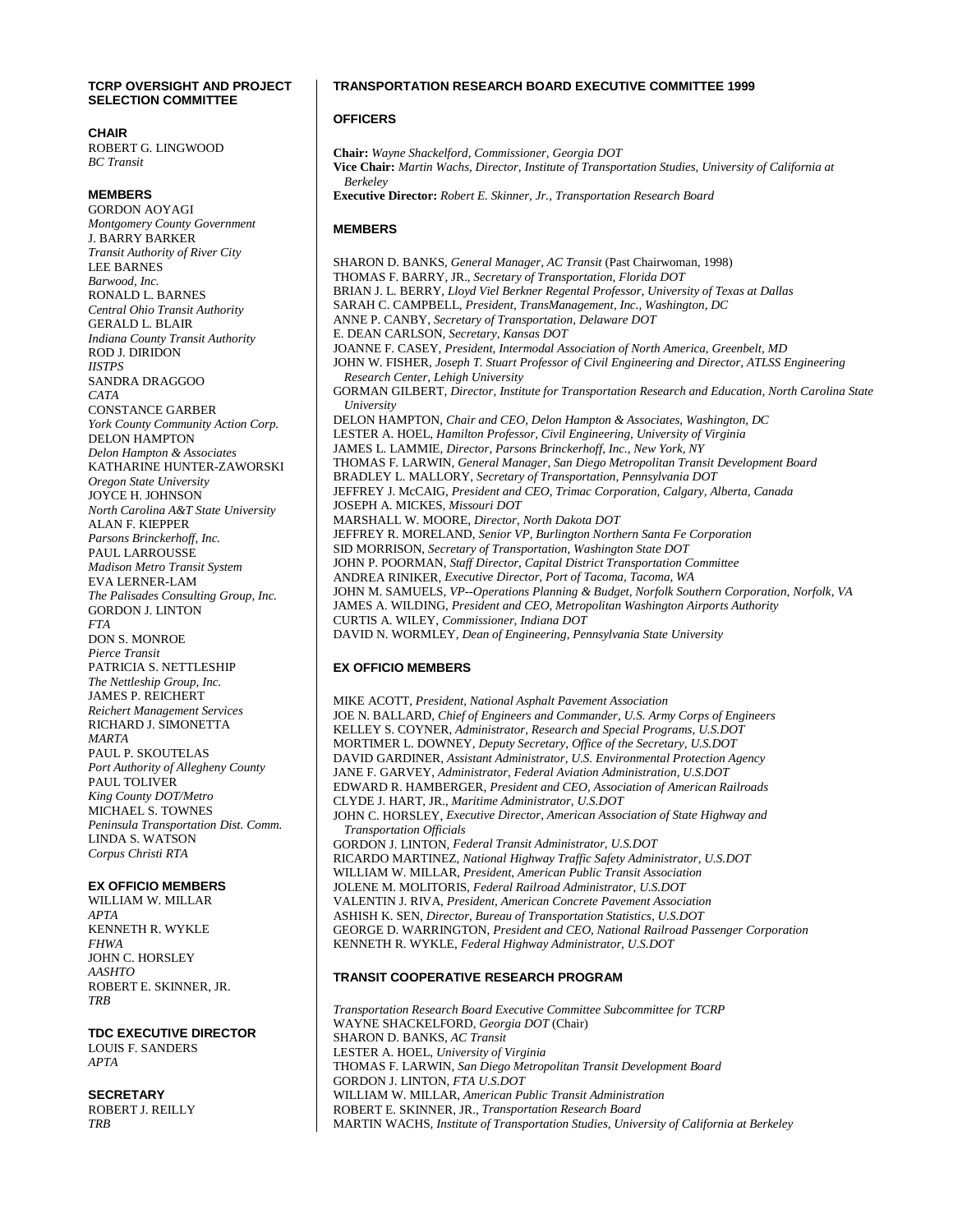# **Report 49**

# **Using Public Transportation to Reduce the Economic, Social, and Human Costs of Personal Immobility**

**CRAIN & ASSOCIATES, INC. Menlo Park, CA with RICARDO BYRD Washington, DC and OMNIVERSED INTERNATIONAL Los Angeles, CA**

**Subject Area** 

Planning and Administration Public Transit

Research Sponsored by the Federal Transit Administration in Cooperation with the Transit Development Corporation

**T RANSPORTATION R ESEARCH B OARD NATIONAL RESEARCH COUNCIL**

> NATIONAL ACADEMY PRESS Washington, D.C. 1999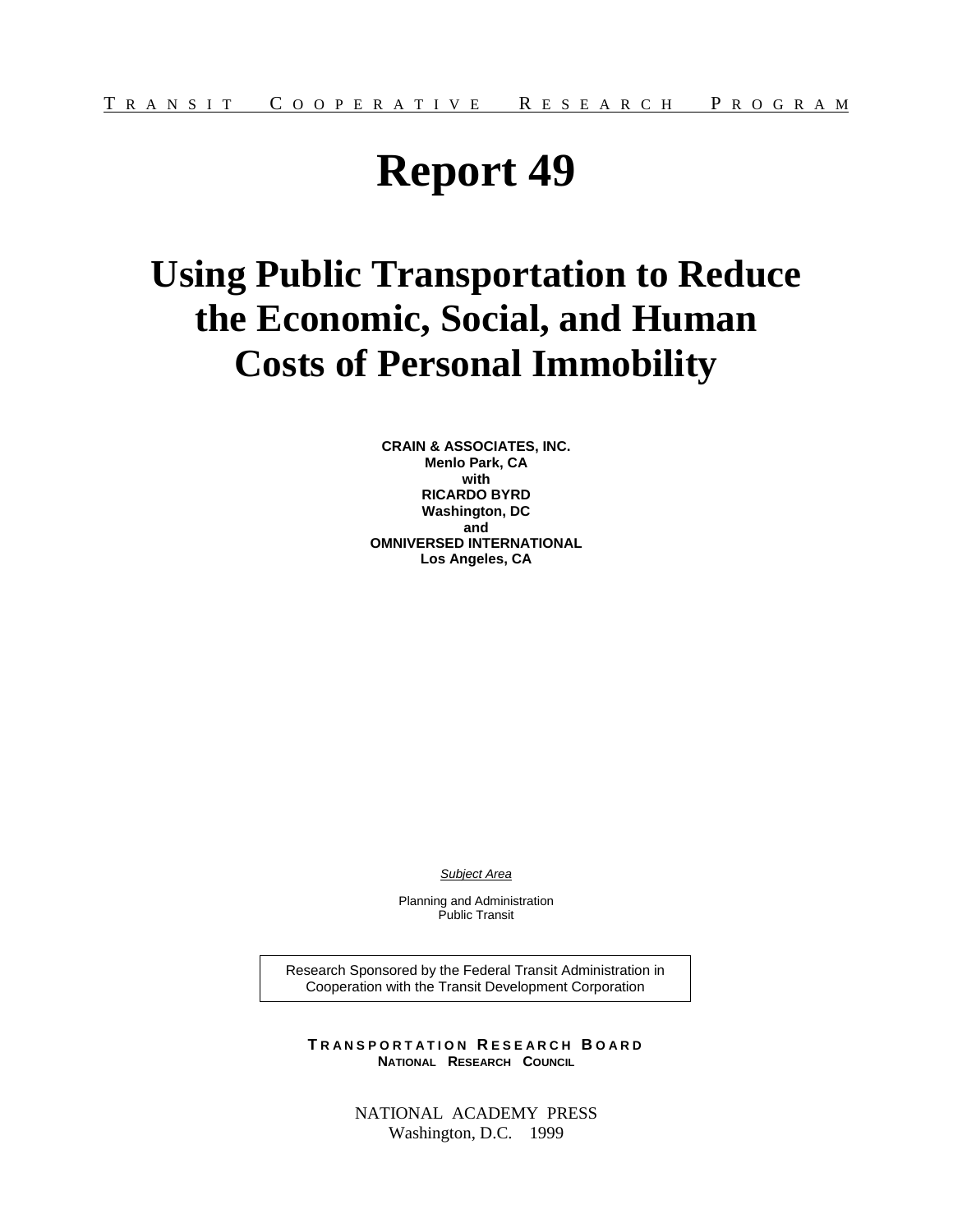#### **TRANSIT COOPERATIVE RESEARCH PROGRAM**

The nation's growth and the need to meet mobility, environmental, and energy objectives place demands on public transit systems. Current systems, some of which are old and in need of upgrading, must expand service area, increase service frequency, and improve efficiency to serve these demands. Research is necessary to solve operating problems, to adapt appropriate new technologies from other industries, and to introduce innovations into the transit industry. The Transit Cooperative Research Program (TCRP) serves as one of the principal means by which the transit industry can develop innovative near-term solutions to meet demands placed on it.

The need for TCRP was originally identified in *TRB Special Report 213--Research for Public Transit: New Directions,* published in 1987 and based on a study sponsored by the Urban Mass Transportation Administration--now the Federal Transit Administration (FTA). A report by the American Public Transit Association (APTA), *Transportation 2000*, also recognized the need for local, problem-solving research. TCRP, modeled after the longstanding and successful National Cooperative Highway Research Program, undertakes research and other technical activities in response to the needs of transit service providers. The scope of TCRP includes a variety of transit research fields including planning, service configuration, equipment, facilities, operations, human resources, maintenance, policy, and administrative practices.

TCRP was established under FTA sponsorship in July 1992. Proposed by the U.S. Department of Transportation, TCRP was authorized as part of the Intermodal Surface Transportation Efficiency Act of 1991 (ISTEA). On May 13, 1992, a memorandum agreement outlining TCRP operating procedures was executed by the three cooperating organizations: FTA, the National Academy of Sciences, acting through the Transportation Research Board (TRB); and the Transit Development Corporation, Inc. (TDC), a nonprofit educational and research organization established by APTA. TDC is responsible for forming the independent governing board, designated as the TCRP Oversight and Project Selection (TOPS) Committee.

Research problem statements for TCRP are solicited periodically but may be submitted to TRB by anyone at any time. It is the responsibility of the TOPS Committee to formulate the research program by identifying the highest priority projects. As part of the evaluation, the TOPS Committee defines funding levels and expected products.

Once selected, each project is assigned to an expert panel, appointed by the Transportation Research Board. The panels prepare project statements (requests for proposals), select contractors, and provide technical guidance and counsel throughout the life of the project. The process for developing research problem statements and selecting research agencies has been used by TRB in managing cooperative research programs since 1962. As in other TRB activities, TCRP project panels serve voluntarily without compensation.

Because research cannot have the desired impact if products fail to reach the intended audience, special emphasis is placed on disseminating TCRP results to the intended end users of the research: transit agencies, service providers, and suppliers. TRB provides a series of research reports, syntheses of transit practice, and other supporting material developed by TCRP research. APTA will arrange for workshops, training aids, field visits, and other activities to ensure that results are implemented by urban and rural transit industry practitioners.

The TCRP provides a forum where transit agencies can cooperatively address common operational problems. The TCRP results support and complement other ongoing transit research and training programs.

### **TCRP REPORT 49**

Project H-8 FY'95 ISSN 1073-4872 ISBN 0-309-06601-8 Library of Congress Catalog Card No. 99-71032

© 1999 Transportation Research Board

#### **Price \$31.00**

### **NOTICE**

The project that is the subject of this report was a part of the Transit Cooperative Research Program conducted by the Transportation Research Board with the approval of the Governing Board of the National Research Council. Such approval reflects the Governing Board's judgment that the project concerned is appropriate with respect to both the purposes and resources of the National Research Council.

The members of the technical advisory panel selected to monitor this project and to review this report were chosen for recognized scholarly competence and with due consideration for the balance of disciplines appropriate to the project. The opinions and conclusions expressed or implied are those of the research agency that performed the research, and while they have been accepted as appropriate by the technical panel, they are not necessarily those of the Transportation Research Board, the National Research Council, the Transit Development Corporation, or the Federal Transit Administration of the U.S. Department of Transportation.

Each report is reviewed and accepted for publication by the technical panel according to procedures established and monitored by the Transportation Research Board Executive Committee and the Governing Board of the National Research Council.

To save time and money in disseminating the research findings, the report is essentially the original text as submitted by the research agency. This report has not been edited by TRB.

#### **Special Notice**

The Transportation Research Board, the National Research Council, the Transit Development Corporation, and the Federal Transit Administration (sponsor of the Transit Cooperative Research Program) do not endorse products or manufacturers. Trade or manufacturers' names appear herein solely because they are considered essential to the clarity and completeness of the project reporting.

*Published reports of the*

#### **TRANSIT COOPERATIVE RESEARCH PROGRAM**

*are available from:*

Transportation Research Board National Research Council 2101 Constitution Avenue, N.W. Washington, D.C. 20418

and can be ordered through the Internet at http://www.nas.edu/trb/index.html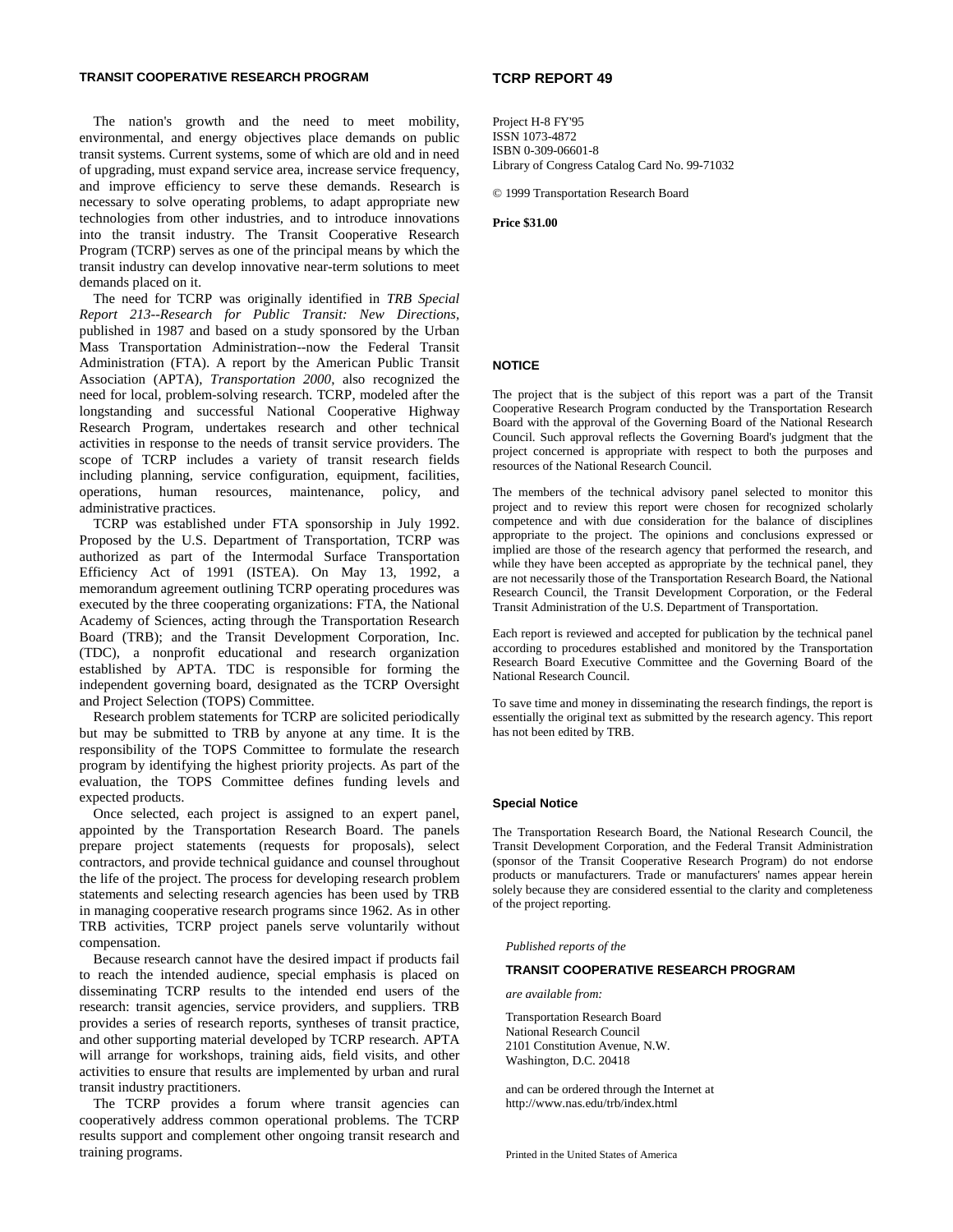# **FOREWORD**

*By Staff Transportation Research Board*

This report provides a method to define and measure the costs of personal immobility at a local level and contains a compendium of public transportation practices that address immobility, help reduce costs, and possibly provide economic benefits to both the riders and the larger community. The focus is on practices that assist people who need transportation to health care or who are transitioning from welfare to work. This report should be of interest to planners, decision makers, and social service and transportation providers. It should also serve as a resource to assist decision makers and transportation service providers in using their services more effectively to address the issue of personal immobility.

The social effects of the post-World War II growth in automobile ownership and highway expansion have been studied extensively. During this period, many businesses and services relocated from transit-oriented cities to automobile-oriented locations, resulting in the migration of homes, employment, health care, education, shopping, and social services to the suburbs. Without a car, it is now difficult to fully participate in American society. However, the 1990 census indicates the approximately 9.2 percent of American households do not have access to a car, and many of these do not have access to good public transportation either. Young, elderly, and poor persons are primarily affected. This lack of personal mobility has an economic, social, and human cost, but the magnitude of these costs has not been well demonstrated. It is known that the costs include higher unemployment, lower tax revenues, higher welfare expenditures, greater medical costs, and limited human development opportunities. How much benefit would be generated by improving mobility for segments of society, and how can public transit play a stronger role? To answer these questions, there is a need to better define and measure the costs of immobility and to identify ways in which public transportation can help improve mobility.

Crain & Associates, Inc., in association with Ricardo Byrd and Omniversed International, was the contractor for TCRP Project H-8 and prepared the final report. To achieve the project objective of developing a product that will assist transit and humanservices professionals in using their services more effectively to address the issue of immobility, the researchers conducted a comprehensive review of the literature on the economic, social, and human costs of immobility and the practices that assist in reducing these costs. Further, a method was developed to define and measure the economic, social, and human costs of immobility at the local level. Solicitations were made through articles in industry publications aimed at transit agencies, human-service agencies, and community-based organizations to identify the most current practices using public transportation. A summary of current practices is included; it highlights the institutional barriers that inhibit more effective use of available public transportation services and presents key findings on how these barriers can be overcome.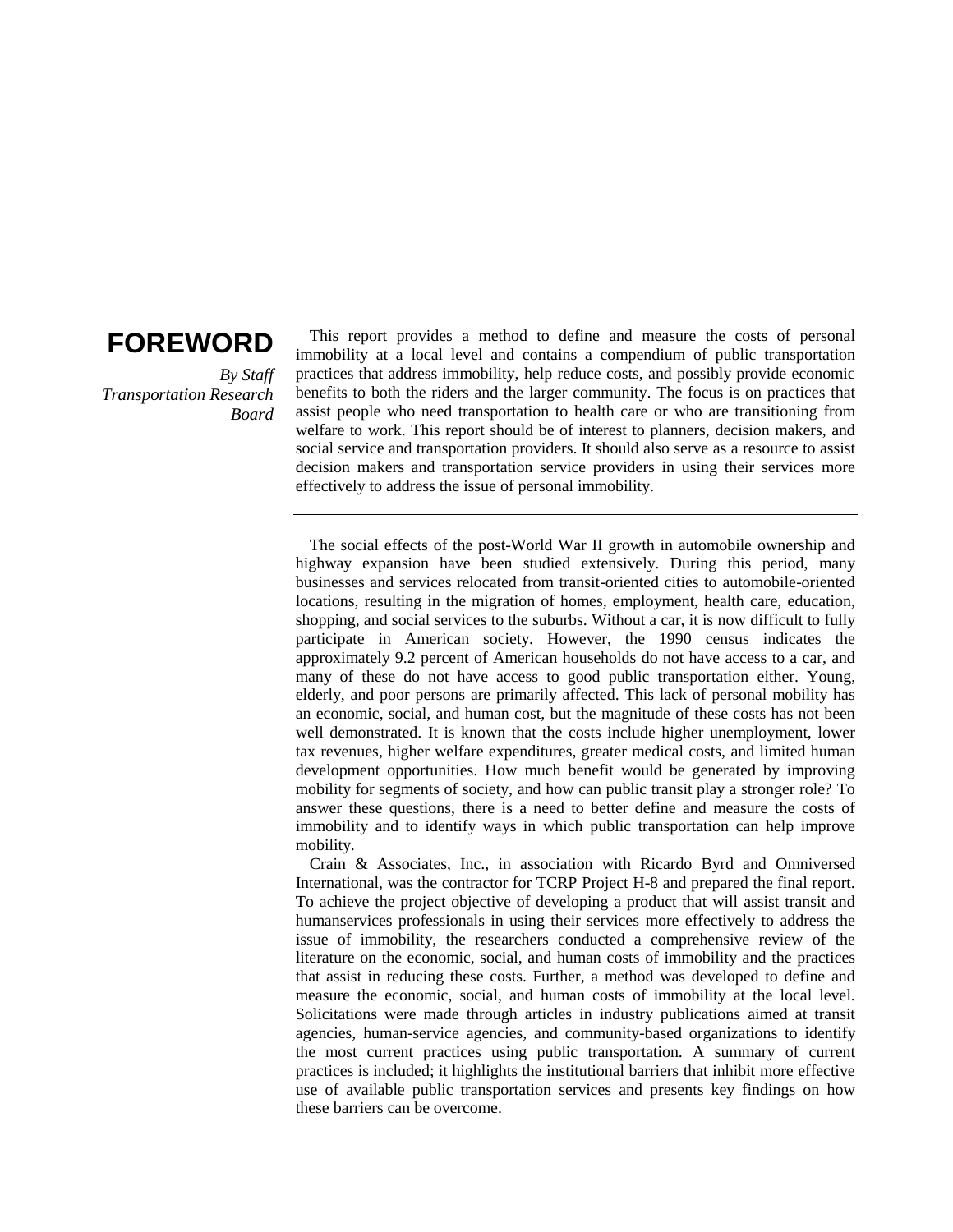In addition to the final report, this project produced in-depth documentation of 11 case studies conducted in six regions of the country. These case studies, which address welfare-to-work and access to health care, can be found on the TCRP home page (www4.nas.edu/trb/crp.nsf) on the Internet's World Wide Web as TCRP Web Document 7.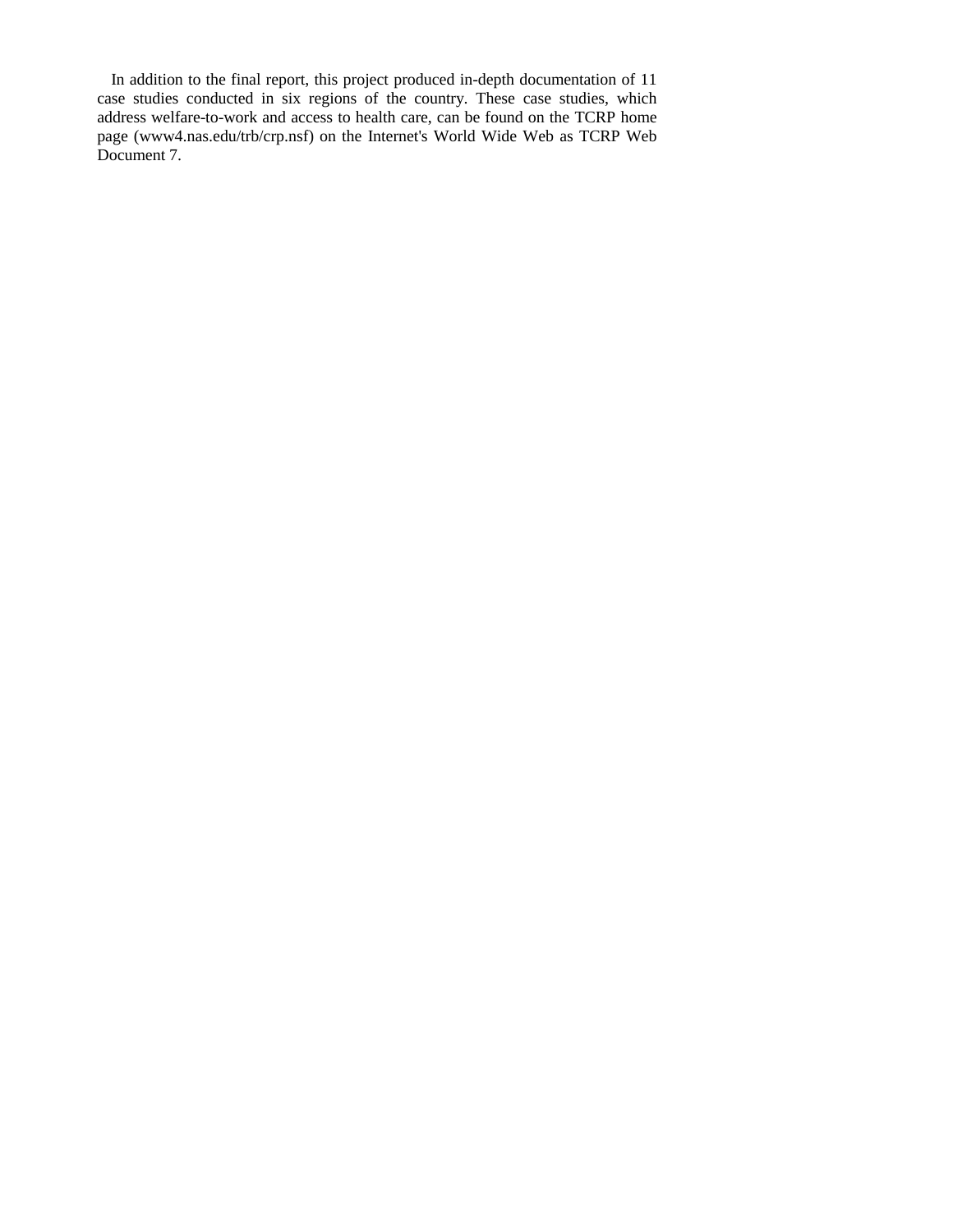### **CONTENTS 1 EXECUTIVE SUMMARY**

### **1-1 CHAPTER 1 Introduction**

Research Problem Statement, 1-1 Objectives, 1-1 Organization of This Report, 1-2

### **2-1 CHAPTER 2 Immobility Issues**

Who Are the Transportation Disadvantaged?, 2-1 Key Barriers to Improving Mobility, 2-2 Using Public Transportation to Address the Barriers to Mobility, 2-10 Empowerment Zone and Enterprise Communities (EZ/EC), 2-22 Key Findings, 2-22 Chapter References, 2-23

# **3-1 CHAPTER 3 Key Research Findings**

Summary of Key Findings, 3-1 Chapter References, 3-17

# **4-1 CHAPTER 4 Guide for Economic Analysis of Transit Projects**

Overview, 4-1 Step 1: Describe Project Characteristics and Costs, 4-2 Step 2: Select Economic Features, Update Unit Costs, 4-6 Step 3: Determine Project Patronage, Identify Mobility Benefits, 4-8 Step 4: Estimate Efficiency Benefits of Project, 4-11 Step 5: Calculate and Interpret Economic Indices, 4-13 Chapter References, 4-18

### **5-1 CHAPTER 5 Compendium of Public Transportation Practices to Address Immobility**

Compendium Organization, 5-1 Access to Jobs, 5-1 Filling Mobility Gaps, 5-13 Coordination with Health and Human Services Agencies, 5-19 Elderly Services, 5-21 Youth Services, 5-24 Transit Oriented Development, 5-26 Vehicle Programs, 5-27 Chapter References, 5-31

### **6-1 CHAPTER 6 Implementation and Dissemination Plans**

Implementation Plan, 6-1 Dissemination Plan, 6-5 Chapter References, 6-9

### **A-1 APPENDIX A Case Studies**

### **B-1 APPENDIX B Literature Search: Who Are the Transportation Disadvantaged?**

**C-1 APPENDIX C Glossary of Terms**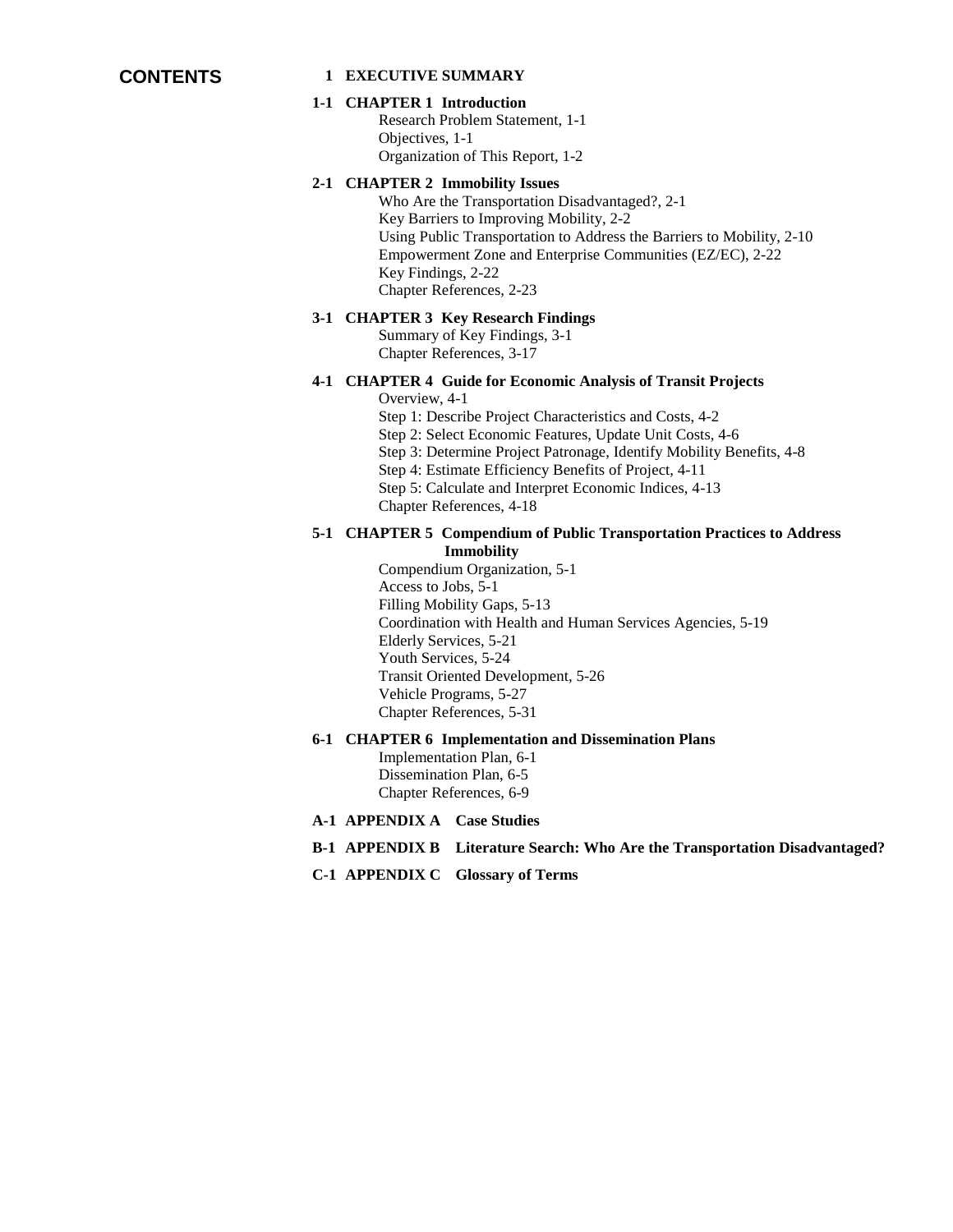# **COOPERATIVE RESEARCH PROGRAMS STAFF**

ROBERT J. REILLY, *Director, Cooperative Research Programs* STEPHEN J. ANDRLE, *Manager, Transit Cooperative Research Program* GWEN CHISHOLM, *Senior Program Officer* EILEEN P. DELANEY, *Managing Editor* JAMIE M. FEAR, *Associate Editor*

# **PROJECT PANEL H-8**

WADE LAWSON, *South Jersey Transportation Authority* (Chair) TIMOTHY COLLINS, *Laidlaw Transit Services, Arlington, VA* LEE L. DAVIS, *National Transportation Consortium, Washington, DC* DAVID L. FOOTE, *American Transit Services Council, Washington, DC* FRED M. GILLIAM, *Metropolitan Transit Authority, Houston, TX* GLADYS MACK, *United Planning Organization, Washington, DC* ANNA M. NALEVANKO, *University of North Carolina Institute for Transportation R&E* REZA NAVAI, *California DOT* STEPHANIE NELLONS, *Ryder Public Transportation Services, Inc., Cincinnati, OH* JUDITH A. WILSON, *Los Angeles County Metropolitan Transportation Authority* SEAN G. LIBBERTON, *FTA Liaison Representative* MATTHEW J. WELBES, *FTA Liaison Representative* JON M. WILLIAMS, *TRB Liaison Representative*

## **AUTHOR ACKNOWLEDGMENTS**

The research described in this report was performed under TCRP Project H-8 by Crain & Associates, Inc., Ricardo Byrd, and Omniversed International. Gail Murray was the Principal Investigator and principal author of the summary and all chapters except Chapter 4. She directed and wrote the case studies for the AC Transit service area, South Carolina, Metro-Dade Transit Agency, and two of the Los Angeles cases. Cliff Chambers was the Project Manager, led and wrote the case studies of SEPTA and OATS, Inc., and synthesized the key findings for Chapter 3. Ricardo Byrd provided significant industry outreach in selecting the case studies and participated in the development of the Metro-Dade, OATS, and SEPTA cases. Lou Collier of Omniversed wrote the Numero Uno Supermarket Shuttle case study and provided important contributions to the South Carolina and Los Angeles area case studies. David Curry of Crain & Associates conducted the economic analyses of benefits and costs in the case studies and wrote the economic methodologies guide in Chapter 4. Corinne Goodrich provided valuable assistance in compiling industry best practices for the compendium in Chapter 5.

Guidance for this research was provided by Gwen Chisholm, the Senior Program Officer for the project, and the project panel.

The research team received excellent cooperation from the staff of each of the case study locations. Without this invaluable assistance, the research effort would not have been possible.

This work was sponsored by the Federal Transit Administration and was conducted in the Transit Cooperative Research Program, which is administered by the Transportation Research Board of the National Research Council.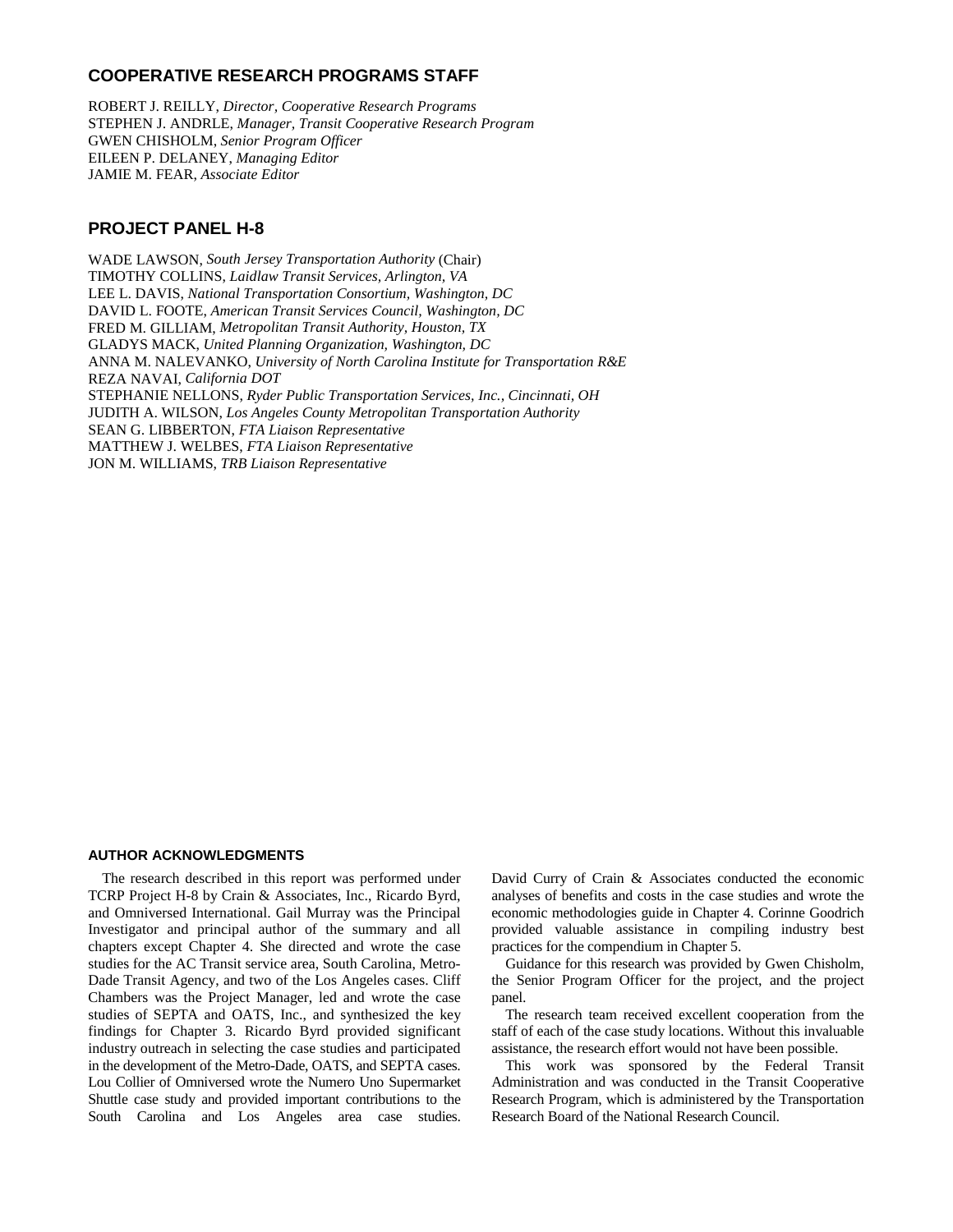When the Interstate Highway Act was passed in 1956, few could envision the dramatic impact that the highway system would have on the economic and social structure of American society. Because of the easy access created by highways, many businesses and essential services relocated from the inner cities to the outlying suburbs. However, public transportation systems have not kept pace with changing land use patterns and, as a result, many of the transportation disadvantaged now find fewer essential destinations available to them.

The lack of personal mobility has economic, social and human costs, such as higher unemployment, reduced tax revenue, greater welfare and medical costs, and limited social potential. This research identified 11 transportation practices that help reduce such costs and provide economic benefits to both the riders and the larger community.

# **INTRODUCTION**

"In many metropolitan areas, jobs in the cities are no longer around the corner. Jobs are over the horizon." Mark Alan Hughes Public/Private Ventures

The transportation disadvantaged are those people whose range of travel alternatives is limited, especially in the availability of easy-to-use and inexpensive options for trip-making. Factors influencing this immobility are:

1. ACCESS TO AUTOMOBILES

In 1990, 9.2% of American households did not have an automobile. Almost half of those **without an automobile** are persons 65 years or older, and of these, 81% are women.

2. DEMOGRAPHIC FACTORS:

**income**: Individuals with incomes below \$10,000 make about one trip per day less than individuals with incomes over \$40,000 per year. **disabilities**: Non-disabled persons make over 50% more trips than persons with disabilities. **gender:** 23% of full-time working mothers and almost

60% of part-time working mothers have non-traditional work hours. This reduces women's ability to join carpools or find appropriately-scheduled transit options.

# **WHO ARE THE TRANSPORTATION DISADVANTAGED?**

"The largest groups of the transportation disadvantaged are those over 65 and those with a physical or mental handicap." Sandra Rosenbloom University of Arizona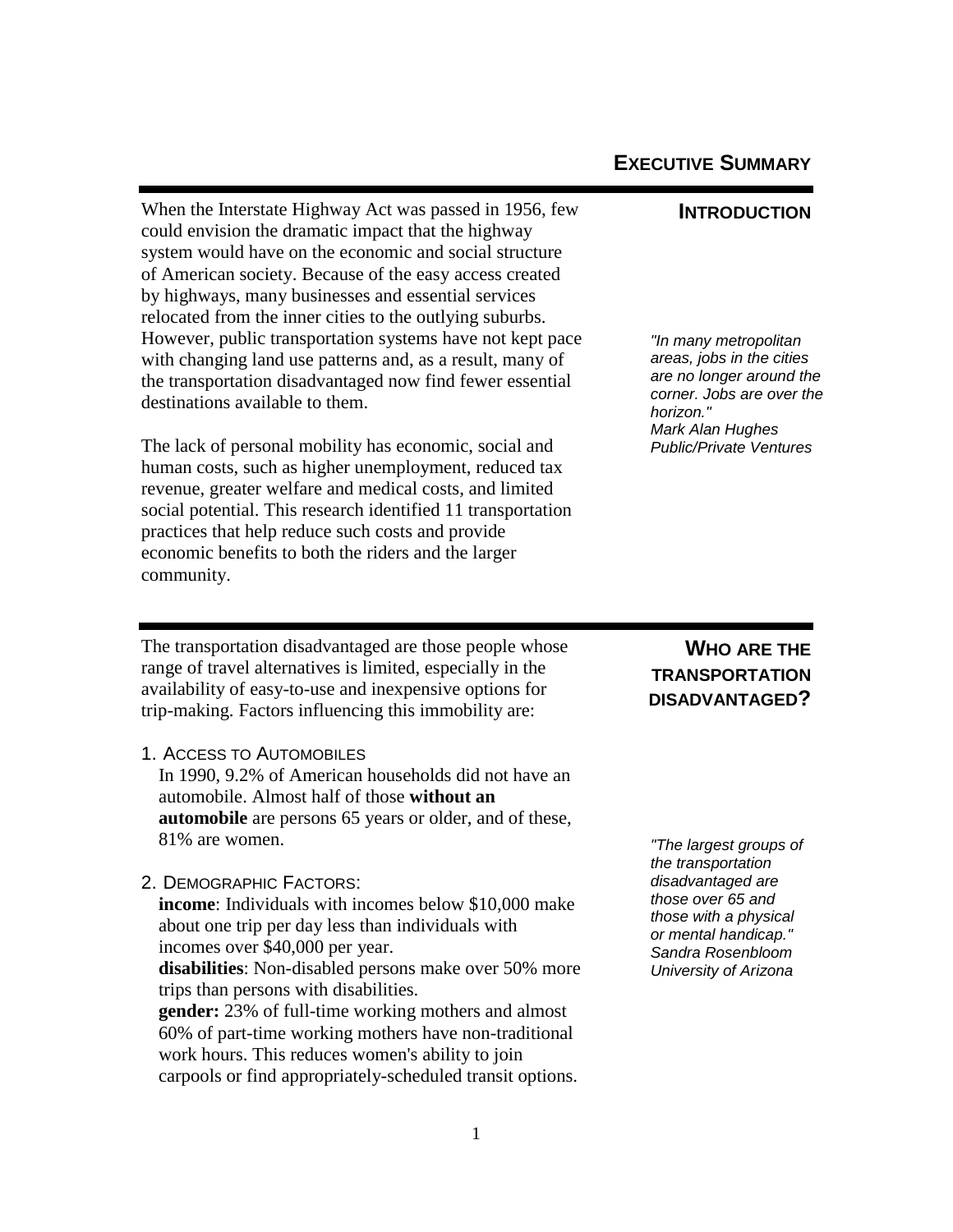During the past 40 years, nearly 2 out of 3 new jobs have been created in the suburbs of metropolitan areas: "If you cannot afford a car, you can't get to work." Director of an economic development program in the Kentucky Highlands.

**ethnicity**: Nearly 40% of central city African-American households were without access to an automobile, compared to fewer than one out of five white central city households.

**education**: A change in education produces a greater overall effect on higher trip rates than a change in income, with the more educated taking more trips.

3. AVAILABILITY OF PUBLIC TRANSPORTATION Almost four in ten American households **do not have public transportation available** within two miles.

# VEHICLE OWNERSHIP AND POVERTY LEVELS (PERSONS 16 AND OLDER)

|                      | <b>HOUSEHOLD VEHICLE OWNERSHIP</b>    |             |  |
|----------------------|---------------------------------------|-------------|--|
|                      | <b>ONE OR MORE</b><br><b>VEHICLES</b> | NO VEHICLES |  |
| <b>Below Poverty</b> | 76.1%                                 | 23.9%       |  |
| Near Poverty         | 81.1%                                 | 18.9%       |  |
| Above Poverty        | 97.6%                                 | 2.4%        |  |

| <b>BARRIERS TO</b><br><b>MOBILITY</b> | It is widely believed that persons who are poor, disabled,<br>or elderly cannot participate fully in society without an<br>automobile or high quality, low-cost public transportation.<br>Some of the major reasons for these barriers to full<br>participation are: |  |  |
|---------------------------------------|----------------------------------------------------------------------------------------------------------------------------------------------------------------------------------------------------------------------------------------------------------------------|--|--|
|                                       | $\triangleleft$ Lack of access to job opportunities for inner-city<br>residents;<br>$\triangle$ Need to improve basic services in the inner city to<br>reduce travel needs;                                                                                          |  |  |
|                                       | $\bullet$ Deficient rural and small town transit services;<br>$\triangleleft$ Inadequate funding to improve mobility for the<br>transportation disadvantaged; and<br>❖ Need for improved public safety to reduce fear of<br>travel by public transit.                |  |  |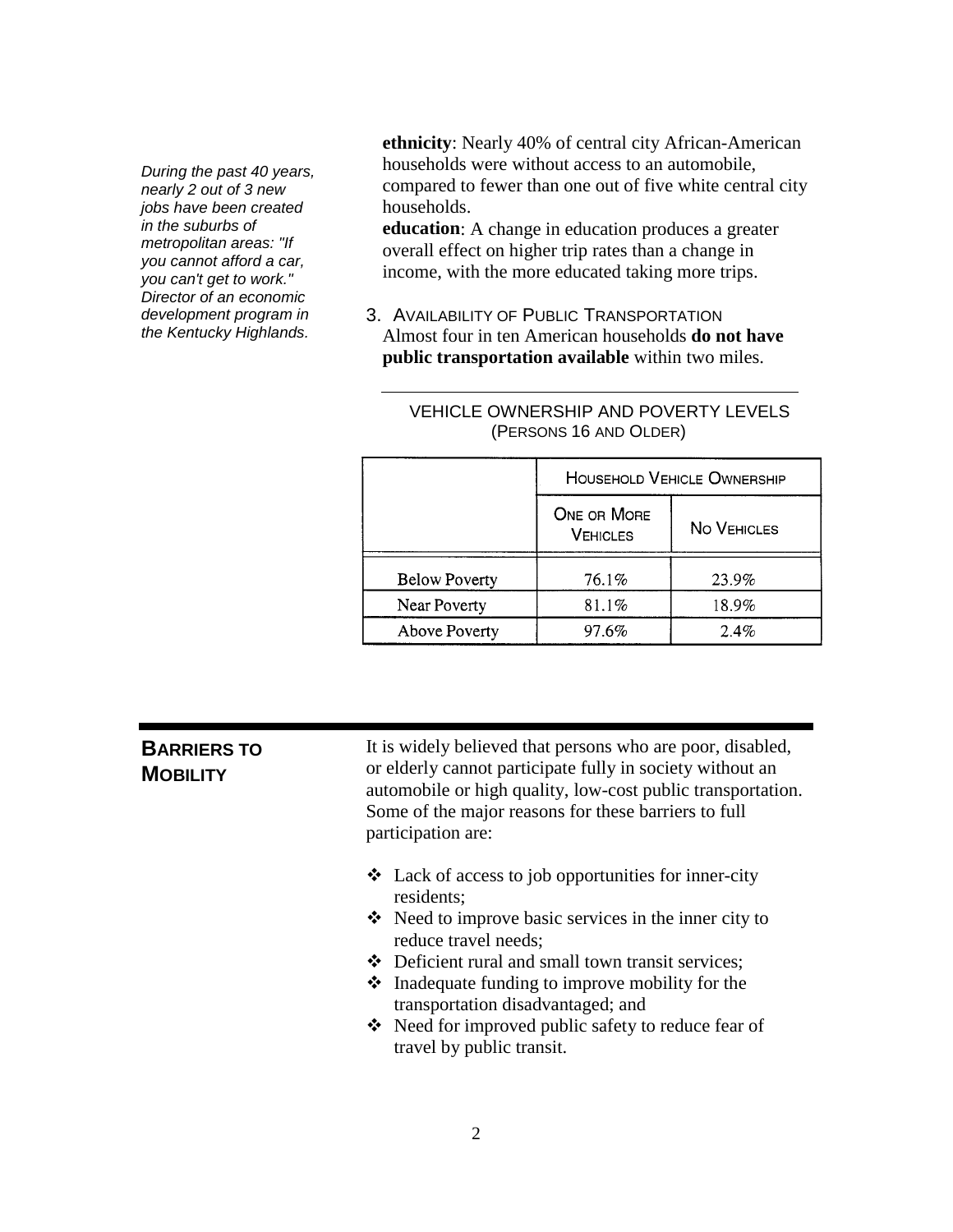This research focused on transportation practices that have successfully addressed immobility, particularly those designed for better access to health care and to jobs. Six regions of the country were chosen for in-depth case studies, highlighted in the accompanying sidebars. Rider surveys and documentation from the case study sites form the basis of a guide for economic analysis of the practices. The full research document contains an additional 53 practices, which are summarized in a compendium of operational and community development strategies. The eight key findings below are the result of this extensive look at personal immobility.

1. RETAINING BASIC PUBLIC TRANSPORTATION SERVICES IS CRITICAL TO IMPROVING THE MOBILITY OF THE TRANSPORTATION DISADVANTAGED.

In these days of declining funds, it is important to recognize the fundamental premise of availability which underpins this research; therefore, the first and most obvious finding of this research is that public transportation must be **available** if it is to be used to address immobility. A case study of the AC Transit District in Oakland, California concluded that urban bus service can be enormously productive economically, and its curtailment, even in lowpatronage, off-peak hours, can create added travel costs and income losses for riders that exceed by many times the dollar savings to transit agencies from service reductions. Although AC Transit was able to balance its budget by service reductions which saved \$4.8 million, the economic impact on riders was \$48.1 million in lost income and added travel time and expenses.

2. PUBLIC TRANSPORTATION PRACTICES DIRECTED AT REDUCING PERSONAL IMMOBILITY ARE ECONOMICALLY BENEFICIAL.

The full research document contains a Guide for Economic Analysis which describes the five steps recommended to perform an economic analysis of transit projects. This analysis can be used to determine the economic value of a proposed project that addresses immobility. The economic

# **KEY RESEARCH FINDINGS**

*Public comments on AC Transit's weekend cuts: "No more Sunday concerts." "Could not visit friend in hospital..." "Zero night life!" "San Francisco is out for recreation." "Trapped at home."*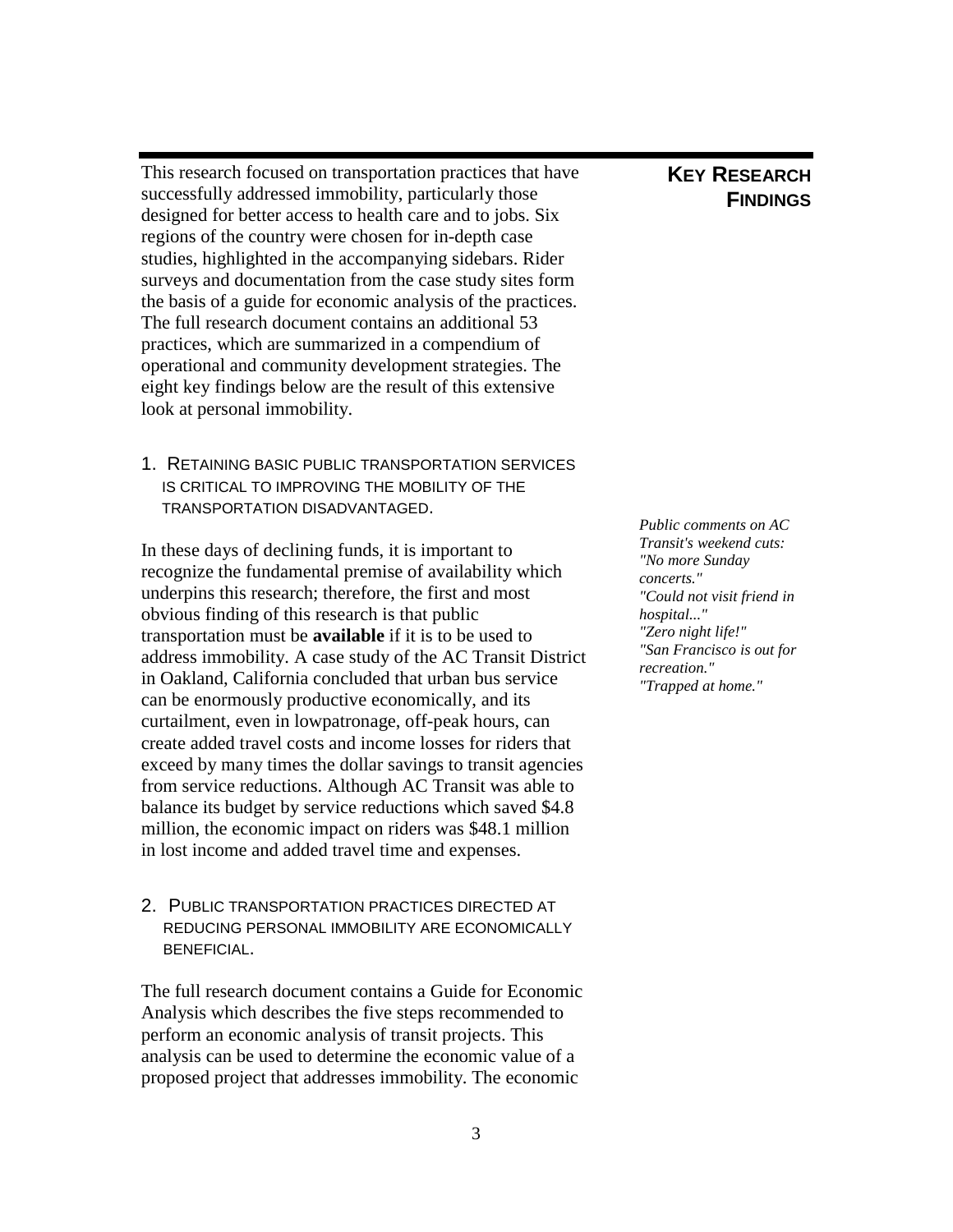analysis can be used by policy makers in making informed transit investment decisions by comparing the transit benefits and costs of a specific proposed project. For proposed projects where quantified benefits clearly outweigh the costs, the economic analysis can be utilized to build support for budgets that provide sufficient public transportation funding.

The following figure illustrates the five recommended steps for economic analysis. In step 3, mobility benefits refer to benefits from transit trips that would not be made without the availability of transit. Efficiency benefits in step 4, result from the shift of trips from automobiles to transit, which typically improves the efficiency, safety, and environmental performance of the highway transportation system.





The table below depicts results of the economic analysis developed for six of the practices studied in this research. The high ratio of benefits to costs supports this finding that practices directed at reducing personal mobility are economically beneficial. The analysis further demonstrates that the economic productivity of public transit is not very dependent on the income levels served and could greatly benefit the economy by further appropriate expansion in low income areas.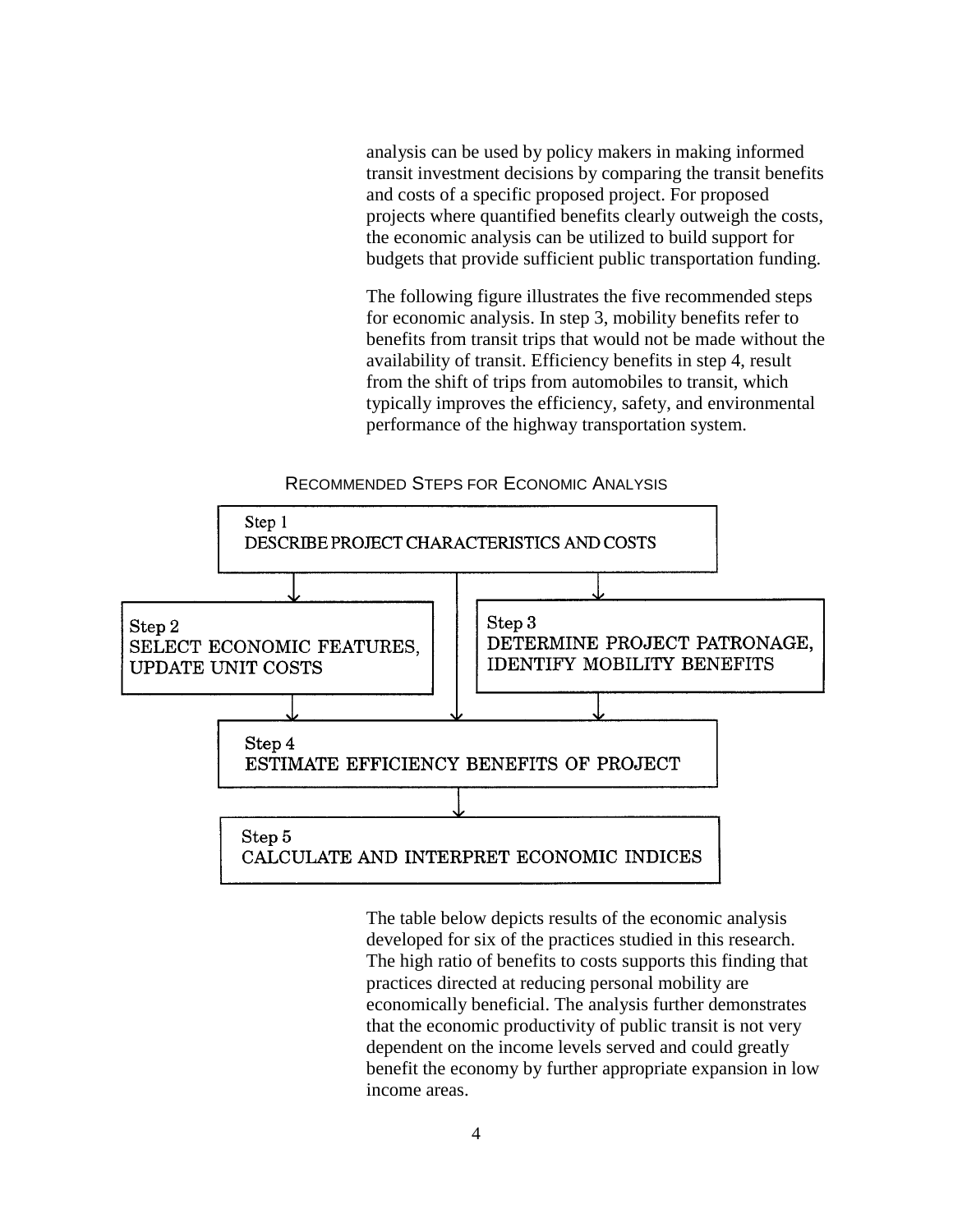|                         | Annual<br><b>Benefits</b> | Annual<br>Costs | Benefit/Cost<br>Ratio<br>(a/b) | Net Annual<br>Benefits (a-b) |
|-------------------------|---------------------------|-----------------|--------------------------------|------------------------------|
| Case Study              |                           |                 |                                |                              |
|                         | a                         | b               | c                              | C                            |
| PDRTA, Myrtle Beach     | \$2,177                   | \$79            | 27.4                           | \$2,098                      |
| SEPTA Horsham Breeze    | 1,563                     | 213             | 7.3                            | 1,350                        |
| MDTA Metropass          | 7,619                     | 1,580           | 4.8                            | 6,039                        |
| MTA Immediate Needs     | 13,951                    | 5,400           | 2.6                            | 8,551                        |
| OATS, Missouri          | 13,939                    | 6,010           | 2.3                            | 7,929                        |
| Fremont travel training | 52                        | 27              | 1.9                            | 25                           |
| AC Transit service cuts | 4.759                     | 48,100          | 0.1                            | (43, 341)                    |

Society benefits when individuals can access more parts of society. The programs in these case studies also save society money in ways that are not easily quantified by helping to:

- $\cdot$  avoid medical institutionalization of the indigent;
- $\triangle$  prevent crime by providing job training for employment and food for the hungry;
- reduce the demand on more expensive and oversubscribed paratransit services;
- $\triangle$  provide an option to a costly ambulance ride for medical care;
- $\triangle$  increase the purchasing power enjoyed by transit riders with access to jobs or to broader market choices; and
- ! relieve other agencies funded by tax dollars of transportation responsibilities and, thereby, increase their productivity

If transit agencies could incorporate these benefits into new metrices for evaluation, transit's true value to society would be startlingly apparent.

### TRANSIT CREATES ACCESS TO JOBS

*Southeastern Pennsylvania Transportation Authority's Horsham Breeze Shuttle meets buses from downtown Philadelphia to connect to suburban employment centers with major employers, such as UPS and Prudential. Extended hours of service are paid for by employers and the county pays for midday service.*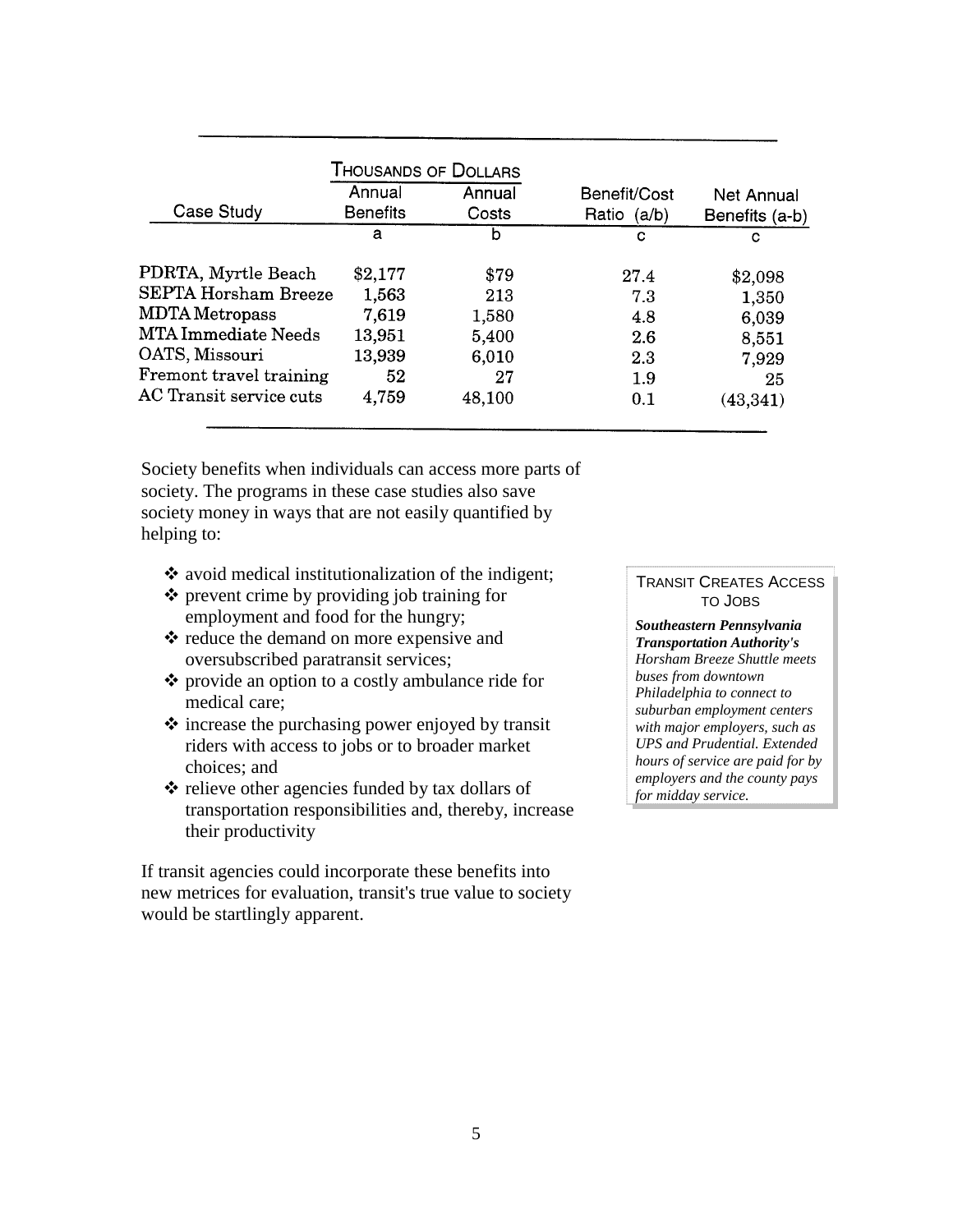# DEVELOP NEW ALLIANCES WITH NONTRADITIONAL PARTNERS WILL HAVE THE BEST RESULTS WITH TRANSPORTATION PRACTICES ADDRESSING WELFARE-TO-WORK, EMPLOYMENT AND HEALTH CARE.

The transit industry has been in partnership with state and federal governments over the years to fund transportation services. However, almost all the operations spotlighted in the case studies were new services developed with nontraditional partners, such as:

3. PUBLIC TRANSPORTATION AGENCIES THAT ARE ABLE TO

- $\bullet$  social service agencies
- ❖ community-based organizations
- ❖ volunteer groups
- $*$  businesses, and
- local governments.

Dramatic changes are occurring in the delivery of health care and reform of the welfare system that directly impact transit properties. These case studies identify transit operators that are ahead of the curve in meeting these societal and political shifts in priorities. By designing services in conjunction with their nontraditional partners, they have been able to respond effectively to these external influences and meet the needs of the transportation disadvantaged. Important elements of agreements with nontraditional partners are:

- $\triangleleft$  a vested interest shared by all parties;
- $\triangleleft$  a willingness to share control;
- $\triangle$  a climate of trust:
- consensus on a common agenda;
- $\cdot$  an ability to listen to the partner's needs and respond flexibly; and
- $\cdot \cdot$  an action orientation with scheduled, short-term results.
- 4. OPPORTUNITIES EXIST FOR BLENDING A WIDE ARRAY OF DIFFERENT HUMAN AND MONETARY RESOURCES TO ADDRESS IMMOBILITY.

This finding is a byproduct of the partnerships discussed above. These partnerships have expanded transit's resources by providing new funding sources or alternative

# 600 PARTNERS PROVIDE ACCESS TO IMMEDIATE **NEEDS**

*The Metropolitan Transportation Authority underwrites both taxi vouchers and bus tokens, which are used by clients of 600 social service agencies in Los Angeles. Clients in the Immediate Needs Transportation Program use the assistance for trips to food banks and grocery stores, medical appointments, job training and job interviews, and for emergencies.*

# COORDINATION IS CREATING MORE WITH LESS

### *The Chesterfield County Coordinating Council in South Carolina is increasing mobility for rural residents by layering a fixed-route system on dial-a-ride routes and allowing adults to ride school buses. The 43 member agencies have also agreed to share their vehicles.*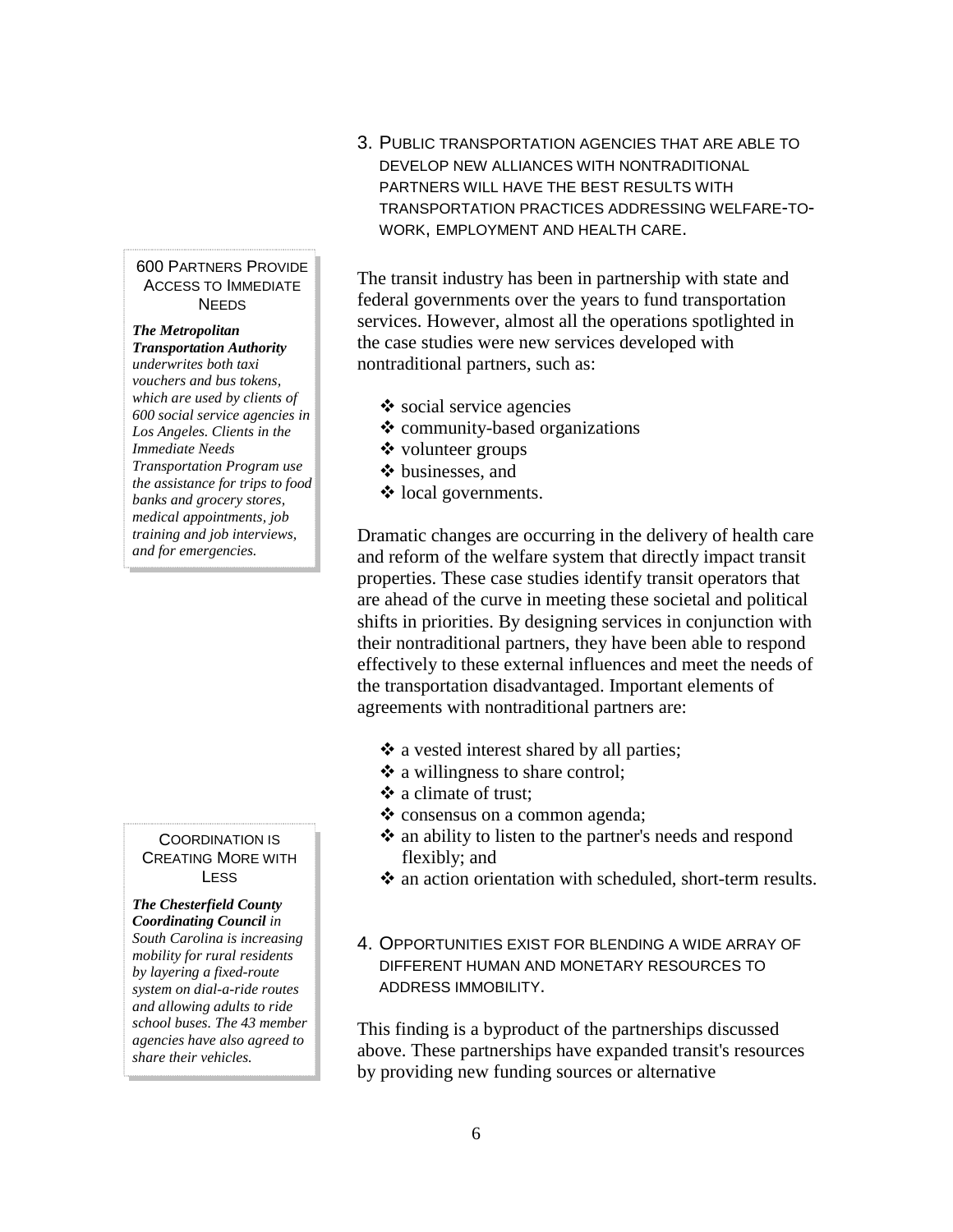methods of administering services. The result has been additional services that increase mobility for the transportation disadvantaged. Collectively, the case study sites have tapped funds from:

medical centers and HMOs dialysis clinics retirement housing universities chambers of commerce businesses and employers airlines social service agencies school districts rider voluntary contributions group travel local cash contributions loans and lines of credit foundation grants Amtrak cities' and counties' general funds cities' federal Community Development block grants

county congestion management agencies city bond measures city redevelopment funds cities' federal Enterprise Community funds state Medicaid transportation funds state Departments of Mental Health state Elderly and Handicapped Transportation Assistance Programs state Departments of Social Services U.S. Area Agency on Aging U.S. Dept. of Transportation U.S. Dept. of Housing and Urban Development U.S. Environmental Protection Agency U.S. Dept. of Commerce

Coordinating with others is another way to blend resources in ways that may not require new funding. By sharing resources, agencies can better use existing capacity of vehicles; reduce liabilities; increase available expertise; create staffing pools; and eliminate redundancy, thereby, freeing up funds.

5. PUBLIC TRANSPORTATION PRACTICES BUNDLED WITH OTHER SUPPORT SERVICES MOST EFFECTIVELY ADDRESS IMMOBILITY ISSUES RELATED TO WELFARE-TO-WORK, EMPLOYMENT, AND HEALTH CARE.

Immobility is an indicator of other social issues that typically cannot be addressed by transportation alone. Although transportation is an essential component in solving immobility, it will not resolve the problem in and of itself, because the origins of immobility are entangled in demographic, geographic and cultural causes as well. Some programs are now being designed through collaborative planning with job training and placement organizations, transportation providers, community-based organizations, human services agencies, and regional planning institutions. These programs include help for inner-city residents in locating job openings, particularly in the suburbs; commute routes targeted to connect inner-city

# RIDERS INCREASE MOBILITY THROUGH PEER TRAINING

*AC Transit District and the Bay Area Rapid Transit District funded group travel training with peers as assistants. Conducted by the City of Fremont, California, the travel training empowered persons who are elderly or with disabilities to shift from paratransit to fixed routes for some of their trips, saving both the transit agencies and riders money.*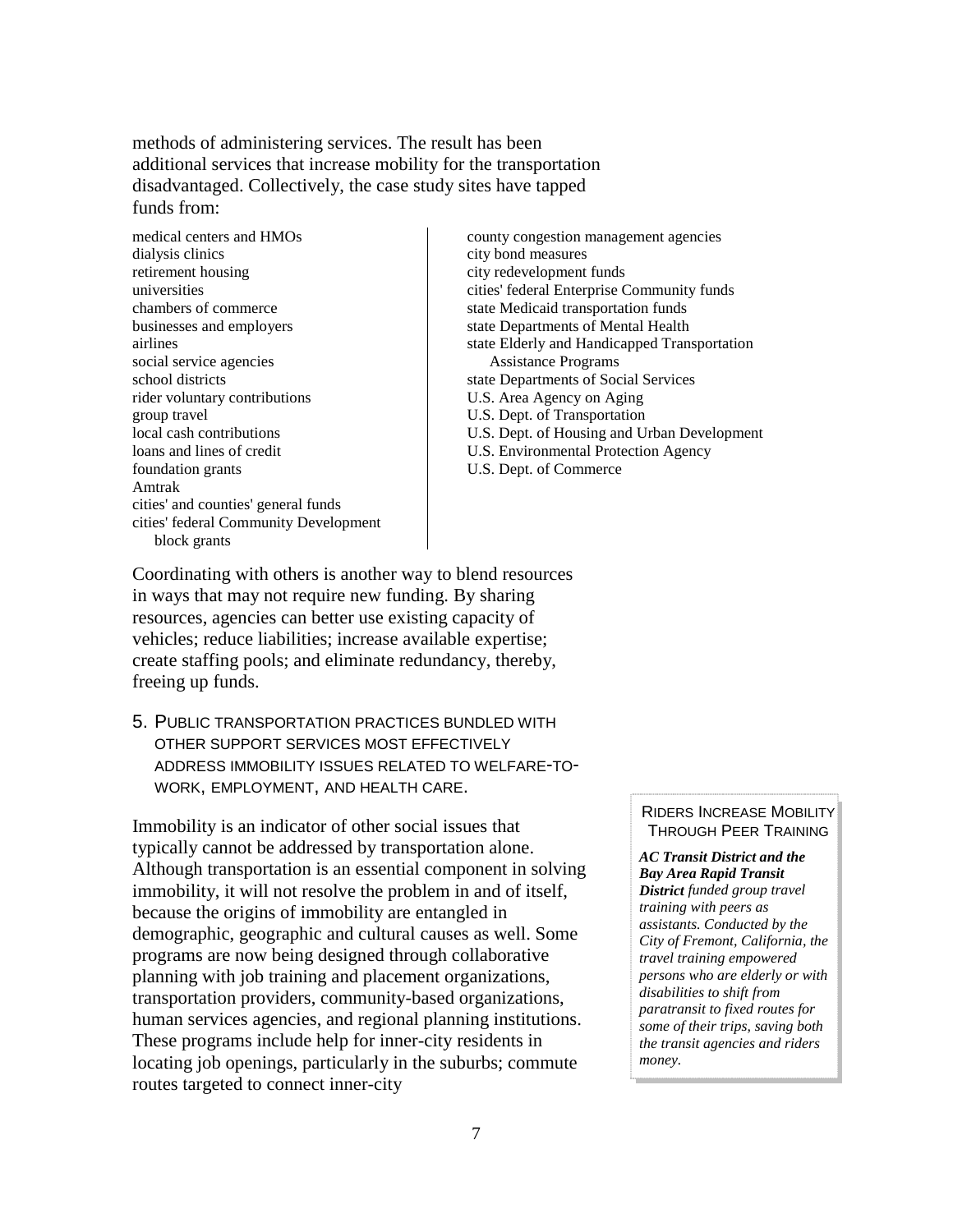# PEOPLE WORK DAY AND NIGHT--SHOULDN'T TRANSIT?

### *Pee Dee Regional*

*Transportation Authority runs a 24-hour commute service linking residents in rural South Carolina with entry-level jobs in the tourist industry at Myrtle Beach. Service operates to meet day and night shifts and is coordinated with the Marion County Department of Social Services.*

### TRANSIT + ENTREPRENEUR= MORE **MOBILITY**

# *The Metropolitan*

*Transportation Authority's buses bring customers to the Numero Uno supermarket in South Central Los Angeles, where they can shop and return home with their groceries on free shuttles operated by the market. This entrepreneurial service complements the public transit system and boosts sales at the market.*

residents to previously inaccessible employment locations; and support services to mitigate demands created by a commute to distant job locations, including extended childcare arrangements, a guaranteed ride home in an emergency, and conflict resolution with co-workers.

Transit staffs need a new set of skills and knowledge to integrate socio-economic factors into their service planning and delivery. By bundling transportation solutions with packages of support services, public transportation providers will attack the problem more comprehensively, with a higher likelihood of success.

# 6. PUBLIC TRANSPORTATION AGENCIES CAN PROVIDE LEADERSHIP IN ECONOMIC DEVELOPMENT, THEREBY REDUCING THE COSTS OF IMMOBILITY.

The suburbanization of jobs has followed the suburbanization of residences. As of 1990, the suburbs account for 60% of the metropolitan work force. Today, just one-quarter of the American people live in central cities, and the largest proportion of people--half the population--live, work, and shop in urban areas outside the central city. At the same time, poverty and disadvantage are concentrated in the former central cities.

Transit agencies have responded with both operational improvements and land-use changes designed to address this jobs/housing mismatch. Reverse commute routes bring inner-city and rural residents to job-rich areas in the suburbs and in the tourist industry. Auto ownership may become more feasible when these employees have work experience which allows them to advance to higherpaying jobs. Whatever ill effects may occur for transit ridership or road congestion, auto ownership under today's land use patterns will definitely increase the personal mobility of these workers. Thus, the reverse commutes will have given these employees an opportunity for entry into the personal mobility enjoyed by most Americans.

Two transit agencies spotlighted in these cases studies are involved in long-term land use changes that can have a more permanent impact on economic development. They are developing services and activity centers around a transit hub, positioning transit as part of a larger economic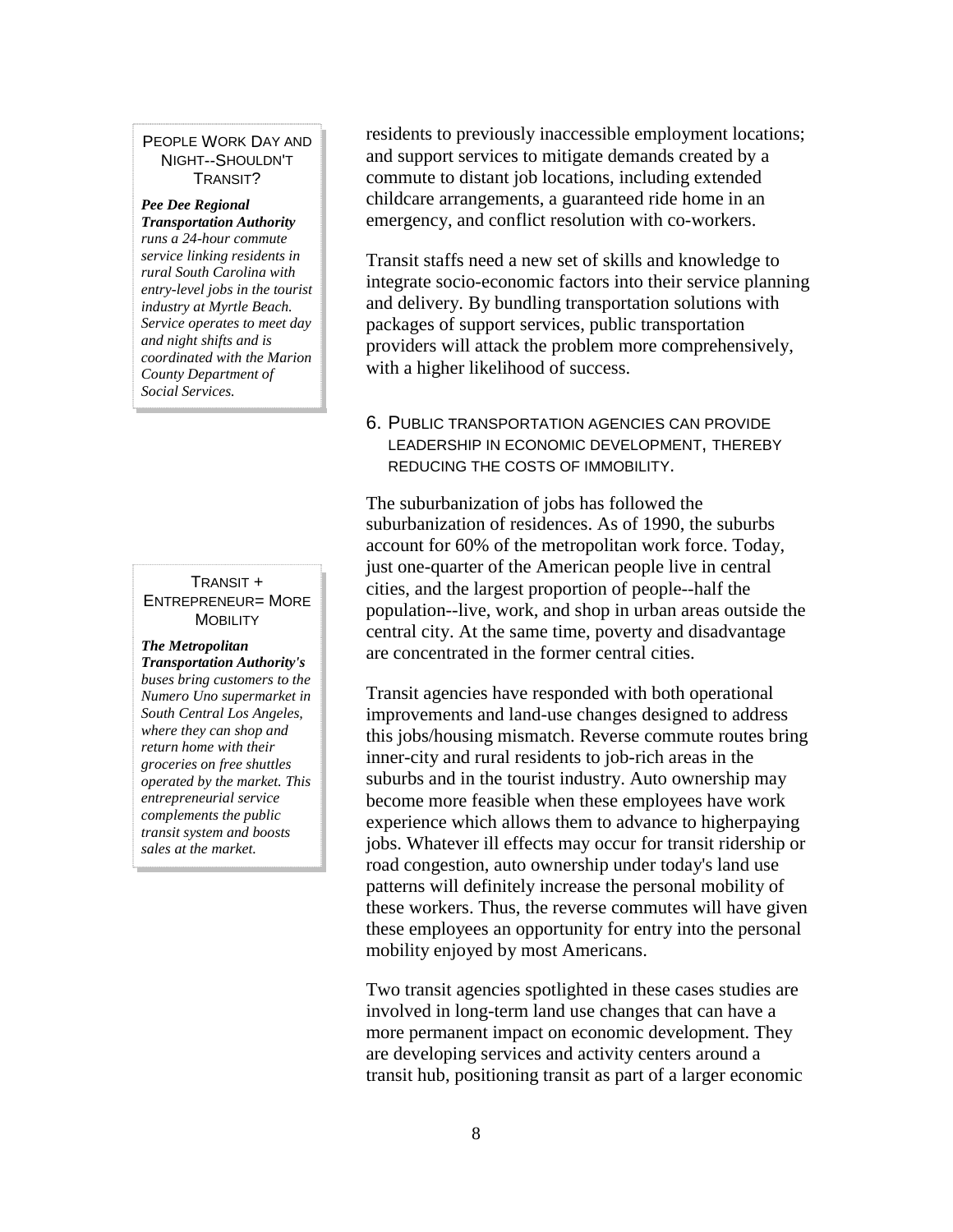development strategy. However, although transit can have an important role in economic development, it cannot substitute for sound land use decisions.

# 7. TODAY'S MOBILITY ISSUES, PARTICULARLY IN ACCESS TO JOBS, DEMAND REGIONAL APPROACHES.

Another outgrowth of the jobs/housing mismatch discussed above is the need for transit agencies to enlarge the sphere of influence used in their planning, perhaps even beyond their own service areas County lines and transit service area boundaries are artificial barriers for people who need to cross them to get to the jobs and services they need.

Oftentimes, a regional approach is part of a larger corporate strategy of mobility management. The definition of mobility management is "an institutional state of mind that emphasizes moving people instead of the mode of transportation." Such tailored approaches are needed for job-access transportation as well as transportation to regional services, such as hospitals and clinics, food banks, and crisis centers.

Given the patterns of land use and demography that now exist in the United States, regional approaches are essential to address the economic, social, and human costs of immobility. It will take a great deal of collaboration on the part of governments, businesses, non-profit agencies, churches, metropolitan planning organizations, and other leading institutions to help knit together a plan that addresses immobility across jurisdictional and institutional boundaries.

# 8. SIMPLE IDEAS AND PROGRAMS CAN YIELD SIGNIFICANT MOBILITY IMPROVEMENTS.

Many of the programs studied in this research begin with simple ideas which have yielded significant results: None are elaborate concepts; none required costly capital investments. Including these simple, independent programs into the overall strategy of a company will reinforce the mobility management ethos of the organizations. Including them can also be more effective than considering them as

TRANSIT VILLAGE BRINGS SERVICES TO THE PEOPLE *The Bay Area Rapid Transit District will revitalize a rail station in a low-income neighborhood in Oakland, California. Its partner, the Spanish Speaking Unity Council, will address immobility by creating a Transit Village at the hub, which features a mix of social services, retail, and residential uses.*

# RIDERS BENEFIT AS METROPASS SAVES \$\$

*Metro-Dade Transit Agency avoids \$10 million annually in paratransit costs through the Metropass program it created in partnership with the Florida Medicare administration. Medicare recipients pay \$1 for an unlimited monthly pass, but give up paratransit, saving Medicare over \$500K a month.*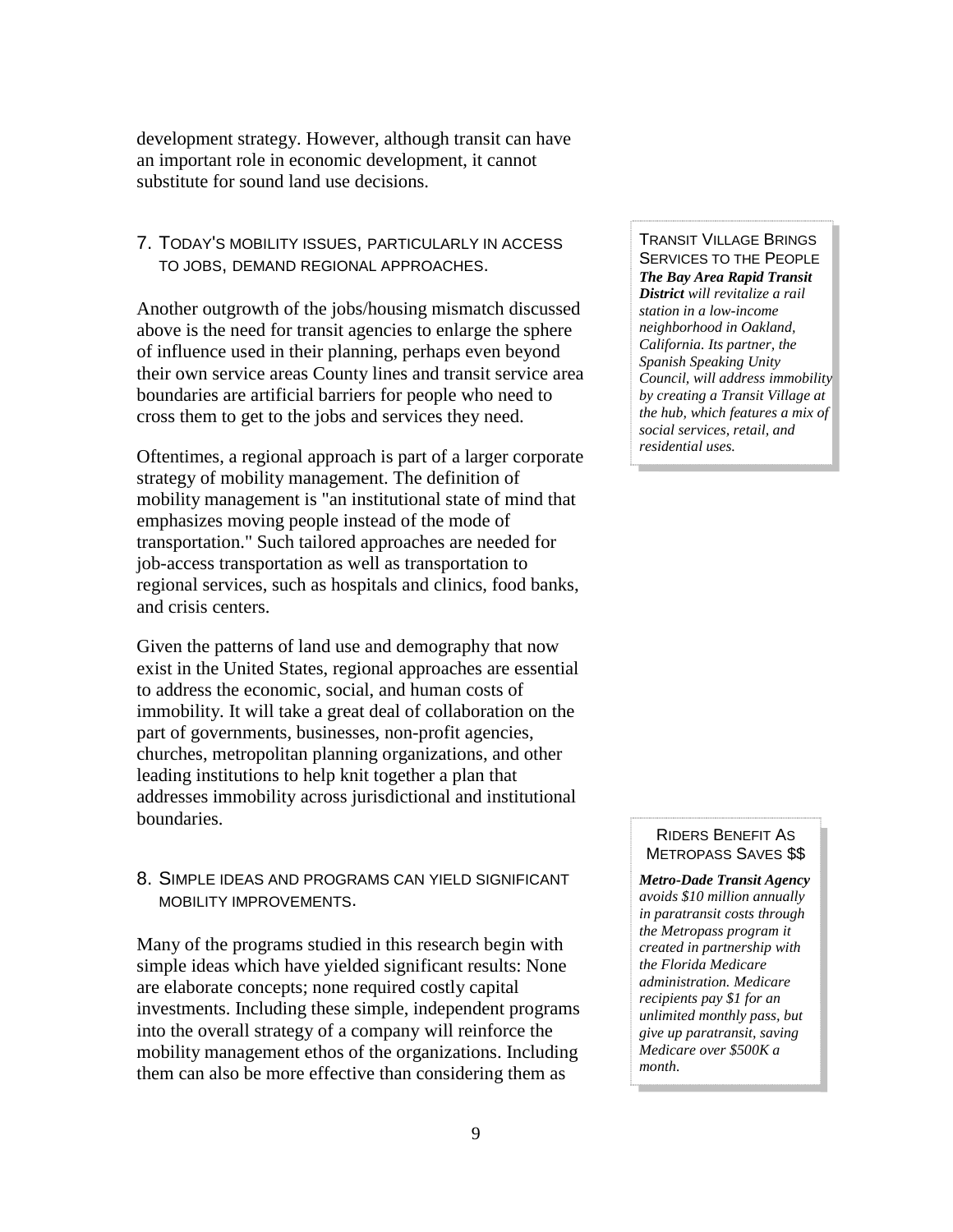adjuncts to the agency's mission, by assuring the programs greater funding security and integration within the organization.

# **CHECKLIST FOR SUCCESSFUL IMPLEMENTATION**

- $\checkmark$  Exert leadership.
- $\checkmark$  Win internal support from the staff and the policymakers.
- $\checkmark$  Adopt a mobility management mission.
- $\checkmark$  Build community support.

"An administrator tells you what you cannot do-what the rules are. A manager rewrites the rules to get things done." Danny Alvarez, Metro-Dade Transit Agency

Public transportation organizations cannot solve the problems of immobility alone. As identified in the findings above, coordination with organizations across other strata of society will be needed to enhance options for personal mobility. The transportation organizations visited in the case studies had certain strategies in common that have led to their success, which can be replicated by others. These strategies can be summarized in the following checklist for success:

# EXERT LEADERSHIP

Leaders experiment; leaders challenge the status quo; leaders inspire others with their vision. Leaders are needed at many levels of society to solve the difficult issues of immobility that have been presented in this research. The collaborative efforts needed to tackle problems of immobility point to a role for social service agencies, community-based organizations, local governments, and employers, as well as transportation organizations. Public transit cannot tackle immobility alone.

Nonetheless, mobility is the *mission* of transportation organizations. Transit agencies need to seize the initiative in their realm of expertise to insure the best transportation alternatives are implemented. If transportation organizations do not take on this role, they may be preempted by others with their own agendas. It is proper that transportation organizations be among the first to exert leadership in addressing immobility. Without leadership, the problems of immobility will worsen and transportation organizations will have failed in their mission.

WIN INTERNAL SUPPORT FROM STAFF AND POLICY-MAKERS. The culture of any organization hoping to solve immobility problems must nurture an environment in which the key findings can be implemented. This means encouraging staff to exercise leadership by taking the initiative and being creative. It means preventing bureaucracy and hierarchy from stifling innovation. A leader, by definition, needs followers. If the leader fails to build support within the organization, the innovation will languish or even be sabotaged.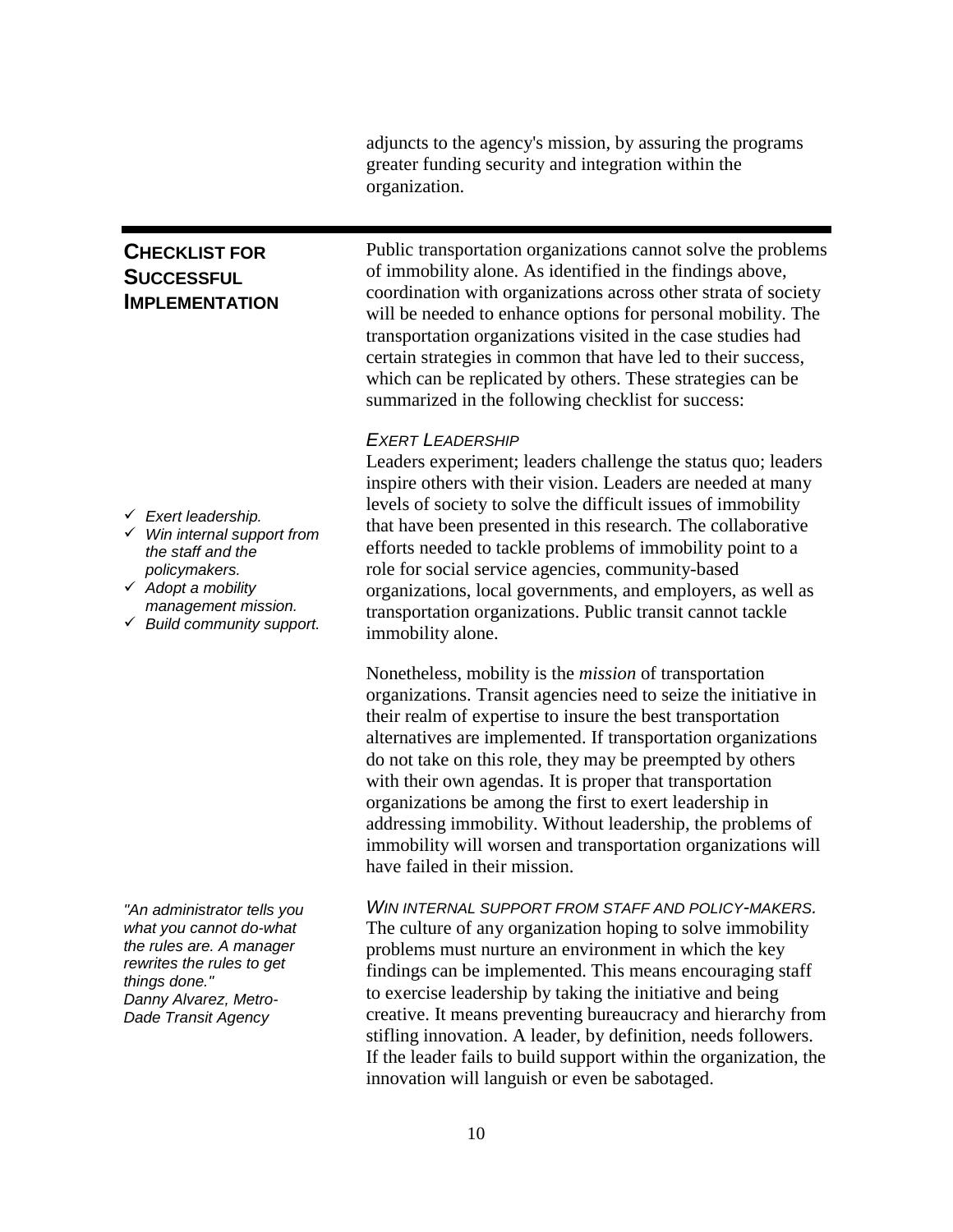### ADOPT A MOBILITY MANAGEMENT MISSION.

Effective mobility management requires viewing the passenger transportation system as a whole. Mobility management is the opposite of an institutional state of mind that offers a single product with a "one size fits all" approach. Specifically, mobility management is defined as brokering, facilitating, encouraging, coordinating, and managing both nontraditional and traditional services to expand the array of transportation services to diverse consumer groups. This is an inclusionary definition which envisions responsibility from many partners to assist public transportation in accomplishing its mission of mobility.

# BUILD COMMUNITY SUPPORT.

Organizations cannot form nontraditional partnerships (Finding 3), bundle transportation and support services (Finding 5), and plan regionally (Finding 7) in the absence of community support. Building community support takes energy and visibility on the part of transit staff. It means not only attending community meetings but also setting up such meetings. In designing increased access to jobs and health care, it means stepping outside the transportation field and learning other industries' terminology and key players. But the rewards can be a wider constituency of support for transit, an enhanced image of transit, availability of new funding sources and human resources, and, consequently, more participation in society by those now afflicted by immobility.

## TELEVILLAGE IS A VIRTUAL **MAIN STREET**

## *The Metropolitan*

*Transportation Authority's Blue Line TeleVillage contains a Telework Center, a computer lab with Internet access, a video conference center, and interactive kiosks. Residents and employees in Compton, California can access many services without the need to travel. The TeleVillage will be part of a one-stop training center for welfare recipients.*

## VOLUNTEERS CONTRIBUTE 76K HOURS FOR TRANSIT

*OATS, INC. blends a wide variety of funding to provide transportation in 87 counties of rural Missouri. Volunteers donate 76,000 hours annually, an equivalent of 36 employees, for scheduling and fundraising.*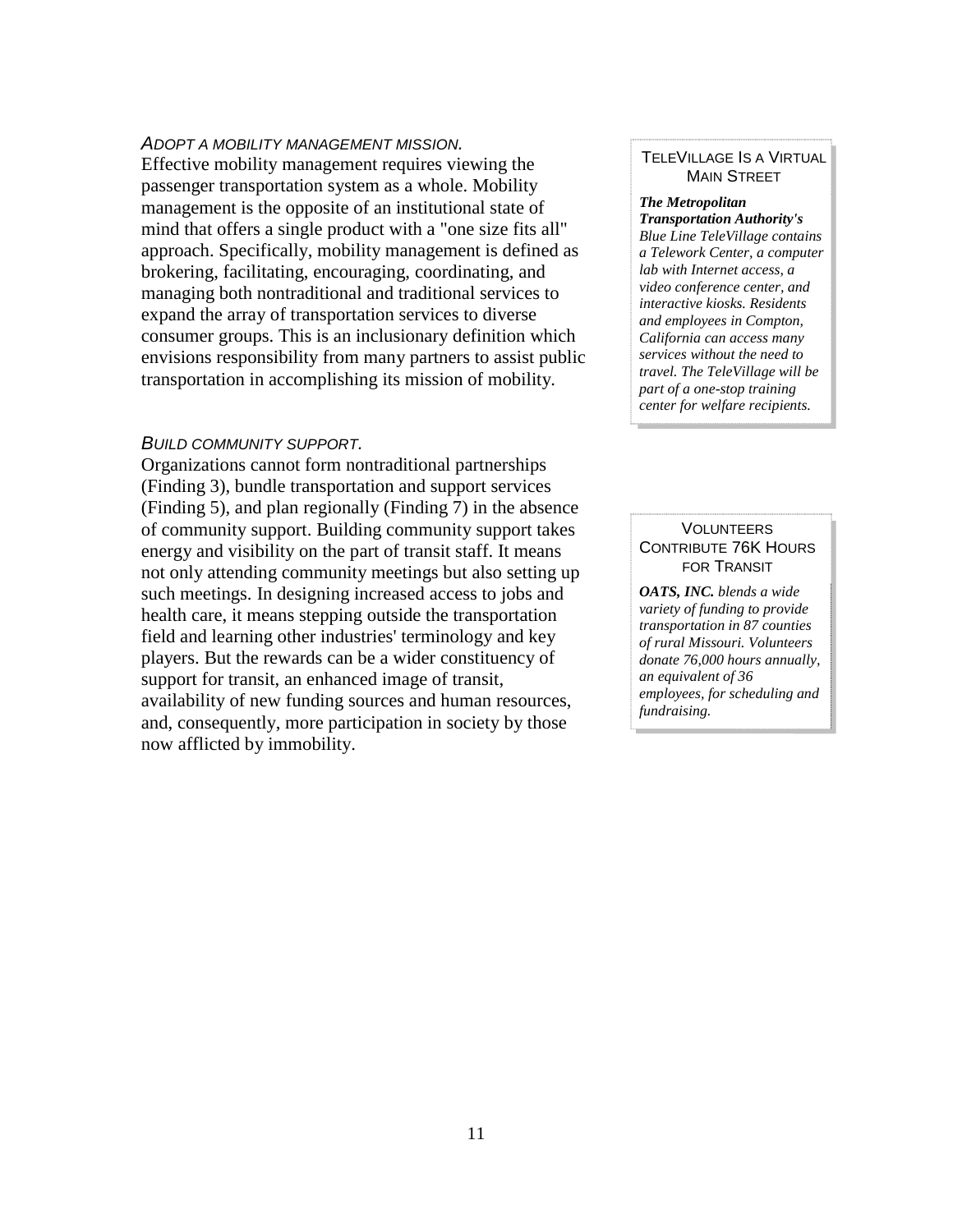# **1. INTRODUCTION**

# **RESEARCH PROBLEM STATEMENT**

# Research Problem Statement

In 1956, the Interstate Highway Act was passed. This law was designed to provide the nation with a modern and effective highway system. At the time of the law's passage, few could envision the dramatic impact that the highway system would have on the economic and social structure of the American society. Development has followed the highway system because of its easy access, and many businesses and essential services have relocated from the inner cities to the outlying suburbs. This migration has included employment, health care, educational institutions, shopping, and social services. Despite the broad availability of the automobile, considerable segments of the population do not have access to the highway network because they do not own a car. These segments of the population, which include the nation's youth, the elderly, and low-income groups, remain dependent on public transportation systems. However, public transportation systems have not kept pace with changing land use patterns and, as a result, many transitdependent users now find fewer essential destinations available to them.

This lack of personal mobility has economic, social, and human costs, such as higher unemployment, reduced tax revenue, greater welfare and medical costs, and limited social potential. There is a need to define and measure the economic, social, and human costs of personal immobility and to identify public transportation services that will help reduce such costs. For the purposes of this project, the public transportation system is broadly defined to include publicly operated rail, bus, and light rail systems; school bus systems, social service agency transportation; paratransit; jitneys; private bus systems; and taxicabs. Many of these transportation services have specific trip purposes, and eligibility is sometimes limited to specific groups. However, some communities have effectively used various combinations of transportation services to reduce personal immobility.

# **OBJECTIVES**

The objectives of this research are:

- to develop a methodology for economic analysis that will assist regions to estimate the economic, social and human costs of personal immobility; and
- to identify or develop public transportation practices to reduce such costs.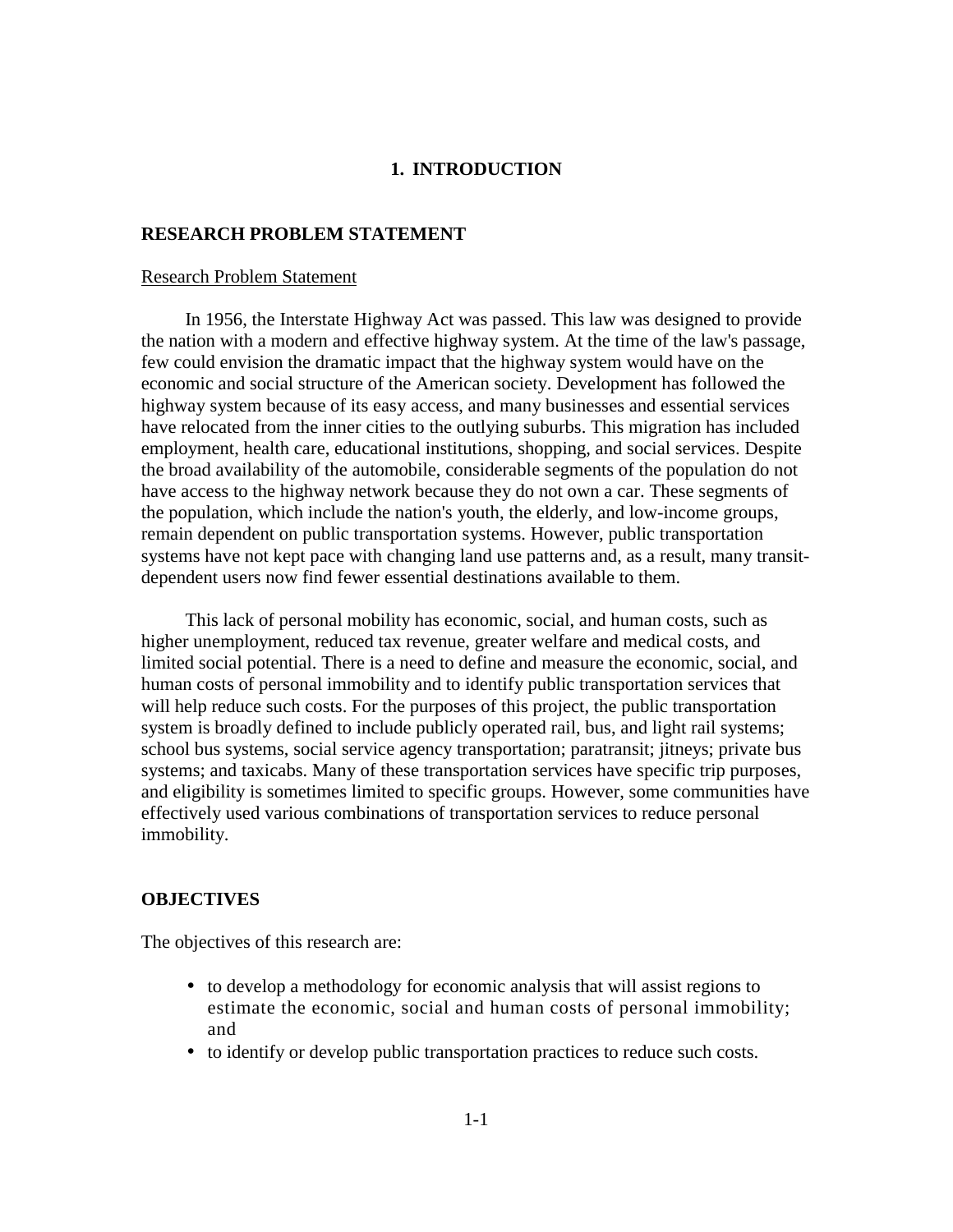The products developed as a result of this research will assist decision makers and transportation-service providers in using their services more effectively to address the issue of personal immobility.

# **ORGANIZATION OF THIS REPORT**

In addition to the Summary and this Introduction, the report includes five additional chapters and three appendixes.

# Chapter 2: Immobility Issues

This chapter discusses who the transportation disadvantaged are, key barriers to improving mobility, and six significant public policy efforts that have been used to address the barriers to mobility: basic transit services; reverse commute services, demand responsive services, fare subsidy programs, livable communities, and social services coordination.

# Chapter 3: Key Research Findings

Eight key findings are described, based on the case studies and compendium resulting from this research. The first finding is that retaining basic public transportation services is critical to improving the mobility of the transportation disadvantaged. Others describe how transportation practices can be both simple ideas and programs that are also economically beneficial. Successful practices develop partnerships, blend resources, bundle services, plan regionally, and assist in economic development.

# Chapter 4: Guide for Economic Analysis of Transit Projects

This chapter explains the guiding principles and procedures that were used in conducting economic analyses of the consequences of immobility. Drawing on the case studies, the guide describes five recommended steps for economic analysis: (1) Describe project characteristics and costs; (2) select economic study features, update cost factors; (3) determine project patronage, identify mobility benefits; (4) estimate efficiency benefits of project; and (5) calculate and interpret economic indices.

# Chapter 5: Compendium

Examples of operational and community-based practices to address immobility are briefly presented to complement the in-depth case studies. The Compendium contains 53 additional practices from urban, suburban and rural settings around the country. The Compendium is divided into sections dealing with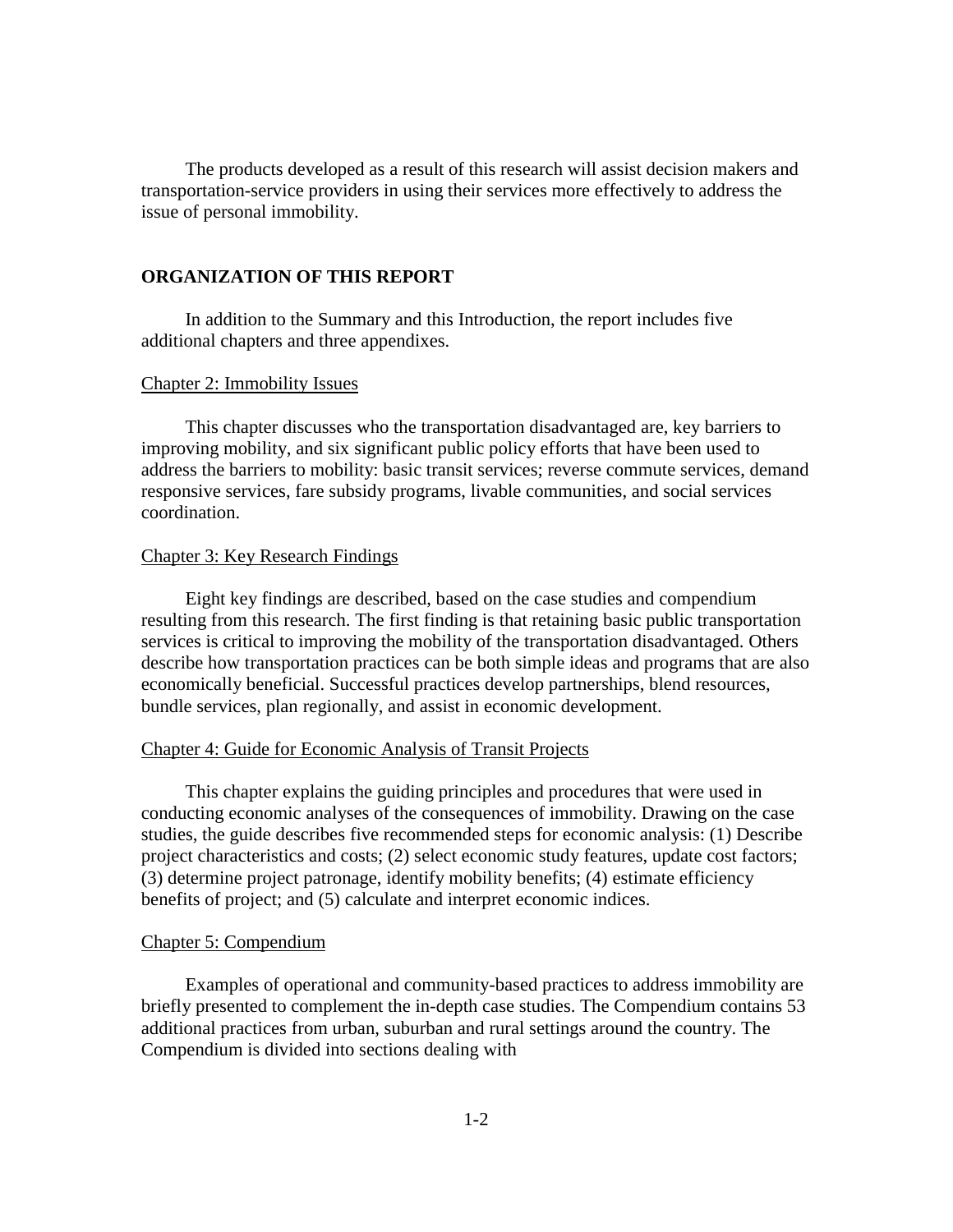Access to Jobs, Filling Mobility Gaps, Coordination with Health and Human Services, Elderly Services, Youth Services, Transit Oriented Development, and Vehicle Programs.

# Chapter 6: Implementation and Dissemination Plans

The implementation plan builds on the key findings in Chapter 2 and adds a Checklist for Success. The chapter describes what an organization can do within its own cultural environment by adopting strategies necessary to replicate the successful projects studied during this research. A dissemination plan outlines audiences for this research and mechanisms to reach these audiences, including mass media distribution, traditional methods, and suggested additional products as outgrowths of the research.

# Appendix A: Case Studies

In-depth documentation of 11 case studies conducted in six regions of the country is presented in Appendix A. Case studies describe one practice in a suburb of Philadelphia, Pennsylvania; two in rural South Carolina; one in rural Missouri; one in Miami, Florida; three in Los Angeles, California; and three in Oakland, California and its suburbs. The case studies can be found on the TCRP homepage (http://www4.nas.edu/trb/crp.nsf) as TCRP Web Document 7.

# Appendix B: Literature Search: Who Are the Transportation Disadvantaged?

This chapter elaborates on the travel and demographic characteristics of the transportation disadvantaged described in Chapter 2.

# Appendix C: Glossary of Terms

This appendix defines the key terms utilized in this research.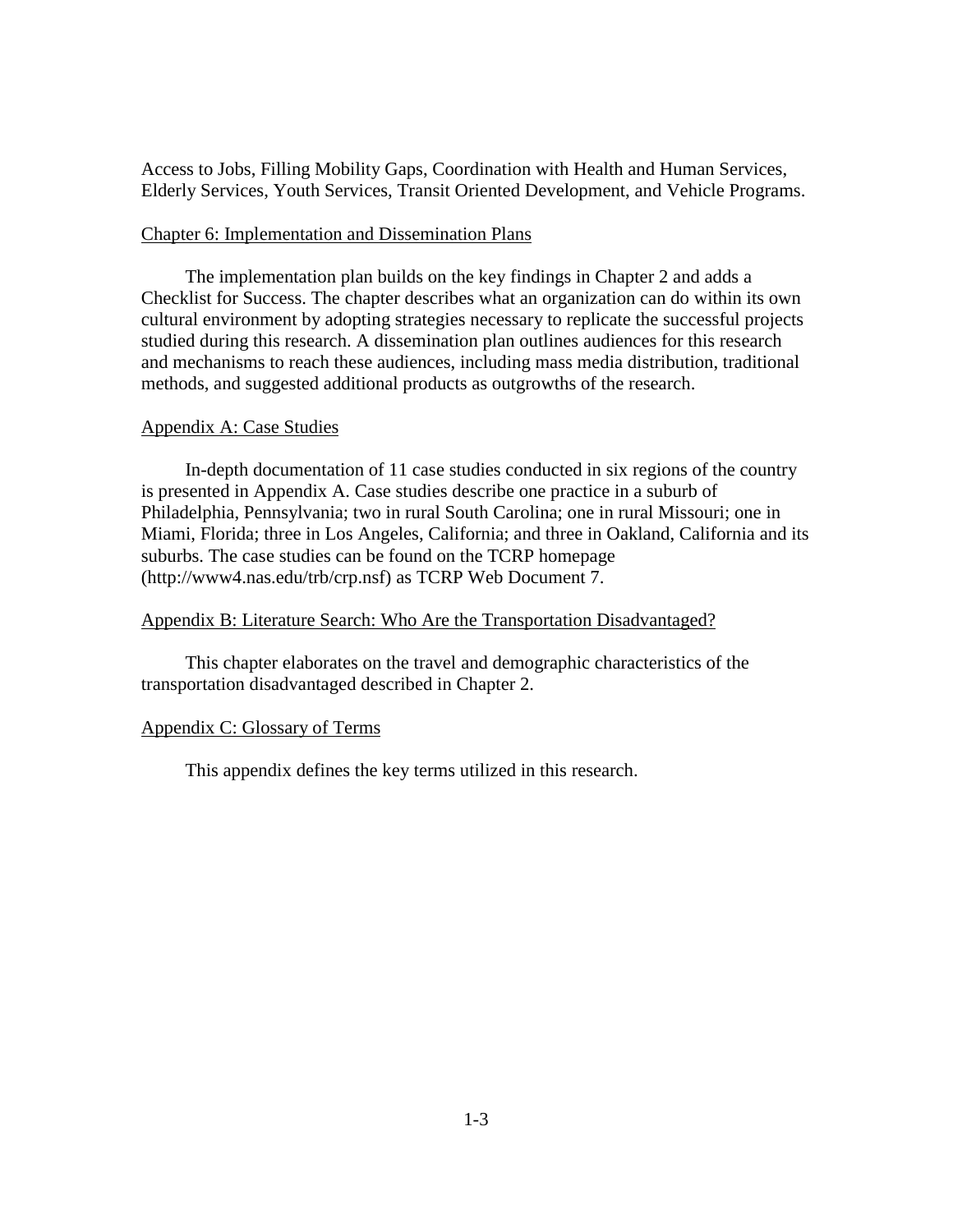# **2. IMMOBILITY ISSUES**

# **WHO ARE THE TRANSPORTATION DISADVANTAGED?**

Overall mobility has improved for the average American. Although the U.S. total population grew by only 4% between 1983 and 1990, total travel, measured by person trips, increased by 6% over the same period. Thus, mobility is increasing at a much higher rate than population.(1)

While overall mobility of the population has improved, a significant segment of the population is moderately or severely immobile. This group is defined as the *transportation disadvantaged* throughout this research. The transportation disadvantaged are those people whose range of travel alternatives is limited, especially in the availability of easy-to-use and inexpensive options for trip-making. Examples include persons who are young, elderly, poor, with disabilities, or without automobiles.

# 1. Individuals Without Access to Automobiles

In the auto-dominated American society, a primary factor for immobility is lack of access to an automobile. In 1990, 9.2% of American households did not have an automobile. The typical zero-vehicle household has no one in the labor force (either employed or searching for work), has a lower than average income, and lives in the central part of a large urban area, according to an analysis of the 1990 Nationwide Personal Transportation Survey. (2)

One measure of mobility is the average number of trips per day made by an individual. During the Nationwide Personal Transportation Survey, 46% of the households without an automobile took no trips, compared to 21% of the general population. Almost half of those without an automobile are persons 65 years or older, and of these, 81% are women. Those between ages 65-74 with no automobile make about 1.34 trips per day, compared to 2.32 trips for individuals of the same age with an automobile.

# 2. Demographic Factors Affecting Mobility

Income, disabilities, gender, ethnicity, and education are all factors affecting mobility. For example, individuals with **incomes** below \$10,000 make about one trip per day less than individuals with incomes over \$40,000 per year. Non-disabled persons make over 50% more trips than persons with **disabilities**. (3)

**Gender** also plays an important role in mobility. Women, in general, make slightly more trips per day than men. However, 23% of full-time working mothers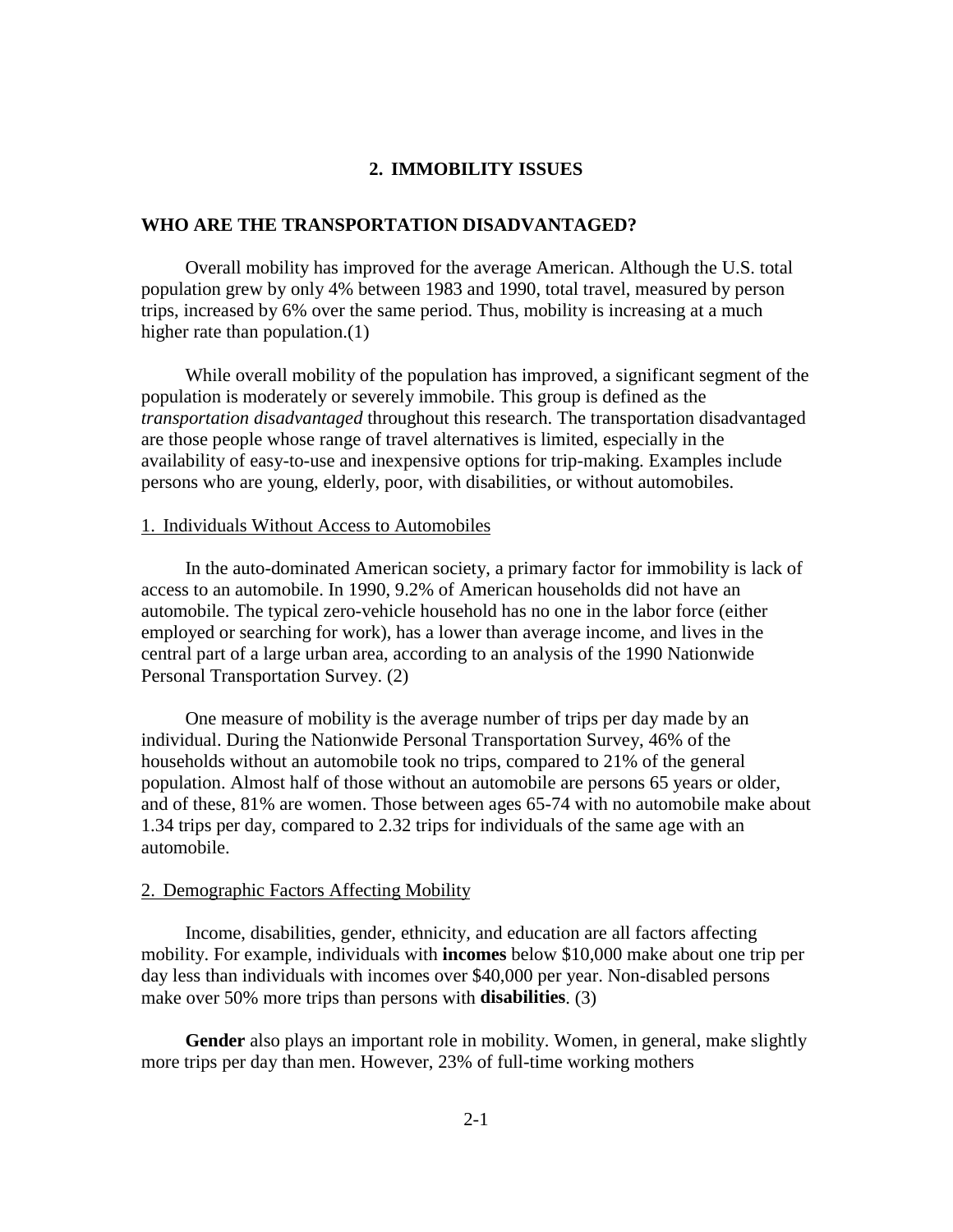and almost 60% of part-time working mothers have non-traditional work hours. This reduces their ability to join carpools or find appropriately-scheduled transit options. (4) Furthermore, almost 70% of adults living in households without automobiles are women.

According to the 1990 Nationwide Personal Transportation Survey, there is a relationship between **ethnicity** and travel. Nearly 40% of central city African-American households were without access to an automobile, compared to fewer than one out of five white central city households. Nonetheless, African-Americans have the least immobility stemming from absence of a vehicle, partly because of a higher overall use of public transit: Their rate of transit use is more than twice as high as whites'.(5)

**Education** probably has the strongest impact on the propensity to make trips. As education level increases, the average number of person trips per day increases for both those without an automobile and those with an automobile. According to an analysis by Dr. Charles Lave and Richard Crepeau, "increased education produces increased income, which in turn produces more travel. The data indicates that a change in education produces a greater overall effect on trip rates than the change in income." (6)

# 3. Availability of Public Transportation

If a household does not own an automobile but has reliable, affordable, and convenient public transportation, then mobility levels are retained. However, almost four in ten American households do not have public transportation available within two miles. This is most pronounced in non-urbanized areas, where only 20.2% have public transportation within two miles of their houses. By contrast, in central cities almost 83% of the households have public transportation available, and trip-making is greatly increased. For example, in areas with a million or more in population, people without automobiles but with access to subways or elevated rail lines took almost 30% more trips per household than those living in large urban areas without these public transportation modes.

# **KEY BARRIERS TO IMPROVING MOBILITY**

The following discussion highlights several major themes on the causes and key barriers to countering the economic, social, and personal costs of immobility. These barriers can be characterized by a lack of:

- Access to job opportunities for inner-city residents.
- Basic services in the inner city.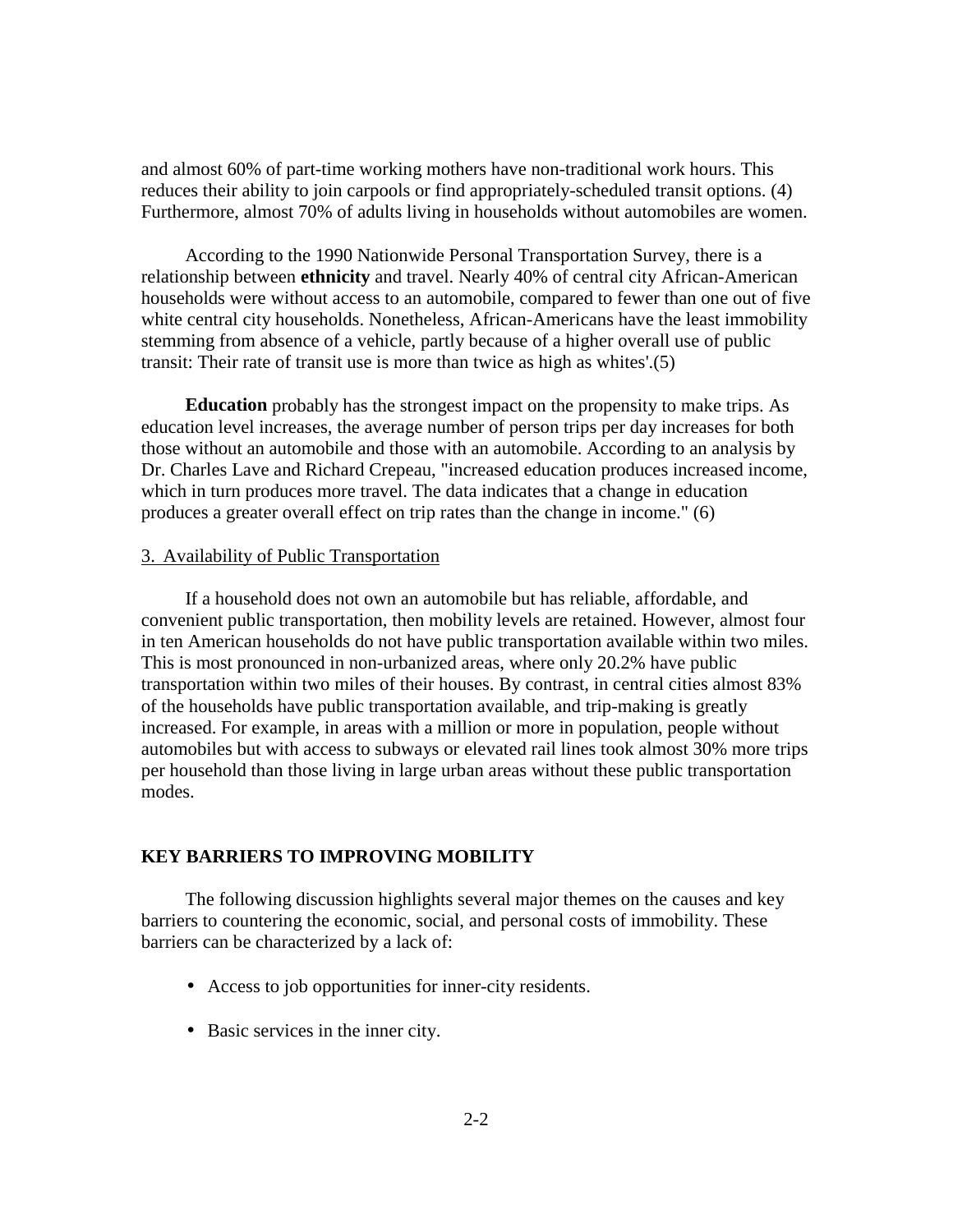- Rural and small town transit services funding.
- Public safety measures to combat crime and fear of crime.

# Geography and Economics of Opportunity

# Job Opportunities for Inner-City Residents

Changing land use patterns and resulting economic development locations have had a profound impact on employment opportunities for residents of the inner city. During the past 40 years, nearly two out of every three new jobs have been created in the suburbs of metropolitan areas, and most of the new jobs are not accessible by public transportation.(7) The pace of suburban employment growth during the 1980s was phenomenal. In 1980, 57% of all office space was located in urban centers and 43% in suburbs. By 1986, the situation had reversed itself with 60% of the jobs in suburbs compared to 40% in cities. A key factor in this growth is that many firms in the financial/insurance/real estate (FIRE) sectors, one of the nation's fastest growing, have opted for the suburbs, moving the back office and clerical workers to branch facilities. Low land prices and the availability of pools of (primarily female) second wage earners have been the primary lures attracting FIRE firms to the fringes.(8)

Philadelphia, which was the location of one of the case studies for this research, illustrates the impact of the suburbanization of jobs. Between 1982 and 1992, 163,000 new service jobs and 58,000 retail jobs were created. Approximately 87% of the new service jobs and 97% of new retail jobs opened outside of Philadelphia. Philadelphia is following a nationwide trend of increased reverse commuting. Between 1980 and 1990, there was a 43.7% increase in journey to work trips between Philadelphia and the suburbs.

The Philadelphia experience mirrors a national trend of increased reverse commuting and a decline in the share of transit use for those trips. From 1970 to 1990, the number of work trips from central cities to suburban rings increased by 25%; from 1970 to 1990, the number of work trips by transit declined by 33%.(9)

For many inner-city residents, there are fewer employment opportunities closer to home. According to some observers, the inner-city job market is changing to a highly skilled, predominantly white-collar market for which many inner-city residents with low incomes lack the necessary skills to obtain gainful employment. The number of whitecollar jobs generated have failed to replace the loss of blue-collar jobs in the city. The white-collar jobs in the inner city are accessible by public transportation, but many innercity residents with low incomes are not qualified for them.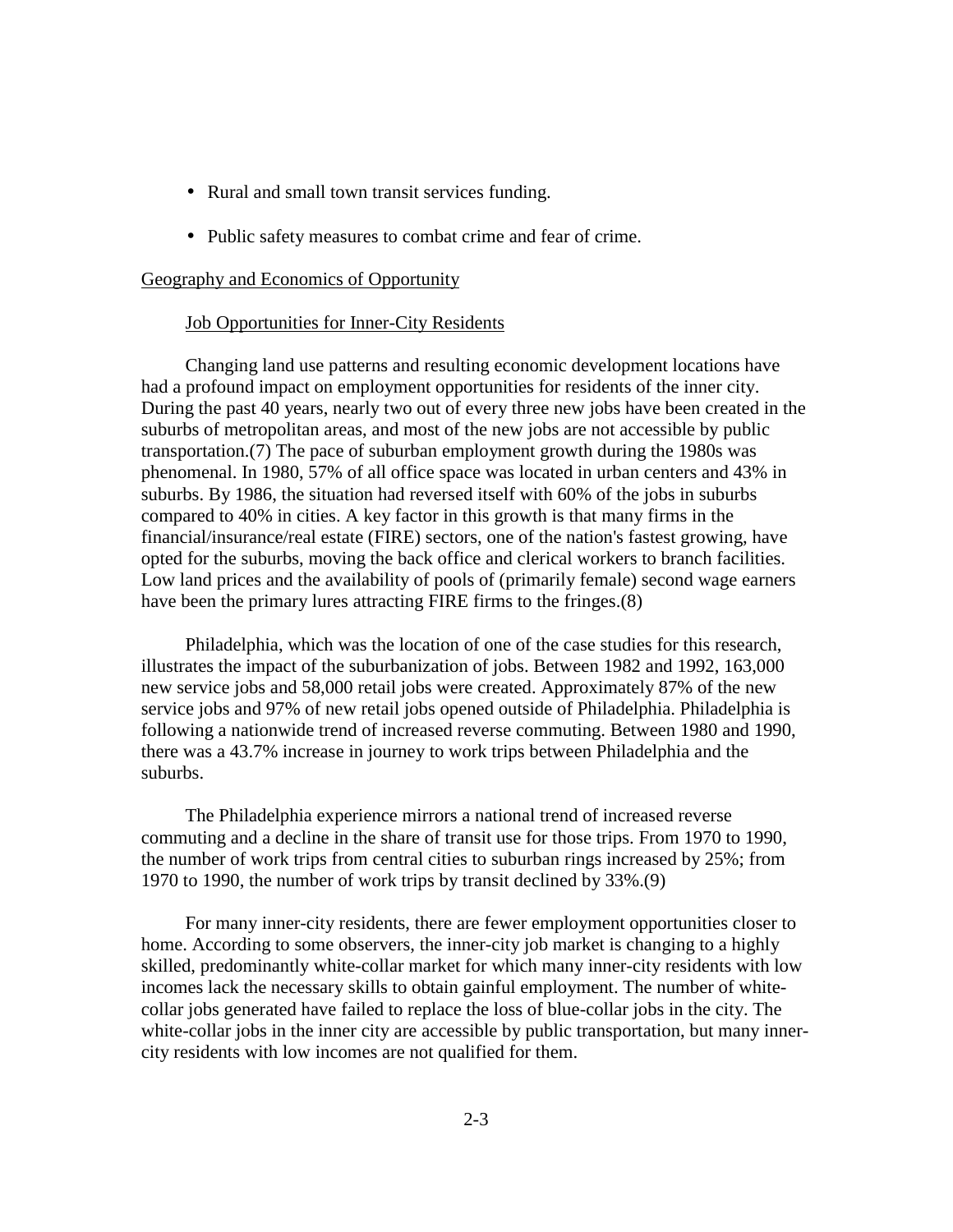The disparity of opportunities between the inner city and suburbs is documented in a study contrasting geographical and socioeconomic indicators between the central cities and suburbs in eight of the largest metropolitan areas plus four additional metropolitan areas. Mark Alan Hughes found that in 7 of 12 metropolitan areas, population growth in the central cities has declined between 1980 and 1990. Population suburbanization had gone so far that suburban residents outnumbered city residents in all 12 of the metropolitan areas. Among his other key findings were: (10)

- A significant disparity of poverty rates exists in cities and suburbs. Six percent of the residents in suburbs versus 28% of residents in the central city are below the poverty level in Detroit. In general there is less disparity as you go West and South. In Los Angeles, 10% of the suburban population and 18% in the central city live in poverty.
- Central cities remain disproportionately African-American compared to the general population. In all 12 metropolitan areas, the percentage of central city population that was African-American was at least twice as high as the suburban percentage, and in half of them it was at least four times as high. In Milwaukee, 26.9% of City residents are African-American compared to 0.8% in the suburbs.
- In six of the eight largest metropolitan areas, most if not all job growth during the 1980s was located in the suburbs. The suburbs appear to be the engines of employment growth in these metropolitan areas.
- In sum, there is an extreme pattern in these metropolitan areas: poverty and joblessness are concentrated in formerly central cities while prosperity and job growth are deconcentrating toward the metropolitan periphery. **In many metropolitan areas, jobs in the cities are no longer around the corner. Jobs are over the horizon** (emphasis added).

Most public transportation systems were developed to converge in central business districts (CBD). Access and headways are designed, in general, to encourage the commute to the CBD. The widely dispersed settlement patterns of the suburban office park are a difficult market to serve. There has been a long history of attempts to provide reverse commute services. Overall, among the lessons learned is that reverse commute transportation services alone will not address the employment mismatch between the suburbs and inner-city residents.

Transportation access is not the problem, but it is certainly part of the problem. The evidence points to declining transit access to suburban employment opportunities as a significant problem, particularly in those cities with the largest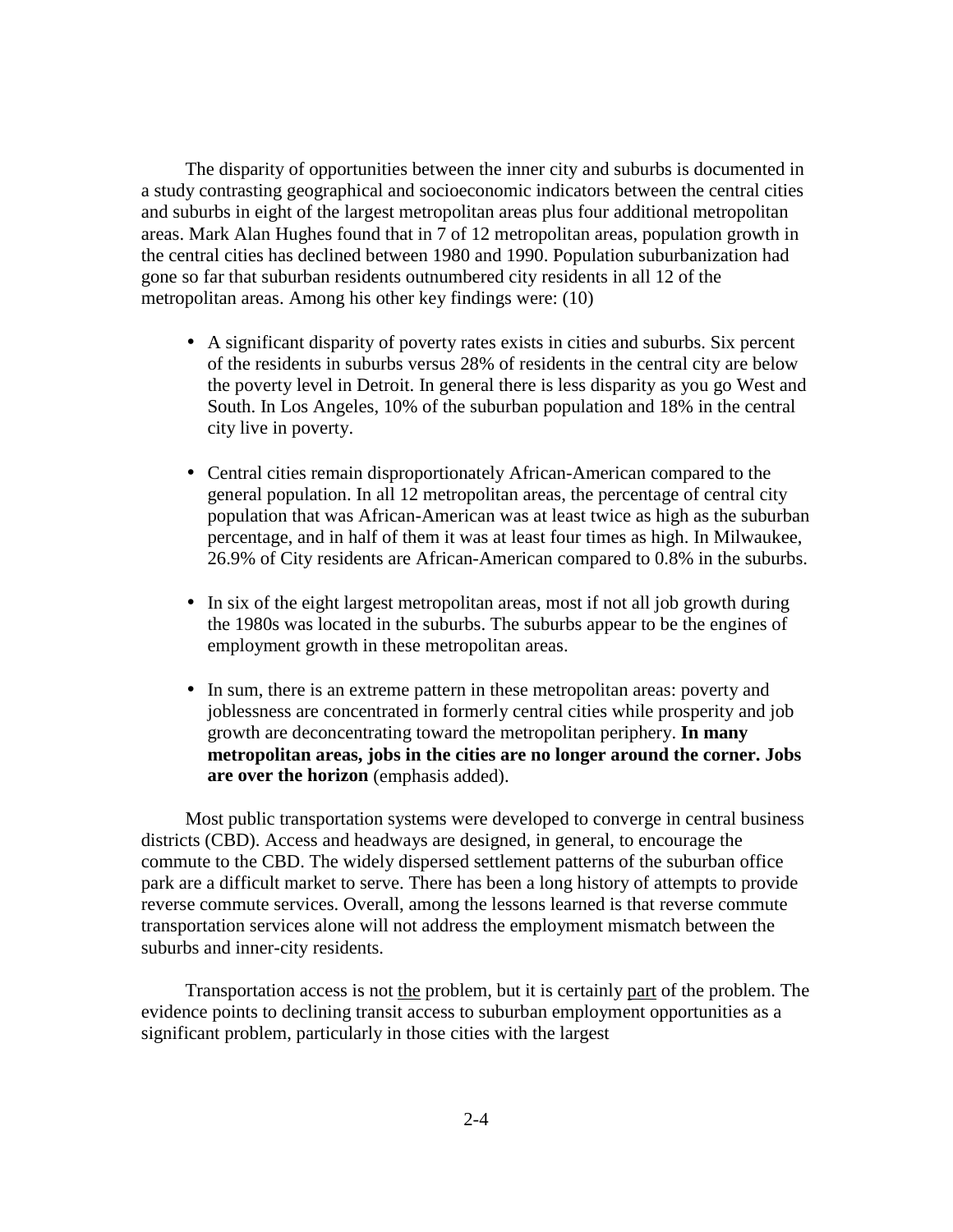numbers of transit dependent minorities. Steven Blake of the National Association of Regional Councils concludes that the data strongly suggests that in most metropolitan areas, "most jobs are beyond the reach of the transit dependent, among whom minorities are disproportionately represented."(11)

If transit service is available, it must be affordable and convenient. According to a number of stakeholders interviewed in the Los Angeles case study for this report, minimum wage jobs are available in the San Fernando Valley but are inaccessible to inner-city residents because the fare on the bus would cost too much to make it worthwhile to even take the job. For the new commuter rail services, it would cost \$200 dollars a month to travel on Metrorail from San Bernardino to jobs in Los Angeles, a fare beyond the capability of most low income people.

## Efforts to Improve Basic Services Within Inner City

Site visits to both Philadelphia and Los Angeles point to the lack of basic services, such as a grocery store, in many inner-city neighborhoods. Residents have to rely on more expensive convenience stores and spend a higher percentage of their low incomes on food. Both site visits revealed significant community efforts to improve basic services within the community.

After the 1965 Watts riots in Los Angeles, local services, such as grocery stores and banks, left the community. Watts residents, who do not have supermarkets near their homes, must pay \$2.70 to get to the grocery store and back on the bus. Consequently, residents often go to the local liquor stores with minimarts, where they can pay \$5.00 for a gallon of milk. The lack of basic services in the community has significant personal and social costs for residents.

In a progressive effort to improve local services, a 500-member community church in South Central Los Angeles is spearheading redevelopment plans for a shopping center with a major supermarket as the anchor tenant. According to the minister, residents are currently paying 30 to 50% more for their goods in the small minimarts that are available in the neighborhood. He said that church members often pay people with cars to go the market, because public transit service is unreliable and inconvenient. The minister pointed to two-hour headways for some routes and significant out of direction travel to an isolated transfer point, where riders fear being assaulted. "Young males enrolled in a job training program cannot get to work on time because the bus service is infrequent," he said.

The minister is currently working with the Metropolitan Transportation Authority (MTA), The U.S. Housing and Urban Development, the City of Los Angeles Redevelopment Agency, California Department of Transportation (Caltrans), and the International Council of Shopping Centers to secure financing to support a 50,000 square foot national chain grocery store near the Harbor Freeway.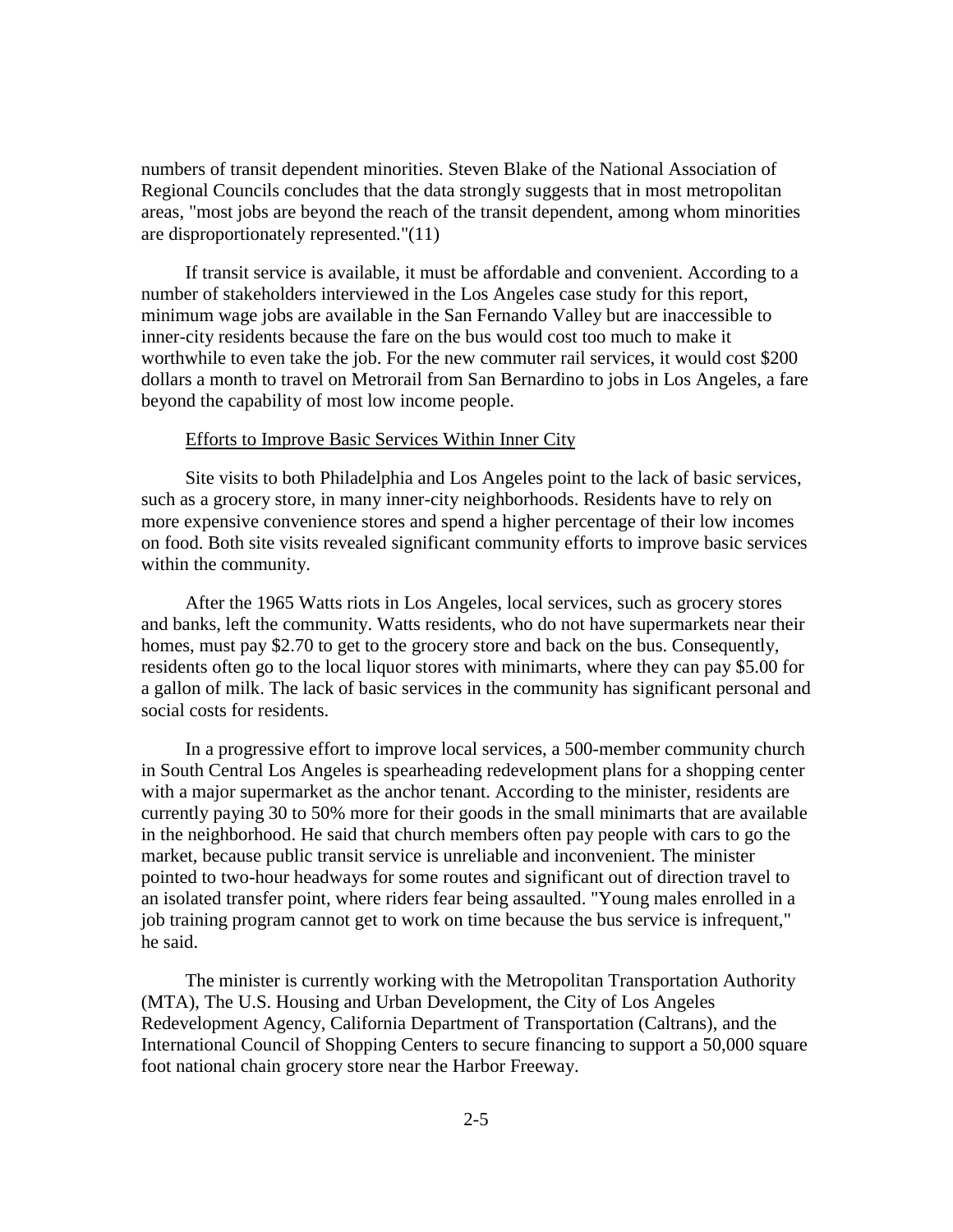He has involved MTA and Caltrans to ensure appropriate access to the proposed grocery store.

In West Philadelphia, the community is planning a major mixed-use intermodal transportation center at 52nd St. and Lancaster. One of the key objectives presented by community leaders is to attract a local grocery store and other basic services for local residents. Many of these services are only available outside West Philadelphia and require long journeys by residents.

Almost 20 years ago, the Southeastern Pennsylvania Transportation Authority (SEPTA) discontinued stops on two different train lines at the 52nd St. station, reportedly due to crime concerns. The abandoned station is a major public eyesore to the community. There are currently 250 zone businesses and nearly 10,000 residents located in the vicinity of the former SEPTA rail station. AMTRAK train service runs through the site, but does not stop. Two bus routes and a light rail line provide good access to the site, but no bus shelters and little lighting discourage use, according to community members.

Since January of 1993, a committee of business leaders and community residents have been meeting to devise a strategy to improve both public transportation and economic development in the area. Plans envision a major intermodal center with a new supermarket, shopping center, a few strip stores, and a parking garage as part of the master plan. Significant publicity and political fanfare for the demolition of the old abandoned station overpass is expected to draw continued external political support for the project. Improving public transportation services and attracting basic services go hand-to-hand, according to community organizers.

Community members are hopeful that a successful intermodal transit center will provide momentum to local economic development in an adjacent business park. The Philadelphia Industrial Development Corporation now owns an adjacent 68-acre industrial park that was formerly an abandoned rail yard. The community has a future vision of local jobs for local residents of West Philadelphia.

The lack of services and reliable public transportation in the inner city has significant economic, social, and personal costs. Because public transportation is unreliable and basic services are not available locally, many residents buy old junker cars according to the Los Angeles minister interviewed for this research. Owners often do not have driver's licenses; and the cars are not smog checked, registered, or insured because of the high costs for residents who can barely find enough gas money. As a result, owners will leave the area and their job to avoid being arrested for unpaid tickets, he said.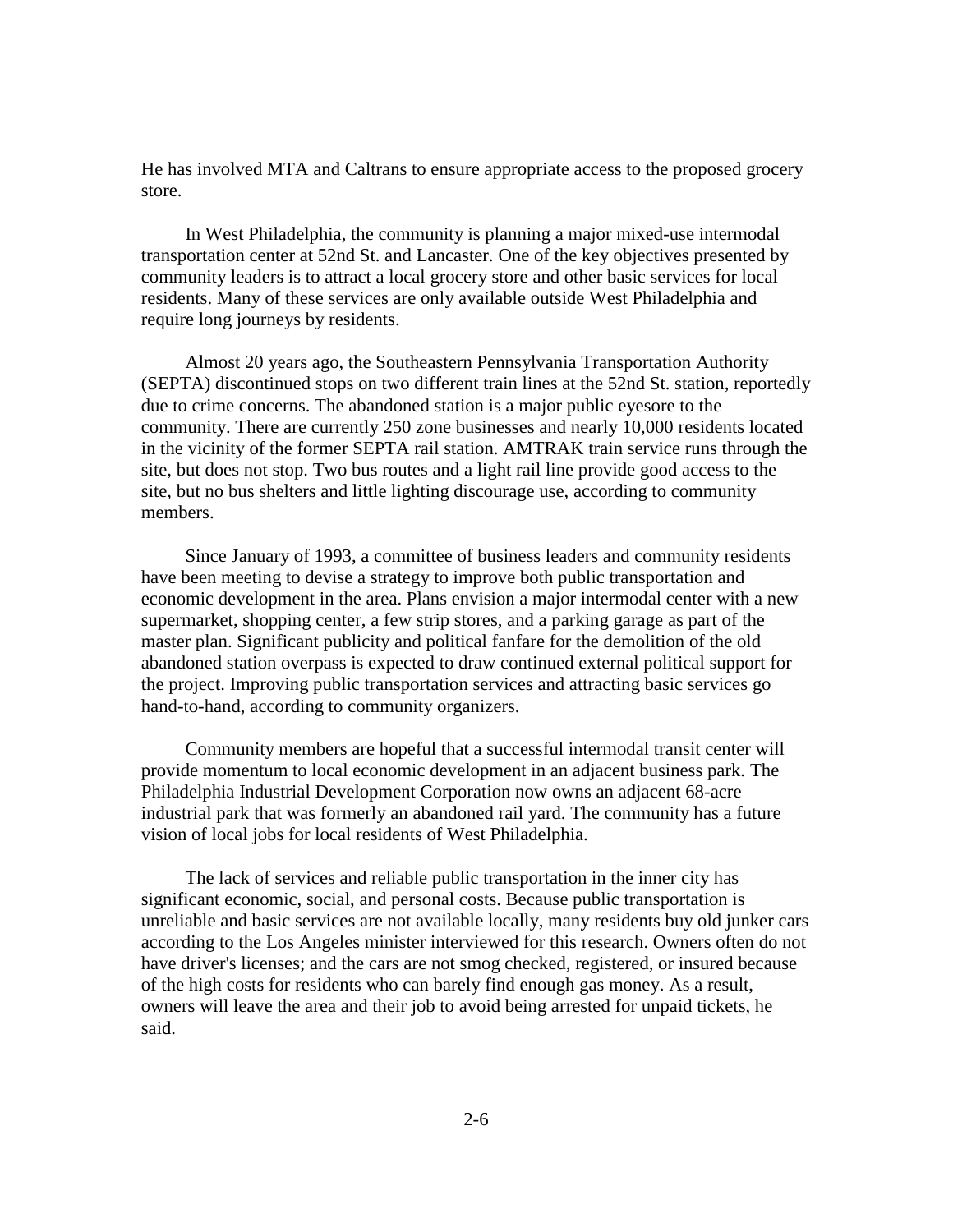Because employers want to know that employees will be able to get to work on time, they won't hire employees without driver's licenses. The minister contends that employers will not recruit from his area, because of its reputation for a labor pool without driver's licenses. His experience has shown that, since many prospective employees do not have a license or a car, they don't even try to find a job, because they believe they won't be hired.

# Deficient Rural and Small Town Transit Services

Much of rural America remains unserved by public transit. According to the Community Transit Association of America (CTAA), 38% of the nation's rural residents live in areas without any public transit and another 28% live in areas in which the service level is negligible.

Providing public transit in rural areas is the responsibility of a network of 1,162 agencies funded under Section 18 of the Federal Transit Act. Their collective service area includes 53 million people, or six out of ten persons living in rural areas or small towns. The network provides 95 million trips a year. This is equivalent to less than two trips per capita in the service area, compared to 49 trips per capita in urban areas.(12)

Interviews were held with six stakeholders in two rural empowerment zones and two locations with CTAA JobLinks grants. The Kentucky Highlands Empowerment Zone includes an 11-county area in southeastern Kentucky. The overall population is 266,000 with 32.5% of the residents having incomes below the poverty level. Despite the poverty, over 95% of households have at least one car. According to the Executive Director of a local economic development program, "If you cannot afford a car, you can't get to work." There is no public transportation in the area. Local residents either have a car or have a family member who has one. A key effort of the economic development program has been to invest in local credit unions which make low- or no-interest loans to residents who wish to purchase cars. For those without access to automobiles, a critical need is nonemergency transportation to medical appointments within southeastern Kentucky and to Louisville, which is three to four hours away by car.

The Rio Grande Valley Empowerment Zone consists of portions of four counties with a total population of 29,900 over a 228-square mile area. Although population densities are very low, there is an intercity fixed-route service that provides minimal levels of service. During the strategic planning process for the empowerment zone, transportation was frequently cited by all participants in the process as a significant impediment to achieving an enhanced quality of life. Social service agencies have expressed concern over their inability to provide services to those most in need due to the lack of transportation. Residents have expressed similar frustration over their inability to access even the most basic community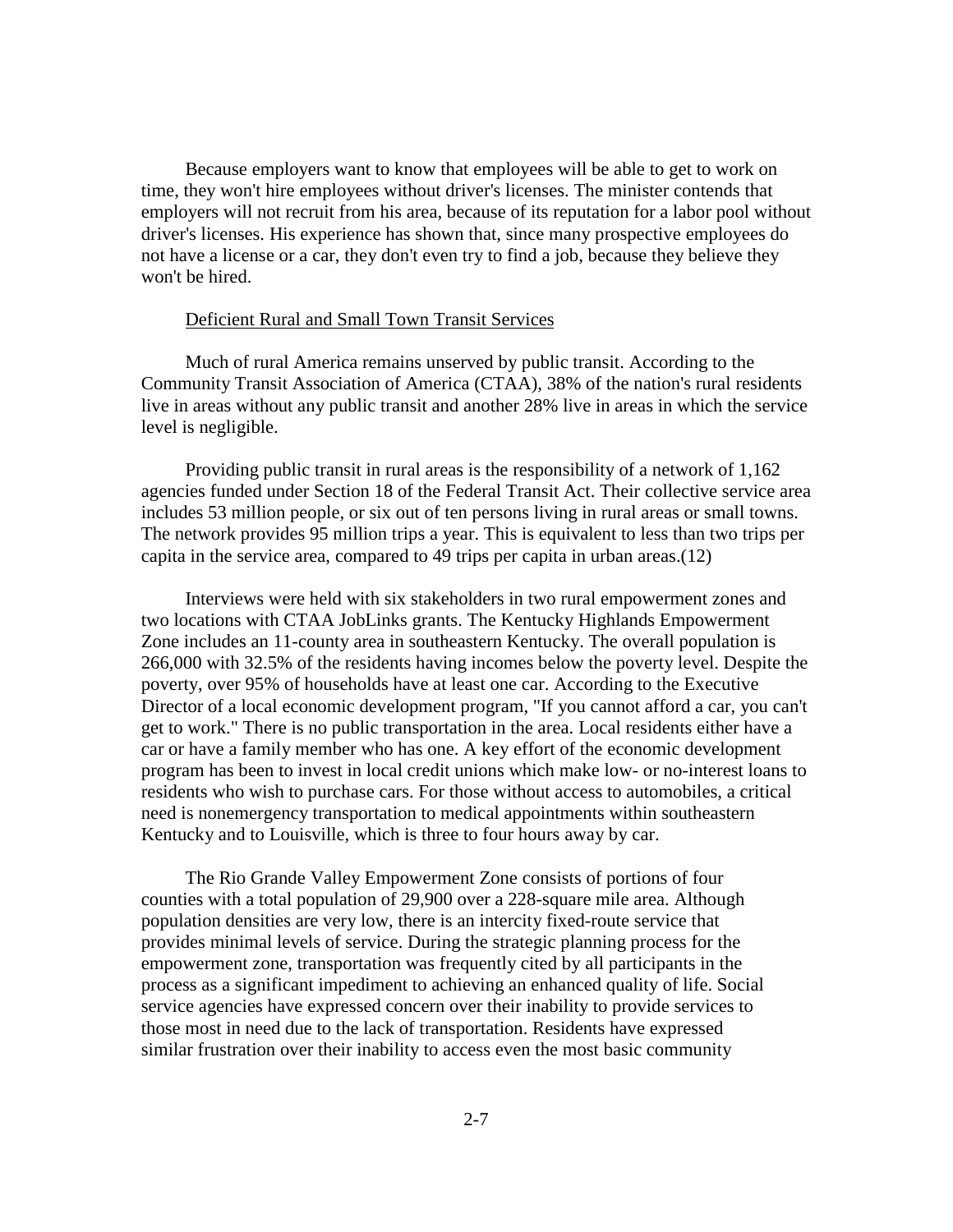facilities, such as grocery stores and medical facilities. Two primary objectives of the strategic plan are to:

- Enhance access to medical and social service providers.
- Provide residents with access to training and employment opportunities.

To achieve these objectives, one of the empowerment subzones has set aside \$200,000 for improved transportation services. The Rio Grande Empowerment Zone Board is currently addressing policy issues about how the funds should be spent. For example,

- Although empowerment zone funds could be utilized to provide transportation to job training, what transportation will be available when trainees are placed in a permanent job?
- If public transportation services are expanded with empowerment zone funds, where will the long term funds come from to continue the service?

# Inadequate Funding and Equity Issues

### Inadequate Funding

Inadequate funding was identified as a key barrier to addressing immobility during the stakeholder interviews. In Philadelphia, at the time the site visit interviews were held, a 10% budget cut was about to take place. Significant concerns were expressed about future reductions in transit service levels and the impact that they may have on the transit dependent population. The Rio Grande Valley Empowerment Zone Corporation is reluctant to use Empowerment Zone funds as seed money because it is fearful that longer term operating assistance will not be available after the demonstration period is over. Federal Transit Administration staff who were interviewed said that a constraint on public funding and a failure to develop more diverse sources of funding is a primary barrier to improving mobility.

# Funding Equity

With scarce financial resources, the investment of transportation dollars raises questions of policy priorities. A major policy issue raised during the interview process and literature review is: "Are the transportation disadvantaged receiving an equitable share of funding to address immobility issues?"

Studies of the benefits and tax burdens of transit subsidy allocations among income classes have led to the following general conclusions: (13,14,15)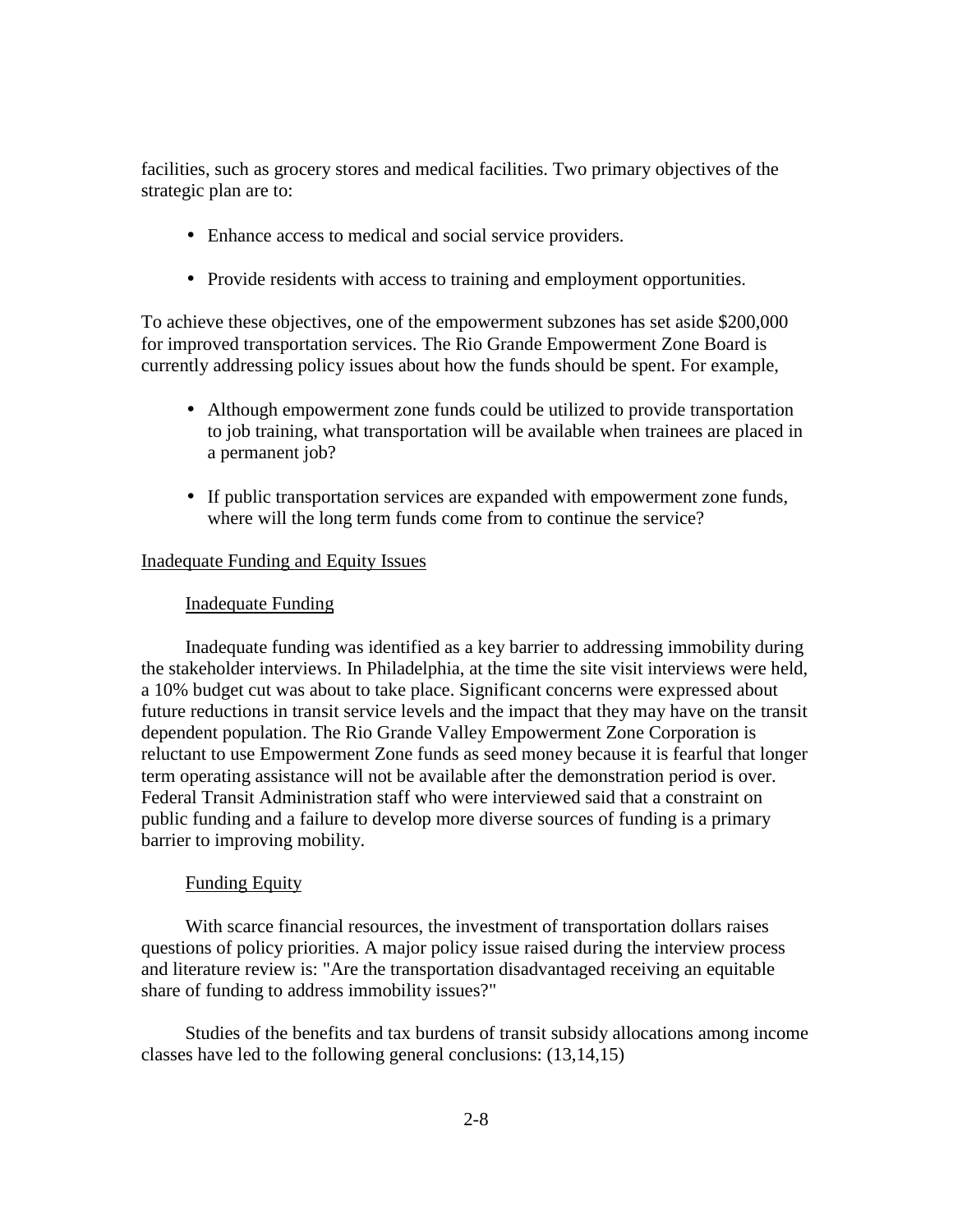- 1. Overall, transit subsidization redistributes income from high-income to lowincome classes, but it is not very effective in targeting benefits to the poor.
- 2. Long-distance, peak-hour, suburban trips are more heavily subsidized and have significantly higher income riders than their converse.
- 3. Of the three modes (bus, commuter rail, and rail rapid transit), buses transport the largest percentage of riders, transport the lowest income riders, and receive the least amount of capital subsidy.
- 4. The transit industry generates indirect benefits to the local, state, and national economy in terms of jobs created and business revenues from operating and capital investments.
- 5. Federal income and corporate taxes are progressive. State and local taxes, especially sales and property taxes, are regressive. (In 1981, the conclusion was that since more transit subsidy is generated at the federal level, the overall burden of transit taxation is progressively distributed.)

When MTA in the Los Angeles area raised its fares recently, a lawsuit was brought against MTA by a legal defense fund representing bus drivers in the NAACP, indicating that the fare hike was inequitable and the impacts would fall more heavily on the poor. The lawsuit also claimed that MTA was investing more in railways, which the lawsuit argued serves predominantly the affluent suburbs, than it was in transportation for the poor. MTA is now sponsoring a mobility allowance program, which is trying to determine how to subsidize transportation equitably.

In his article, "Discrimination in Mass Transit," J. Pulcher includes four recommendations for improving the equity of subsidy programs: (16)

- 1. Increase fares for commuter rail service. This would decrease the amount of subsidy needed for the more affluent riders.
- 2. Put a hold on construction of new multi-billion dollar rail transit systems which benefit the affluent.
- 3. Impose peak hour surcharges and distance-based fares on all transit modes.
- 4. Set up a program of discount transit passes for the poor and improve service in low-income neighborhoods.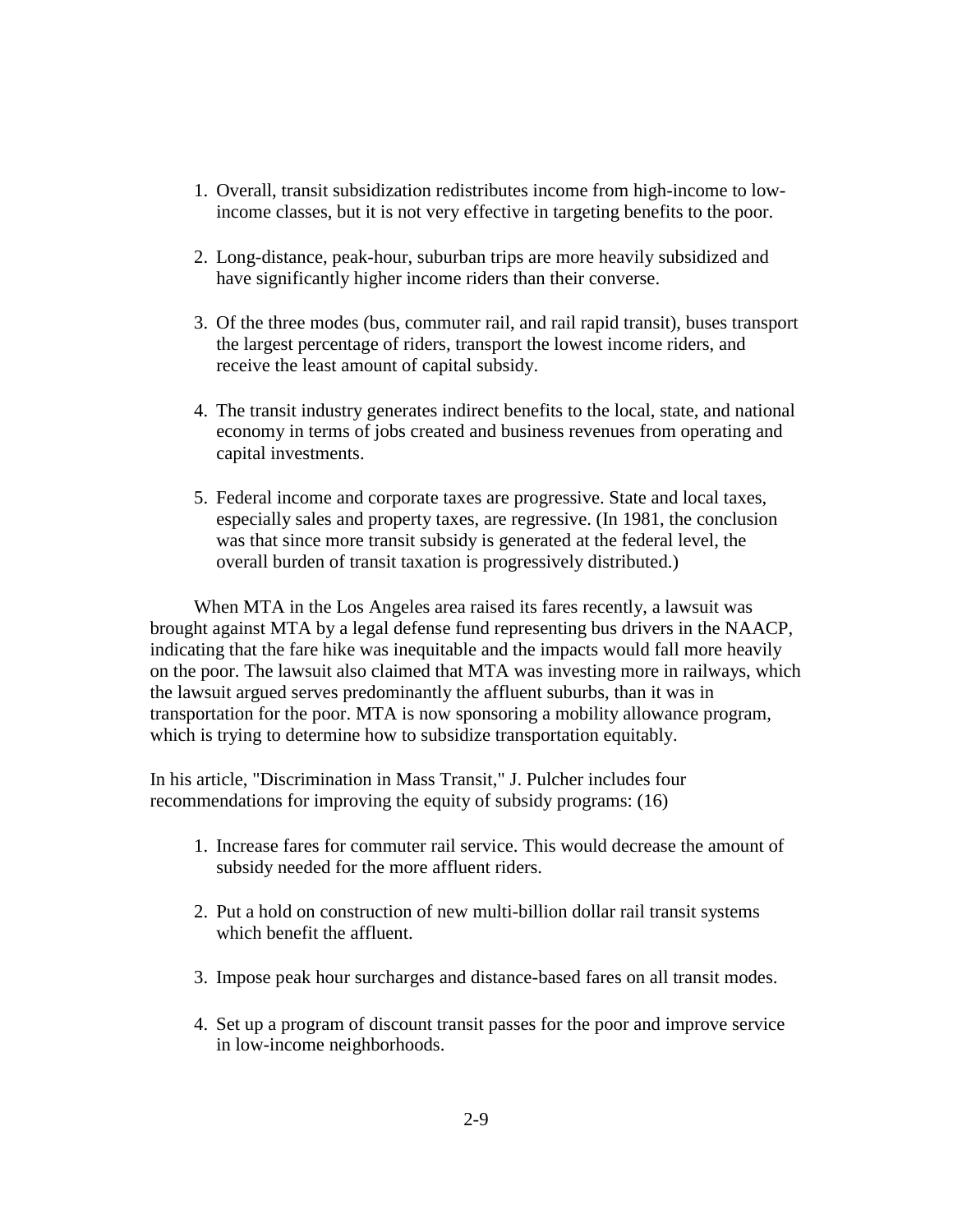# Public Safety

Crime and fear of crime is an important barrier to increased use of public transportation by many inner-city residents. The elderly often are fearful of walking to and waiting at the bus stop and riding with unruly passengers on the bus. In West Philadelphia crime was a significant factor in closing the 52nd St. station.

Fear of crime was expressed by a representative of the Los Angeles Housing Authority, who runs a youth entrepreneur program. She is fearful of putting the students of her program, who are 16 to 25 years old, on public transit because one of her students was "jumped" at a transfer point while participating in the program. She now transports the students through more costly door-to-door service. In general, public transit has a poor image in her community, in large part due to a fear of crime, she said.

The MTA spends \$6 million per year on security with 500 transit police officers. There are police officers on most light rail trains, according to an MTA representative, because lots of people can be protected on one train with one officer. Because there are not public resources to put an officer on every bus, security on buses is less than the security on the trains, and there is no security at most stops and stations.

# **USING PUBLIC TRANSPORTATION TO ADDRESS THE BARRIERS TO MOBILITY**

Prior to 1960, little effort was devoted to alleviating the barriers to mobility described in the previous section. Persons who were poor, disabled or elderly were thought to benefit from existing transportation programs. In the 1960s and 1970s, however, the civil rights movement brought greater political awareness of this segment of society. In urban transportation, as in other areas, government programs proliferated to meet the problems faced by the transportation disadvantaged.

This section describes significant public policy efforts to provide public transportation that addresses the economic, social, and human costs of immobility:

- Development of Public Transportation
- Reverse Commute Services
- Demand Responsive Services
- Fare Subsidy Programs
- Livable Communities
- Social Services Coordination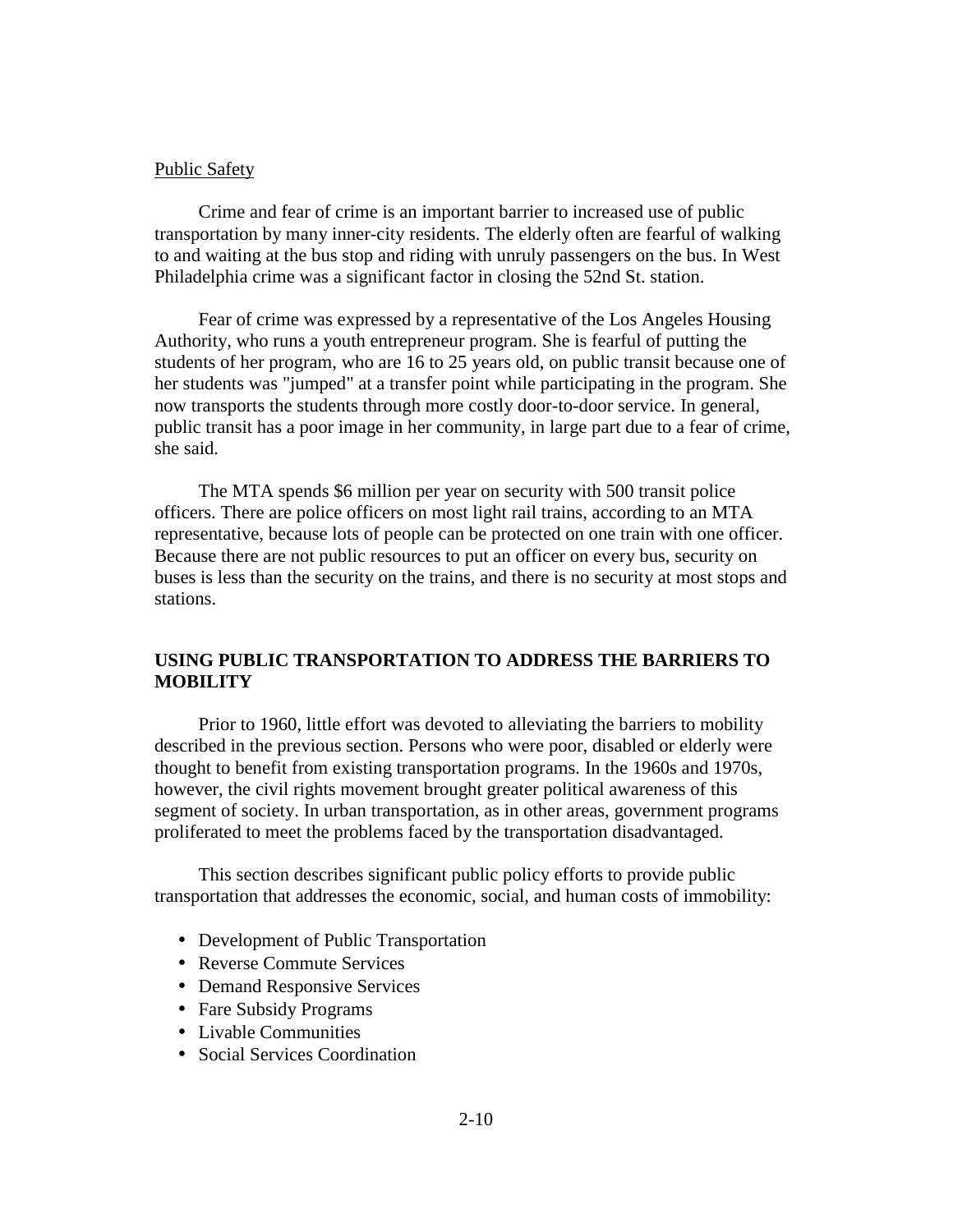• Empowerment Zone and Enterprise Communities (EZ/EC)

The development of these public policies is discussed below, illustrated by specific examples from the case studies conducted for this research. Further examples are given in Chapter 5. Documentation of the case studies can be found in Appendix A.

# Development of Public Transportation Services

There are over 6,000 transit systems in the United States. About 2,250 operate bus service, 5,200 operate demand response service, and about 150 operate other modes. In 1995, 3.5 billion miles of service were operated, providing about 7.9 billion trips.(17)

Today's network of bus, rail, and ferries provides an important mobility option for millions of people. The development and maintenance of core public transportation services, however, has been reliant on a number of public policy efforts to ensure that public transportation services remain a viable choice. The twentieth century has seen a significant transformation in public transportation service levels and in how transit agencies are organized and funded.

To the urban dweller of the first quarter of the twentieth century, transit was as pervasive a travel mode and sociological phenomenon as the automobile is today. The street railway system provided significant access to downtown areas for urban residents during their 6-day workweek, but also allowed the family a Sunday visit to amusement parks located at the end of the transit line.(18)

As suburbanization and automobile ownership increased, transit experienced a well-documented countervailing downward spiral: diversion of patronage to the automobile forced service reductions that further eroded patronage and revenue, necessitating far increases and loss of ridership. During World War II, the public transportation service network and patronage reached its peak with over 20 billion annual passengers. Many historians argue that the decline in public transportation service really started in the 1920s, and only the war provided an artificial boost to the transit industry.(19)

As public utilities began divesting their public transportation networks and private operators became increasingly financially unstable, Congress began to debate the importance of maintaining a basic network of public transportation services in 1960. The first federal aid passed in 1961 authorized \$50 million in low-interest loans and \$25 million in demonstration projects. The first federal capital assistance was included in the Urban Mass Transportation Act of 1974, while funds to defray operating expense were authorized by Congress in 1974.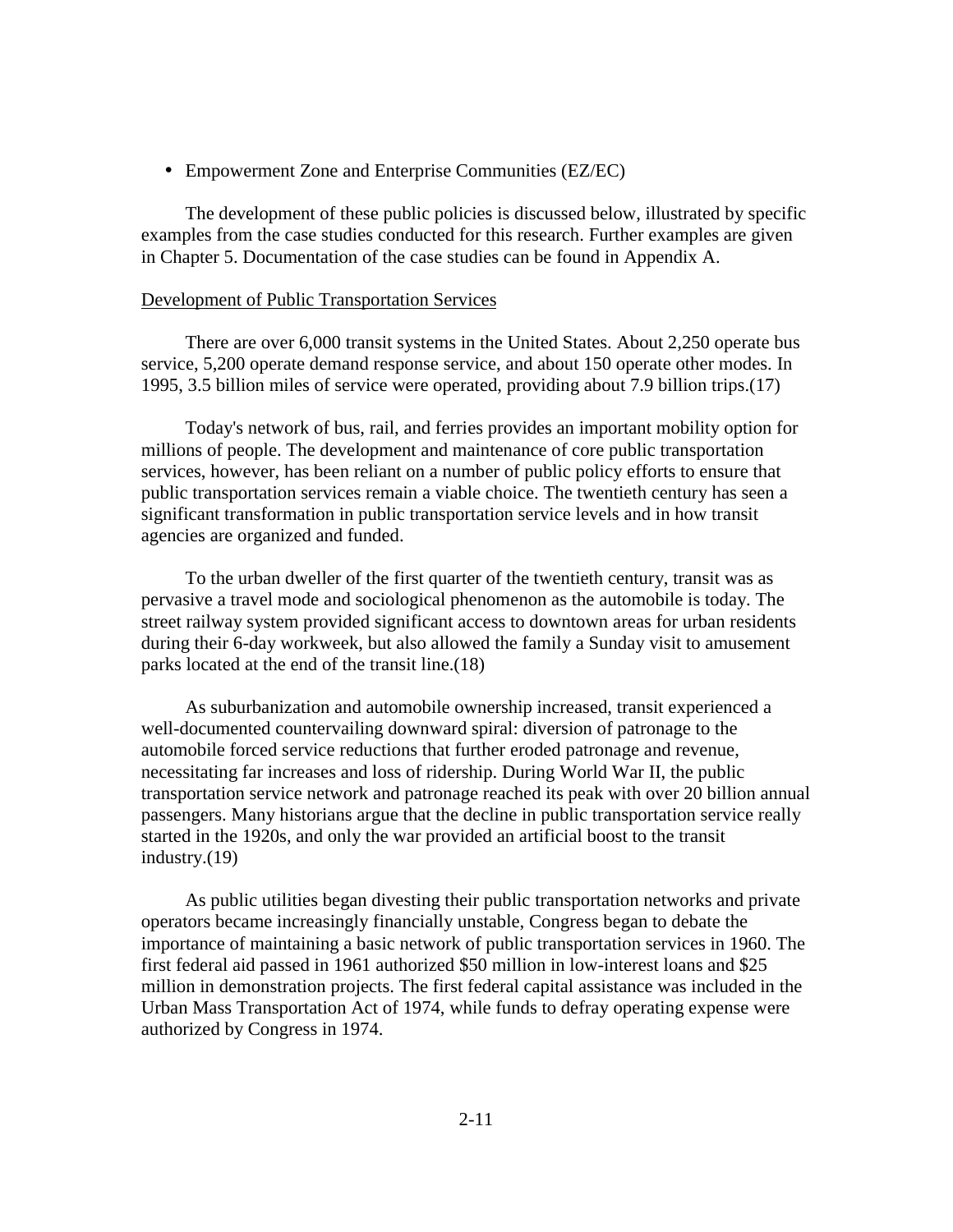Only a handful of cities provided municipal tax subsidies for the operation of transit systems in 1960.(20) David Jones points to an important matter of public policy development:

"Federal initiative preceded local concern about the future of transit in most communities; indeed the congressional supporters of transit assistance argue that federal involvement was necessary to motivate and stimulate state and local action in an arena heretofore neglected."(21)

As federal initiatives were undertaken to address urban problems in the 1960s and 1970s, maintenance of a viable public transportation network was supported as a means to address a number of societal goals, including the restoration of the economic vitality of cities, protecting the environment, conserving energy, easing the mobility of transit dependent persons, and providing inner-city residents with better access to jobs.(22) Many states and municipalities followed the federal initiatives with funding to support and maintain a viable public transportation network.

After hitting a low in the 1970s, the infusion of public funding enabled the maintenance of core public transportation services, and patronage continued to rise slowly through 1990. While this basic network is widely available, and transit service has improved in many cities, Arthur Saltzman concludes that "most passengers are still those who do not have easy access to an automobile and are thus captive to the transit system".(23) Thus, public policy efforts to maintain a basic public transportation network have provided an important mobility option for the transportation disadvantaged.

The importance of core transportation services and the impact on riders when the services are reduced was the subject of one of the case studies for this research.

# AC Transit Service Reductions

At the end of its 1994-95 fiscal year, the Alameda-Contra Costa (AC)Transit District, headquartered in Oakland, California, had a \$2.3 million shortfall out of a total budget of \$144,464,000 and faced an even larger deficit for the following fiscal year. To address this financial crisis, the District implemented an 11% reduction in service between December, 1995 and June, 1996. Before implementing the service reductions, AC Transit attempted to reduce its internal costs and pursue grants and private-sector partnerships. In May, 1995, the District also adopted a fare increase, raising the cash fare from \$1.10 to \$1.25. Despite these measures, the District found it necessary to cut approximately 1,000 hours of bus service by reducing some frequencies and eliminating most evening, owl and weekend service, except on 21 basic trunk lines. A survey of riders revealed that the changes in travel time and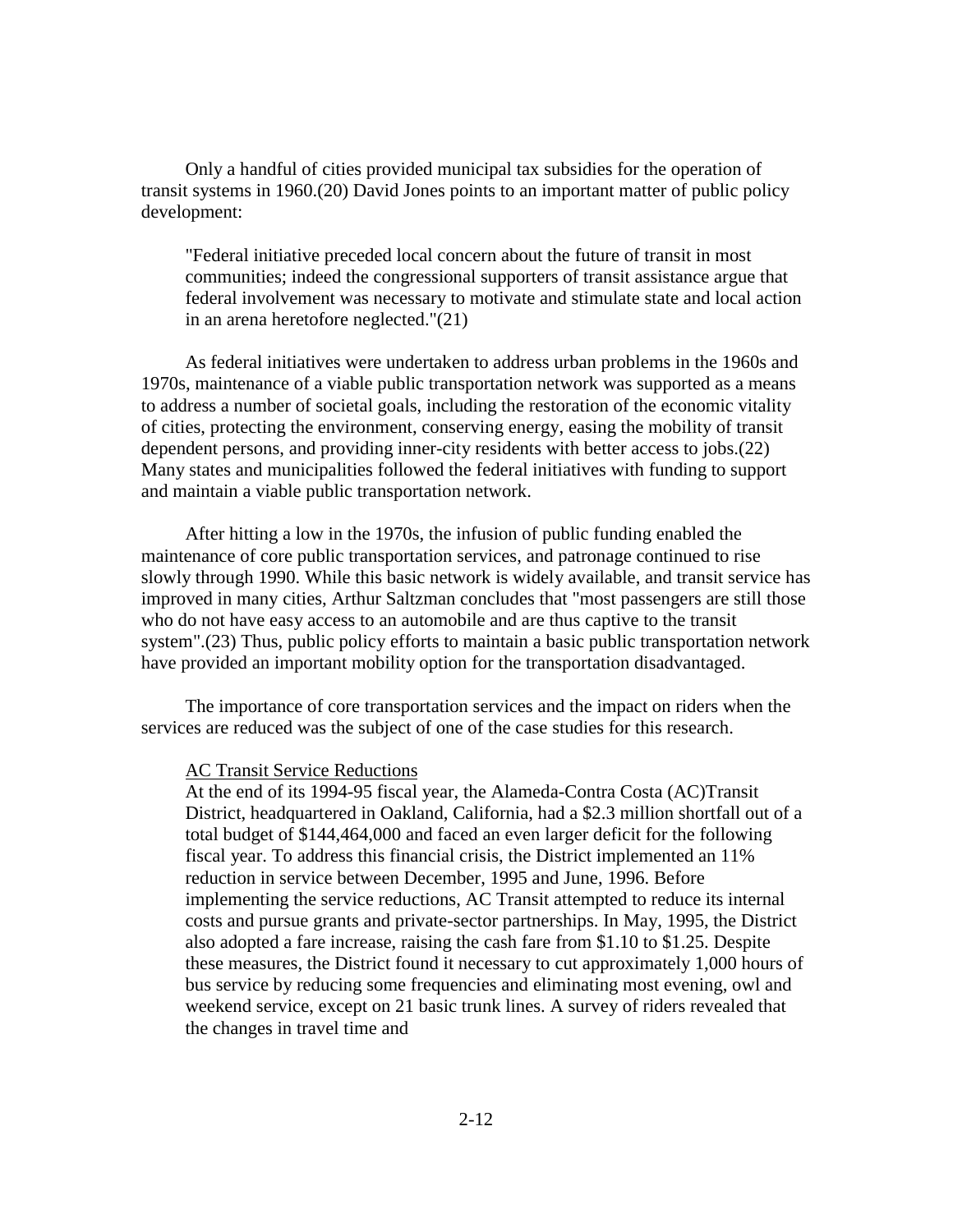in bus and rail expenses before and after the cuts cost riders \$48.1 million in added travel expenses, income losses, and the value of added travel time.

The AC Transit case study demonstrates the importance of fixed-route service to the community and the economic costs that can result from its curtailment even in low patronage, off-peak hours. It has implications for welfare reform measures, which have assumed that public transportation will be available for new job-seekers. The majority of the practices illustrated in the other case studies and in the Compendium are *dependent* on a core fixed-route service--one that operates 20-24 hours a day, seven days a week.

# Reverse Commute Services

Between 1966 and 1970, the federal government paid community groups for 14 demonstration projects in 14 cities to test the hypothesis that improved bus service to outlying employment centers would reduce unemployment in inner-city neighborhoods. These demonstration projects were a response to the McCone Commission's report following the 1964 riots in Watts, California, which blamed the civil disturbance on a lack of employment. The Commission argued that unemployment was due, in part, to the inadequate and expensive public transportation connecting Watts with the suburban areas where jobs were increasingly concentrated.

Although local and state recipients of the federal grants stressed finding employment for inner-city residents as the purpose of these routes, federal officials desired to create 50 new routes with long-term viability for traditional transit operations. By this measure, the reverse commute routes were a failure; only three of the 14 demonstration reverse commute projects developed routes that were taken over by the transit operators. In addition, "There was little evidence in Watts or elsewhere that reverse commute services got people jobs or even better jobs."(24)

# 1990s Reverse Commute Programs

There has been renewed interest in reverse commute programs in the 1990s. According to a 1993 survey by the American Public Transit Association, 458,500 riders were utilizing 37 reverse commute programs. Office parks were the key destinations. (25)

Several differences between the programs in the 1960s and those of the 1990s are **keys to the success** of the new reverse commute programs:

# • **involvement of public transit operators with non-traditional partners;**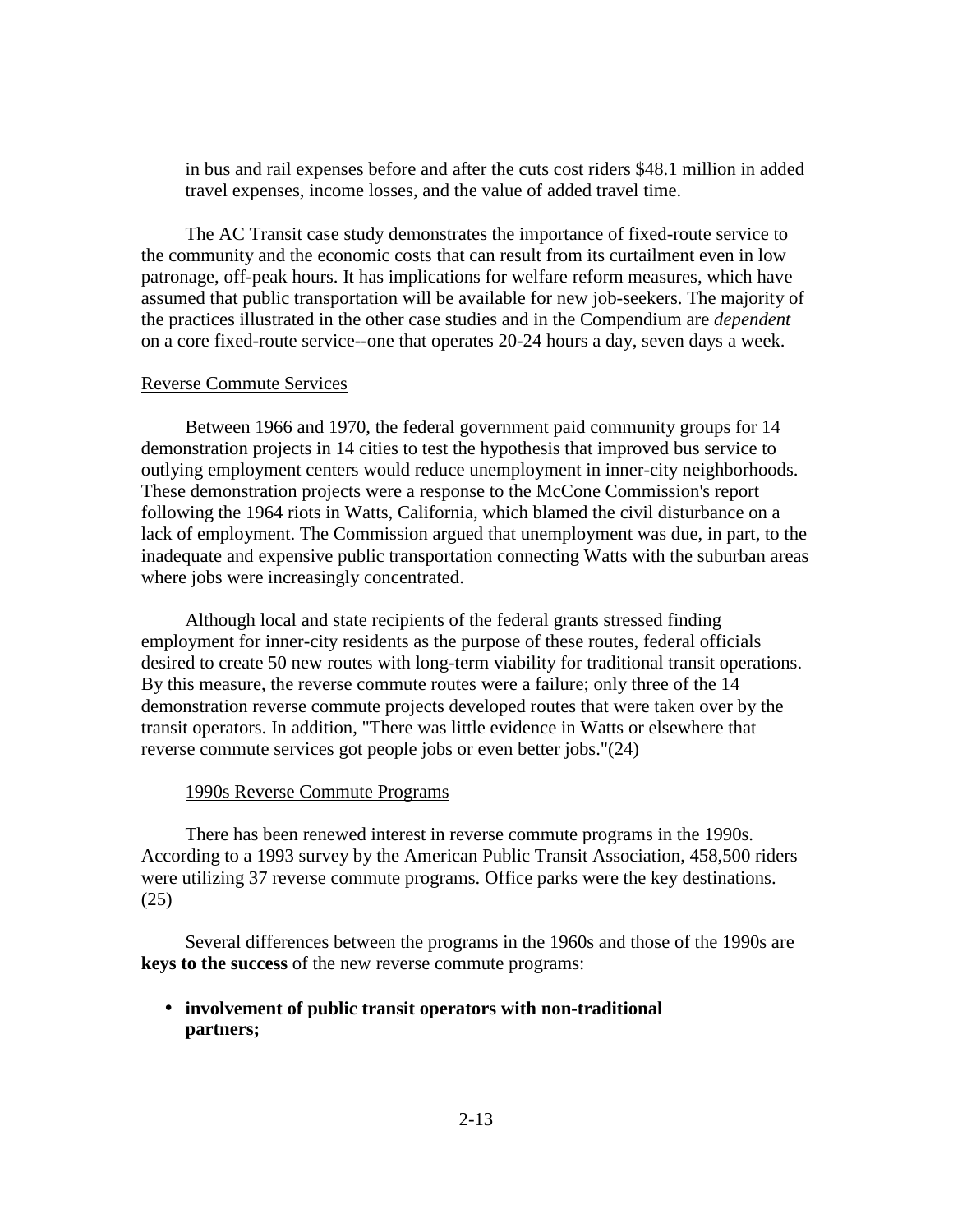- **collaboration with private sector firms needing increased access to labor; and**
- **linkage with support services.**

The two reverse commute practices documented in this research illustrate the more comprehensive approach of the 1990s.

# PDRTA's 24-hour rural commute service

With the advent of welfare reform, Pee Dee Regional Transportation Authority (PDRTA) in South Carolina has begun 24-hour commute services linking residents in rural areas with entry-level jobs in the tourist industry along the Grand Strand at Myrtle Beach. PDRTA coordinates with the Marion County Department of Social Services (DSS)to transport persons transitioning from welfare to work. Because the labor market is so tight, several employers have agreed to subsidize some of the routes to bring workers living 40-70 miles away to their retail establishments. DSS provides assistance with support services, such as job training, child care, and counseling, to help workers succeed in this transition. DSS has dramatically decreased its welfare caseload. At the same time PDRTA's reverse commute program has contributed to an increase in net annual benefits of more than \$2 million from earnings of those formerly unemployed or underemployed, and from savings in unemployment, welfare, and food stamp assistance. For every \$1 invested in the program, there is an annual net economic benefit of \$26.60.

# SEPTA's Horsham Breeze Shuttle

Developers initiated discussions with the Southeastern Pennsylvania Transportation Authority (SEPTA) for improved transit service from downtown Philadelphia to Horsham business parks, 18 miles to the north. In November, 1996, SEPTA introduced the Horsham Breeze, a 10-mile loop serving major employers, such as United Parcel Service (UPS) and Prudential Insurance, which connects with timed transfers to three fixed routes. The 25-foot buses, funded by a federal Congestion Management and Air Quality (CMAQ) grant, are driven by part-time drivers, under a labor agreement allowing 40% less wages than full-time drivers. With peak service at 10-20 minute headways, ridership has grown to 800 passengers on 39 daily trips. The Partnership Transportation Management Association (TMA), which actively promotes the Horsham Breeze, attributes some of the swelling ridership to new employers who moved to the business park partially because of the Horsham Breeze's ability to supply them with entry-level and service employees. Employees can earn \$8-12 an hour in these jobs. To meet the extended workday hours typical of these types of jobs, Montgomery County pays for midday hourly service, and employers subsidize evening and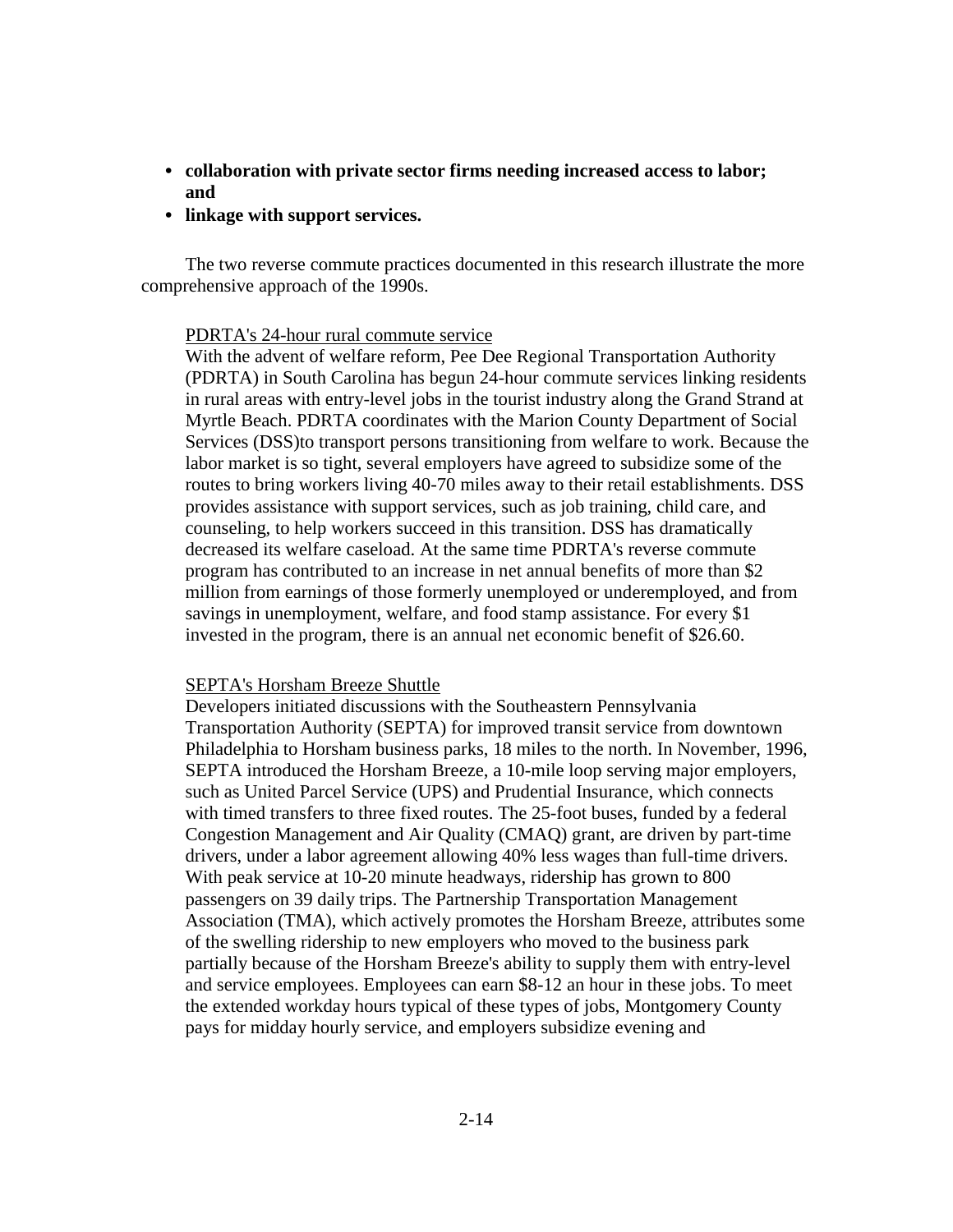Saturday service. For every \$1 invested in the program, there is an annual net economic benefit of \$7.30.

As these two case studies indicate, increasing access to jobs involves strong alliances between the public transportation operator and non-traditional partners. According to one evaluation of the 1960s reverse commute programs designed by community organizations, the lack of involvement by the mass transit industry "...undermined the program and made testing of innovative operation rather meaningless." (26) In contrast, both of these examples are dependent upon a willingness of the public transit provider to actively participate. The result is routes designed to meet transit industry standards as well as the social and economic goals of transit's partners.

In the SEPTA example, traditional funding partners, such as Montgomery County and the federal government, were supplemented by subsidies from UPS and Prudential. Similarly, PDRTA received private sector funding support. In both instances, the need for labor by businesses meshed well with the transit agencies' mission to increase ridership and to fill mobility gaps within their service areas.

Another non-traditional partner highlighted in the PDRTA case study is the Department of Social Services. It has not been typical for transit staff and social workers to collaborate so directly. In this example, DSS also provides support services critical to the success of the transit routes. Without DSS' resources to assist employees in keeping their jobs, ridership could be too unstable to maintain the transit routes. In the SEPTA example, promotion by the Partnership TMA has been an important contributor to the increases in ridership.

Another example, from the Compendium in Chapter 5, further illustrates these keys to success in the 1990s reverse commute programs:

### *Bridges to Work*

Bridges to Work is an \$8 million project funded primarily from the Ford Foundation and the federal Housing and Urban Development Department. Its goal is to combine reverse commute transportation services with job placement and **support services** in five metropolitan regions. This model goes well beyond the historical reverse commute programs because of its greater attention to a "bundling" of services to meet human needs.

#### Demand Responsive Services

Congress passed legislation in 1973 encouraging door-to-door services for the elderly and persons with disabilities. Transit agencies responded by providing special demand responsive services using vans or small buses or by equipping half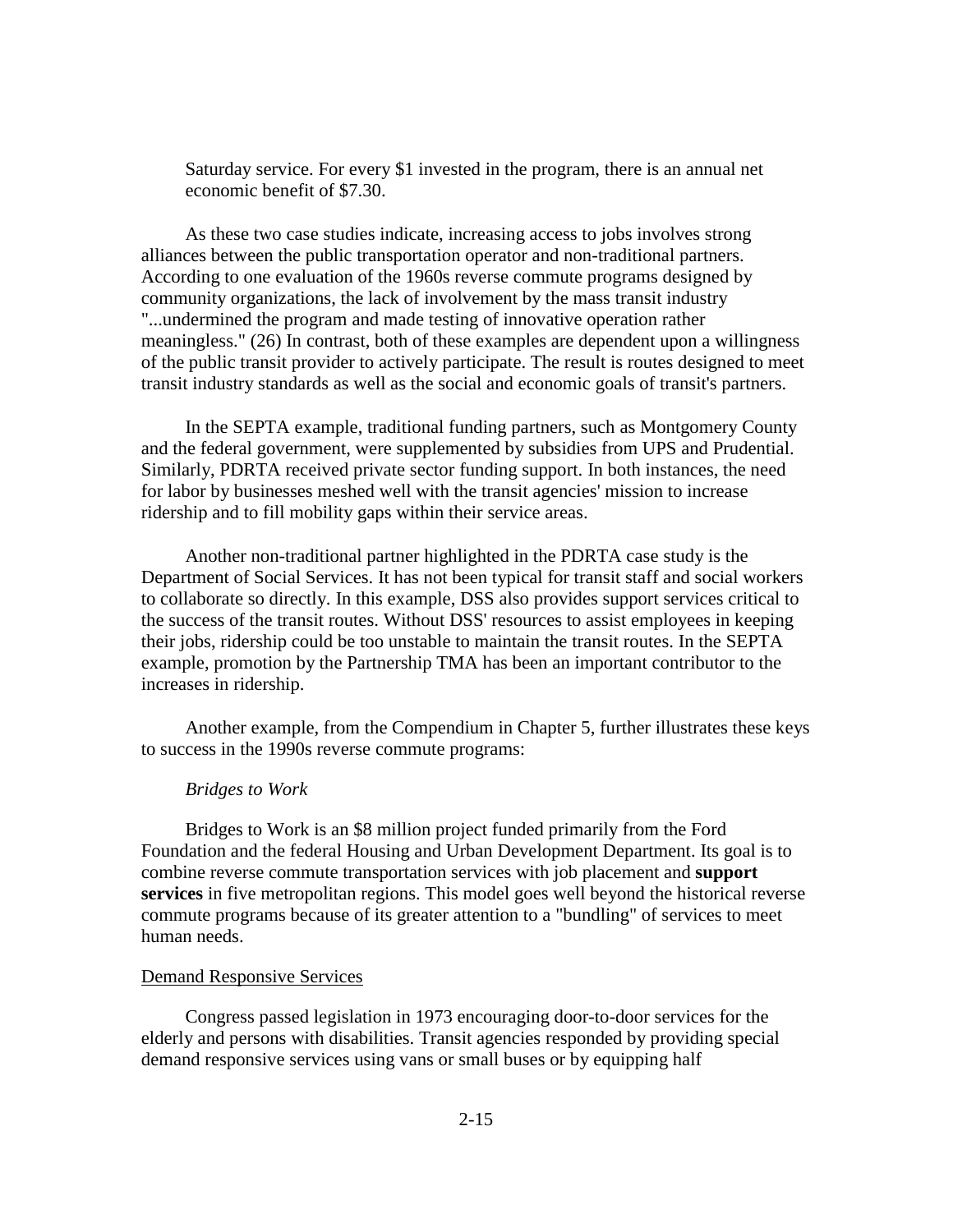of their fleets with wheelchair lifts. In July, 1990, Congress passed the Americans with Disabilities Act (ADA), requiring all transportation providers to equip new vehicles with wheelchair lifts and to provide comparable paratransit service for those unable to utilize the accessible fixed-route service.

The federal effort to reduce the economic, social, and personal costs of immobility has been impressive in both the number of programs and in the amount of expenditures. In 1977, the U.S. General Accounting Office estimated that 114 separate federal programs expended money on transportation services for the disadvantaged and elderly, over half of which were located in the Department of Health and Human Services (HHS). By 1985, HHS estimated that it spent \$800 million on transportation services alone, or roughly eight times the combined 1989-90 expenditures of the U.S. Department of Transportation's funding of programs for rural residents, the elderly, and individuals with disabilities. (27)

An array of state programs also provide significant funding for demand responsive services directed at the transportation disadvantaged. For example, Florida's legislature has funded a state-level policy board charged with coordinating specialized transportation services for transportation disadvantaged persons. In 1971, the California legislature enacted the Transportation Development Act, creating a fund out of 1/4-cent of the statewide six-cent retail sales tax. The law has provided a stable state funding source for public transportation, including demand responsive services, in California.

#### Case Study Examples

Four very different demand response programs were studied during this research. All have in common their success as mobility managers backed by community support.

#### OATS, INC.

Since 1971, OATS has been providing rural transportation, serving 87 of Missouri's 114 counties. The extensive use of volunteers and a creative blending of funding sources have been particularly important contributing factors to reducing immobility in rural portions of the state. The door-to-door service delivery is fairly conventional; the means of organizing, scheduling and dispatching trips is not. OATS volunteers are responsible for scheduling the trips in their county. In 1996, for example, volunteers donated almost 76,000 hours recording ride requests, communicating with drivers and riders, fundraising and providing publicity. County committees are the backbone of the OATS operation. This decentralized decision-making leads to a sense of ownership and motivation among the volunteers. Local funding provides 35.1% of the total revenues. The diverse array of funding sources and contracts is a testament to the flexible and entrepreneurial management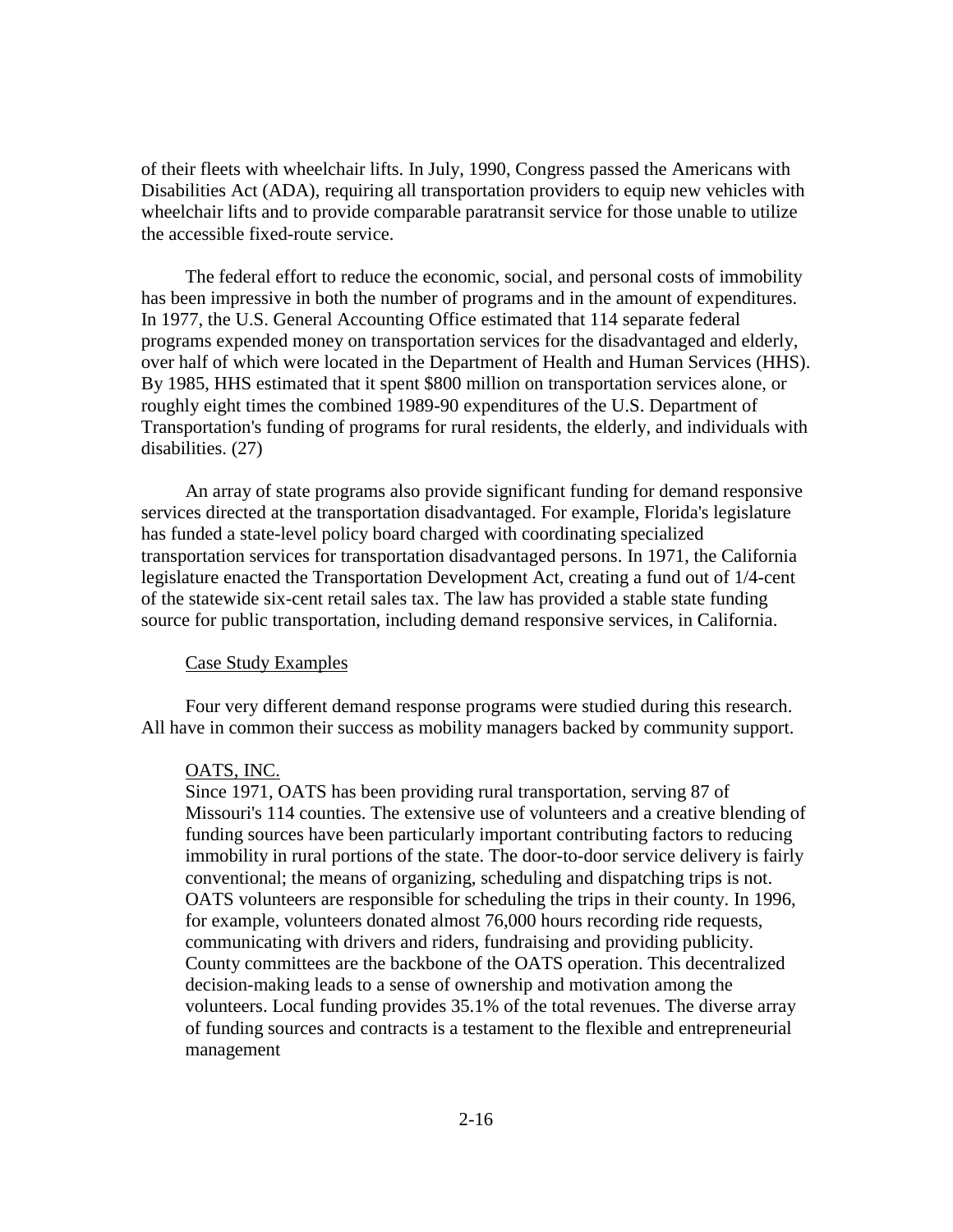style. OATS returns \$2.30 to the community for every \$1 invested in the program.

#### MTA's Immediate Needs Transportation Program

The Los Angeles County Metropolitan Transportation Authority (MTA) in California has developed the Immediate Needs Transportation Program, a \$5 million program funded from local sales taxes to underwrite both taxi vouchers and bus tokens. MTA staff notes that Immediate Needs "is filling a service niche which is not effectively addressed through other transportation programs." (28) Under the administrative brokerage of two community-based organizations, about 600 social service agencies participate in providing bus and taxi trips to food banks and grocery stores, medical appointments, job training and job interviews, and for emergencies. In the first half of 1997, over 403,000 trips were provided at an average cost of \$5.50. (29) For every \$1 invested in the program, the annual net economic benefit is \$2.60.

### City of Fremont's Travel Training Project

Unlike the two programs described above, the Travel Training Project developed by Fremont, a suburban city of 190,000 located in Northern California, seeks to increase mobility for the elderly and people with disabilities by decreasing their reliance on demand responsive services. Goals are to expand travel options and create long term behavioral change by training this population to ride fixed-route, public transit. Central to the philosophy of the program's design is that training should occur in groups with peers as travel training assistants. The Travel Training Project was conducted with residents from Fremont and four adjacent cities in July, 1993 through June, 1996. AC Transit District, the Bay Area Rapid Transit District and Union City Transit funded the project to determine whether it could reduce the costs and demands on their paratransit systems resulting from ADA. An analysis demonstrates that the transit agencies will potentially save \$407,442 over five years, assuming each transit trip made by participants offsets one paratransit trip. The benefit/cost ratio is 1.9, meaning that for every \$1 invested in the Travel Training Project, the benefit is \$1.90. Individuals who have been trained also save \$1.90 (the difference between the bus fare and the paratransit fare).

### Numero Uno Market Shoppers' Shuttle

As was shown in the reverse commute case studies, private businesses will often provide transportation assistance if they perceive a positive economic return. The owner of Numero Uno Supermarket in South Central Los Angeles, California, recognized difficulties his customers had carrying their groceries home without an automobile. Many ride an MTA bus or walk to the store, very often accompanied by their children. To help his customers and to build customer loyalty, this entrepreneur provides a modified demand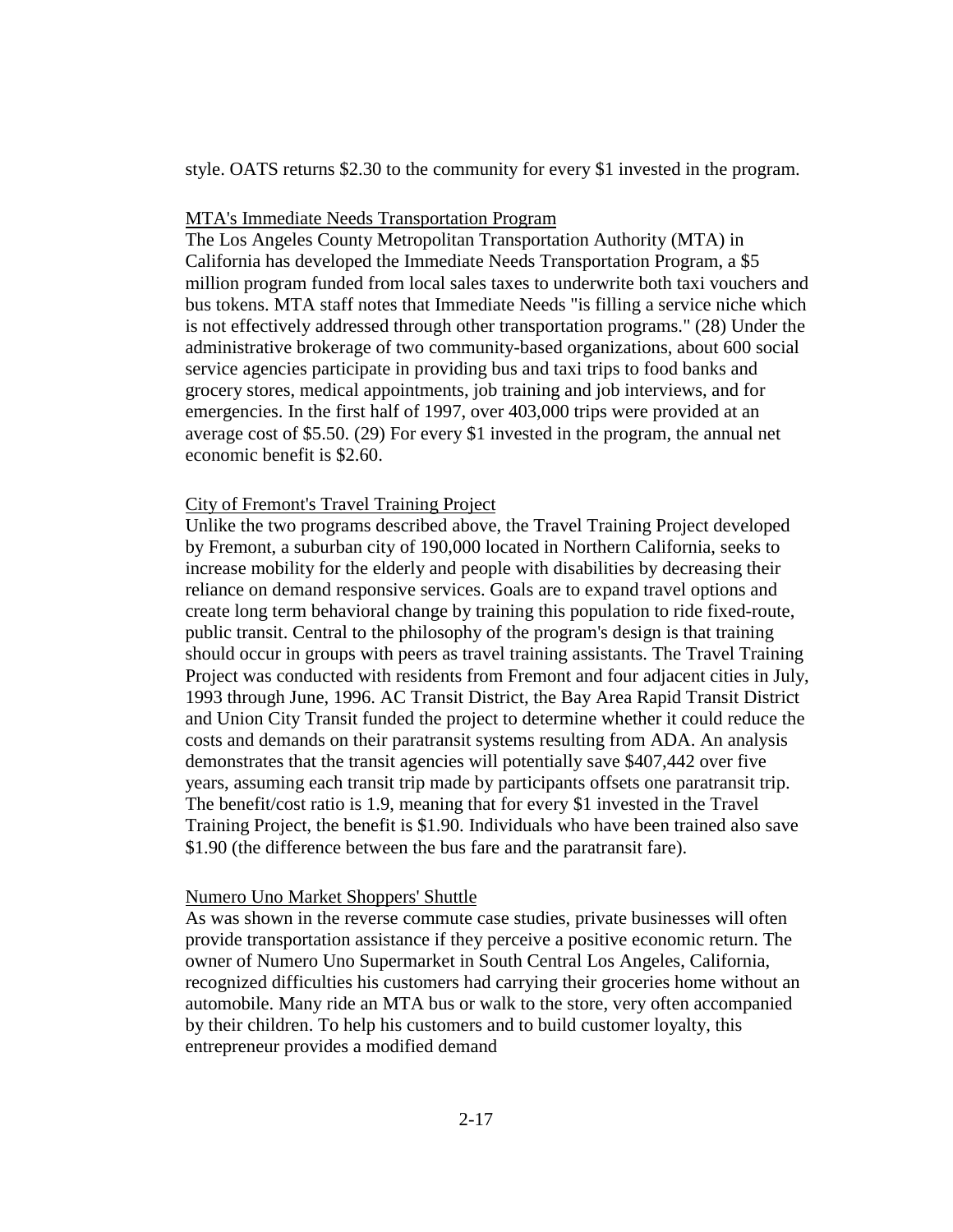responsive system to customers who buy at least \$30 worth of groceries. After making their purchases, customers can board one of the nine vans he has available to take them and their families and bags of groceries home free of charge. The store is one of the top five supermarkets in Los Angeles, grossing more than the industry's average sales. The van service is less than 1% of the market's gross volume in sales.

The Compendium includes additional examples of demand responsive services, such as the San Diego DART in California, which uses vans as feeders to fixed routes, picking up callers in suburban and rural areas and transporting them to a transfer point for the mainline bus routes.

#### Reduced Fares

Historically, mechanisms to reduce fares have been focused on the elderly and people with disabilities. In late 1974, Congress made **discount fares** for the elderly virtually universal by requiring that any urban transit system receiving federal operating assistance charge elderly and riders with disabilities half or less of the base fare. In the late 1970s and early 1980s, the federal government funded demonstration projects to provide low-cost, shared-ride taxi services for the elderly and individuals with disabilities. These **"user-side" subsidies** consisted of below-cost vouchers, scrip, or tickets which the user could buy from a sponsoring agency and then redeem from a transportation provider for the full value of a trip. (30)

#### Case Study Examples

Both these mechanisms--discounted fares and user subsidies--continue to be costeffective means of reducing fares for the transportation disadvantaged. Use of the mechanisms has expanded to aid low-income groups, although not with the widespread application afforded the elderly and people with disabilities. **The Immediate Needs Transportation Program,** described in the previous section, is an example where the MTA has used discounted tokens and taxi vouchers to fund \$5 million toward the unmet transportation needs of its poorest constituents. In the case study below, a reduced fare program provides greater mobility for Medicare patients in Miami, Florida, while containing the state's Medicare costs and increasing the transit agency's fixed-route ridership.

#### MDTA's Medicaid Metropass Program

Medicaid is a federal entitlement program that pays for basic health care services for people with low incomes and long-term care for the elderly and persons with disabilities. In order to reduce its transportation costs for non-emergency medical services, the Medicaid office in Miami, Florida, contracts with Metro-Dade Transit Agency (MDTA) to administer a Metropass program. Under this program, a Medicaid recipient who agrees to give up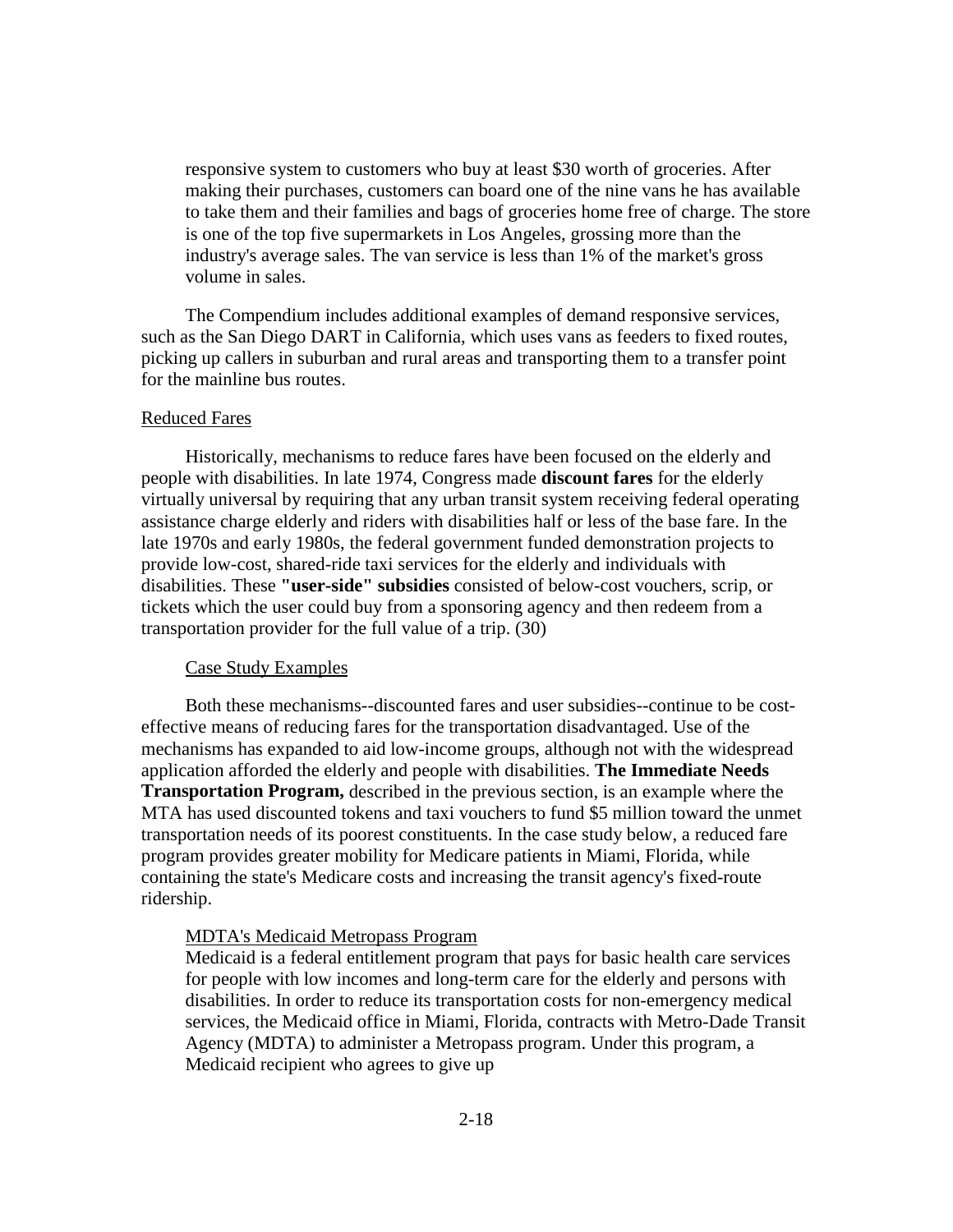door-to-door paratransit receives a monthly bus pass for \$1. To make the program cost-effective, Medicaid requires that only recipients who make six or more oneway trips a month for three consecutive months are eligible. The third one-way trip is the break-even point for Medicaid, when the cost of the paratransit trips matches the cost of a monthly pass. The result of the Metropass program is a savings to Medicaid of over \$500,000 a month in transportation costs. MDTA benefits by increased pass sales of 3,600 a month, by receipt of \$4-6 per pass in reimbursement from Medicaid for administration of the program, and by avoidance of \$10 million in potential ADA costs. Riders benefit from increased mobility, independence and flexibility. Since the \$1 per month bus pass is less than the \$1 per ride copayment on paratransit, Medicaid recipients also have an economic incentive to enroll in the Metropass program.

The Compendium features additional examples, including systems in Utah and Washington where fares are free.

### Livable Communities

In 1994 the Federal Transit Administration (FTA) introduced the Livable Communities Initiative to improve mobility and the quality of life by:

- 1) strengthening the link between transit and community planning, including land use policies and urban design standards which support the use of transit;
- 2) promoting increased participation by neighborhood and community organizations, small and minority businesses, persons with disabilities and the elderly;
- 3) increasing access to or generating employment through high quality communityoriented transit services and facilities; and
- 4) serving, where appropriate, as the transportation component for the Empowerment Zones and Enterprise Communities (EZ/EC) Program of the Department of Housing and Urban Development (HUD) and the United States Department of Agriculture (USDA). (31)

To date, FTA has awarded 17 demonstration grants in various communities, including the Fruitvale BART Station project in Oakland, California, detailed below.

Case Study Examples

# Fruitvale BART Transit Village

The Fruitvale BART Transit Village is an example of community-based planning which responds to immobility by moving the services to the people who need them. The centerpiece of the plan is the Bay Area Rapid Transit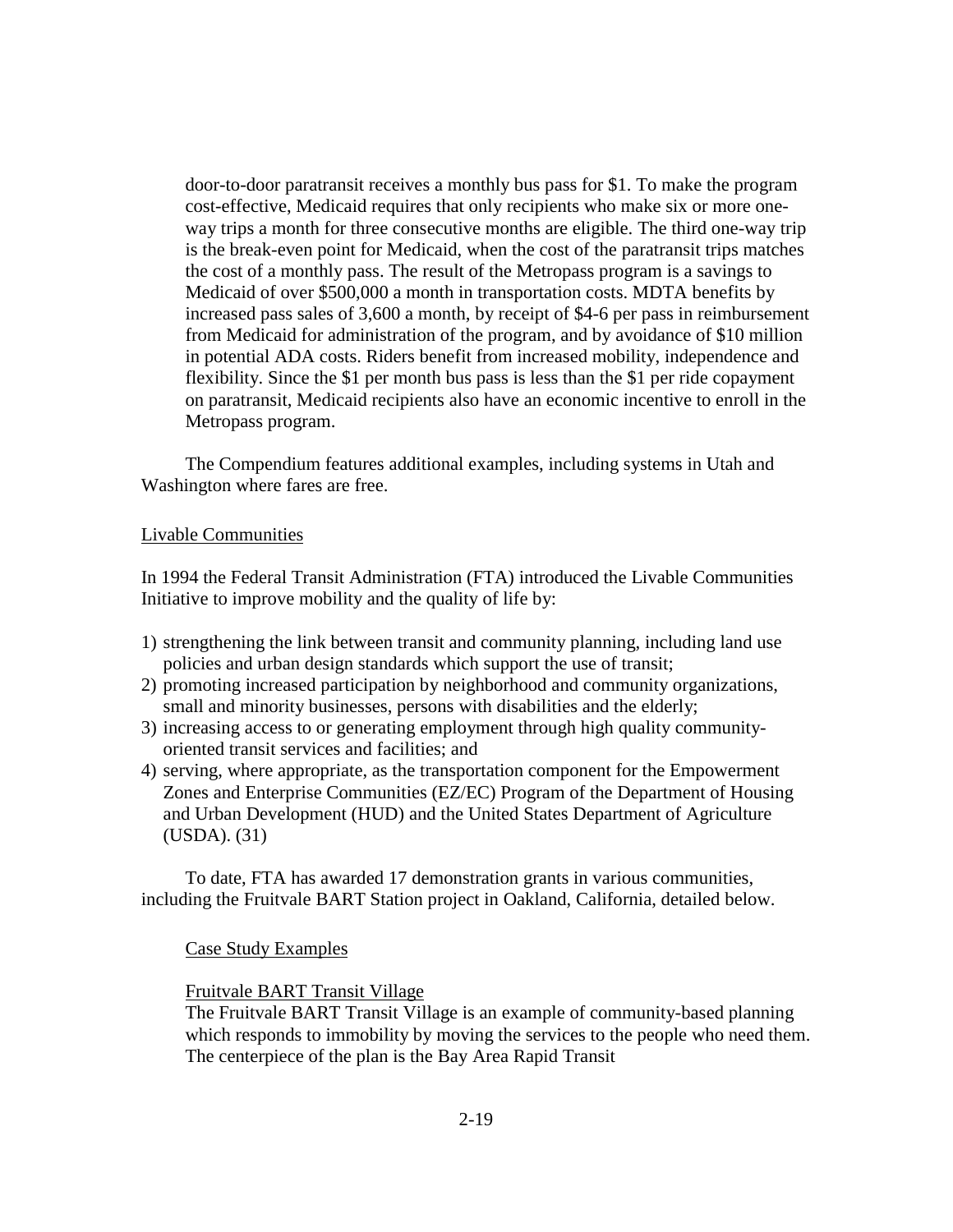District's (BART) commuter rail station located in the Fruitvale neighborhood of Oakland, California. The Spanish Speaking Unity Council, a community development corporation serving the 51,000 people in this neighborhood, has taken the lead in the revitalization of the BART station area. It has proposed the Transit Village, which will link transportation with a mix of social services, retail, and residential uses. Among the community services planned are a health care center, a senior citizens' center, housing for senior citizens, a child care center, a community resource center, and a library branch. One of the most impressive aspects of the Transit Village project is the package of public funding that has been assembled by the Unity Council, which includes federal funds from FTA, HUD, the EC Program and three other agencies, along with county and city funds. A private developer will build the market rate retail and residential projects in partnership with the Unity Council.

#### City of Compton's Blue Line TeleVillage

The Blue Line TeleVillage creates mobility through technology. Located in Compton, a California city of over 90,000 near South-Central Los Angeles, the TeleVillage allows residents and employees to access many services without the need to travel. The TeleVillage is a virtual Main Street which connects people electronically through a Telework Center, a computer lab with Internet access, a video conference center, and interactive kiosks. Funded by the Los Angeles County Metropolitan Transportation Authority (MTA) and the City of Compton, it is served by local bus routes, MTA routes, Greyhound and the Blue Line light rail at Compton's transit hub. Although the project was not FTA-funded, part of the impetus for building the TeleVillage was the transportation agency's desire to create Livable Communities through joint development at the light rail stations. With federal welfare reform, the TeleVillage will now also become part of a onestop training center, where welfare recipients will be enrolled in computer courses and distance learning classes.

While not formally Livable Communities Initiative projects, examples in the Compendium of a Neighborhood Travel Center in Texas and the Broadway-Manchester Transit Center in Los Angeles follow the Initiative's principle of strengthening the link between transit and community planning.

#### Social Services Coordination

While coordination of public transportation with the transportation provided through the social service system has long been a goal, the goal has been difficult to achieve. One reason is the division of responsibility for transportation at the federal level. Whereas public transportation is the primary focus of the Federal Transit Administration, it is only an ancillary service for many other federal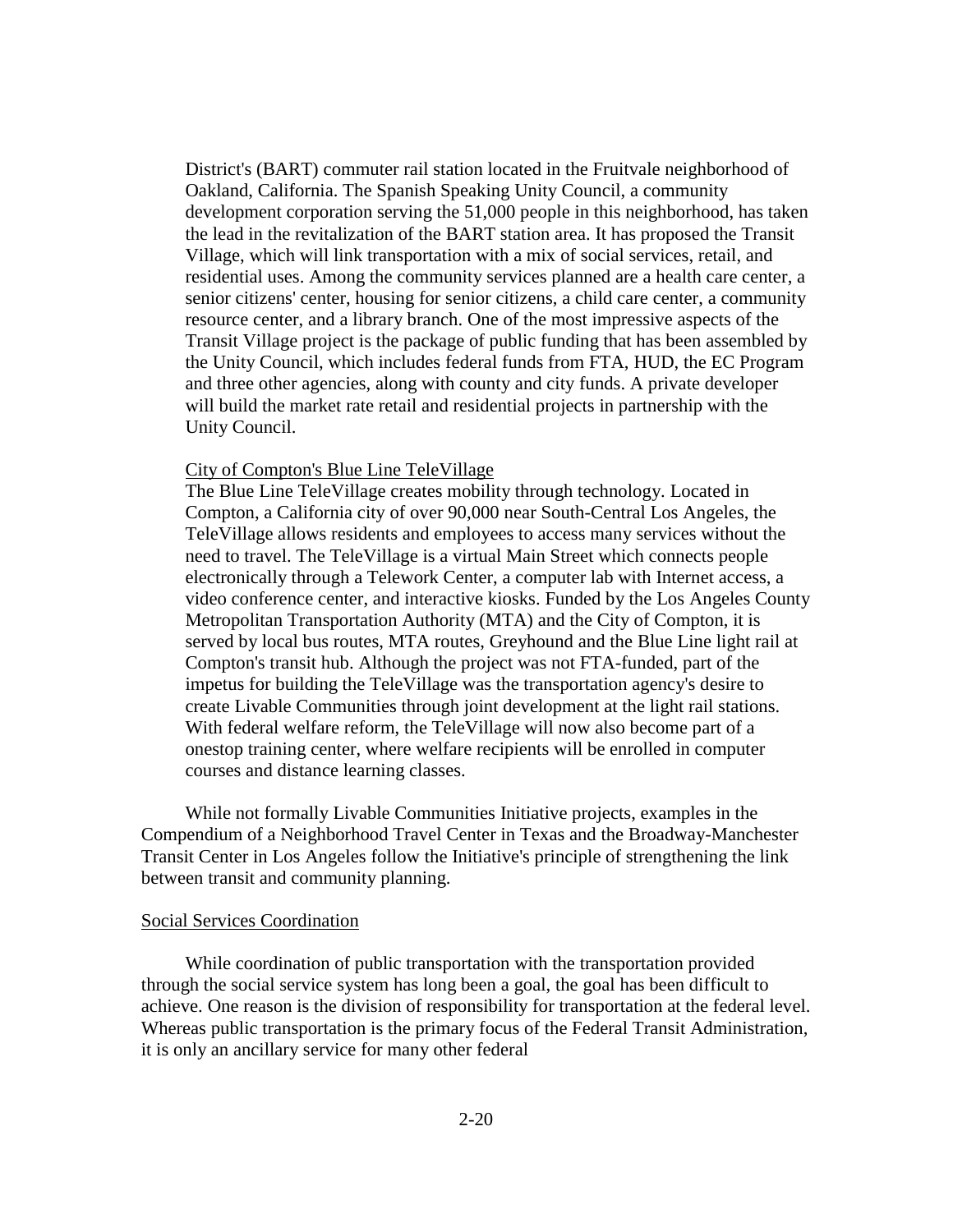departments that fund transportation. Yet Medicaid non-emergency transportation, which the federal Department of Health and Human Services (HHS) funds, is the second largest federal expenditure for public transportation, amounting to \$1.5 billion. (32) Although transportation is recognized as important to current welfare recipients' successful entry into the job market, transportation is not called out specifically as an expenditure in the \$3 billion the federal Department of Labor will administer to accomplish welfare reform. (However, Congress has required the Department of Transportation to develop joint planning guidelines with HHS on ways to provide transportation under welfare reform.)

Instead, coordination of public transit and social services has historically taken place at the state level. Florida has developed a five-year plan and has designated an official planning agency in each county to coordinate services for the transportation disadvantaged. California state law allows for the designation of a consolidated transportation service agency to coordinate social service agency demand responsive services through such actions as joint dispatching, purchase of vehicle insurance, driver training and shared vehicle use. South Carolina has formed an Interagency Steering Committee to address the concerns of inefficiency in transportation services. Thus, although implementation of the public policy to coordinate public transportation with social services transportation has been spotty, it is continuing to evolve with the impetus of welfare reform.

#### Case Study Examples:

Even at the local level, coordination of transportation among social service agencies and with the public transportation provider is not easy. Many social service agencies do not track transportation costs as separate line items. Within some social service agencies, drivers serve dual functions, and the salaries are allocated to a program other than transportation, Some vehicles are multi-purpose, used for transporting clients, staff, hot meals, supplies, etc. (33) Agencies lack an understanding of each other's goals and fear that their programs will suffer if they share scarce resources. This TCRP research includes a case study on such barriers to coordination faced by a rural county in South Carolina and the methods participants undertook to overcome them.

#### Chesterfield County Coordinating Council in South Carolina

The Chesterfield County Coordinating Council (CCCC) strives to better utilize existing resources in order to increase mobility for clients of rural human services agencies. By tapping into unused capacity of vehicles owned by several organizations, it is an example of coordination among the social services, school district, and the public transportation provider. Transportation has emerged as one of the primary obstacles to better delivery of social services among its 43 member agencies. Some of the elements of its coordinated transportation plan include: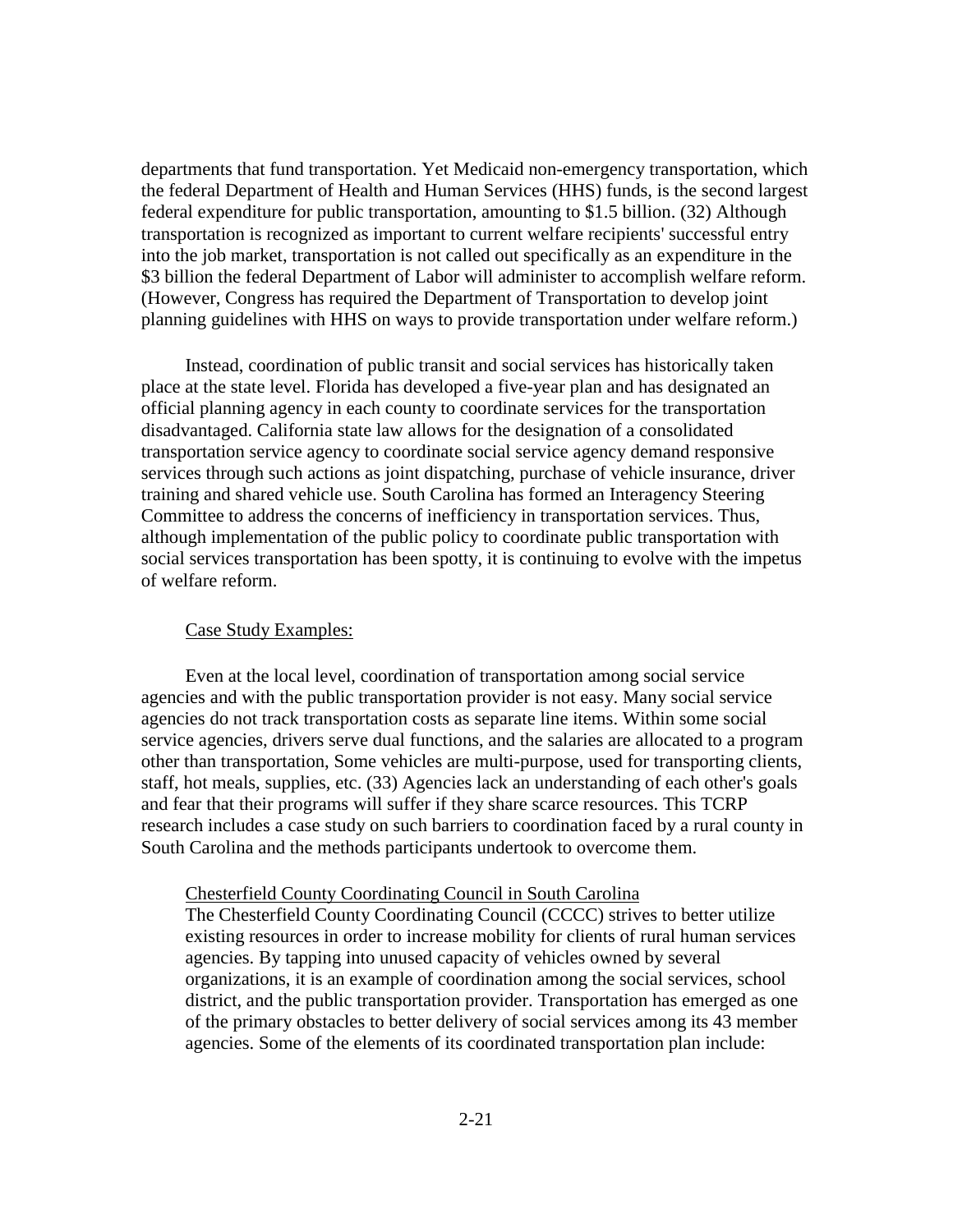- sharing vehicles and drivers among agencies,
- pooling driver training,
- layering a new fixed route on top of door-to-door transportation,
- adding adult passengers on school buses, and
- freeing case workers from transporting clients.

For other case study examples of coordination with health and human services transportation, refer to these practices described above in other sections:

- MDTA's Medicaid Metropass Program;
- MTA's Immediate Needs Transportation Program;
- PDRTA's 24-hour rural commute service; and
- OATS, INC.

# **EMPOWERMENT ZONE AND ENTERPRISE COMMUNITIES (EZ/EC)**

At the time of this research, the EZ/ECs contacted were only in the planning stage for the transportation projects under consideration. Future research could document the community efforts and barriers overcome in moving these projects to implementation. The ideas being developed by these EZ/ECs are described earlier in this chapter.

# **KEY FINDINGS**

The next chapter presents eight key findings of this research. It is based on the literature review, stakeholder interviews, and case studies, including an economic analysis of the 11 practices investigated. The chapter captures themes that are central to using public transportation to address the economic, social and human costs of personal immobility.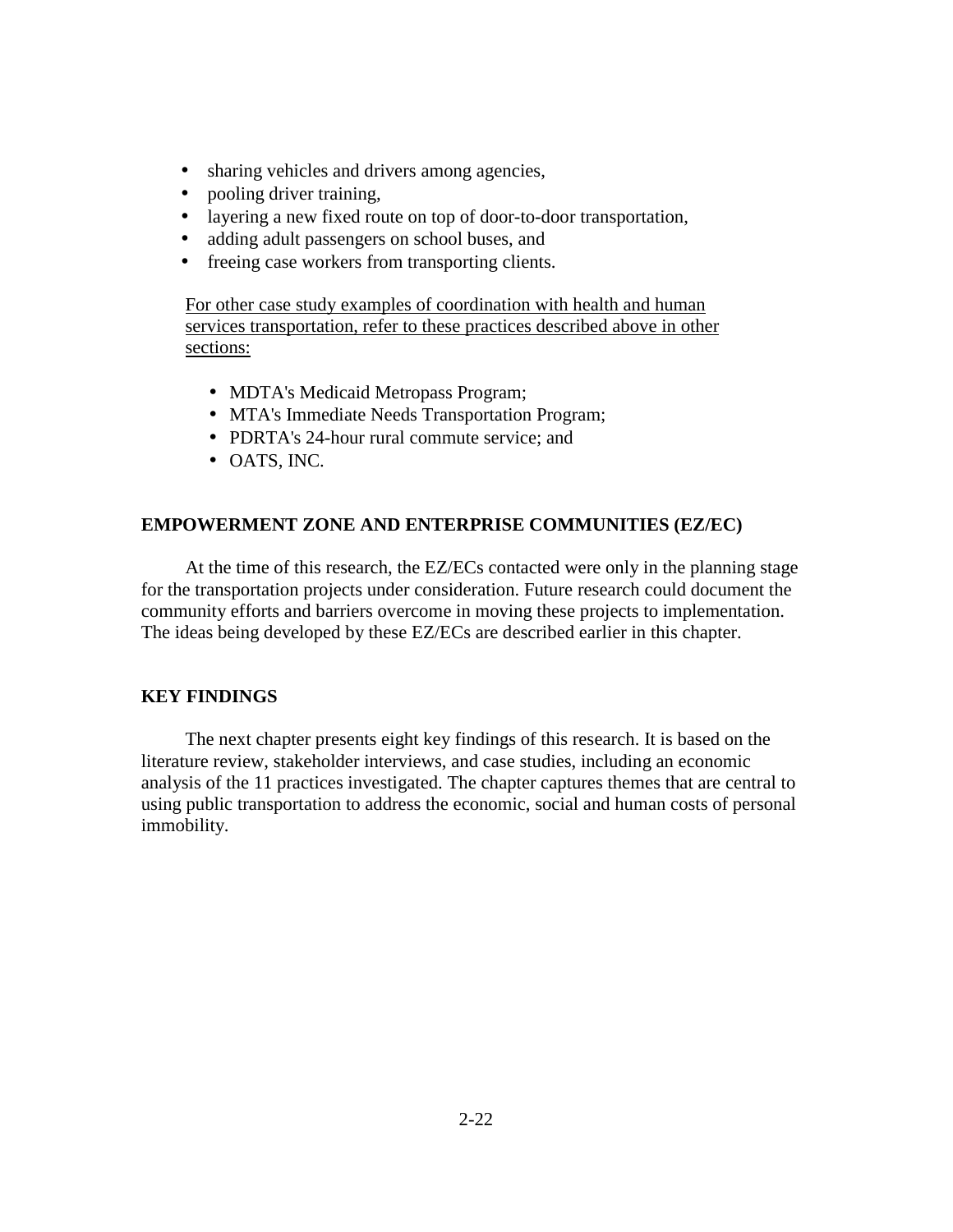# **CHAPTER REFERENCES**

- (1) For a complete discussion of mobility rates, see Appendix B, General Population Mobility Trends.
- (2) The summary presented in this section is derived from Lave, C. and Crepeau, R., "Travel by Households Without Automobiles," *Nationwide Personal Transportation Survey, Travel Mode Special Reports,* U.S. Department of Transportation, Federal Highway Administration (December 1994). For a more complete discussion, see Appendix B, Travel Impacts on Individuals Without Access to Automobiles.
- (3) Grey Advertising, *Technical Report of the National Survey of Transportation Handicapped People.* U.S. Department of Transportation, Urban Mass Transportation Administration, Washington, D.C. (September 1978).
- (4) Rosenbloom, S., "Travel by Women," *Nationwide Personal Transportation Survey, Demographic Special Reports,* U.S. Department of Transportation, Federal Highway Administration, Washington, D.C. (February 1995).
- (5) Blake, S., *Inner City Minority Transit Needs in Accessing Suburban Employment Centers: Final Report of the Project to Assess and Address Suburban Employment Centers.* National Association of Regional Councils, Washington D.C. (1990).
- (6) Lave, C. and Crepeau, R., "Travel by Households Without Automobiles," *Nationwide Personal Transportation Survey, Travel Mode Special Reports,* U.S. Department of Transportation, Federal Highway Administration (December 1994).
- (7) Blake, S., *Inner City Minority Transit Needs in Accessing Suburban Employment Centers: Final Report of the Project to Assess and Address Suburban Employment Centers.* National Association of Regional Councils, Washington, D.C. (1990), p. 2.
- (8) Cervero, R., *American Suburban Centers: A Study of Land Use-Transportation Link.* Department of Transportation Urban Mass Transportation Administration (1988), p. 2.
- (9) American Public Transit Association, *Access to Opportunity, Linking Inner-City Workers to Suburban Jobs.* Washington D.C. (May 1994), p. 15.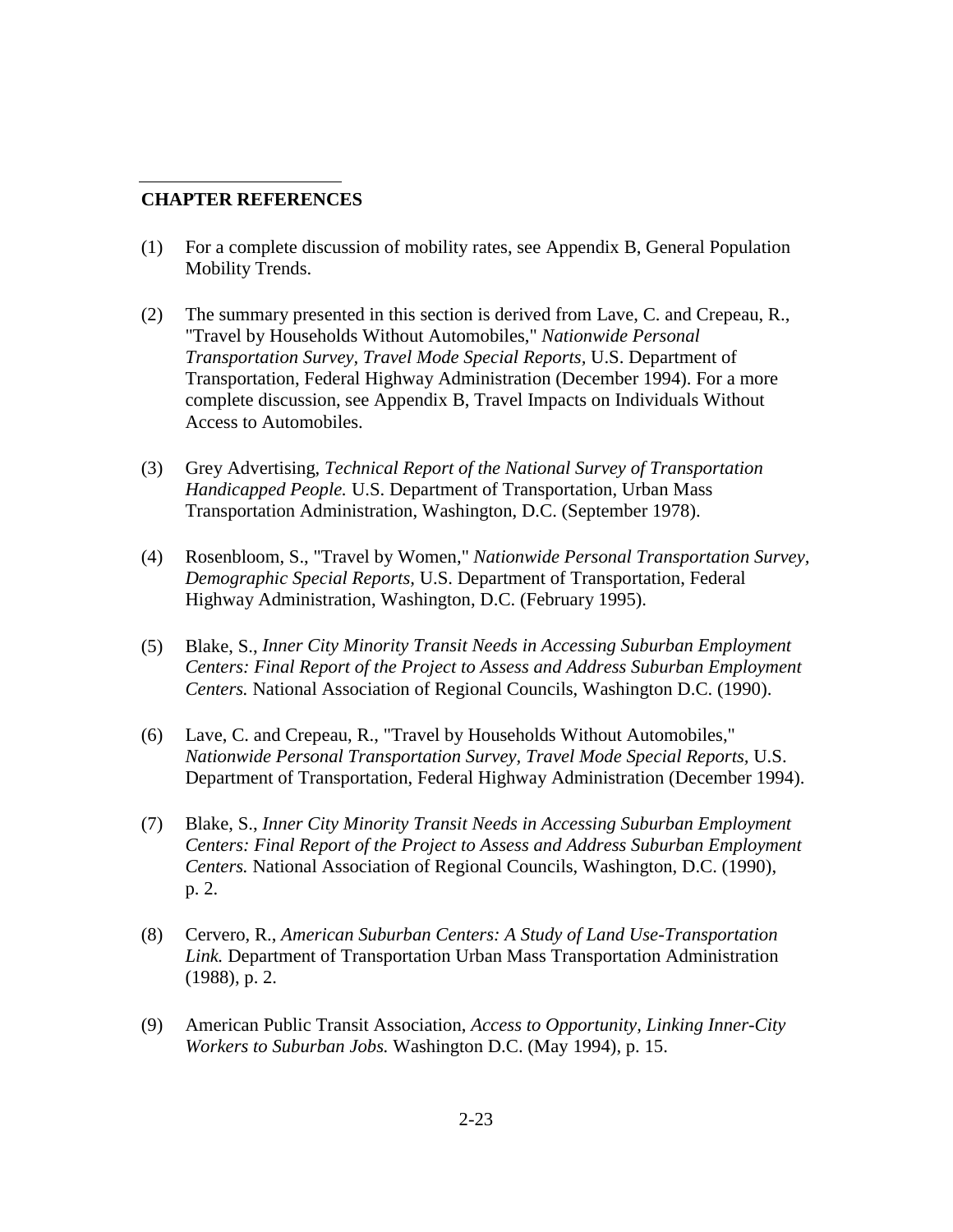- (10) Hughes, M., *Over the Horizon: Jobs in the Suburbs of Major Metropolitan Areas.* Report to Public/Private Ventures (December 1993), p. 10.
- (11) Blake, S., *Inner City Minority Transit Needs in Accessing Suburban Employment Centers: Final Report of the Project to Assess and Address Suburban Employment Centers.* National Association of Regional Councils, Washington, D.C. (1990).
- (12) Community Transit Association of America, "Rural Transit: Stretching to Meet the Needs of the Neediest." *Fact Sheet 9*, Washington, D.C. (January 1995).
- (13) Pucher, J., "Equity in Transit Finance." *Journal of the American Planning Association*, Vol. 47 (October 1981).
- (14) Pucher, J., "Discrimination in Mass Transit." *Journal of the American Planning Association*, Vol. 48 Number 3 (Summer 1982b).
- (15) Rock, S. M., "Income Equity of Two Transit Funding Sources." *Transportation Research Record* #791 (1981).
- (16) Pucher, J., "Discrimination in Mass Transit." *Journal of the American Planning Association*, Vol. 48, Number 3, Summer (1982b).
- (17) APTA, Statistics Summary, www.apta.com (February 2, 1998).
- (18) Saltzman, A., "Public Transportation in the  $20<sup>th</sup>$  Century," *Public Transportation,* 2nd Edition Prentice Hall New Jersey (1992), p. 24.
- (19) See for example: Jones, D., *Urban Transit Policy: An Economic and Political History.* Prentice Hall, New Jersey (1985).
- (20) Public Transit Association, *Transit Operating Reports-1960,* New York (1961), p. 2-5.
- (21) Jones, D., *Urban Transit Policy: An Economic and Political History* Prentice Hall, New Jersey (1985), p. 81.
- (22) Lave, C.A., ed. *Urban Transit: The Private Challenge to Public Transportation,* Pacific Studies in Public Policy, MIT Press, Cambridge, MA (1979).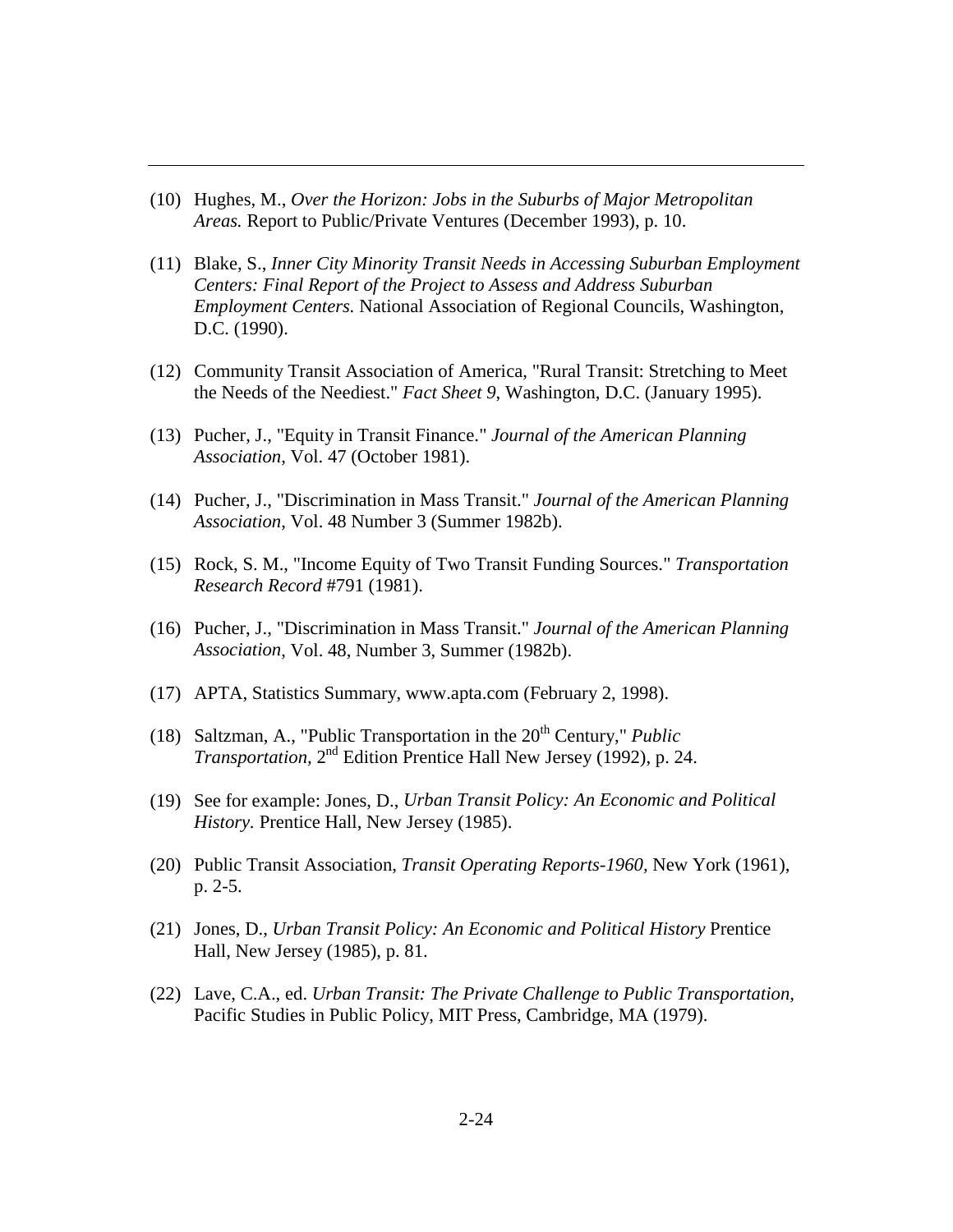- (23) Saltzman, A., "Public Transportation in the  $20<sup>th</sup>$  Century," in *Public Transportation*, 2nd Edition, Prentice Hall, New Jersey (1992), p. 41.
- (24) These two paragraphs are summaries from Sandra Rosenbloom, *Reverse Commute Transportation; Emerging Provider Roles,* U.S. Department of Transportation, Federal Transit Administration, Washington, D.C. (March 1992).
- (25) American Public Transit Association, *Access to Opportunity, A Study of Reverse Commute Programs*, Washington, D.C. (September 1993).
- (26) Crain, J., *The Reverse Commute Experiment: A \$7 Million Demonstration Program,* Stanford Research Institute for the Urban Mass Transportation Administration, SRI Project MSU-7598, Menlo Park, CA (December 1970).
- (27) Rosenbloom, S., "The Transportation Disadvantaged," *Public Transportation,* Prentice Hall, Englewood Cliffs, New Jersey (1992).
- (28) Report to Board of Directors dated June 18, 1996.
- (29) MTA spreadsheet from the Program Manager, dated November 7, 1997.
- (30) Spear, B.D, "User-side Subsidies: Delivering Special-Needs Transportation Through Private Providers." *Transportation Research Record 850: Issues in the Provision of Transportation Services for the Elderly and Handicapped,* Transportation Research Board, Washington, D.C. (1982).
- (31) Federal Transit Administration, "Livable Communities Initiative," U.S. Department of Transportation, Washington, D.C. (November 1994).
- (32) Community Transportation Association of America, "Medicaid Transportation and Managed Care: An Overview," Washington, D.C. (May 8, 1997)
- (33) CCCC Coordinated Transit Grant Final Report (September 29, 1997).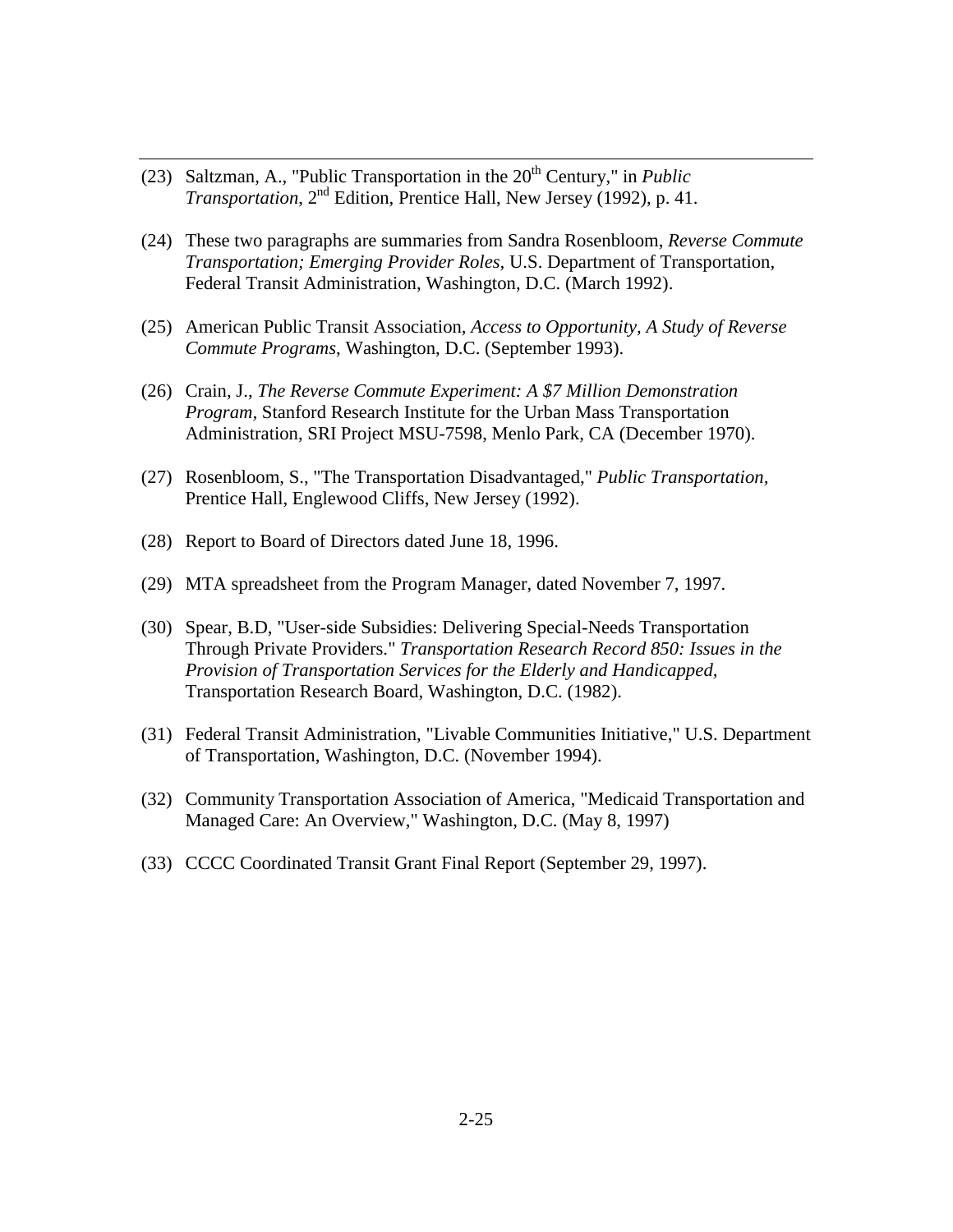### **3. KEY RESEARCH FINDINGS**

Public transportation plays a significant role in providing mobility to the transportation disadvantaged. While most Americans drive an automobile, people who are young, old, poor or disabled often rely on public transportation as their lifeline. The title of this research, "Using Public Transportation to Reduce the Economic, Social and Human Costs of Personal Immobility," presupposes that public transportation will exist. However, in these days of declining funds, it is important to recognize the fundamental premise of availability which underpins this research; therefore, the first and most obvious finding of this research is that public transportation must be **available** if it is to be used to address immobility. This, and the other seven findings of the research, are summarized below, followed by a discussion of each of the points based upon the literature review, stakeholder interviews, case studies, and economic analyses of the 11 practices investigated.

### **SUMMARY OF KEY FINDINGS**

- 1. Retaining basic public transportation services is critical to improving the mobility of the transportation disadvantaged.
- 2. Public transportation practices directed at reducing personal immobility are economically beneficial.
- 3. Public transportation agencies that are able to develop new alliances with nontraditional partners will have the best results with transportation practices addressing welfare-to-work, employment and health care.
- 4. Opportunities exist for blending a wide array of different human and monetary resources to address immobility.
- 5. Public transportation practices bundled with other support services most effectively address immobility issues related to welfare-to-work, employment, and health care.
- 6. Public transportation agencies can provide leadership in economic development, thereby reducing the costs of immobility.
- 7. Today's mobility issues, particularly in access to jobs, demand regional approaches.
- 8. Simple ideas and programs can yield significant mobility improvements.

# **1. Retaining basic public transportation services is critical to improving the mobility of the transportation disadvantaged.**

One danger in addressing specific mobility problems--such as services to meet welfare reform or provide access to health care--is the temptation to focus on the immediate transportation need without considering the health of the basic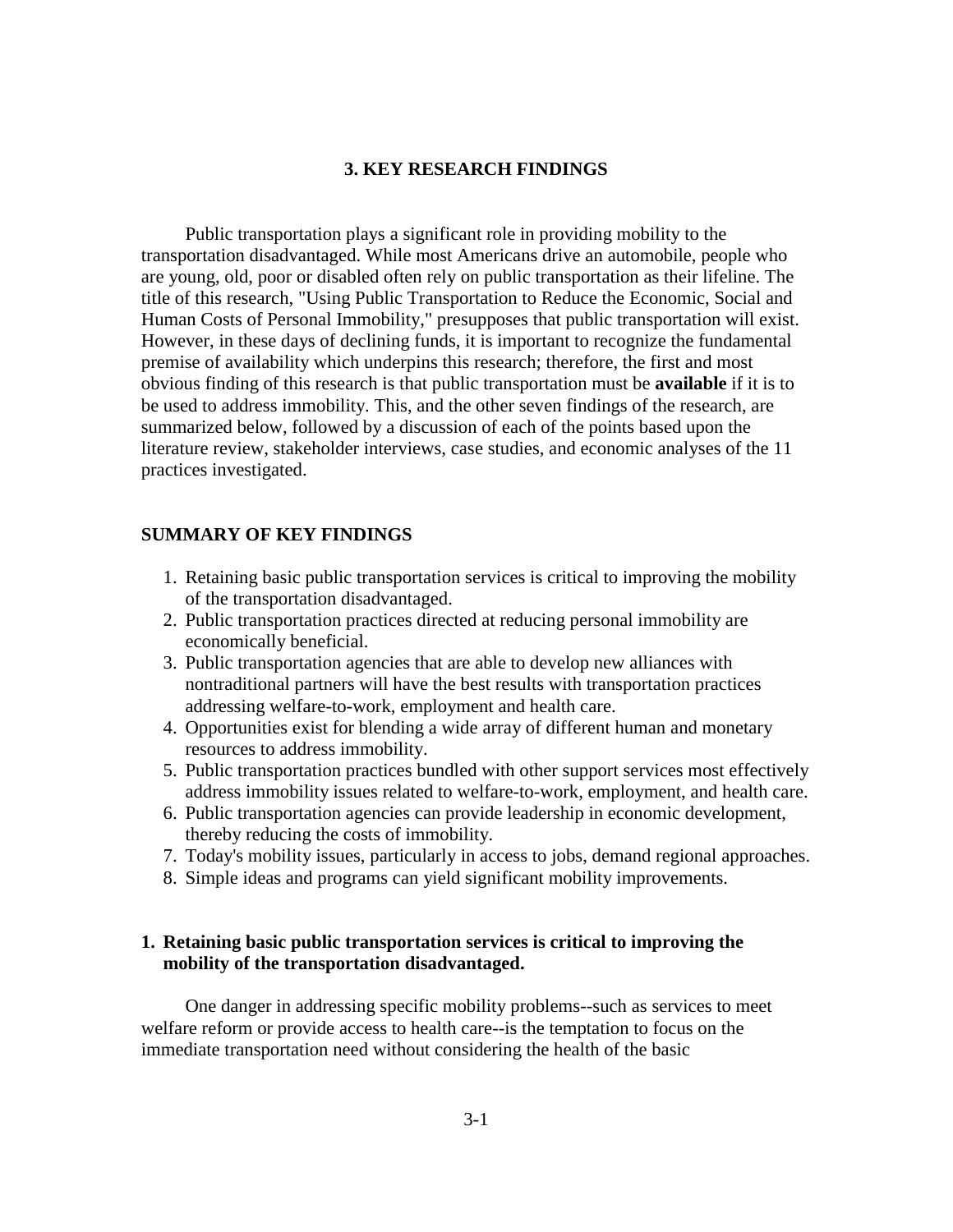system. For example, in the recent transformation of welfare to workfare, there was an assumption on the part of many state and local governments that public transportation was available to meet the new demands. The absence of a transportation discussion in the federal welfare bill and the lack of specific dollars for transportation support services is evidence of this assumption. However, government officials learned what transit operators had been trying to tell them for years--that funding reductions had taken their toll on what public transit could deliver in many systems around the country.

The AC Transit case study on service reductions is strong confirmation that these cutbacks hurt the very population that the government is now trying to help into the job market. AC Transit was forced by budget shortfalls from reduced state and federal funds to cut 1,000 weekday platform equivalent hours, thereby saving \$4.8 million. However, a survey conducted during the AC Transit study revealed that 7.4% of the riders lost \$2.2 million in job income as a result of the cuts, and 4.2% were continuing to lose income one year later because they had not found other employment, amounting to an additional \$8.5 million a year. The total annual costs to the community from the service reductions were \$48.1 million.

Over a year after the reductions were implemented, the District responded to residents in an isolated pocket of its service area by adding back hourly service from 8 p.m. to 1 a.m. Of the approximately 3,000 people living in the area, more than half were on public assistance and did not have access to a car. To help residents travel to jobs with evening or night hours, a set-aside in the budget for experimental programs was used to fund approximately seven months of service. The District is pursuing new welfare-to-work funds through the county Department of Social Services and private funding from employers served by the route in order to continue the route in the new fiscal year. External funding will also be needed to respond to similar pleas from other constituencies, according to the Manager of Service Development.

The results of the AC Transit case study demonstrate the importance of fixedroute service to the community and the impact when it is reduced. **Urban bus service is enormously productive, and its curtailment even in low-patronage, off-peak hours can create added travel costs and income losses that exceed by several times the dollar savings to transit agencies from the service reductions.**

The case studies in this research are replete with examples of customized services that are **dependent** on the existence of a strong core system--one that operates 20-24 hours a day, seven days a week. The system must provide reliable service over a span of hours and days that meet the needs of the local economy. For example: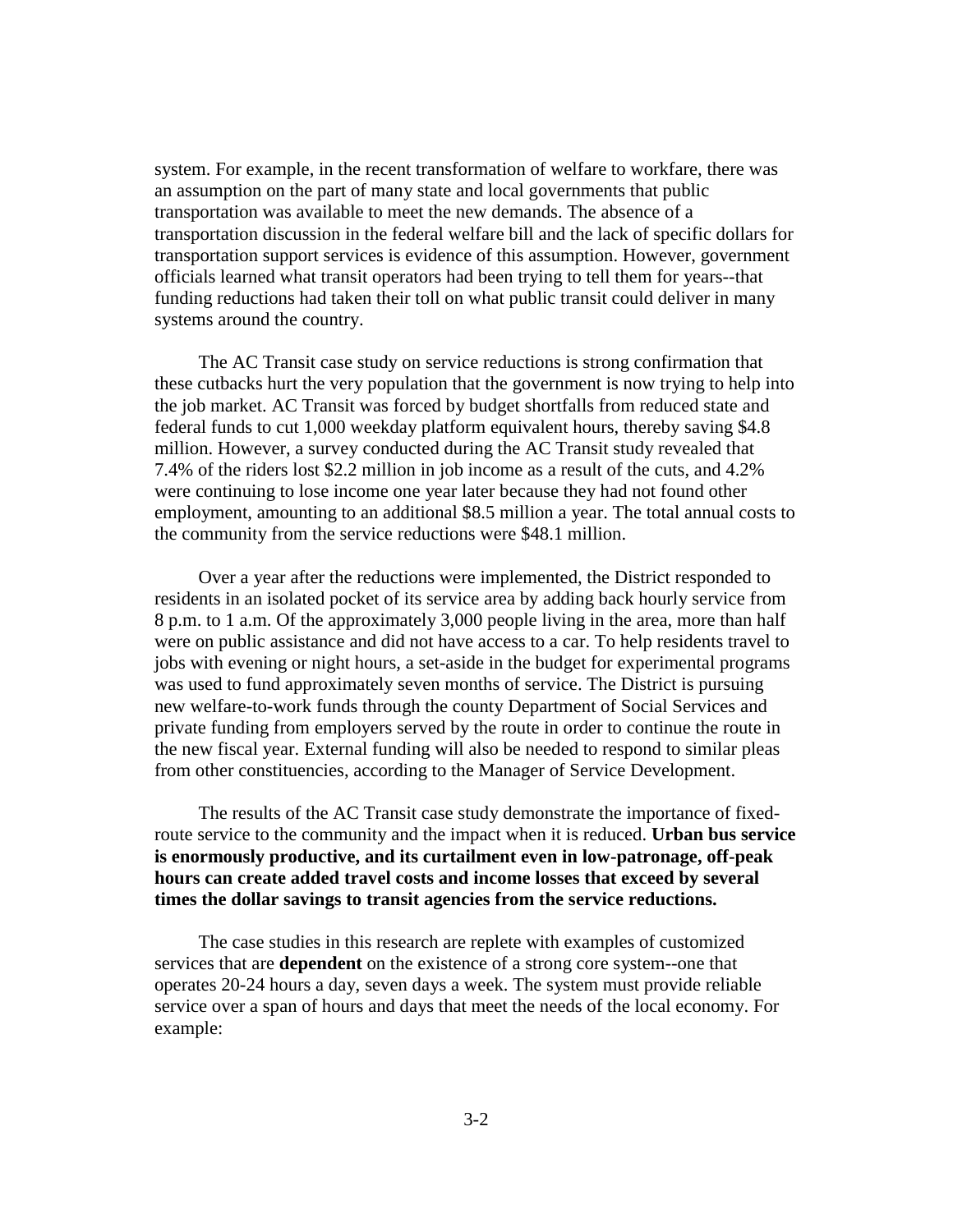- SEPTA's Horsham Breeze route to a suburban business park is an extension of reverse commute bus routes and rail service from the central city. The shuttle runs six days a week from 6:12 a.m. to 11 p.m. and meets two daily, 21-hour per day mainline routes.
- MDTA's Medicaid Metropass Program could not exist if basic service levels were not available to meet the needs of Medicaid patients.
- MTA's Immediate Needs Transportation Program is able to grow and serve more people because of its increasing use of bus tokens. If basic bus service were not available at the days and hours needed, the program would not be attractive to the 600 participating social service agencies.
- About 48% of MTA's Blue Line TeleVillage users arrive by transit. The availability of transit services helps create this "virtual" mobility.
- The private entrepreneur who operates the Numero Uno Supermarket Shuttle relies on transit access from MTA lines to bring his customers to the store.
- The Marion County Department of Social Services worked with PDRTA to expand an existing route into a 24-hour service in order to link welfare recipients with entry-level jobs.
- The heart of the concept for the Fruitvale BART Transit Village is its location at a hub well-served by public transportation.
- The City of Fremont's Travel Training Program increases mobility for the elderly and persons with disabilities by training them to ride a fixed-route system that already exists.

This finding, **retaining basic public transportation services is critical to improving the mobility of the transportation disadvantaged** is listed first because the research team believes it the most important. Investment in a basic level of transit services will have the broadest impact on reducing personal immobility for the transportation dependent.

# **2. Public transportation practices directed at reducing personal immobility are economically beneficial.**

Society benefits when individuals can access more parts of society. The programs in these case studies save society money by helping to: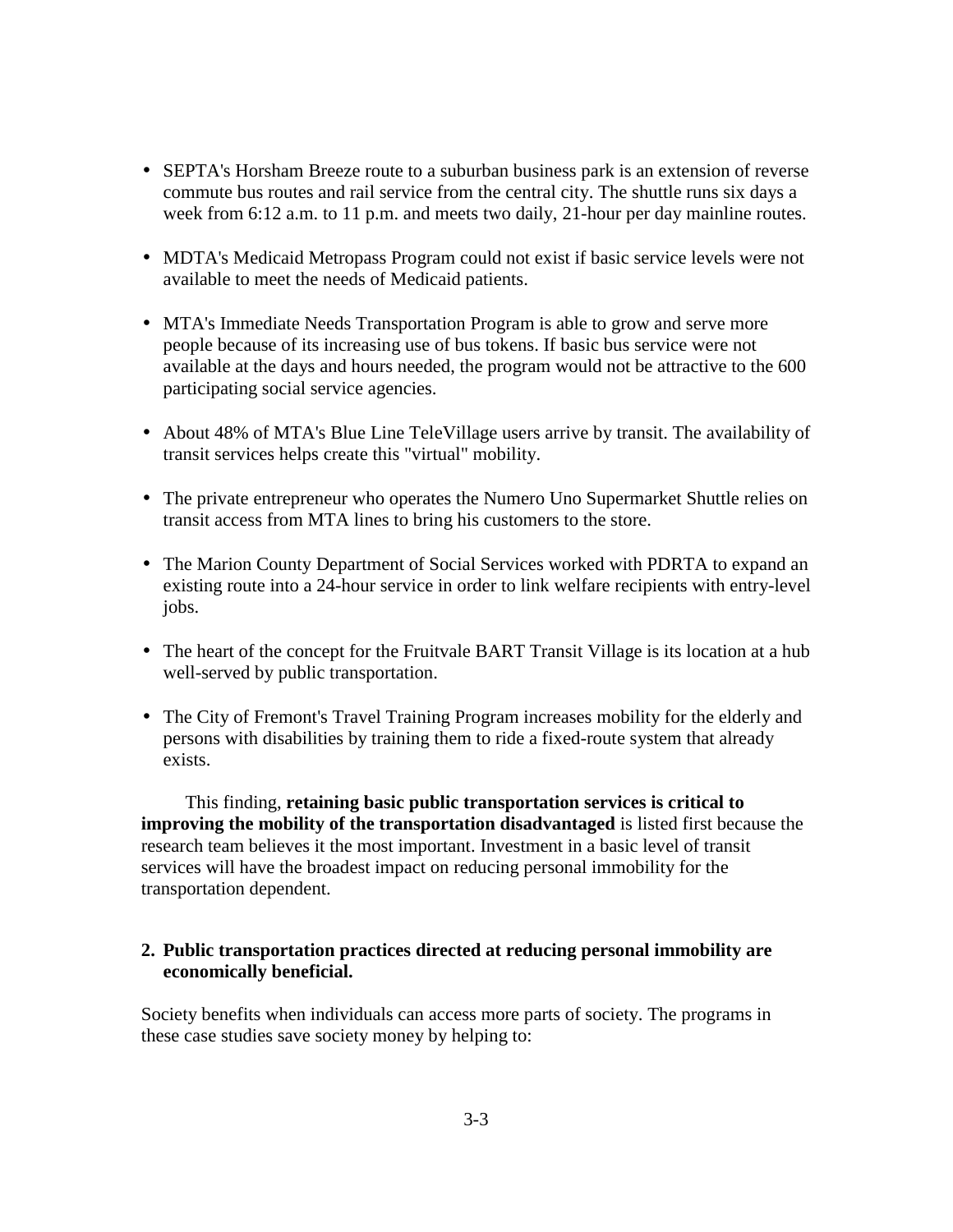- avoid medical institutionalization of the indigent;
- prevent crime by providing job training for employment and food for the hungry;
- reduce the demand on more expensive and oversubscribed paratransit services;
- provide an option to a costly ambulance ride for medical care;
- increase the purchasing power enjoyed by transit riders with access to jobs or to broader market choices; and
- relieve other agencies funded by tax dollars of transportation responsibilities and, thereby, increase their productivity.

Although these benefits are not easily quantified, they should not be overlooked. If transit agencies could incorporate them into new measures for evaluation, transit's true value to society would be startlingly apparent.

In order to quantify the benefits of these programs in more traditional terms, an economic analysis was performed for seven of the eleven transportation practices studied. Four of these involved surveys developed by the research team, and the other three were based on data gathered from the transportation organization. The results show a high ratio of benefits to costs, supporting the finding that public transportation practices directed at reducing personal immobility are economically beneficial.

|                             |                 | Net        | Benefit/      |                |
|-----------------------------|-----------------|------------|---------------|----------------|
|                             | Annual          | Annual     | Cost          | Net Annual     |
| Case Study                  | <b>Benefits</b> | Costs      | Ratio $(a/b)$ | Benefits (a-b) |
|                             | a               | b          | $\mathbf{c}$  | d              |
| <b>Completed Analyses</b>   |                 |            |               |                |
| PDRTA, Myrtle Beach         | \$2,176,570     | \$79,430   | 27.4          | \$2,097,140    |
| <b>SEPTA Horsham Breeze</b> | 1,563,361       | 213,192    | 7.3           | 1,350,169      |
| <b>MDTA</b> Metropass       | 7,619,000       | 1,580,000  | 4.8           | 6,039,000      |
| <b>MTA Immediate Needs</b>  | 13,951,000      | 5,400,000  | 2.6           | 8,551,000      |
| OATS, Missouri              | 13,939,330      | 6,009,825  | 2.3           | 7,929,505      |
| Fremont travel training     | 52,150          | 26,956     | 1.9           | 25,194         |
| AC Transit service cuts     | 4,759,000       | 48,100,000 | 0.1           | $-43,341,000$  |

Below is a table summarizing the results of the economic analyses.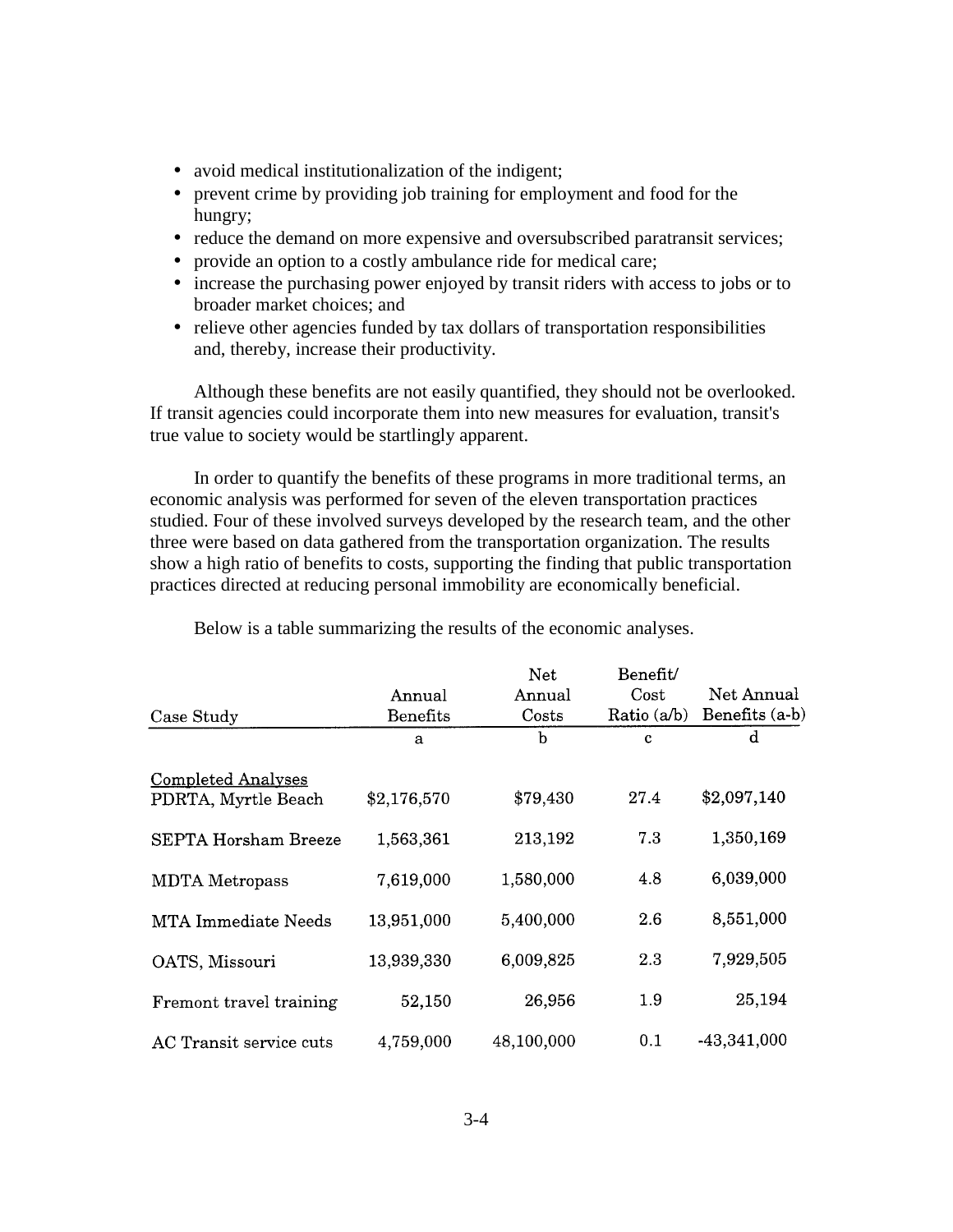As can be seen by the benefit/cost ratio, SEPTA's Horsham Breeze Shuttle has a very high rate of return. For every \$1 invested in this reverse commute service, there is a benefit of \$7.30. Even more astonishing is PDRTA's benefit/cost ratio of 27.4, made possible because PDRTA has so successfully minimized its out-of-pocket costs through fares and employer contributions. Transit's role in helping control health care costs is illustrated by MDTA's Metropass program, which saves over \$6 million a year in federal and state Medicaid dollars. In the case of Immediate Needs, for the annual \$5.4 million invested by MTA, there is a positive economic benefit in the community of almost \$14 million and a benefit/cost ratio of 2.6. Not surprisingly, service cuts have a negative effect on the community. When AC Transit cut 1,000 weekday platform equivalent hours, the annual economic losses to AC Transit riders were more than \$48 million, compared with only \$4.8 million in annual savings to AC Transit.

Chapter 4 provides guidelines for conducting the type of economic analysis on which these findings are based.

# 3. **Public transportation agencies that are able to develop new alliances with nontraditional partners will have the best results with transportation practices addressing welfare-to-work, employment and health care.**

The transit industry has been in partnership with state and federal governments over the years to fund transportation services. However, almost all the operations spotlighted in the case studies were new services developed with nontraditional partners, such as:

- social service agencies
- community-based organizations
- volunteer groups
- businesses, and
- local governments.

Illustrations of these nontraditional partners can be highlighted from the case studies. For example, PDRTA works hand-in-glove with the **Department of Social Services (DSS)** to provide service to entry-level jobs for people transitioning off welfare, and MDTA introduced its Metropass program with the full involvement of the regional **Medicare** administrator. One element of both these successful working relationships is a vested interest shared by both parties. For example, the Medicaid Program Administrator in Miami had an interest in reducing the transportation costs for her program; MDTA had an interest in avoiding additional ADA paratransit trips that would have been required if Medicaid had stopped taking responsibility for these same trips. The Metropass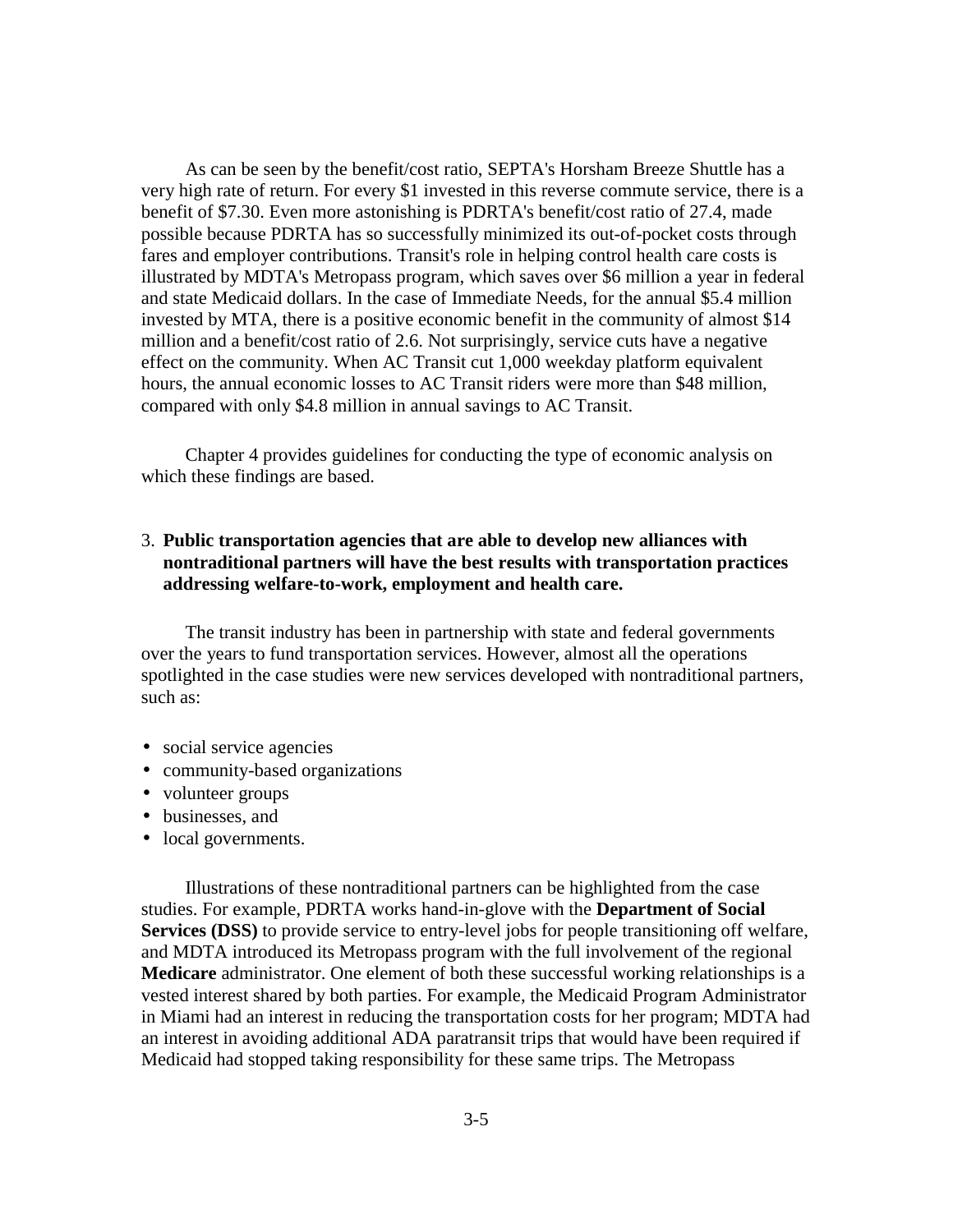was born from these shared vested interests. Medicaid was also willing to share control over its clients and database to make the program succeed.

A prime example of a willingness to share control is OATS, where volunteers prepare monthly schedules, promote ridership, and raise matching funds. The outcome is a sense of ownership among the **County Committee members,** who donate 76,000 hours worth \$524,000 per year to the success of the operation. The MTA and BART case studies represent other examples of willingness to share control with nontraditional partners. MTA provides general oversight and policy direction to the Immediate Needs Transportation Program, which is entirely run by two community-based organizations, **First African Methodist Episcopal (FAME) Renaissance program and the International Institute of Los Angeles (IILA).** Similarly, BART has been willing to share control by relinquishing the lead on development around one of its stations to the **Spanish Speaking Unity Council.** Like FAME and IILA, the Unity Council is another community-based organization with a history of respect and competency among residents and other institutions.

Fundamental to shared control is a climate of trust between the transit agencies and their partners. OATS trusts its volunteers with key functions of the service, and BART and MTA have a corresponding trust with their community-based partners. In Chesterfield County, South Carolina, building trust was one of the most important functions of the first two years of the Coordinating Council, according to the participants. Their director cites "a significant increase in cooperation of staff at the direct service level" as a result of the time they spent building trust.

Another issue the Chesterfield County Coordinating Council had to address was forming a consensus on a common agenda. Although the members agreed with the goal of coordination, they were reluctant to take the steps to make coordination happen. Only when they were able to agree that sharing each agency's resources was their best path to coordination were they able to overcome their parochial concerns. In contrast, BART and the Unity Council share the common goal of economic development at the Fruitvale BART station, a goal which serves both the immediate constituency around the station and BART's broader mission of diversifying revenues and increasing ridership. The partnership between PDRTA and DSS works so well because of their joint agenda to provide transportation to jobs.

A key ingredient in a successful partnership is the ability to listen to the partner's needs and respond flexibly. SEPTA's ability to address the employment needs of private sector partners, such as **United Parcel Services** and **Prudential**, created a win-win opportunity for all parties. The small vehicles and flexible funding package SEPTA offered to create the Horsham Breeze shuttle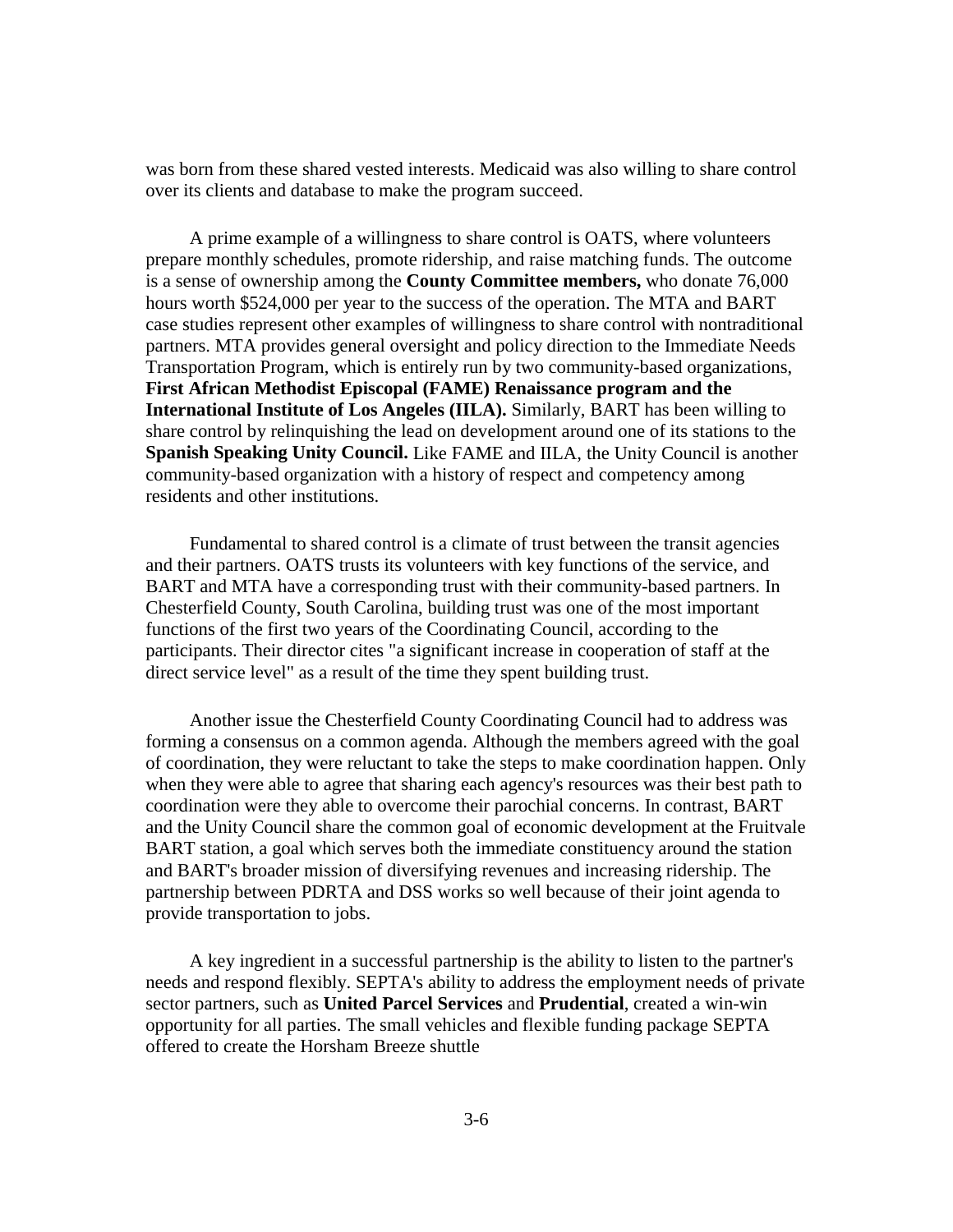responded to the image the business park tenants wanted and the share of the service for which they were willing to pay. The resulting partnership realizes economies of scale that would not be possible with a single public or private entity working alone.

Local governments can also make good partners for a transit agency. For example, MTA has located the management of the Blue Line TeleVillage with the **City of Compton** and plans to form similar partnerships with the cities of El Monte and Inglewood to generate the community buy-in that is necessary for the long-term funding and usage of other televillages. AC Transit and BART funded a partnership with the **City of Fremont** to conduct peer travel training for ADA-eligible seniors and persons with disabilities.

The travel training case study illustrates another element of a successful partnership: an action orientation with scheduled, short-term results. Every rider trained in the six-session course who takes a fixed-route trip instead of a paratransit trip saves the transit agencies \$25. Riders themselves save \$1.90 per trip. Thus, the savings from the training not only occurred immediately but continues over the long run. In Miami, MDTA and the Medicare Program Administrator also adopted an action agenda, by challenging the status quo. The excellent, short-term results from their pilot program with 126 people have snowballed to 3,600 people, saving Medicaid \$503,000 a month and MDTA a potential \$10 million a year.

Important elements of agreements with nontraditional partners, as illustrated above by the case studies, can be summarized as follows:

- a vested interest shared by all parties;
- a willingness to share control;
- a climate of trust;
- consensus on a common agenda;
- an ability to listen to the partner's needs and respond flexibly; and
- an action orientation with scheduled, short-term results.

Dramatic changes are occurring in the delivery of health care and reform of the welfare system that directly impact transit properties. These case studies identify transit operators that are ahead of the curve in meeting these societal and political shifts in priorities. By designing services in conjunction with their nontraditional partners, they have been able to respond effectively to these external influences and meet the needs of the transportation disadvantaged.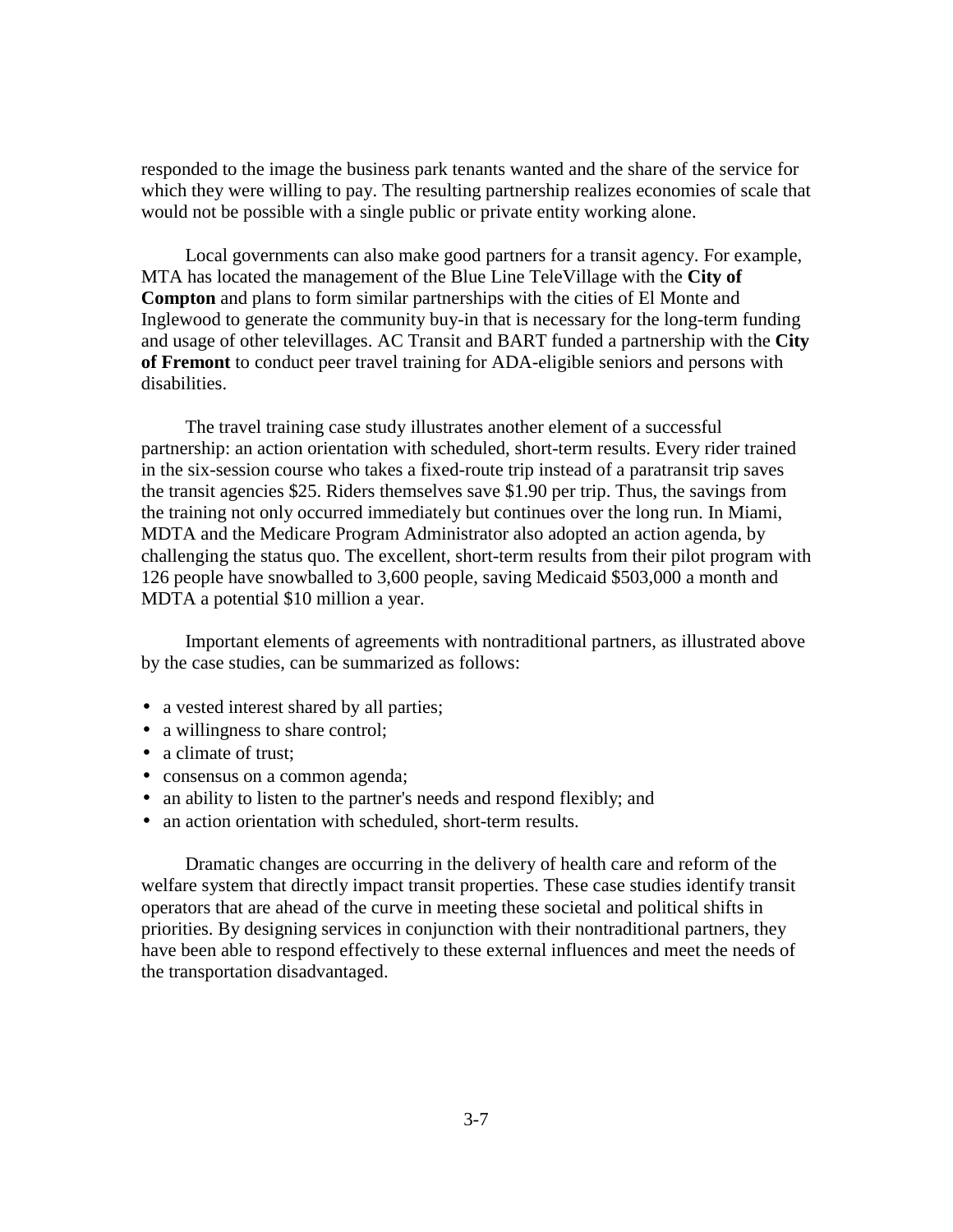# **4. Opportunities exist for blending a wide array of different human and monetary resources to address immobility.**

This finding is a byproduct of the partnerships discussed in the previous item. These partnerships have expanded transit's resources by providing new funding sources or alternative methods of administering services. The result has been additional services that increase mobility for the transportation disadvantaged.

Two agencies studied particularly stand out for their creative packaging of funds: OATS and the Spanish Speaking Unity Council, which is leading the Fruitvale BART Transit Village development. Below is a list of the wide range of funding sources that have been garnered in support of their transit projects:

|                                          | <b>FRUITVALE BART</b>                 |
|------------------------------------------|---------------------------------------|
| <b>OATS REVENUE BUDGET</b>               | <b>TRANSIT VILLAGE</b>                |
| Special Billings/Contracts (24.8%)       | Federal Highway Administration        |
| Cities and counties                      | <b>Federal Transit Administration</b> |
| Medical centers and HMOs                 | <b>City of Oakland Community</b>      |
|                                          | Development Block Grant               |
| Dialysis clinics                         |                                       |
| Retirement housing                       | City of Oakland bond measure          |
| Universities                             | U.S. Dept. of Housing and Urban       |
|                                          | Development                           |
| Chamber of commerce                      |                                       |
| Local school districts                   | U.S. Environmental Protection         |
|                                          | Agency                                |
| Social service agencies                  | City of Oakland Enhanced Enterprise   |
| Medicaid transportation                  | <b>Community Fund</b>                 |
| Rider Contributions (5.7%)               | City of Oakland redevelopment funds   |
| Group Travel (2.8%)                      | Alameda Co. Congestion                |
|                                          | <b>Management Agency</b>              |
| Local Cash $(2.1\%)$                     |                                       |
| Non-Transit Resource (0.3%)              | U.S. Dept. of Commerce                |
| Missouri Dept. of Mental Health (3.2%)   | Ford Foundation                       |
| Missouri Elderly and Handicapped         | <b>Hewlitt Foundation</b>             |
| <b>Transportation Assistance Program</b> | Loans and lines of credit             |
| $(0.4\%)$                                |                                       |
| U.S. Area Agency on Aging (40.6%)        |                                       |
| U.S. Dept. of Transportation (20.2%)     |                                       |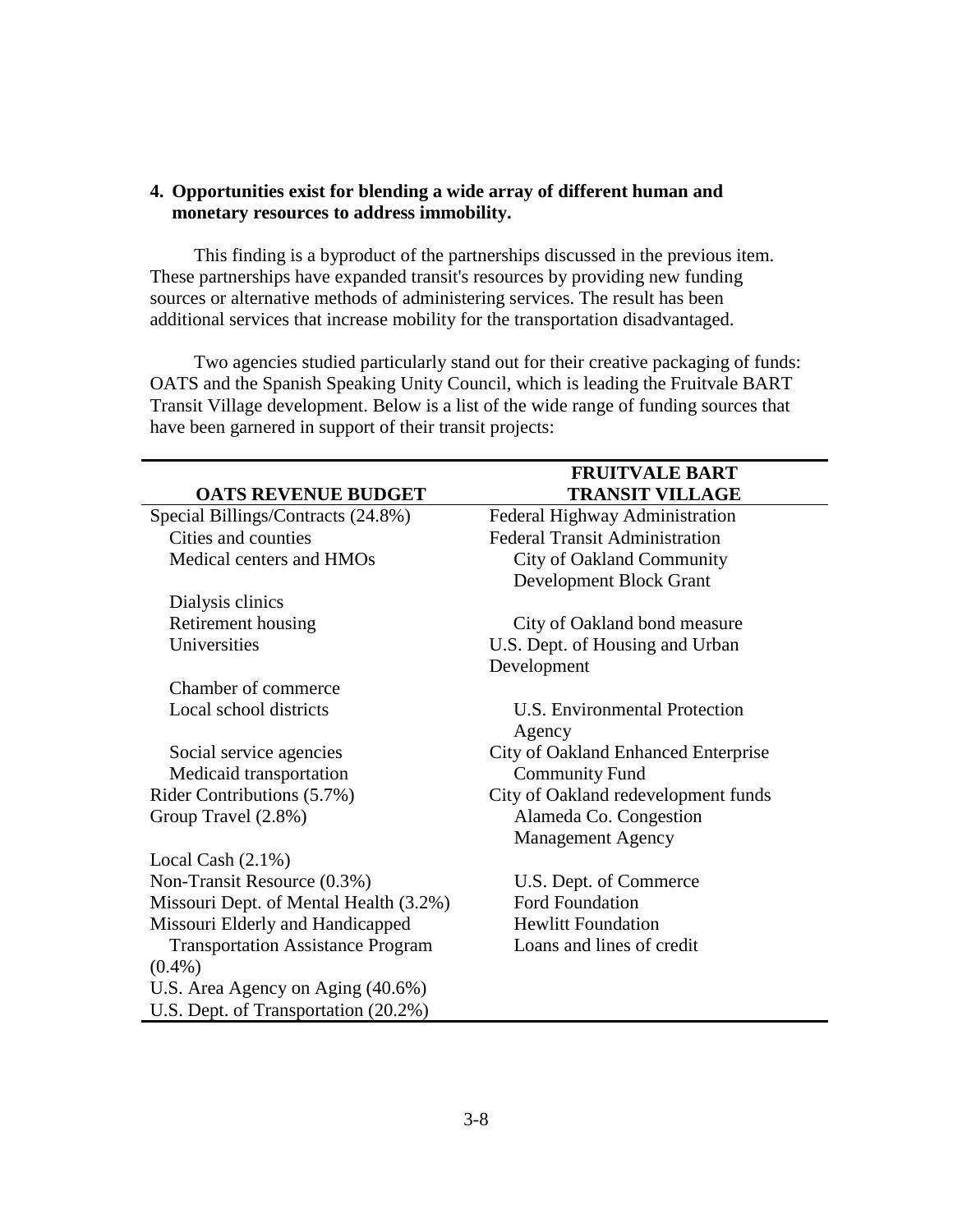Add to this list the additional funding sources from partnerships that have been developed by other case study agencies: businesses and the county (SEPTA); the state Department of Social Services (PDRTA and CCCC); other contracts, such as Amtrak (PDRTA); the school district (CCCC); and Medicare (MDTA).

Besides direct funding, transit agencies can leverage their own funds by tapping human resources available from partners. Volunteers donate 76,000 hours valued at \$523,000 a year to OATS budget. The 600 social service agencies that participate in MTA's Immediate Needs Transportation Program provide an in-kind contribution by helping MTA fulfill its mission of increasing mobility for Los Angeles County residents.

# 5. **Public transportation practices bundled with other support services most effectively address immobility issues related to welfare-to-work, employment, and health care.**

Chapter 2 discussed the characteristics of the transportation disadvantaged and previous public policies that attempted to address immobility. One conclusion that can be drawn is that immobility is an indicator of other social issues that typically cannot be addressed by transportation alone.

This research uncovered a number of examples of how transportation agencies have worked with others to bundle services. Here again, these practices are an outgrowth of effective **partnerships.**

Bridges to Work is one of the most systematically organized programs. The design is based on collaborative planning with job training and placement organizations, transportation providers, community-based organizations, human services agencies, and regional planning institutions. The program, which is being tested in Baltimore, Chicago, Denver, Milwaukee, and St. Louis, consists of:

- *Metropolitan Placement* to help inner-city residents locate job openings, particularly in the suburbs;
- *Targeted Commute* to connect inner-city residents to previously inaccessible employment locations; and
- *Support Services* to mitigate demands created by a commute to distant job locations, including extended child-care arrangements, a guaranteed ride home in an emergency, and conflict resolution with co-workers.

Similarly, most of the case studies validate this emphasis on support services that are packaged with transportation. For example: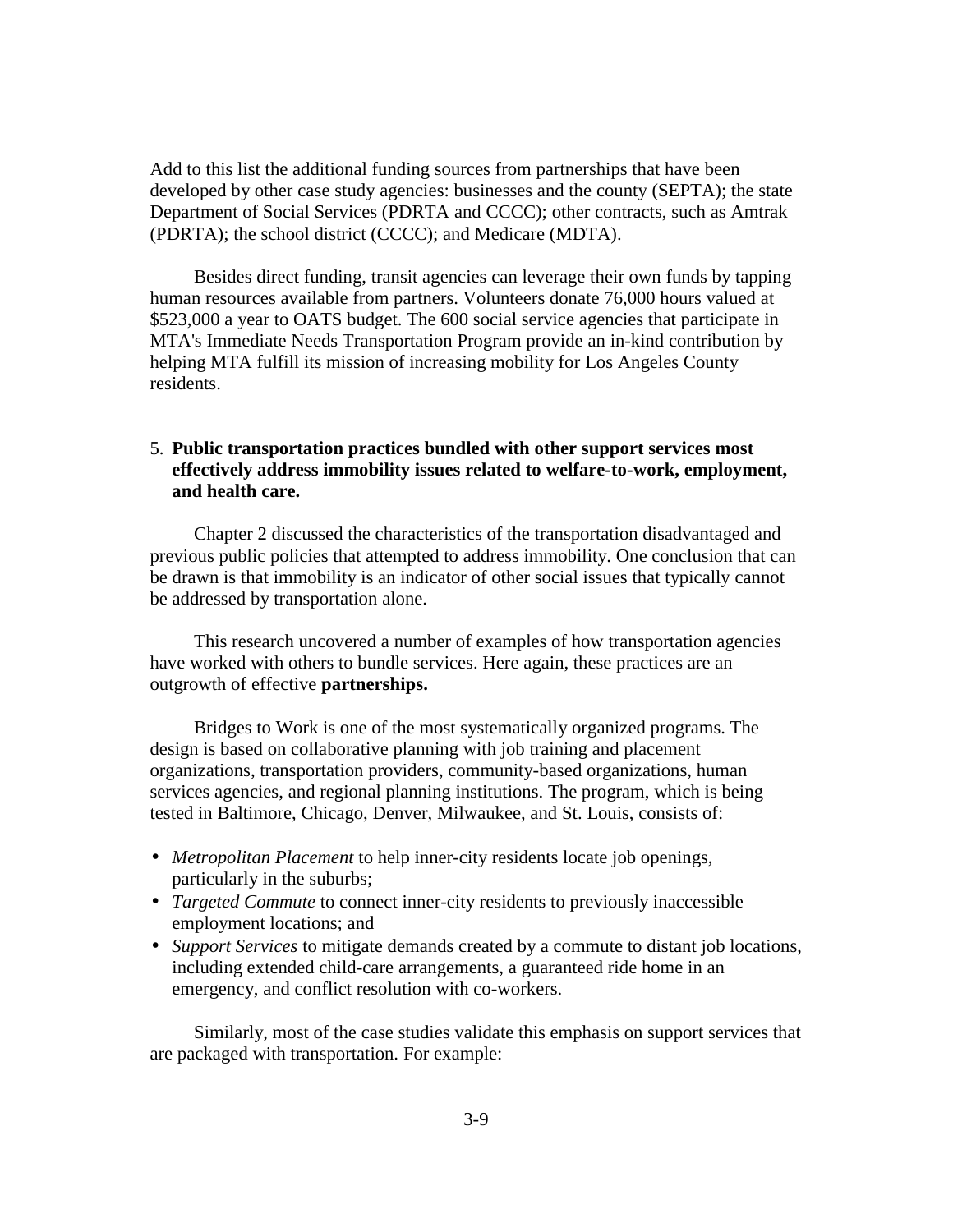- The City of Fremont's Travel Training Program recognizes that persons who are elderly or disabled may need the support of peer training to develop the confidence to ride AC Transit and BART fixed routes.
- The Department of Social Services in Marion County, South Carolina includes PDRTA's rural commute routes with other assistance it offers to Family Independence Act recipients, along with job placement, family living skills classes, child care subsidies, and post-placement counseling.
- The Chesterfield County Coordinating Council and the MTA Immediate Needs Transportation Program have at their heart the integration of transportation and social services to address human needs holistically.

Recognition of the importance of support services extends to other aspects of economic development and welfare-to-work programs. The federal government, for example, instituted the Empowerment Zone and Enterprise Communities initiative in 1994, an economic development program which is also designed to address social problems, including immobility. Besides over \$1 billion in funds, the selected communities are eligible for other supporting programs, such as tax-exempt facility bonds, employer wage credits, certain tax deductions, and assistance in overcoming regulatory barriers. This program recognizes that a strategic vision for change must encompass multiple aspects of a community, such as economic opportunity, sustainable development, community-based partnerships, and stimuli for private sector investments. Transportation is a mandatory component in each community's strategic plan.

In the area of welfare reform, the South Carolina Department of Social Services (DSS) is an example of a comprehensive approach which includes both assistance to the client, as described in the paragraph above on Marion County, and incentives for the employer. These incentives include: (34)

- Work Experience Program, an unsalaried, apprenticeship program that allows employers to observe and train prospective employees at no cost;
- Work Supplementation Program, which allows employers to hire interns at minimum wage and be reimbursed at \$1.10 per hour;
- Family Independence Employer Tax Credit equal to 20% of the eligible employee's wages per month for the first year and declining to 10% by the third year;
- New Jobs Tax Credit of \$1,500 to \$4,500 per job per year for up to five years;
- Job Development Training Fee equal to 2-5% of a new employee's state withholding taxes for 15 years, which can be used for transportation as well as training, training facilities, real estate, infrastructure or to meet environmental regulations; and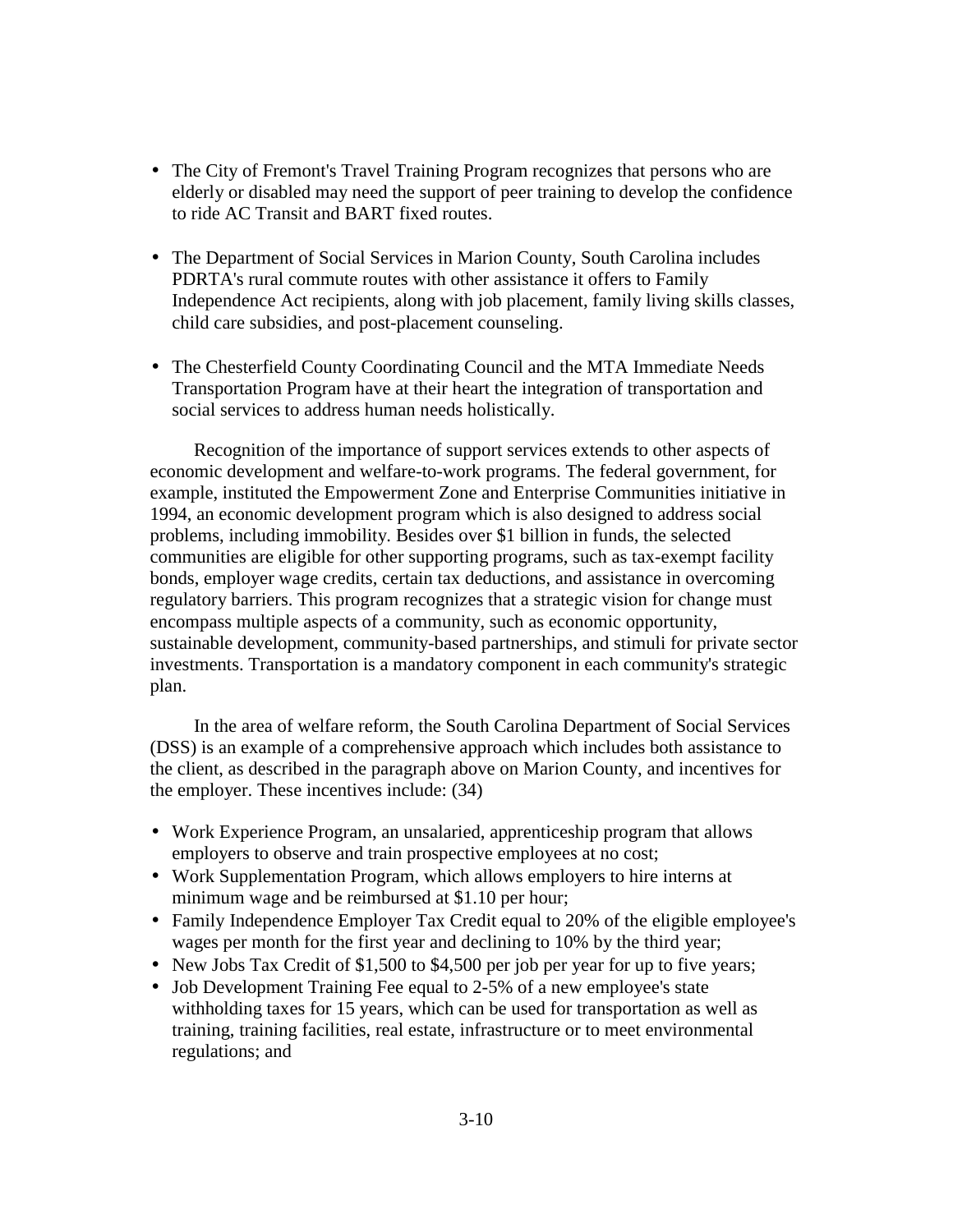• Job Retraining Fee, a retention of up to \$500 in state withholding taxes for each production employee to be retrained for a maximum of \$2,000 per employee over five years.

The Enterprise Communities initiative and the South Carolina DSS program are cited to illustrate how current thinking places importance on an inclusive approach to addressing societal problems. In their book, *Auto, Transit, and Cities*, J.R. Meyer and J.A. Gomez-Ibanez explain the failure of early reverse commute programs:

"When compared with racial discrimination or lack of skills and education, employment decentralization and inadequate or expensive public transportation appeared to be relatively minor causes of unemployment (or underemployment) among low income central city residents."(35)

In other words, although transportation is an essential component in solving immobility, it will not resolve the problem in and of itself, because the origins of immobility are entangled in demographic, geographic and cultural causes as well. Transit staffs need a new set of skills and knowledge to integrate these socioeconomic factors into their service planning and delivery. By bundling transportation solutions with packages of support services, public transportation providers will attack the problem more comprehensively, with a higher likelihood of success.

# **6. Public transportation agencies can provide leadership in economic development, thereby reducing the costs of immobility.**

The suburbanization of jobs has followed the suburbanization of residences. As of 1990, the suburbs account for 60% of the metropolitan work force. Today, just onequarter of the American people live in central cities, and the largest proportion of people- -half the population--live, work, and shop in urban areas outside the central city.(36) At the same time, poverty and disadvantage are concentrated in the former central cities.(37)

Transit agencies have responded with operational improvements designed to address this jobs/housing mismatch. The two reverse commute routes studied for this research are good examples. PDRTA takes employees from rural South Carolina to jobs in the tourist industry at Myrtle Beach, a commute of one to two hours. Although International Paper is building 50,000 homes near Myrtle Beach, prices are out of the range of these riders, necessitating this continuing commute for entry-level workers. SEPTA's Horsham Breeze allows employees to transfer from main line routes originating in Philadelphia to a shuttle route looping around a jobrich suburban business park. The average commute is one hour and 28 minutes one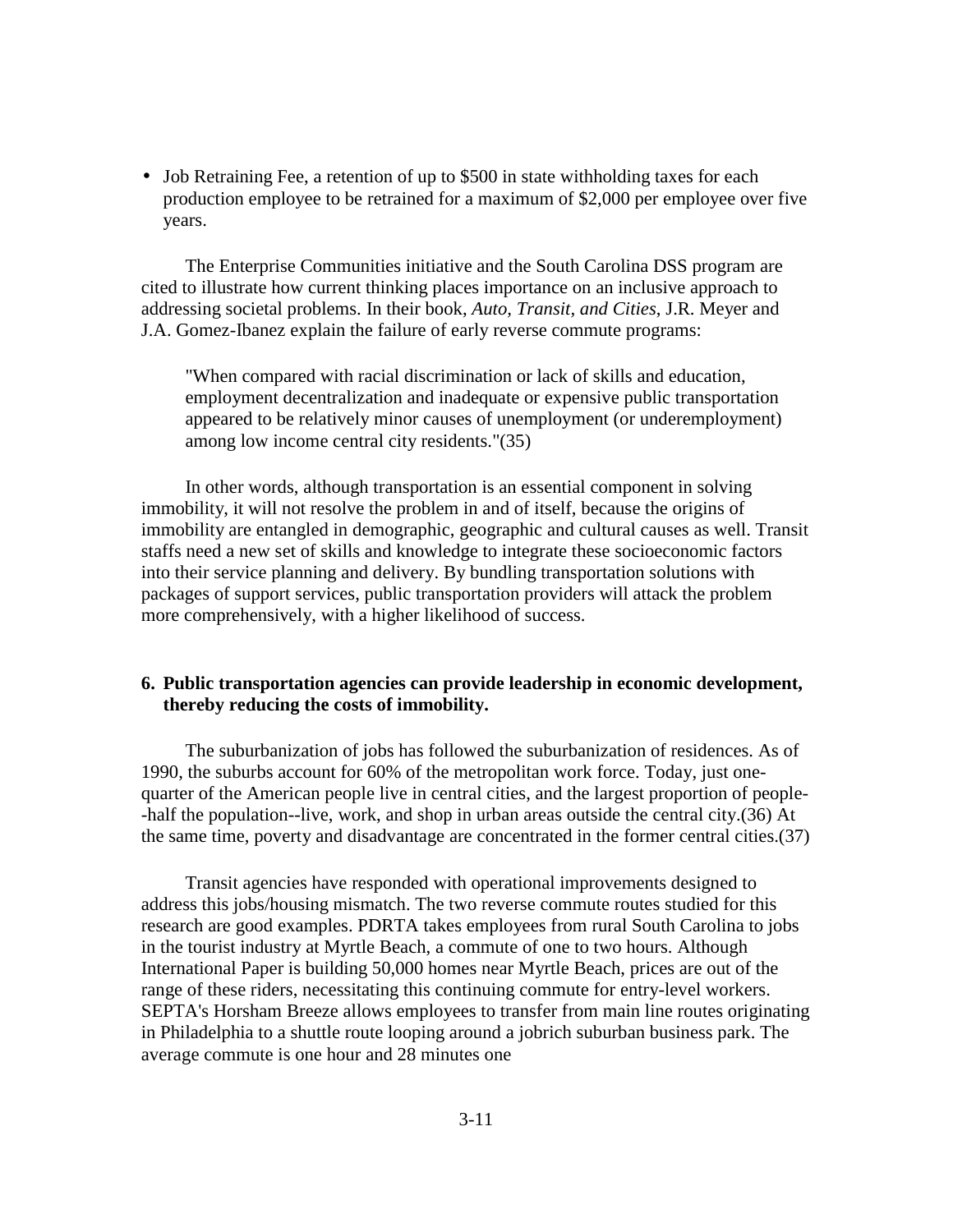way. Prudential's decision to locate its telephone center in a suburban business park instead of downtown Philadelphia is illustrative of the suburbanization of jobs, the cause behind the mismatch of potential employees with job locations.

What the long-term prospects for these routes will be cannot be known at this time. Will workers become discouraged by such long bus commutes and purchase an automobile as soon as possible? Auto ownership may become more feasible when these employees have work experience which allows them to advance to higherpaying jobs. Whatever ill effects may occur for transit ridership or road congestion, auto ownership under today's land use patterns will definitely increase the personal mobility of these workers. Thus, the reverse commutes will have given these employees an opportunity for entry into the personal mobility enjoyed by most Americans.

On the other hand, increased auto ownership by these current employees may not affect the viability of the reverse commute routes if the experience of United Parcel Service (UPS) in Horsham Township is any evidence. UPS has an extremely high employee turnover rate and is constantly recruiting new applicants, who will need the bus service. Burger King in Myrtle Beach has jobs that go begging, and is willing to subsidize the PDRTA routes to enlarge its labor pool. Even assuming a change in current land use policies occurs, the jobs/housing imbalance cannot be corrected in anything but a long time frame. Therefore, it is likely that such operational strategies as those implemented by PDRTA and SEPTA will continue to be needed for economic development as long as the economy remains strong.

Two California transit agencies spotlighted in these cases studies are involved in long-term land use changes that can have a more permanent impact on economic development. The Fruitvale BART Transit Village is being built at a rail station. Its central feature will be a large pedestrian plaza surrounded by small retail uses, multifamily dwellings, and public services. The design responds to immobility by moving the services to the people who need them and clustering the development around a transit hub. Similarly, MTA's Blue Line TeleVillage moves services to the people, but through technology. Located at the City of Compton's transit hub, the TeleVillage allows residents and employees to access many services electronically, without the need to travel.

Both of these case studies are examples of transit as part of a larger economic development strategy. A 1996 TCRP report entitled *Transit and Urban Form* discusses the relationship between mobility and economic development: "Reduction in accessibility and service quality accelerates the economic decline of city neighborhoods and business districts." The report goes on to list characteristics of regions with successful transit-oriented development, including these characteristics related to economic development: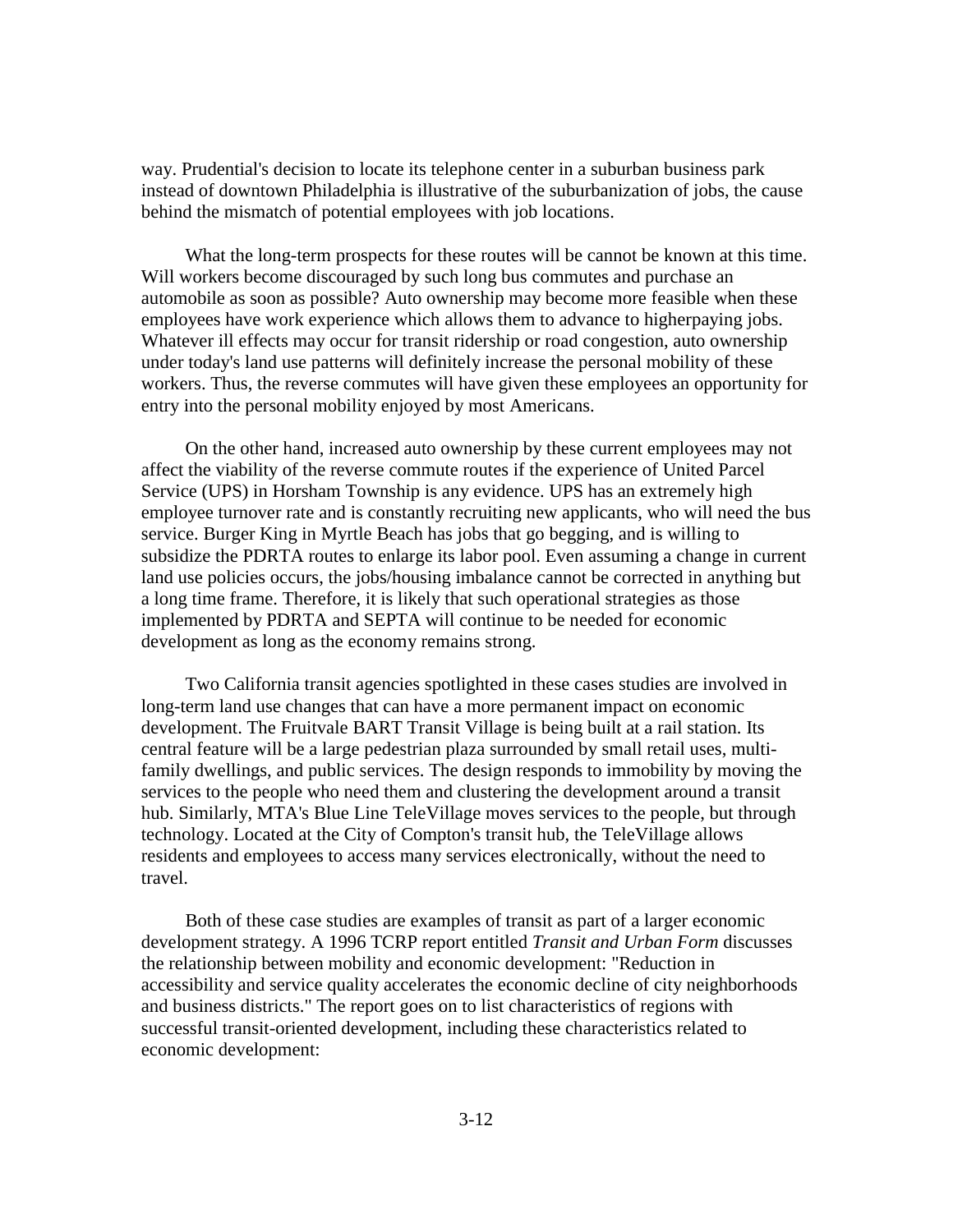- regional growth that channels development to station areas;
- transit stations located in areas where the market supports development;
- regional policies that focus growth in transit corridors and limit it elsewhere;
- station-area policies and programs to support private sector investments and transitfriendly development; and
- long-term commitment. (38)

Public transportation can have an important role in economic development, both through operational improvements and through land use strategies. However, it cannot substitute for sound land use decisions.

# **7. Today's mobility issues, particularly in access to jobs, demand regional approaches.**

Another outgrowth of the jobs/housing mismatch discussed above is the need for transit agencies to enlarge the sphere of influence used in their planning, perhaps even beyond their own service areas. This need surfaced during interviews with staff at the Employment Development Department (EDD) conducted in the AC Transit case study. EDD representatives indicated that 67% of their caseload of people looking for jobs live in Oakland, which lacks enough jobs to meet the caseload's demand. The jobs are in the southern portion of the county and adjacent counties, which are very poorly connected by public transportation to Oakland. In Chesterfield County, South Carolina the same type of problem was identified for access to health care. Only one of the five hospitals that patients need to go to is in the county.

Nationally, only 6% of welfare recipients have cars.(39) Yet, most new job growth is occurring in the suburbs, largely inaccessible by public transportation. Clearly, the nation cannot rely on transit alone to solve this piece of welfare reform. It will take a great deal of collaboration on the part of governments, businesses, non-profit agencies, churches, metropolitan planning organizations, and other leading institutions to help knit together a plan that addresses immobility across jurisdictional and institutional boundaries.

The case study on the Chesterfield County Coordinating Council (CCCC) shows how difficult this coordination can be, even in a small rural area. Before coordination could be undertaken, CCCC members had to confront turf battles, dissolve resentment between agencies, and build trust and rapport. The barriers to coordination were similar to those found in other recent TCRP studies conducted by Crain & Associates(40) and in the literature search for this research. Some of the underlying issues hindering regionalism include: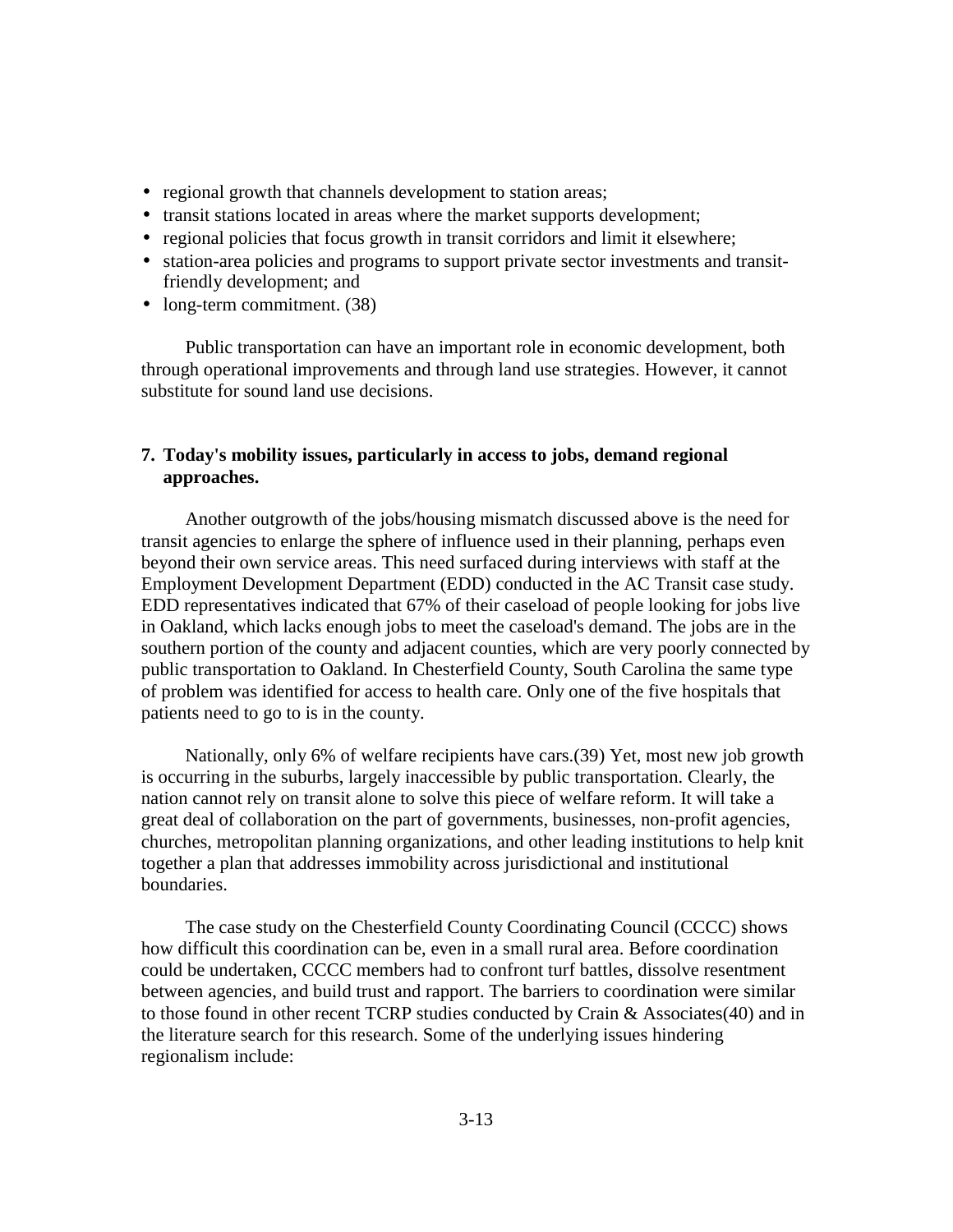- lack of understanding about other institutions' goals and services;
- reluctance to share scarce resources for fear that the agency's own programs will suffer;
- worry that the bigger or more powerful agencies will overpower the desires of the smaller or less powerful agencies;
- suspicion that revealing costs will reflect unfavorably without taking into account basic differences among the agencies;
- inability to change inhibiting federal, state and local regulations;
- concern about inappropriate measures of success applied to nontraditional services;
- fear of job loss;
- competition for funding, prestige, control, and personal recognition; and
- pressure in the political environment to promote local interests over regional goals.

Clearly, society should not expect quick fixes leading to regionalism that can overcome decades of separateness and autonomy. Yet, despite these barriers, there are examples of agencies moving forward across regional lines with coordinated services.

Oftentimes, the regional approach is part of a larger corporate strategy of mobility management. MTA's Immediate Needs Transportation Program, using taxis as well as buses, serves facilities in all of Los Angeles County, even though other fixed-route operators exist in some of the outlying cities. MTA program staff expect that Immediate Needs will become part of a three-tiered strategy in the agency's Long Range Transit Plan. High frequency, high capacity buses would comprise tier one; 40-foot buses along fixed lines with flexible routing in the neighborhoods would comprise tier two; tier three would be a community-based network, including point deviation routes, late night taxi service, Immediate Needs, and the currently contracted Americans with Disabilities Act program. The program would become part of a portfolio of services available to the nine million people of Los Angeles County.

Similarly, PDRTA and OATS, serving 11 and 87 counties respectively, look at the various components of their services as pieces of a corporate vision embracing mobility as a goal. In discussing its rural commute services, PDRTA states, "PDRTA is accepting the critical responsibility of providing the coordinated, efficient, and specialized transportation network which will allow these people to have access to job opportunities."(41) The fact that PDRTA crosses into the service area of another operator in order to bring its residents to jobs in Myrtle Beach demonstrates that transit connections between residential areas and workers *can* be designed regionally instead of locally. And OATS' mission is to "provide reliable transportation for transportation disadvantaged Missourians so they can live independently in their own communities."(42) Both these statements exhibit the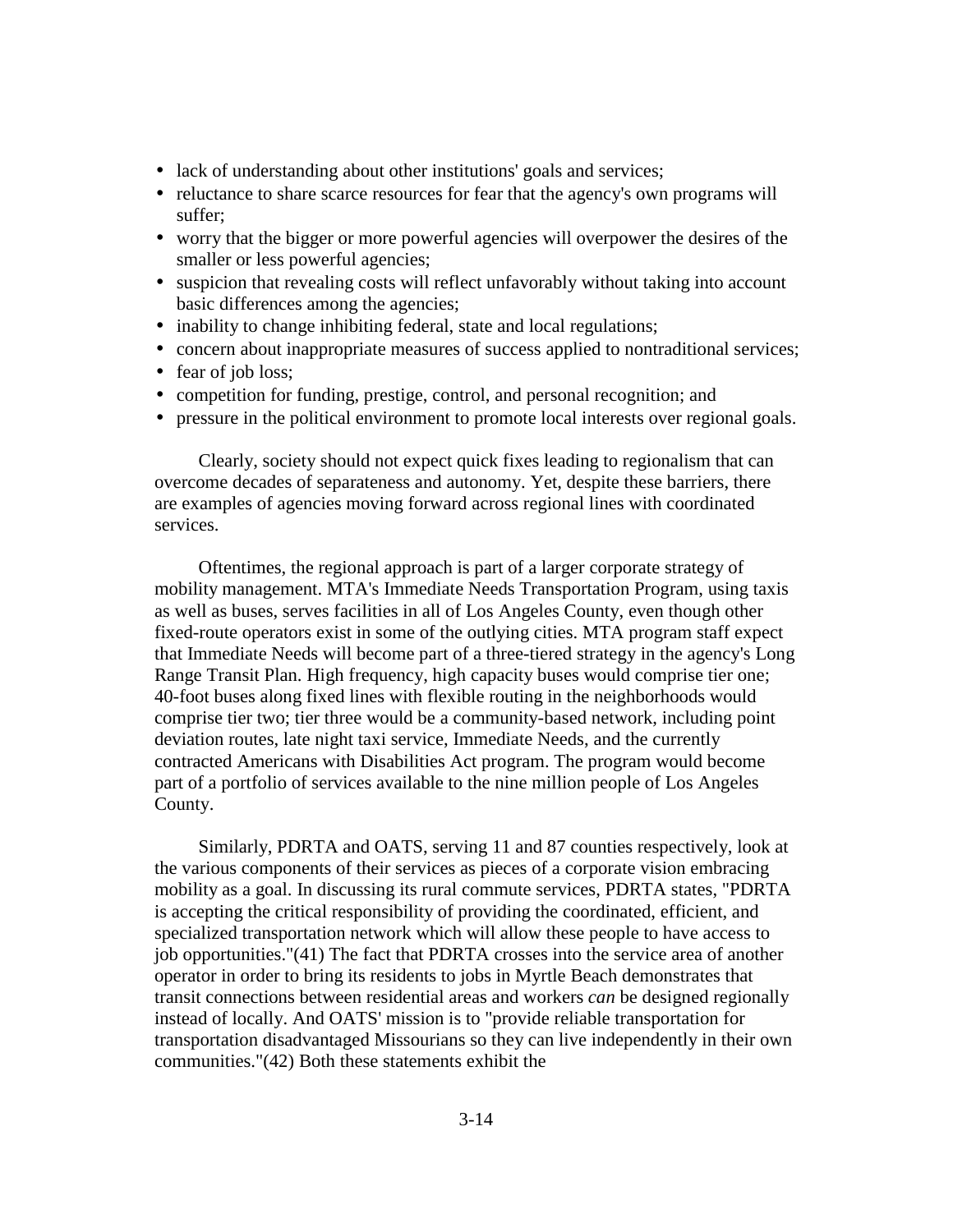core institutional state of mind that looks for opportunities, the characteristic of a mobility management agency.

The Job Oasis Worker Mobility Project in Chicago is a multi-agency partnership that not only *coordinates transportation* within a region but also *coordinates services* across disciplines. Managed by the nonprofit Suburban JobLink, Inc., it provides a mix of fixed-route, subscription and vanpool services for unemployed and inner-city residents on Chicago's West Side to jobs in suburban industrial parks around O'Hare Airport. Support services include job placement and job retention services, referrals to child care, and a guaranteed ride home program. Partners include the PACE Suburban Bus Company and key Chicago and county employment and training councils.

County lines and transit service area boundaries are artificial barriers for people who need to cross them to get to the jobs and services they need. The same tailored approaches described above for job-access transportation are also necessary for the design of transportation to regional services, such as hospitals and clinics, food banks, and crisis centers. Given the patterns of land use and demography that now exist in the United States, **regional** approaches are essential to address the economic, social, and human costs of immobility.

### **8. Simple ideas and programs can yield significant mobility improvements.**

Many of the programs studied in this research began with simple ideas which have yielded significant results:

- OATS is a shoestring operation that makes things happen through extensive use of volunteers and creative blending of a wide variety of funding sources.
- MDTA designed the Metropass as a pragmatic approach for transporting Medicare clients who are able to ride fixed-route transit.
- MTA provides oversight to the Immediate Needs Transportation Program, run by community-based organizations with a wide network of social service agencies, and based on existing taxi and bus services.
- The City of Fremont's Travel Training Program teaches persons who are elderly or disabled to ride fixed-route transit through the use of peers.
- The CCCC created a new fixed route system in rural South Carolina by layering it onto existing dial-a-ride services. Bus stops for the general public are designated along dial-a-ride routes that are consistent, such as from a board-and-care home to a sheltered workshop.

Including these simple, independent programs into the overall strategy of a company will reinforce the mobility management ethos of the organizations, which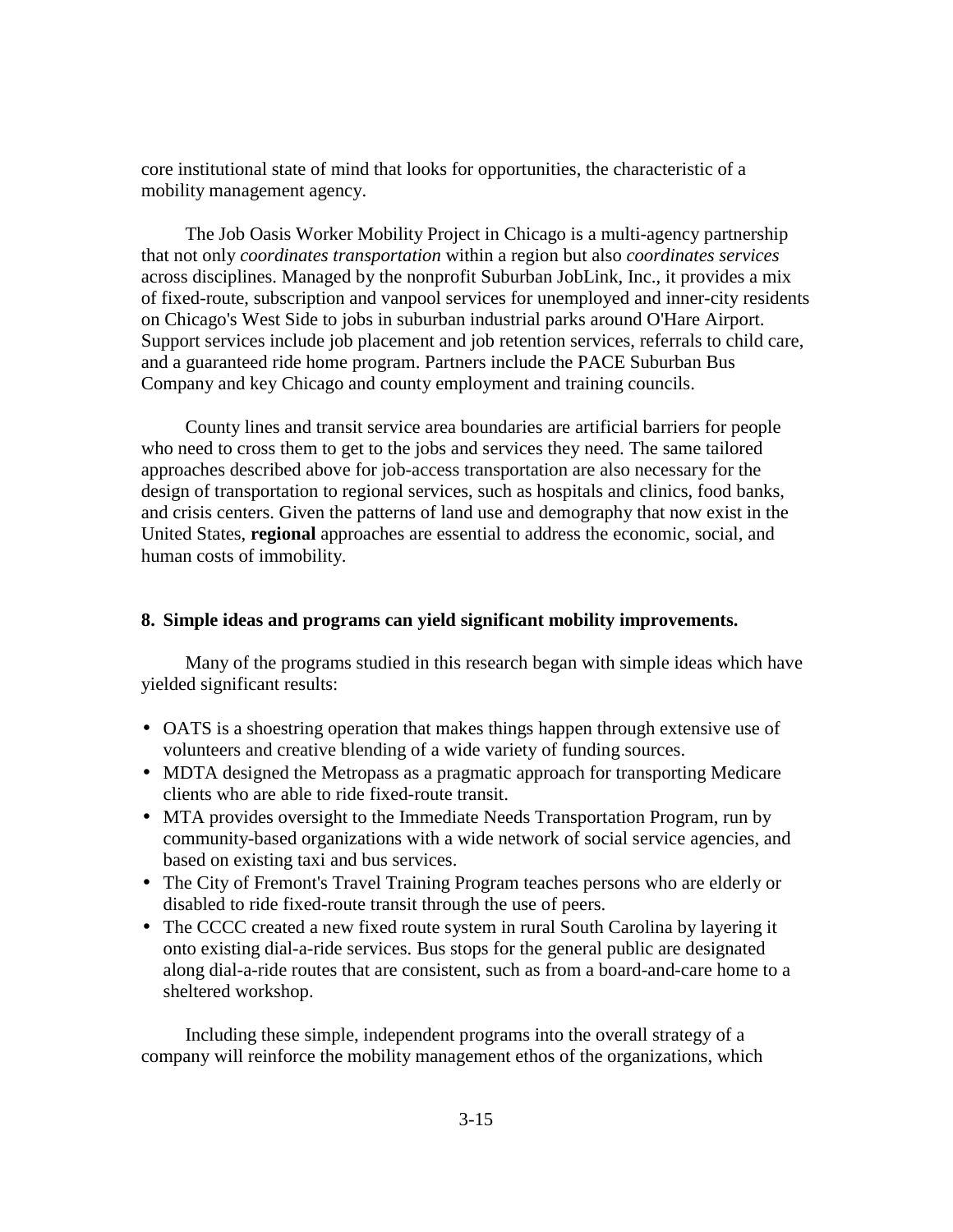emphasizes moving people rather than the mode of transportation. Including them can also be more effective than considering them as adjuncts to the agency's mission, by assuring the programs greater funding security and integration within the organization.

None of these programs are elaborate concepts; none required costly capital investments. Yet, as Finding 2 illustrates, the net annual benefits range from thousands to millions of dollars. The following chapter is a Methodologies Guide. It discusses how these numbers were derived and describes the steps to perform an economic analysis of transit projects.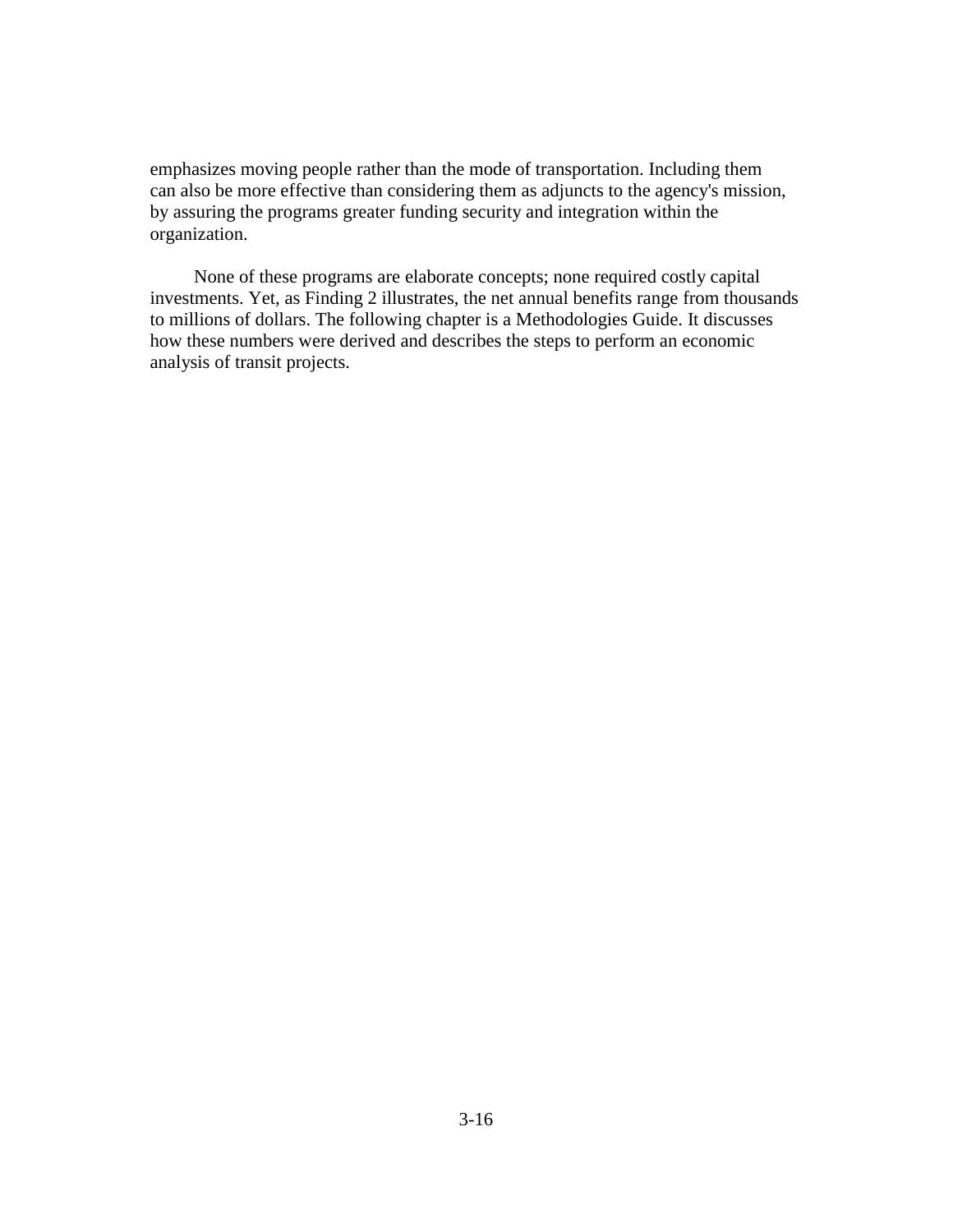#### **CHAPTER REFERENCES**

- (34) "Working Together & Building Better Lives," DSS Brochure 12112 (Nov 96) The South Carolina Department of Social Services.
- (35) Meyer, J.R. and Gomez-Ibanez, J.A., *Auto, Transit, and Cities.* A Twentieth Century Fund Report, Harvard University Press, Cambridge, MA (1981) p. 231.
- (36) Cox, W. "The Livable American City, Toward an Environmentally Friendly American Dream," *The State Factor*, American Legislative Exchange Council, Vol. 19, No. 3 (August 1993).
- (37) Hughes, Mark, *Over the Horizon: Jobs in the Suburbs of Major Metropolitan Areas*, Report to Public/Private Ventures (December 1993).
- (38) *Transit and Urban Form*, TCRP Report 16, Transportation Research Board, Washington, D.C. (1996).
- (39) "Welfare-to-Work: Mosaic of Services Helping Link People and Employment," *Commuter Connections*, Vol. 6, Issue 3, Third Quarter 1997, MetroPool, Stamford, Connecticut.
- (40) See TCRP Report 14, Crain & Associates, Inc., "Institutional Barriers to Intermodal Transportation Policies and Planning in Metropolitan Areas" (1996); TCRP Report 21, Crain & Associates, Inc., "Strategies to Assist Local Transportation Agencies in Becoming Mobility Managers" (1997).
- (41) Pee Dee Regional Transportation Authority Five Year Capitalization Project (April, 1997).
- (42) OATS, Inc., *1996 Annual Report*, Columbia, Missouri (1997).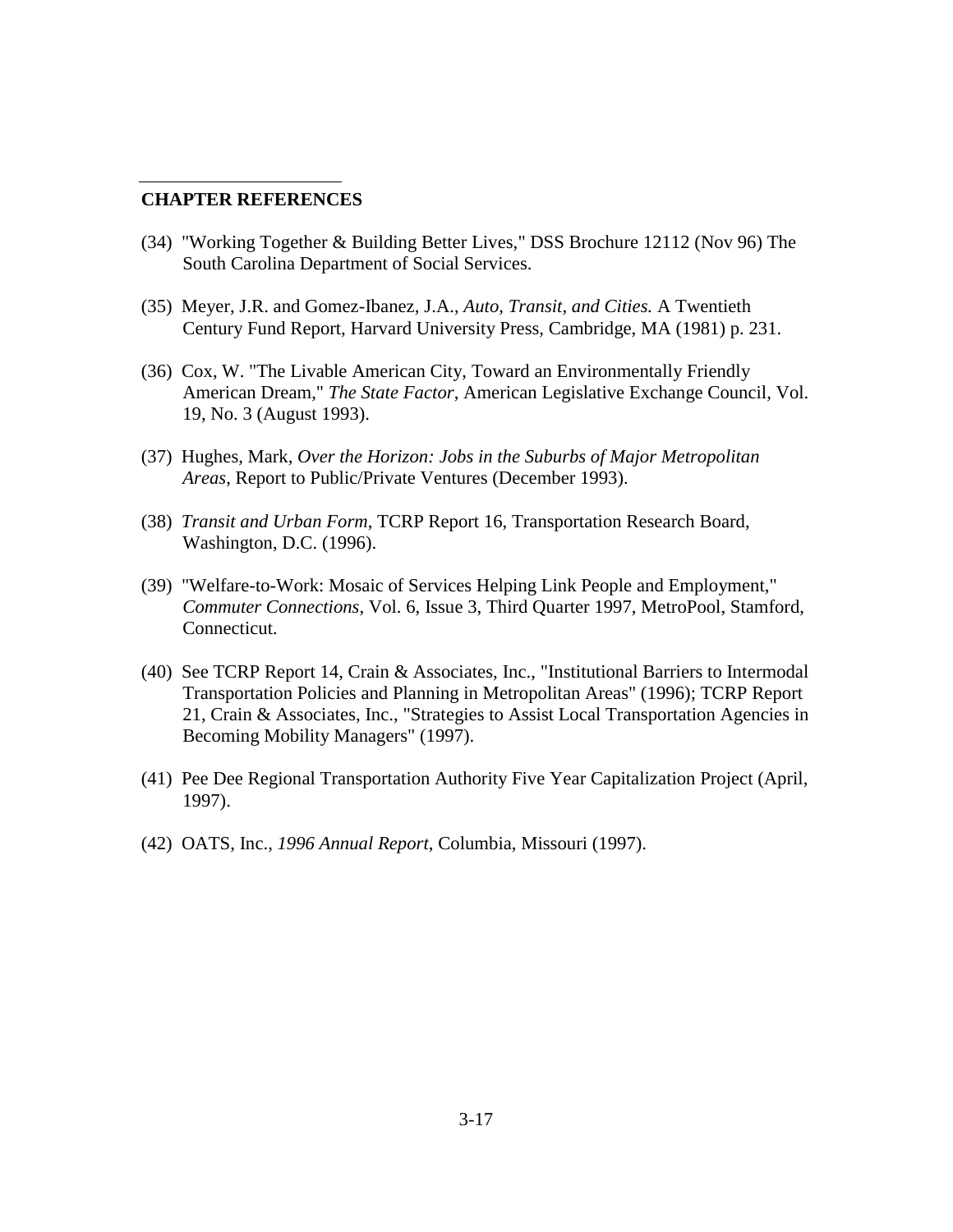# **4: GUIDE FOR ECONOMIC ANALYSIS OF TRANSIT PROJECTS**

### **OVERVIEW**

This chapter explains the guiding principles and procedures that were used in conducting economic analyses for the accompanying case studies of the consequences of immobility. Drawing on the case studies for illustration, the guide outlines the approach to economic analysis in enough detail for the average well-informed person with some grounding in economic theory first to understand the approach, and second to replicate the approach either for past, for ongoing, or for future projects. The aim is to provide enough structure for finding and calculating transit costs and benefits that no important costs or benefits will be overlooked or underestimated. This process requires both creative imagination and economic rigor.

There are a number of purposes for which economic analysis can be utilized. Perhaps most importantly, the results of the economic analysis process described in this chapter can be used by policy makers in making informed transit investment decisions by comparing the transit benefits and costs of a specific proposed project. For proposed projects where quantified benefits clearly outweigh the costs, the economic analysis can be utilized to build support for budgets that provide sufficient public transportation funding overall. The recommended steps for economic analysis described below can be applied by transportation practitioners to:

- Determine if a proposed transit mobility project has sufficient benefits to justify the costs of the project. The methodology provides a means for determining who is benefiting from a proposed project, and how those benefits can be valued.
- Evaluate ongoing projects to determine if a project has been successful in economic terms. The practitioner can determine if proposed modifications to a transit project would increase benefits relative to the costs of the proposed changes.
- Provide a basis for comparing alternative projects. For example, for a local sales tax measure, the economic merits of a transit project that improves mobility for the transportation disadvantaged can be compared with the economic results of a highway investment.
- Analyze the impacts of transit service reductions on the transportation disadvantaged. The economic costs of such reductions can be compared to cost benefits of the service cutbacks.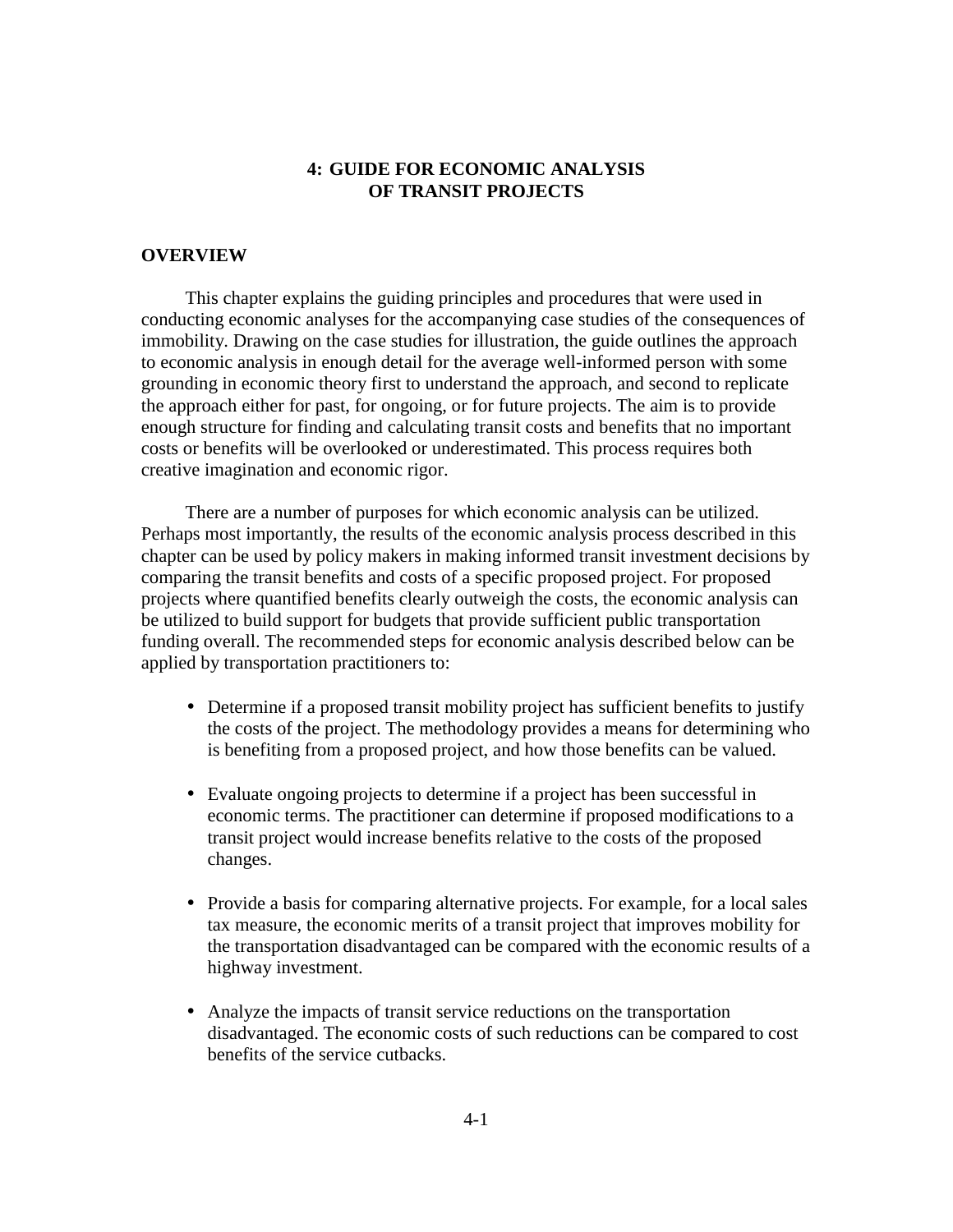Five sequential steps are recommended for these types of economic analysis, as shown graphically in Figure 4-1.



**Figure 4-1: Recommended Steps for Economic Analysis**

In step 3, *mobility benefits* refer to benefits from transit trips that would not be made without the availability of transit. *Efficiency benefits,* in step 4, result from the shift of trips from automobiles to transit, which typically improves the efficiency, safety, and environmental performance of the highway transportation system. Each of these five steps is explained in turn below, and special terms are defined in the accompanying glossary. Both the definitions and the steps of the economic analysis process are adapted from the current US guidebook on transportation user benefits(43) plus a recent comprehensive paper on the subject by the Victoria Transport Policy Institute.(44)

#### **STEP 1: DESCRIBE PROJECT CHARACTERISTICS AND COSTS**

The principal items of information needed for initiating an economic analysis of a transit improvement project are summarized below and discussed in turn.

- Sponsor and purpose of project.
- Implementation period and project lifetime.
- Locations served and operating plan or plans.
- Investment cost.
- Annual maintenance and operating cost.
- Alternatives to be considered.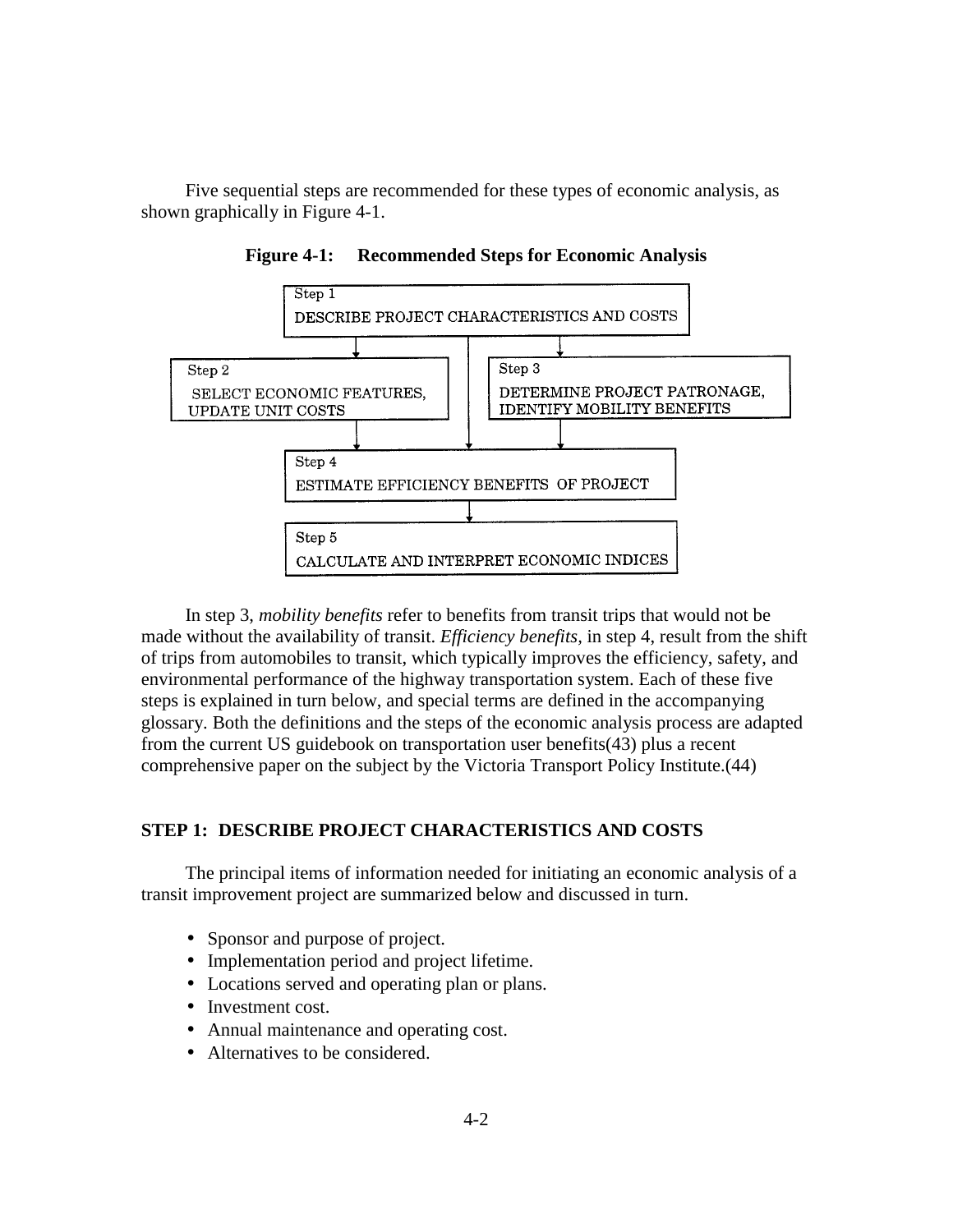# **GLOSSARY OF KEY TERMS**

*Transit or bus operating costs* The cost of implementing and operating a transit improvement, including drivers' wages, vehicle operation and maintenance, managerial labor, and vehicle rental or depreciation.

*User costs* The sum of relevant transit and highway user costs on a specified improvement. *Transit user costs* generally consist of fares, any costs of getting to a transit stop or terminal, and the value of time accessing, waiting for, and riding on the transit vehicle. *Highway user costs* are the sum of vehicle running costs, the mileage-related cost of owning a motor vehicle, and the value of travel time. *User benefits* are usually net savings in user costs.

*Mobility benefits* Benefits from transit trips that would not be made without the availability of transit.

*Efficiency benefits* Benefits resulting from the shift of trips from automobiles or other modes to transit, which typically improves the efficiency, safety, and environmental performance of the transportation system.

*Incremental or marginal costs* The net change in dollar costs directly attributable to a given transit or highway improvement, decision, or proposal compared with some other alternative, usually the existing situation or "do nothing" alternative, but possibly some other, lower-cost alternative.

*Analysis period or study period* The number of years chosen for consideration and study of incremental benefits and costs in an economic analysis. The year of implementation is usually designated year 0 (zero). The year operations commence is year 1, and subsequent years are year 2, year 3, etc.

*Discount rate* An annual percentage figure that represents the rate of interest that money invested in an improvement could earn over the analysis period if invested in other opportunities (the *opportunity cost* of capital), or not spent, or in the case of governments, not even raised in taxes or not borrowed.

*Internal rate of return* An interest rate that would return the estimated benefits of the project from investment of the cost of the project.

*Benefit / cost ratio* Present or annual value of project benefits divided by present or annual value of project costs, recommended as the best single figure of economic merit for public transportation projects.

*Net present value* Present or annual value of benefits minus present or annual value of costs.

*Present value* The translation of costs or benefits that occur in different time periods to a single equivalent amount at a single instant, usually the beginning of year 1 of the analysis period, at the specified discount rate.

*Equivalent uniform annual value, or simply annual value* The translation of costs or benefits into a series of equal annual payments at the chosen discount rate for the project.

*Compound interest factors* Multipliers for determining present values and equivalent annual values from annual or periodic cash flows, which can be found in any standard text for *microeconomics or engineering economy,* the two academic disciplines that guide this type of economic analysis. Or, buy a pocket financial calculator.

*Sensitivity analysis* An evaluation of alternative assumptions about the numbers in an economic analysis that are most crucial or uncertain, to demonstrate what the effect will be on the economic merit of the project.

*Equity* Substantially equivalent treatment of persons in the same circumstances, and appropriately different treatment of persons in different circumstances.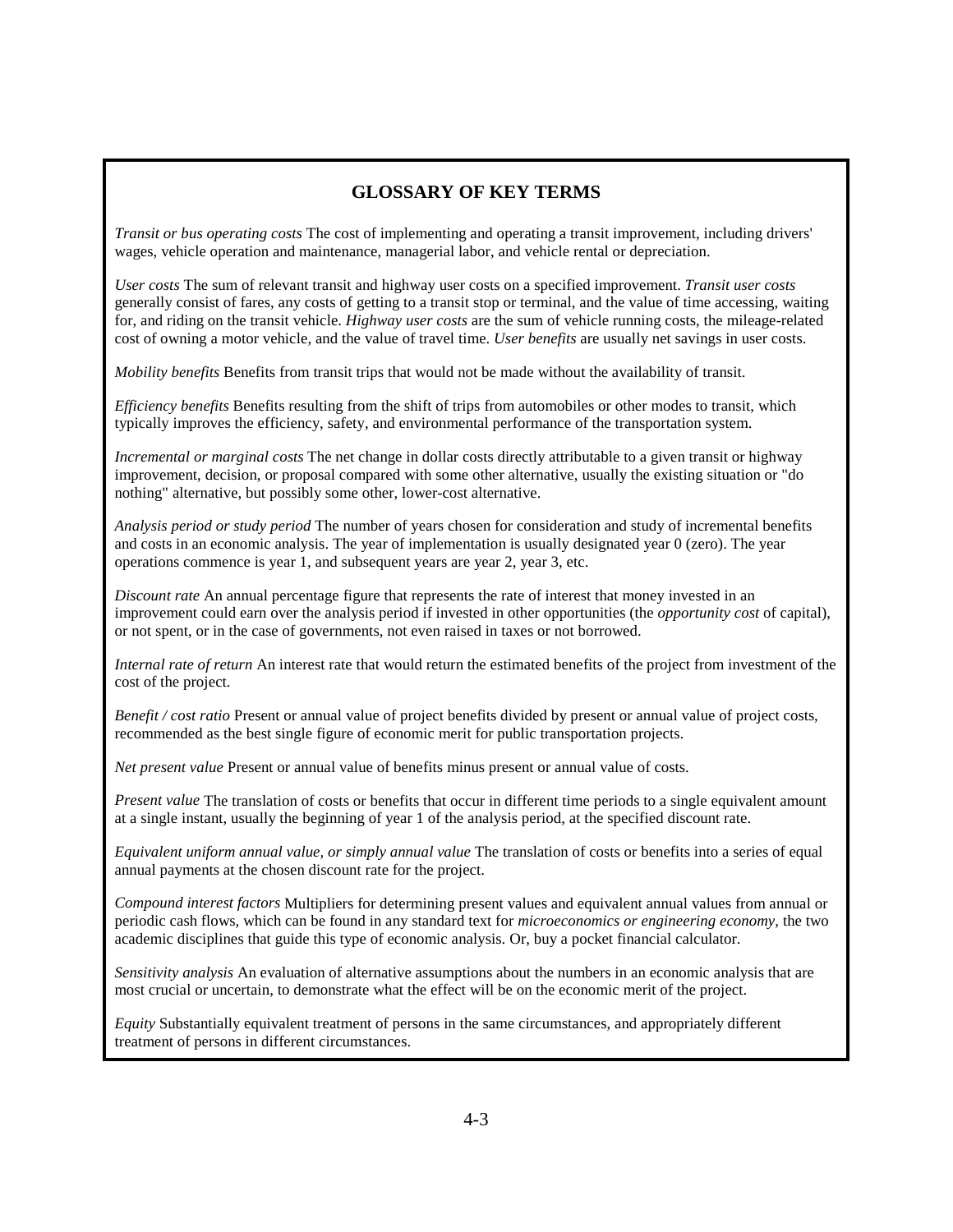First, the sponsor: who all is paying for the project, and who is implementing it? To what end or purpose? To the extent possible, the economic analysis should measure benefits that are related closely to the purposes of the project. On the other hand, your inquiries could help clarify the purpose of the project in terms of the benefits that you can measure, especially mobility and efficiency goals.

Next, how much time will be required to implement the project, if it's not already begun? Then how many years of legal authorization or funding is assured? Is the funding level, indexed to inflation, or demand driven, and how is it likely to change during the life of the project?

What does the operating plan call for in terms of urban, suburban, and rural locations served, frequency or timing of service, speed or schedules, fares, capacity, and any other important variables? If there is more than one plan (for example, expanding capacity by either 10% or 15%), consider the plans in order of increasing cost and what exactly any *added* features (in this example, the extra 5% capacity) cost and produce, in revenues and benefits, so that *each separable increment of cost can be evaluated separately.*

Does investment cost include the price of vehicles? If so, it is usually more convenient to treat vehicle costs as annual depreciation or rental, hence part of operating costs. Are there any non-transportation costs that should be considered? For example, any relevant job training costs should be included in project costs if the monetary benefits of jobs resulting from a new transit service are being evaluated.

How should you document annual maintenance and operating cost? Encourage the sponsoring agency to 1) fully disclose and carefully identify or estimate *all* operating costs associated with particular projects, and 2) clearly specify the proportion of total operating cost met by different funding sources, such as fares, charter service revenues, business subscriptions or donations, and government sources. This is especially important because *only the government or "public" cost of the project*, net of fares and other commercial revenues, should be counted as project costs. For future projects, you will of course have to rely entirely on estimates of future costs and revenues. These estimates should be guided by experience with similar projects, either by the sponsoring agency or elsewhere.

Lastly, to what alternatives should the project under study be compared? Usually the alternative chosen for comparison with the primary alternative is the status quo, appropriately called the "do nothing" alternative. One important variation is comparison with a lower-cost and mutually exclusive alternative, with which both the incremental costs and benefits of the primary alternative should be compared. Another variation is to consider a higher-cost alternative that would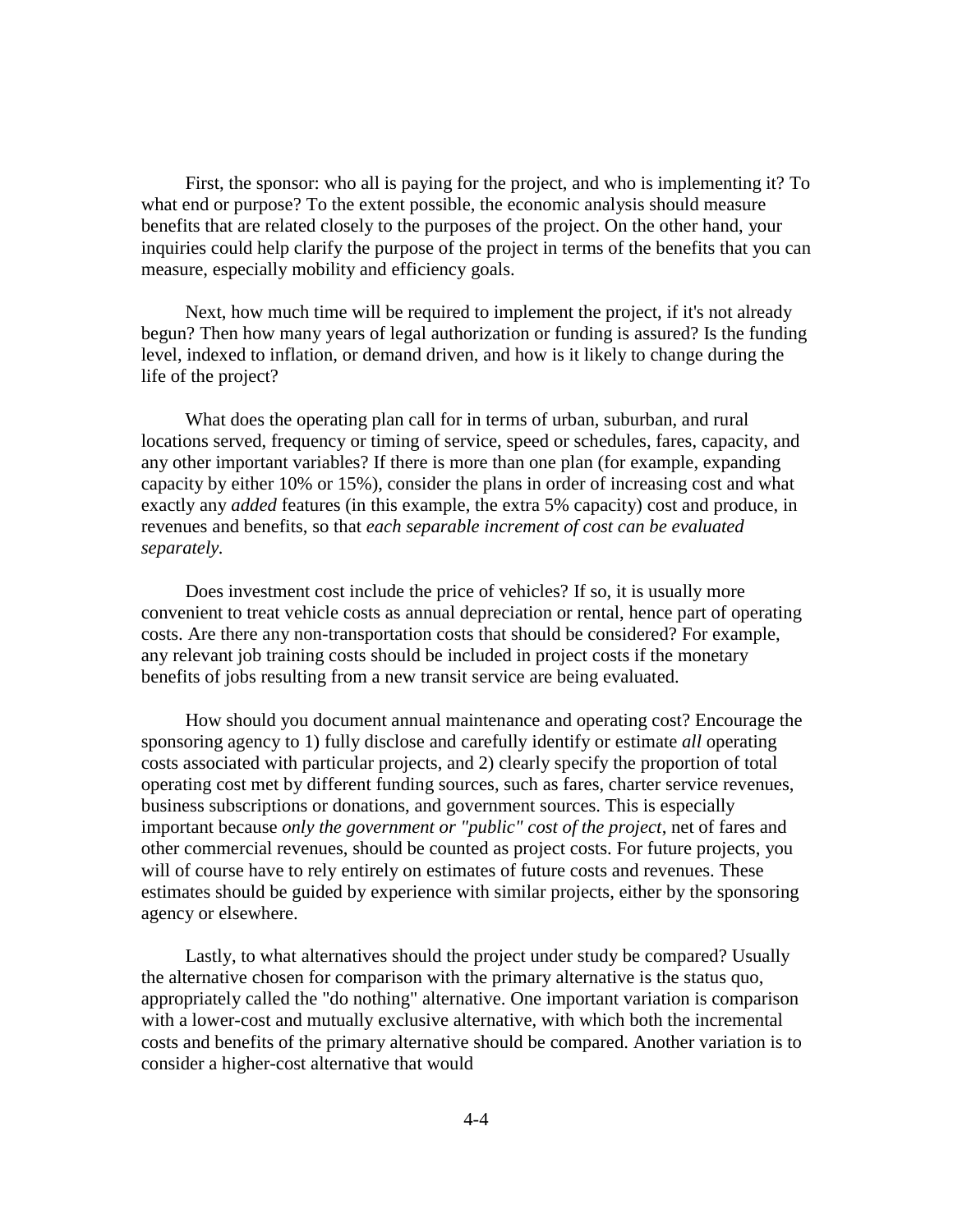have to be undertaken if the basic project is terminated. Then the difference between the two costs is the saving or benefit from the project.

Table 4-1 presents both information on the alternatives used in the case studies and some key reference information about the economic analyses for the case studies that is useful for understanding their similarities and differences. For example, average trip length varied over a range of 5 to 40 miles; and the average number of users for the service studied varied from 106 to 43,639. The setting of the studies was diverse, with two rural, two suburban, and three urban locations. Transit dependence (percentage of users whose only alternative was transit) was only measured by surveys in the PDRTA and SEPTA case studies, where respondents with no auto alternative were 71.8% and 63.3%, respectively. Similar rates were suspected but not documented for the other case studies.

| <b>Case Study</b>           | Average<br>One-way<br><b>Miles</b> | Average<br><b>Users</b> | <b>Setting</b> | Dependence<br>Percentage | Comparison<br><b>Alternative</b> |
|-----------------------------|------------------------------------|-------------------------|----------------|--------------------------|----------------------------------|
| PDRTA, Myrtle Beach         | 40                                 | 380/day                 | Rural          | 71.1%                    | Status quo                       |
| <b>SEPTA Horsham Breeze</b> | 19.3                               | $444$ /day              | Suburban       | 63.3                     | Status quo                       |
| <b>MDTA</b> Metropass       | n.a.                               | $3.492/m0$ .            | Urban          | n.a.                     | Paratransit                      |
| OATS, Missouri              | 5.9                                | $25,298/\text{yr}$ .    | Rural          | n.a.                     | No OATS                          |
| MTA Immediate Needs         | $5-11$                             | 13,762/mo.              | Urban          | n.a.                     | Status quo                       |
| Fremont travel training     | n.a.                               | $106/\text{yr}$ .       | Suburban       | n.a.                     | Paratransit                      |
| AC Transit service cuts     | n.a.                               | 43,639/day              | Urban          | n.a.                     | Status quo                       |

**Table 4-1 Selected Case Study Data**

 $n.a. = not available$ 

The last column of Table 4-1 shows *what alternative was used for comparison with the system or prospect under study.* In four cases, it was the status quo, or "do nothing" alternative--for PDRTA, Horsham Breeze, Immediate Needs, and AC Transit service cuts. In other words, the *benefits* of the project stemmed from the comparison between doing nothing and the existing transit system configuration. In contrast, the MDTA Metropass and Fremont travel training case studies were comparing the existing fixed route service (or training for its use, in Fremont's case) with the alternative of serving the same population with more expensive paratransit service.

The existing OATS system was compared with an alternative *without OATS,* in which some passengers switched to rides in autos, usually with others; some switched to riding other, more expensive paratransit substitutes for essential OATS service; and many trips, called "missing," were simply not made. The OATS economic analysis was the most complex modeling of the comparison alternative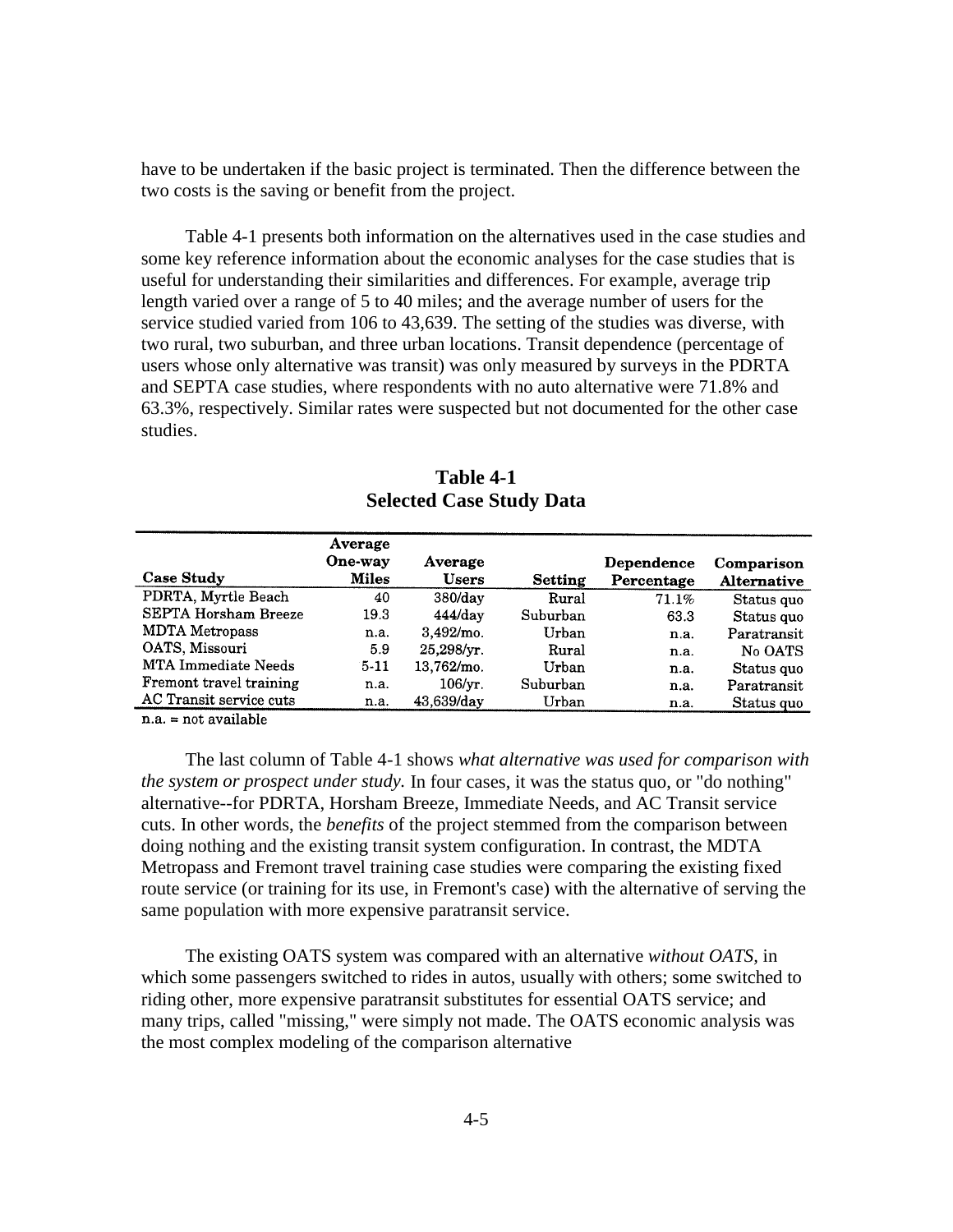undertaken in these case studies, while MDTA and Fremont travel training were the simplest, with the others in between.

### **STEP 2: SELECT ECONOMIC FEATURES, UPDATE UNIT COSTS**

The economic features of the study that need determination are:

- The length of the analysis or study period.
- The discount rate.
- Treatment of inflation, risk, and uncertainty.
- Choice of present value or equivalent annual value.

Fifteen years is recommended as the usual analysis period for transit projects, based on the maximum prospective life of buses before replacement. Highway project study periods should be keyed to the length of the traffic projections, usually 20 to 25 years. Rail and other major transit construction projects could base their study periods on the expected useful life of the resulting facility if traffic projections are available that far out. Normally a single year, called the *study year,* is designated for detailed projections or modeling of project outcomes. Then the study year outcomes are expanded or converted to equivalent annual values--see below--to represent the results over the entire analysis period.

The recommended discount rate is 4%, to represent the long-term average cost of capital with no allowance for inflation or risk.

Because inflation is ignored in the recommended discount rate, any future costs or benefits should be *priced at current rates.* Because risk is ignored, any unusually risky projections of costs or benefits should adopt one of three strategies: 1) specify a *range of possible outcomes* rather than only the average or most-likely value, or 2) specify a *higher acceptable threshold value* for the economic index (for example, a minimum benefit/cost ratio of at least 2.0 rather than 1.0), or 3) include a *sensitivity analysis* that reveals the effects of possible variations in the underlying assumptions. A sensitivity analysis is usually preferred, as it provides the reader with quantitative information that he or she can use to assess the effects of a specified range of uncertainty. For example, see the last section of the economic analysis for the OATS case study.

Usually it is more convenient in transit studies to convert all costs and benefits to equivalent annual costs or benefits, because they almost all originate as annual amounts anyway. The main exceptions would be vehicle acquisition costs, which can readily be restated as average annual depreciation or rental charges. For projects of short duration, such as the five-year Fremont travel training study, present value can be a logical choice.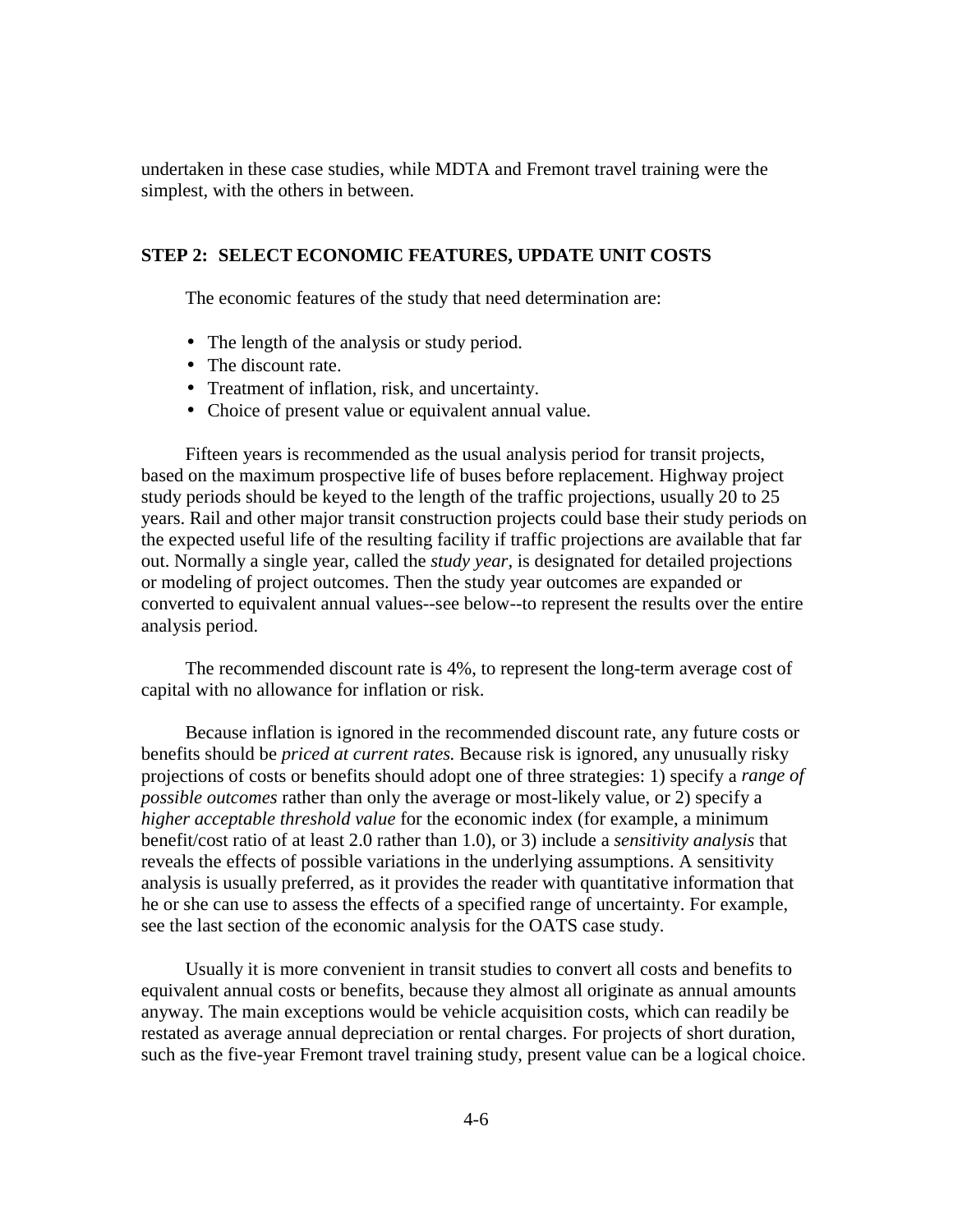Note that vehicle costs have been ignored in these case studies, for two reasons. First, vehicle costs are relatively minor on an annual basis, typically around 10% of full operating costs. Second, the cost of vehicles is sometimes difficult to relate to individual projects through a transit agency's accounting system because vehicle costs are not usually included in the operating budgets. And, in the taxi voucher and bus coupon distribution activities of the Immediate Needs program, vehicle costs are not even relevant.

Updating unit cost factors is a routine but important part of economic analysis. Any users of the factors in this report should either consult a current source for the prices or utilize the *ratio of relevant price indexes* in the year of their study compared with the index for the specified year for the cost factor. A summary of illustrative cost factors, most of them used in the case studies, is presented in Table 4-2.

| <b>Item (&amp; Case Study)</b>        | Value       | Year | Source                            |
|---------------------------------------|-------------|------|-----------------------------------|
| 1. Automobile operating $&$           | \$.41/mile  | 1997 | AAA, Your Driving Costs, adjusted |
| ownership costs (OATS)                |             |      | to a 10-year vehicle life.(45)    |
|                                       | \$.31/mile  | 1997 | Same source, adjusted further to  |
|                                       |             |      | delete time-related costs(46)     |
| 2. Value of travel time (AC           | \$5.15/hour | 1997 | Current US minimum wage           |
| Transit & OATS)                       |             |      |                                   |
| 3. Average annual cost of one         | \$264       | 1996 | KPMG, Commuter Choice             |
| suburban parking lot space            |             |      | Initiative, June 1996, p. 36      |
| (Horsham Breeze)                      |             |      |                                   |
| 4. Average Medicare costs for:        |             |      | Medicare State Summary,           |
| Hospital stay                         | \$13,296    | 1996 | 1996, Health Care Financing       |
| Skilled nursing stay                  | \$2,240     | 1996 | Division, Office of Information   |
| Ambulance trip                        | \$117       | 1996 | Services, Enterprise Data-Based   |
| (Immediate Needs)                     |             |      | Group, Division of Information    |
|                                       |             |      | Distribution                      |
| 5. Average cost of visit to doctor by | \$84        | 1993 | Dr. Gregg Meyer, New England J.   |
| Medicare patients (OATS)              |             |      | of Medicine, 12/18/97, p. 1819    |
| 6. Job training costs per student     | \$11        | 1997 | Telephone poll of selected job    |
| hour (Immediate Needs)                |             |      | training providers in Los Angeles |

# **Table 4-2 Illustrative Unit Cost Factors**

For item 1, auto operating and ownership costs, the higher cost of \$.41/mile is the total estimated cost of owning and operating a motor vehicle. This figure is appropriate for *transit-dependent riders who have given up their car to ride transit*--or vice versa, who would have to buy a car or another car if they stopped riding transit. The second, lower cost factor of \$.31/mile(47) is appropriate for *transit*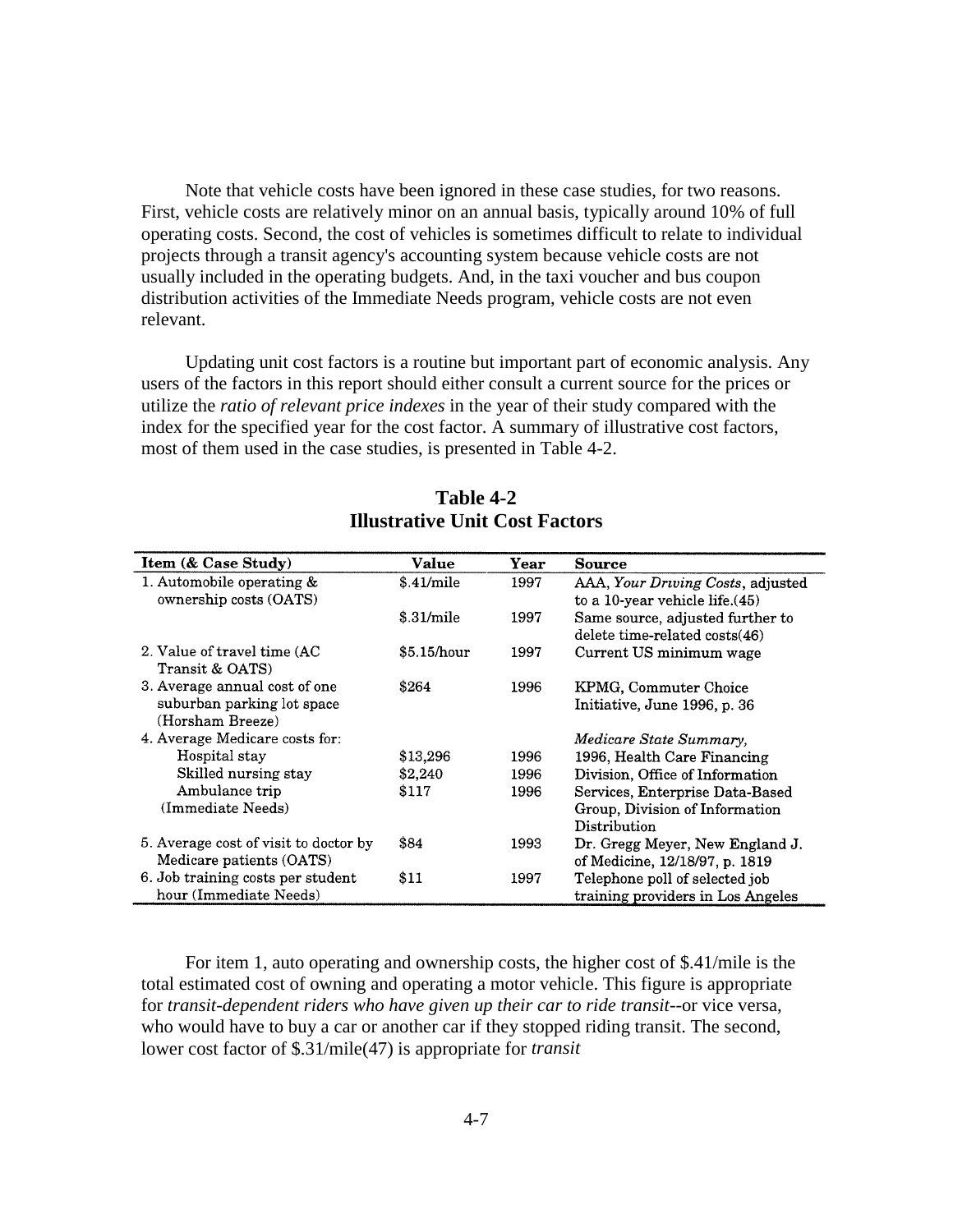*riders who have a car that they could use*, because that cost factor includes only mileage-dependent costs, as explained in reference 46. Please note that:

- The 1997 IRS allowance of \$.31/mile for business travel on income tax returns coincides with the lower cost factor, whether fortuitously or intentionally.
- These cost factors are about four to six times the typical cost of about \$.07/mile for fuel that is misperceived by many drivers as their total cost of driving.
- The average cost per vehicle mile of parking and tolls should be added to these figures if local data are available for such costs.

For item 2, the value of travel time, higher values than \$5.15/hour can be used if there is evidence that the average income levels of your transit riders would justify the increase. Significant benefits attributable to travel time valuation should generally be identified separately in the summary of project costs and benefits. The value of travel time is not an economic cost for people who are not losing work time and wages due to their travel time, but repeated studies have shown that in their choices of modes and routes, *travelers behave as if they value travel time* at some fraction of their average hourly income; 80% is a representative figure for highway travelers.(48)

Transit riders' value of travel time depends on the level of comfort and convenience provided. For example, if bus or other transit travel is comfortable, riders will be willing to spend from 30% to 100% longer on a transit trip than if they were driving alone, the higher figure representing the alternative to driving in congested peak-period conditions.(49) This is equivalent to experiencing benefits of \$1.80 to \$7.80 an hour for transit trips with the same travel time by auto, if travel time is valued at \$12/hour.

The other illustrative unit cost factors are less widely used, but should be selfexplanatory. Table 4-4, in step 4, also presents several factors for estimating the value of efficiency benefits.

# **STEP 3: DETERMINE PROJECT PATRONAGE, IDENTIFY MOBILITY BENEFITS**

Patronage--the number of riders using the service day by day and month by month throughout the study period--is usually available directly from transit agency records and on-board surveys for past projects, and from use estimates for prospective projects. In some cases, you may have to translate available data (such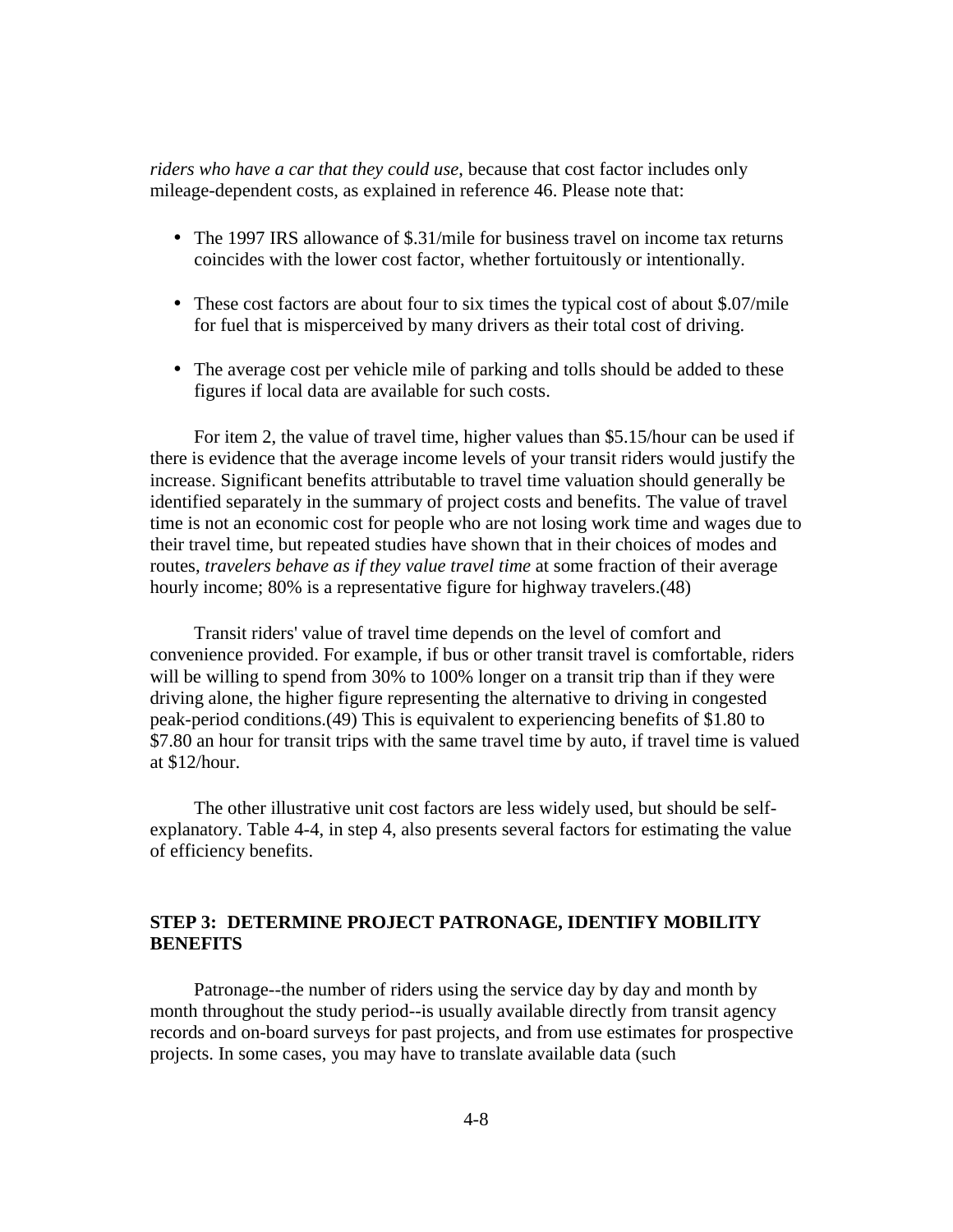as transit tickets and vouchers distributed--see economic analysis for MTA Immediate Needs case study) into patronage or conduct your own survey of current usage. In other cases, monthly or seasonal variations in patronage may need to be modeled in deriving annual patronage counts (see economic analysis for PDRTA, for example).

A key twin question for the economic analysis comes next, which can require more effort to answer than all of the other steps combined: *how and by how much* do patrons or other beneficiaries actually benefit, in dollars and cents, from the project? It has already been proposed that benefits be divided for convenience into two categories, to distinguish between those arising from trips that would not be taken without transit service (mobility benefits) and those arising from trips by passengers shifted from automobiles (efficiency benefits). In this step 3 are presented examples of both types, with a detailed explanation of efficiency benefits reserved for step 4.

In some cases, mobility and efficiency benefit data can be derived or inferred from information available in transit agency records. This was true for three of the seven case study economic analyses: Fremont travel training, OATS, and Metro-Dade Transit Agency. In the other four cases--AC Transit service reductions, PDRTA bus service to Myrtle Beach, MTA Immediate Needs program in Los Angeles, and the Horsham Breeze--transit passenger surveys were designed, pretested, administered, and analyzed to obtain the needed benefit information. Readers can consult those four case studies for accounts of the surveys and survey results. *Detailed guidelines recommended for surveys of user benefits are provided at the end of this chapter.*

Table 4-3 shows the *type of benefits* documented for each case study, using the broad mobility and efficiency categories as the first level of discrimination. The three types of mobility benefits identified are described below the tabulation.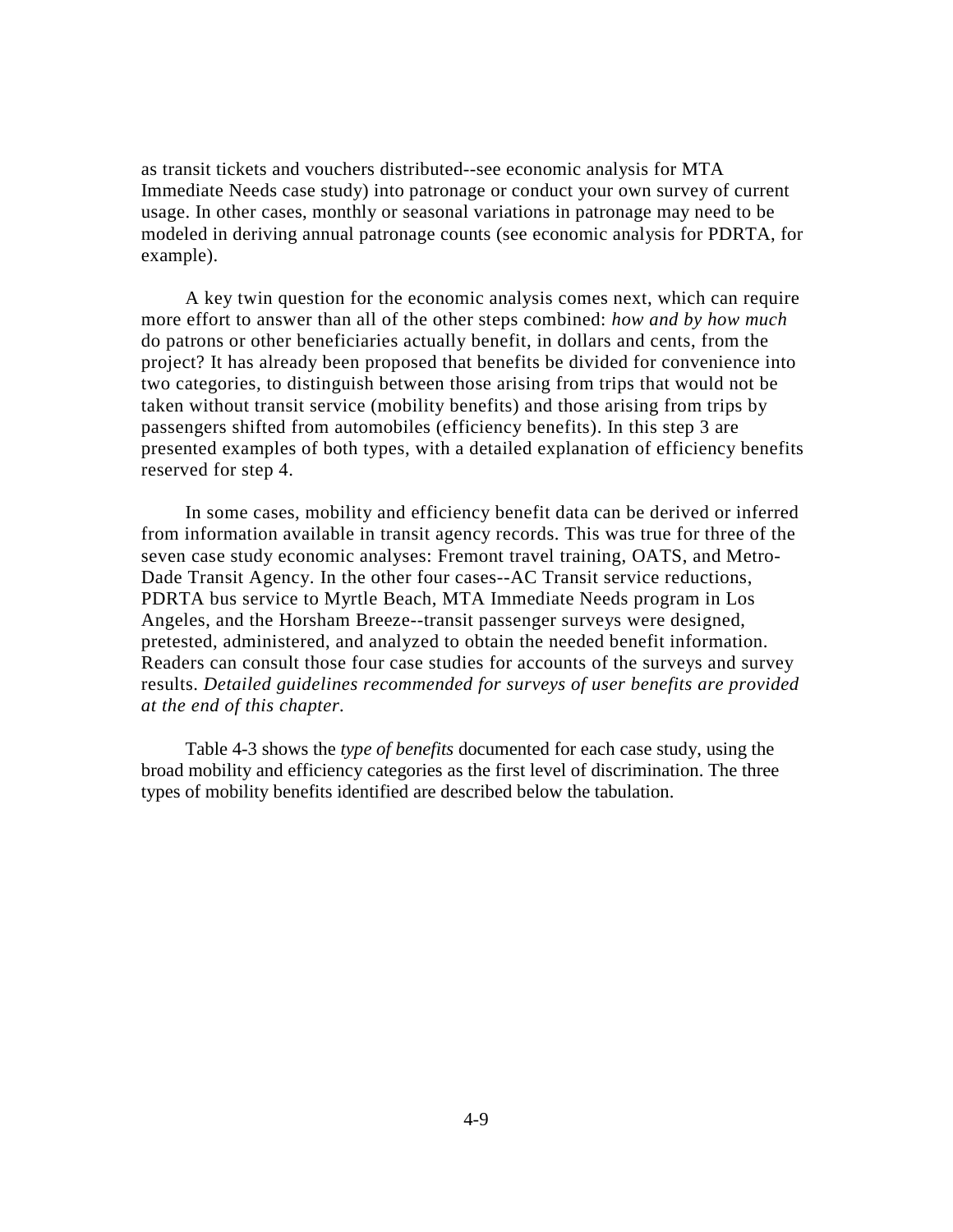# **Table 4-3 Illustrative Benefits**

*(thousands of dollars)*

|                      | <b>Annual Mobility Benefits</b> |                 |        |                 | <b>Annual Efficiency Benefits</b> |                |                |          |
|----------------------|---------------------------------|-----------------|--------|-----------------|-----------------------------------|----------------|----------------|----------|
|                      |                                 |                 |        |                 |                                   |                | Employer       |          |
|                      |                                 |                 |        |                 |                                   | Social         | or             |          |
|                      | Job                             | Medical         | Shop., | Parking         | User                              | Program        | Provider       |          |
| <b>Case Study</b>    | <b>Benefits</b>                 | <b>Benefits</b> | Other  | <b>Benefits</b> | <b>Benefits</b>                   | <b>Savings</b> | <b>Savings</b> | Total    |
| PDRTA, Myrtle        | \$2,116                         |                 |        |                 |                                   |                | \$61           | \$2,177  |
| Beach                |                                 |                 |        |                 |                                   |                |                |          |
| Horsham Breeze       | 1,506                           |                 |        | 23              | \$34                              |                |                | 1,563    |
| <b>MDTA</b>          |                                 |                 |        |                 |                                   | \$7,619        |                | 7,619    |
| Metropass            |                                 |                 |        |                 |                                   |                |                |          |
| <b>MTA</b> Immediate | 5,066                           | \$4,552         |        |                 | 4.333                             |                |                | 13,951   |
| Needs                |                                 |                 |        |                 |                                   |                |                |          |
| OATS, Missouri       | 1,652                           | 3,272           | 362    |                 | 2.542                             | 5,588          | 523            | 13,939   |
| Fremont travel       |                                 |                 |        |                 | 6                                 | 46             |                | 52       |
| training             |                                 |                 |        |                 |                                   |                |                |          |
| AC Transit           | (8,900)                         |                 |        |                 | (39,200)                          |                | 4,759          | (43,341) |
| service cuts         |                                 |                 |        |                 |                                   |                |                |          |

- *Job benefits* resulted from enabling formerly unemployed or underemployed passengers to reach their job sites. Known costs of job training of passengers for this purpose in the Immediate Needs program were first deducted from these benefits. The negative benefits in the case of AC Transit were from job losses due to the service cutbacks. For OATS job benefits include the value of missing employment, business, and education trips.
- *Medical benefits* resulted primarily from the avoided costs of more intensive care, as by continuing to see one's own doctor, but also from being able to stay mobile and thereby care for oneself at home, from getting bused to nutrition programs, and from getting meals delivered at home. In the OATS case study, the average Medicare cost of doctors' visits was used as an estimate of the minimal value of missed trips to doctors in the absence of the OATS service. Total medical benefits for OATS were the value of missed medical, nutrition, and meal delivery tickets.
- *Shopping and other benefits* stemmed from assigning an estimated value of \$4 per round-trip shopping journey (for 93% of the \$362,000 total), and a nominal \$2 per recreational and "other" trip, to missing OATS trips of those types.

One type of expected benefit, for savings in unemployment, welfare, and food stamp payments, was estimated from survey results in the PDRTA case study to be \$313,000 annually. However, this saving in federal and state costs is offset by the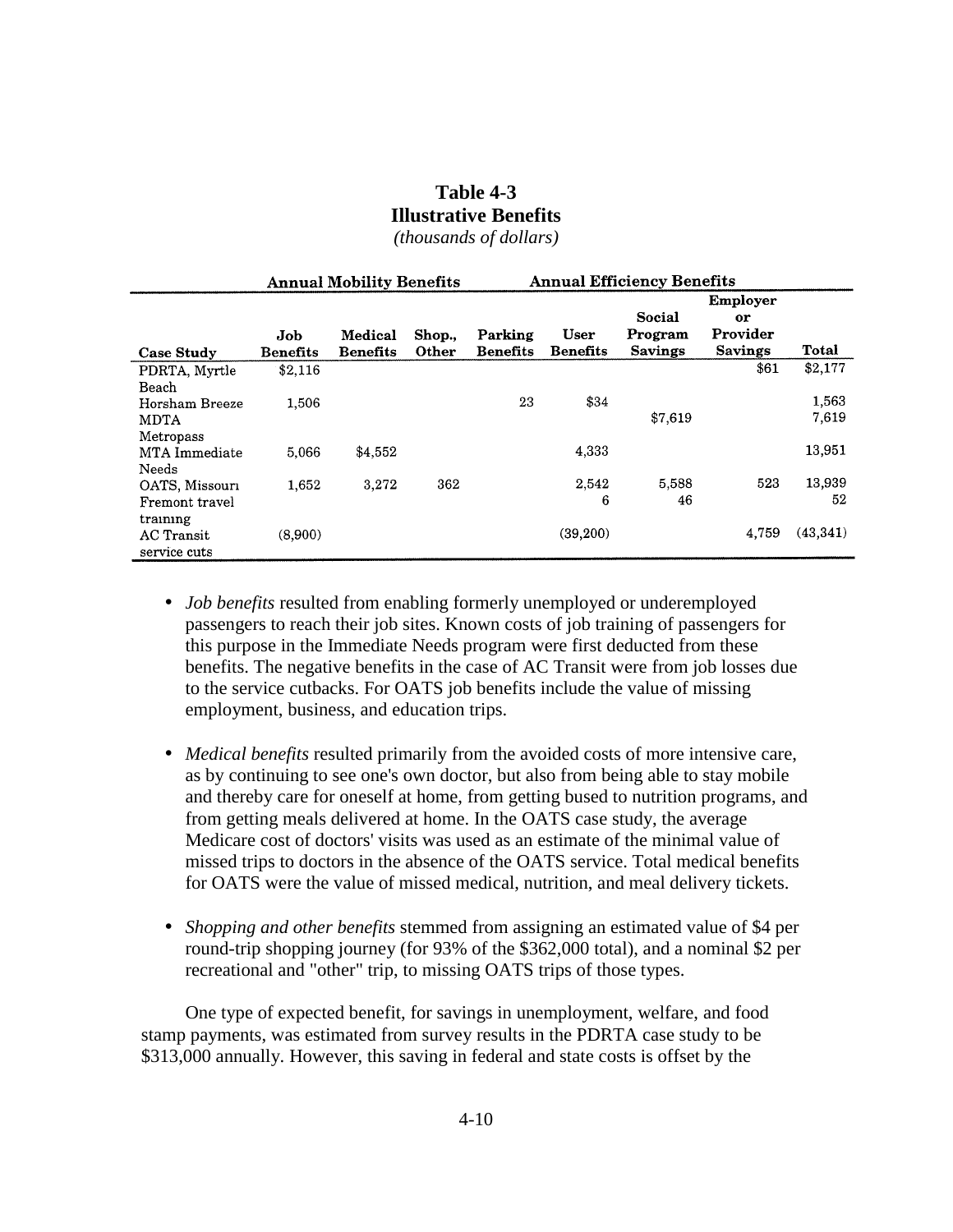loss to recipients of that same amount when they start working. Therefore, this government saving is noted but not counted in total project benefits, even though it seems counterintuitive to leave it out.

# **STEP 4: ESTIMATE EFFICIENCY BENEFITS OF PROJECT**

Efficiency benefits accrue to highway users as a byproduct of the millions of daily trips taken on transit vehicles, mainly through the resulting reductions in vehicle miles driven on highways. The efficiency benefit estimates for the seven case studies summarized in Table 4-3 are considered next.

- *Parking benefits* valued at \$23,000 annually in the Horsham Breeze case study came from potential savings in avoiding the costs of providing parking to employees who drove prior to implementation of the shuttle service.
- *User benefits,* mainly from savings in transportation costs, were found for the Horsham Breeze, Fremont travel training, and OATS case studies. The \$39.2 million user loss for AC Transit was the result of added travel costs, chiefly for taxis, necessitated by the transit service cuts. A sizable \$4.3 million user benefit for the Immediate Needs program represents the value of transit tickets and taxi vouchers distributed free by MTC to program participants. *Please note that any new fares paid by transit users in the project under study represent added costs to users that need to be deducted from their benefits.*
- *Social program savings* from avoided paratransit expenses for three of the case studies are listed as an efficiency benefit because they represent *savings to the social welfare agencies* that would, in the absence of the service being evaluated, have had to provide paratransit or other special transportation for their clients at higher cost.
- *Employer benefits* of \$61,000/year from improved access to the labor force were estimated in the PDRTA case study as equivalent to the payments that Myrtle Beach employers make to PDRTA for timely bus service to their sites.
- *Provider savings* of two types were found. The first was savings to OATS of \$523,000 from the value of its dedicated volunteer labor force, which is unlikely to be available to small, scattered transit and paratransit operators. The second was savings of \$4.8 million to AC Transit as a result of their service cutbacks.

The types of efficiency benefits just illustrated are repeated in the more comprehensive list in Table 4-4, which includes typical current unit values for most types of benefit. Examples have been provided above for benefit types 1 through 5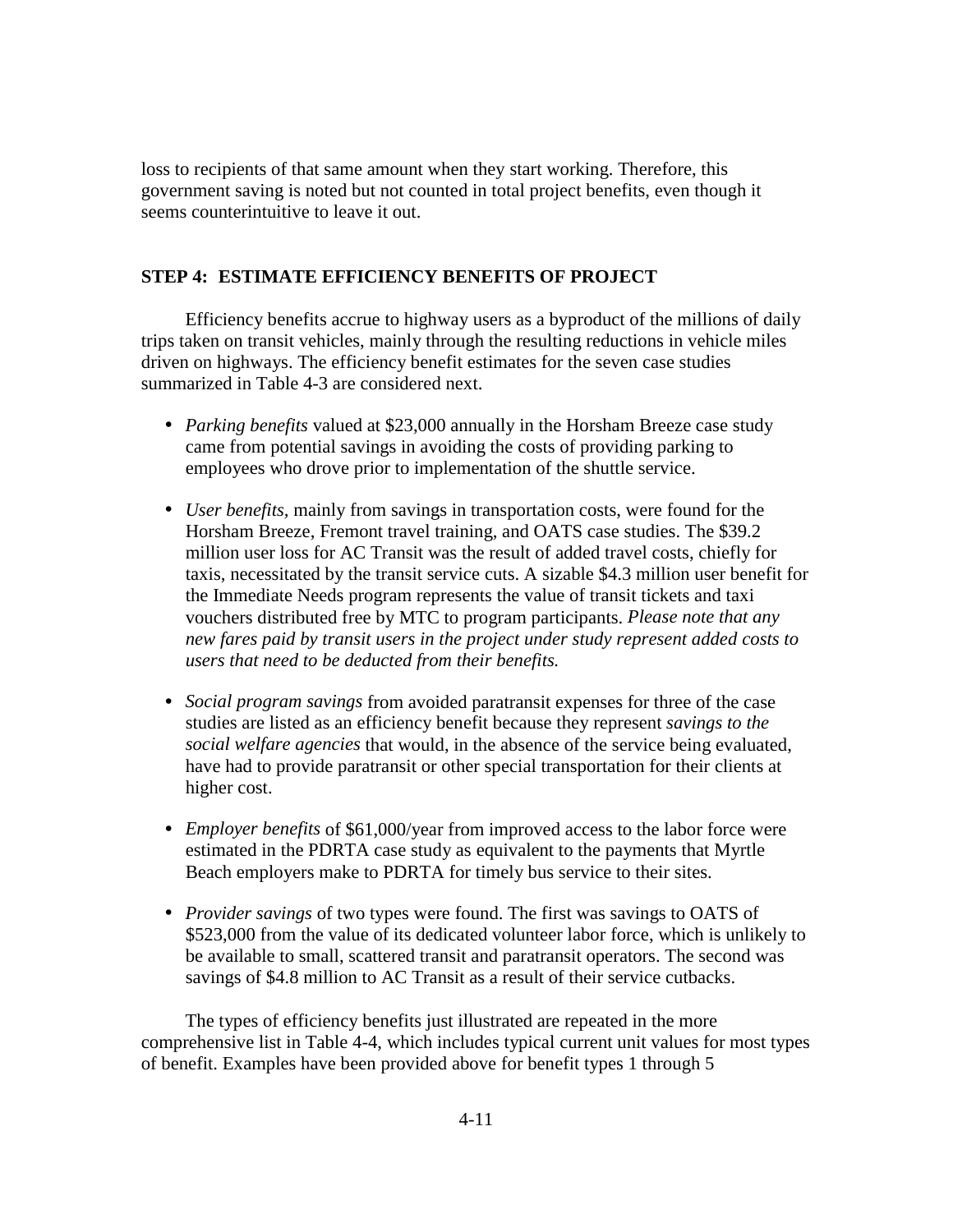from the case studies (parking, user, social program, employer, and provider benefits). Benefit types 6, 7, and 8 (congestion delay reductions, reduced environmental burden, and roadway related savings) tend to occur for transit projects that aim to relieve peakperiod traffic on highly congested roads. None of the case study projects had this aim, but many transit projects do, especially in high-traffic urban corridors.

| <b>Type of Benefit</b> |                                                                                                                     | <b>Typical Unit Values</b>                                                                                                                                                                                |  |  |  |
|------------------------|---------------------------------------------------------------------------------------------------------------------|-----------------------------------------------------------------------------------------------------------------------------------------------------------------------------------------------------------|--|--|--|
| 1.                     | Parking benefits, from reduced parking<br>fees or more efficient use of land devoted<br>to parking.                 | Parking fee estimates for rural areas, up to \$1/day;<br>suburban areas, up to \$2/day; cities, \$3-4/day;<br>CBDs, \$6-8/day. Average annual cost of 1<br>suburban space, \$264 (see Table 4-2, item 3). |  |  |  |
|                        | 2. User benefits, mainly from lower cost of<br>transit versus single-occupant autos.                                | Auto cost of \$.31 or \$.41/vehicle mile (from Table<br>4-2) versus fares for the transit service under<br>study.                                                                                         |  |  |  |
|                        | 3. Social program savings, from reduced or<br>avoided paratransit costs.                                            | Single-ride paratransit averaged \$15/trip in Dade<br>County; \$25 in Fremont, CA; and \$19 in Missouri<br>(OATS) case studies.                                                                           |  |  |  |
|                        | 4. Employer benefits, from improved access<br>to labor force                                                        | Varies with local circumstances.                                                                                                                                                                          |  |  |  |
| 5.                     | Provider savings, from reduced<br>operating costs or donated services                                               | Varies with local circumstances.                                                                                                                                                                          |  |  |  |
| 6.                     | Congestion delay reductions due to<br>removal of transit users' autos from<br>roads.                                | \$.10 to \$.30/vehicle mile for peak-period congestion<br>conditions, depending on severity.                                                                                                              |  |  |  |
|                        | 7. Reduced environmental burden,<br>especially air and water pollution.                                             | $$.042$ /vehicle mile for air pollution $+$ \$.01 for water<br>pollution $=$ \$.052/vehicle mile.                                                                                                         |  |  |  |
|                        | 8. Roadway related savings, from decrease<br>in highway facility construction,<br>operating, and maintenance costs. | \$.05/vehicle mile shifted to transit in short term to<br>\$.10 long term.                                                                                                                                |  |  |  |

**Table 4-4 Types and Values of Efficiency Benefits**

*Sources: For #1, 6, 7, and 8, Todd Litman, op. cit.; for #2 and 3, this study (as noted in table)*

In Table 4-4, the typical unit values shown can be used in the absence of local information on the values for that benefit. For this purpose, as in Table 4-2 earlier, the unit values should be updated as necessary from the 1997 values shown. For the seven case studies, the typical unit values cited in Table 4-4 were used for benefit types 1, 2, and 3 (parking, user, and social program benefits). Benefit types 4 and 5 were calculated from local information.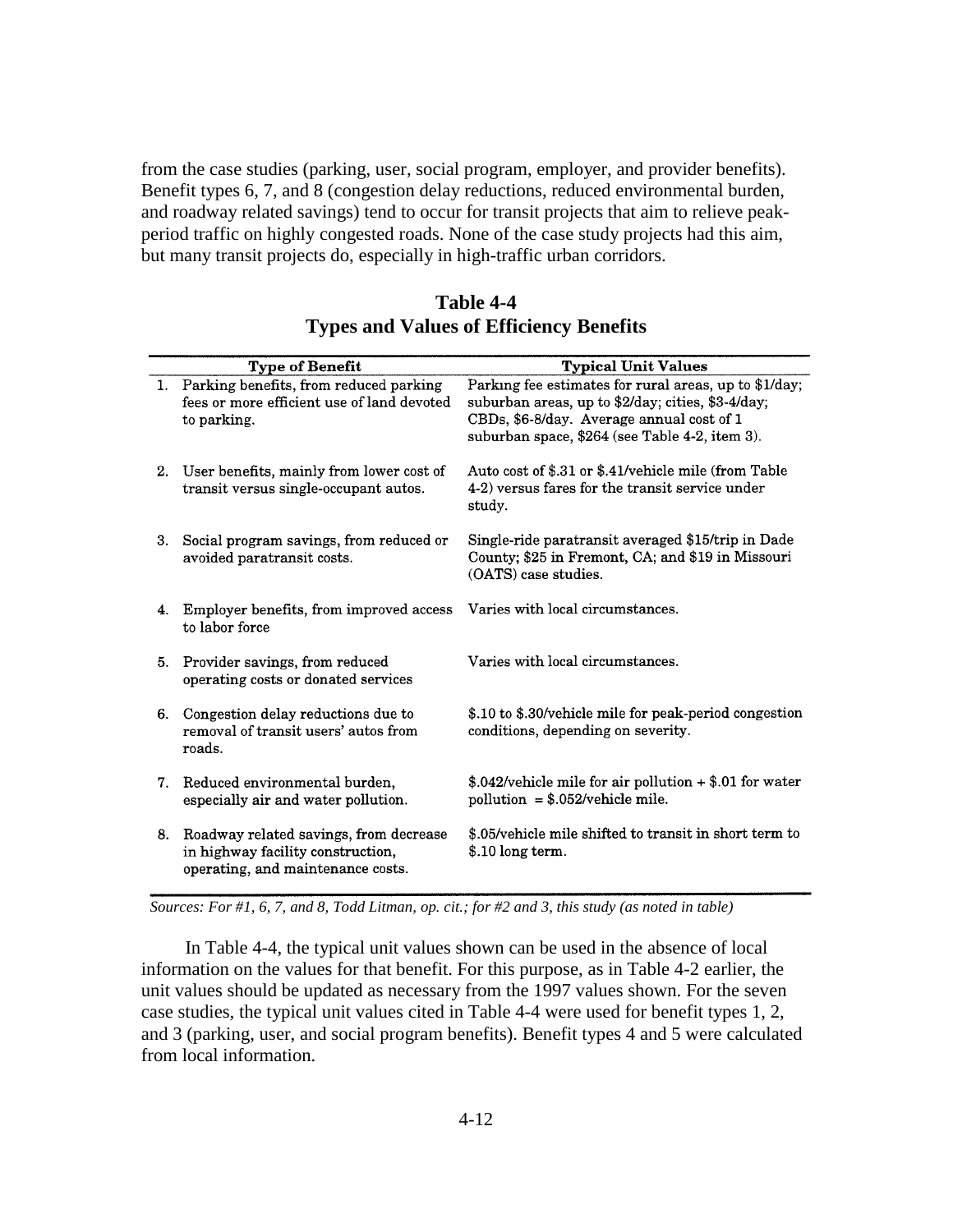A recent study by Donald Camph(50) has examined a very similar list of efficiency benefits on a national level, finding about \$36 billion in total benefits versus \$15.4 billion for the public costs of transit in 1955. The resulting benefit/cost ratio of 2.3 makes a strong case for substantial funding of transit from highway fuel taxes, because efficiency benefits are returned principally to highway users or taxpayers (in the cases of social program savings and provider savings, for example). A complementary study by David Lewis and Michael O'Conner(51) found a mobility benefit for US transit riders of \$34 billion in 1993, which is 2.2 times the public cost of transit. *In total, according to these two sources, national mobility and efficiency benefits of public transit are about \$70 billion annually, for an overall benefit / cost ratio of 4.5 to 1.*

## **STEP 5: CALCULATE AND INTERPRET ECONOMIC INDICES**

An economic index is the culmination of an economic analysis, the single measure that summarizes for the reader the economic value of a project, first in relation to its own internal costs, and second in relation to other projects, which can be either variations of the examined project in scale or approach, or entirely separate enterprises. There are three principal indices to choose from:

- Internal rate of return
- Net annual benefits (benefits minus costs)
- Benefit/cost ratio

The internal rate of return is an interest rate that would earn the estimated benefits of the project from investment of the cost of the project, assuming reinvestment of all interim benefits (until the final study year) *at the internal rate of return for the project.* This may be a tenable assumption for private sector projects where a business actually has such opportunities for reinvestment, but it is unrealistic for public sector projects where, as proposed in Step 2 of this analysis process, the preferred annual discount rate is 4%.

Net annual benefits, or benefits minus costs, reveal the total excess value created by a project. They are therefore useful in comparing the overall value to society of different projects or project portfolios. However, net annual benefits should not be used as a criterion for project *selection*, because choosing projects with the highest net annual benefit first may exhaust the budget with costly projects that have a lower return per dollar than the set chosen *in order of highest payoff first*--in other words, in *order of declining benefit / cost ratios,* the highest ratio first, then the next highest, and so forth. For this reason, the ratio of benefits to costs is recommended as the primary economic index, with two cautions: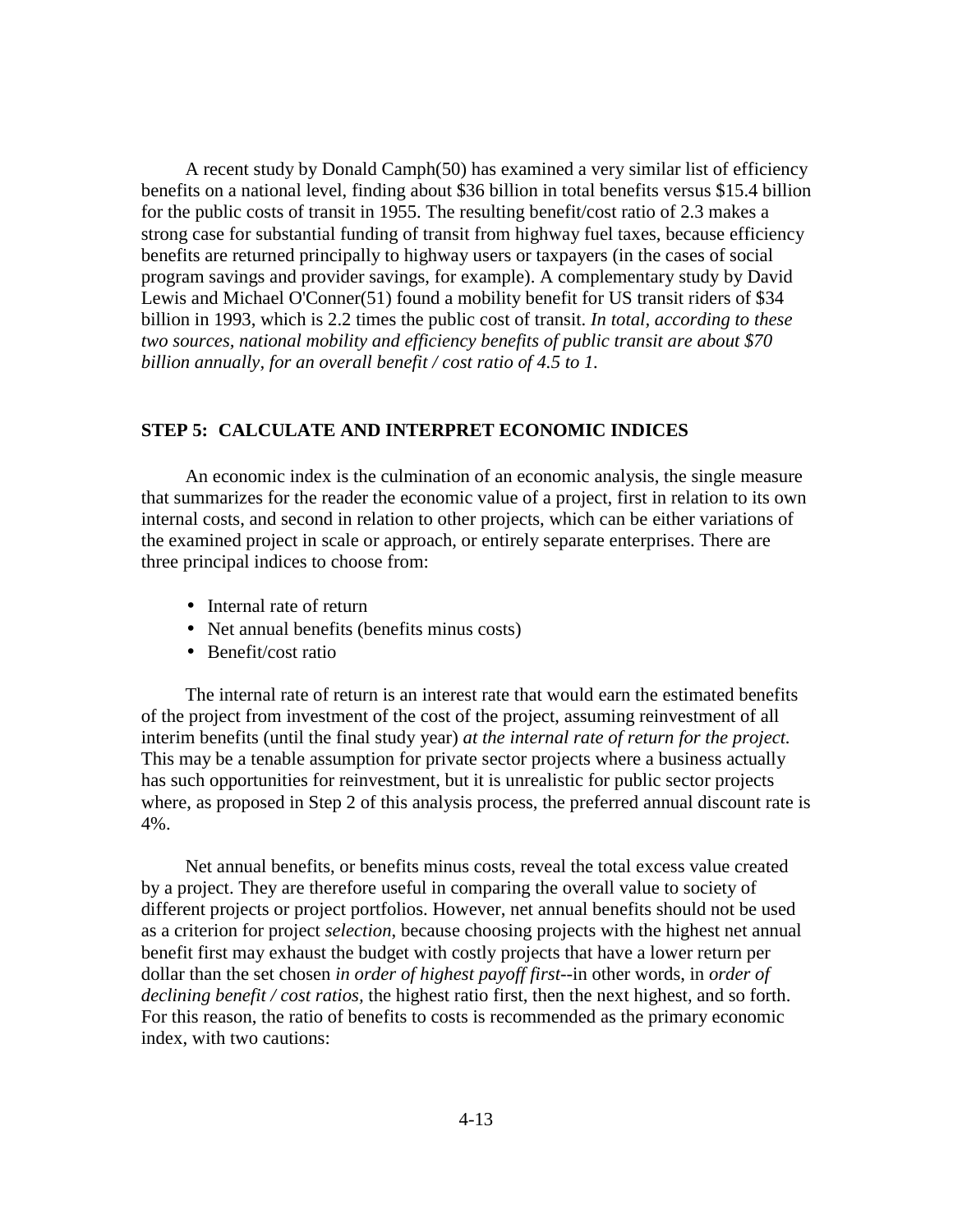- If projects contain mutually exclusive alternatives, each increment of cost should be evaluated separately on the basis of that increment's benefit/cost ratio.
- Other than economic criteria may dictate the final choice of projects.

To illustrate these two principals, if a *new transit service to area A* costing \$100,000/year in public funding and offering benefits of \$400,000/year has the option of increasing its initial service levels by \$100,000/year with added benefits of \$200,000 (incremental B/C ratio of 2.0, total B/C ratio of 3.0) versus *starting an independent service to area B* for the same \$100,000 with benefits of \$250,000 (B/C ratio of 2.5), it is perhaps obvious that the *economic* preference would be for enlarging the service to Area B, because *only the incremental B/C ratio of 2.0 is relevant in deciding how to spend the added \$100,000.*

Now let's switch the assumptions and find that *service to area B* has benefits of only \$200,000 while the *increase in service to area A* would bring benefits of \$300,000, a substantial excess over the service to area B. Then the *economic* criterion favors area A, but the transit agency's decision may still go to starting area B service, based on the principle of *equity*--treating clients in similar circumstances similarly. Other noneconomic considerations that may influence project selection include the competence of the transit agency to undertake a project, assurance of continued funding availability, environmental benignity, and public acceptance.

Benefit/cost ratios also have the advantage of familiarity in public sector economic analysis, especially in transportation studies where the economic standard that project benefits should at least equal project costs (a benefit/cost ratio of 1.0 or more) is well accepted. The California State Department of Transportation has long required that benefit/cost ratios be calculated for all highway construction projects included in the State Transportation Improvement Plan, and projects with a ratio of less than 1.0 would have to be extraordinarily attractive in some other way to gain approval.

Transit projects are often more complex to evaluate than highway projects, because they can include such a diversity of beneficiaries and the benefits in transit studies are not as predictable or easily defined as they are in the standard traffic stream of vehicles on highways. Nevertheless, when the studies are properly conducted, *the relative economic merits of transit projects can validly and usefully be compared with the economic results of highway investments via benefit / cost ratios.* These comparisons should be invited by transit operators in situations such as the division of transportation taxes, because the benefit/cost ratios of transit improvements are frequently higher than those of highway projects, which are often in the range of 1.0 to 2.0.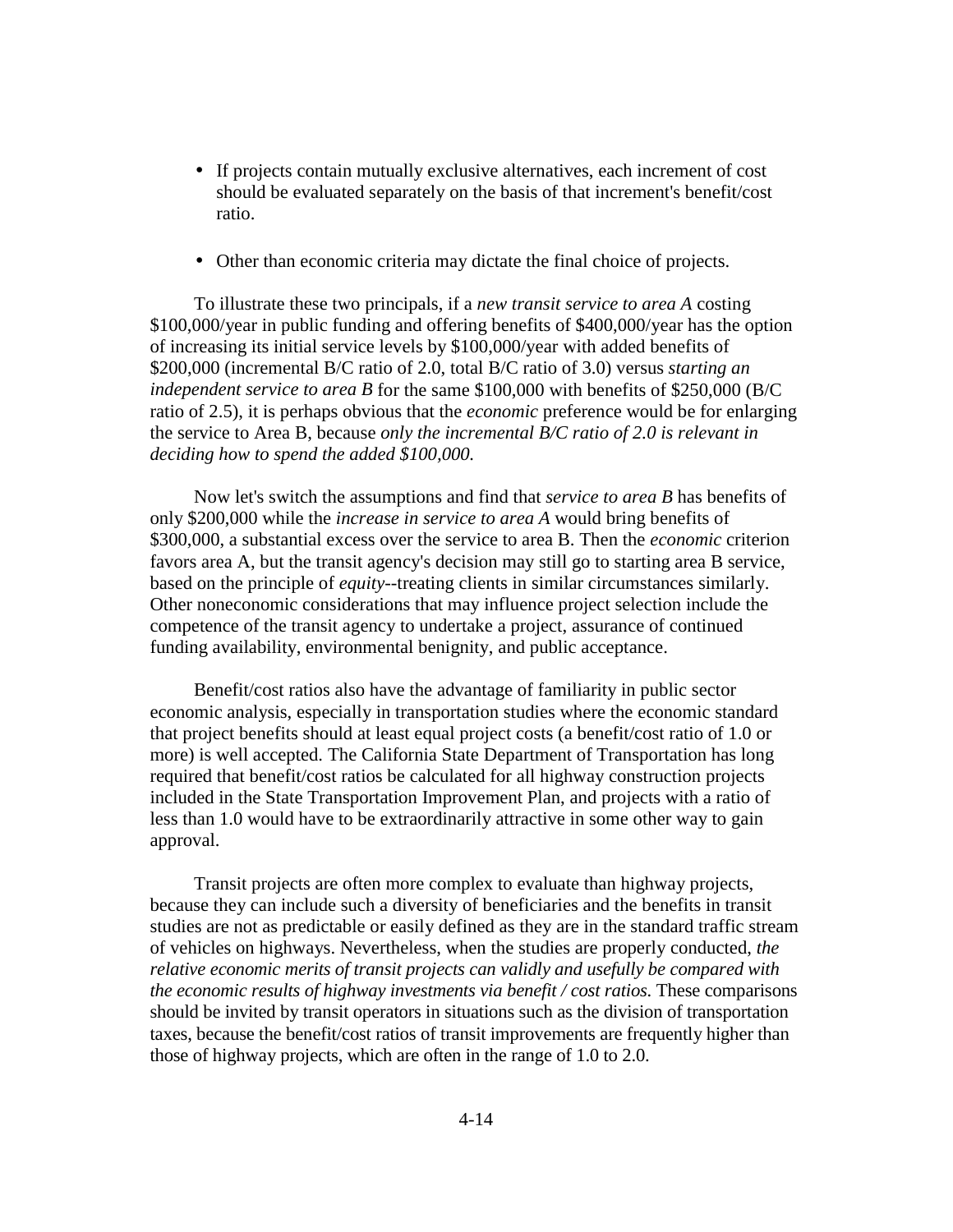Table 4-5 presents a summary of economic indices from the case studies that can also be used to illustrate the preferred nature of benefit/cost ratios for project comparison and selection. Projects are listed in order of declining benefit/cost ratios. The Immediate Needs study, though fourth in the list, leads in net annual benefits with \$8.6 million. However, the total net annual benefits of the first three projects, with higher benefit/cost ratios, is \$9.4 million. These results demonstrate that, based on economic criteria alone, if these first three projects were alternatives to the Immediate Needs program, choosing them first on the basis of their benefit/cost ratios would also maximize net annual benefits.

| <b>Economic Indices for Case Studies</b> |                                                |        |               |                       |  |  |  |  |  |  |
|------------------------------------------|------------------------------------------------|--------|---------------|-----------------------|--|--|--|--|--|--|
| Thousands of Dollars                     |                                                |        |               |                       |  |  |  |  |  |  |
|                                          | Net Annual<br>Benefit/Cost<br>Annual<br>Annual |        |               |                       |  |  |  |  |  |  |
| Case Study                               | $\rm{Benefits}$                                | Costs  | Ratio $(a/b)$ | <u>Benefits (a/b)</u> |  |  |  |  |  |  |
|                                          | a                                              | b      | c             | c                     |  |  |  |  |  |  |
| PDRTA, Myrtle Beach                      | \$2,177                                        | \$79   | 27.4          | \$2,097               |  |  |  |  |  |  |
| <b>SEPTA Horsham Breeze</b>              | 1,563                                          | 213    | 7.3           | 1,350                 |  |  |  |  |  |  |
| <b>MDTA</b> Metropass                    | 7,619                                          | 1,580  | 4.8           | 6,039                 |  |  |  |  |  |  |
| MTA Immediate Needs                      | 13,951                                         | 5,400  | 2.6           | 8,551                 |  |  |  |  |  |  |
| OATS, Missouri                           | 13,939                                         | 6,009  | 2.3           | 7,930                 |  |  |  |  |  |  |
| Fremont travel training                  | 52                                             | 27     | 1.9           | 25                    |  |  |  |  |  |  |
| AC Transit service cuts                  | 4,759                                          | 48,100 | 0.1           | (43, 341)             |  |  |  |  |  |  |

# **Table 4-5 Economic Indices for Case Studies**

The economic criteria in Table 4-5 verify the substantial economic merits of the projects evaluated, with one exception. The exception is the case study of AC Transit service cuts that show only a 0.1 return on investment. Actually, the tables are turned here somewhat, because the AC Transit *investment cost* consists of sacrifices by transit riders, to bring the *benefits* of lower operating costs to AC Transit. That only 1/10 of the amount sacrificed by riders was returned in lower costs to AC Transit is unfortunate, but AC Transit knew of no less painful way to eliminate their budget deficit. The AC Transit results are a powerful economic argument for expanding rather than contracting urban transit bus service.

It is also noteworthy that *these highly favorable economic results came from public transit systems that primarily serve the relatively poor, underemployed, handicapped, and less mobile segments of society,* whereas US transit as a whole (which also shows a high ratio of benefits to costs) serves a broader range of wealth and mobility in its clientele, especially on rail systems. This suggests that *the economic productivity of public transit is not very dependent on the income levels served, and could greatly benefit the economy by further appropriate expansion in*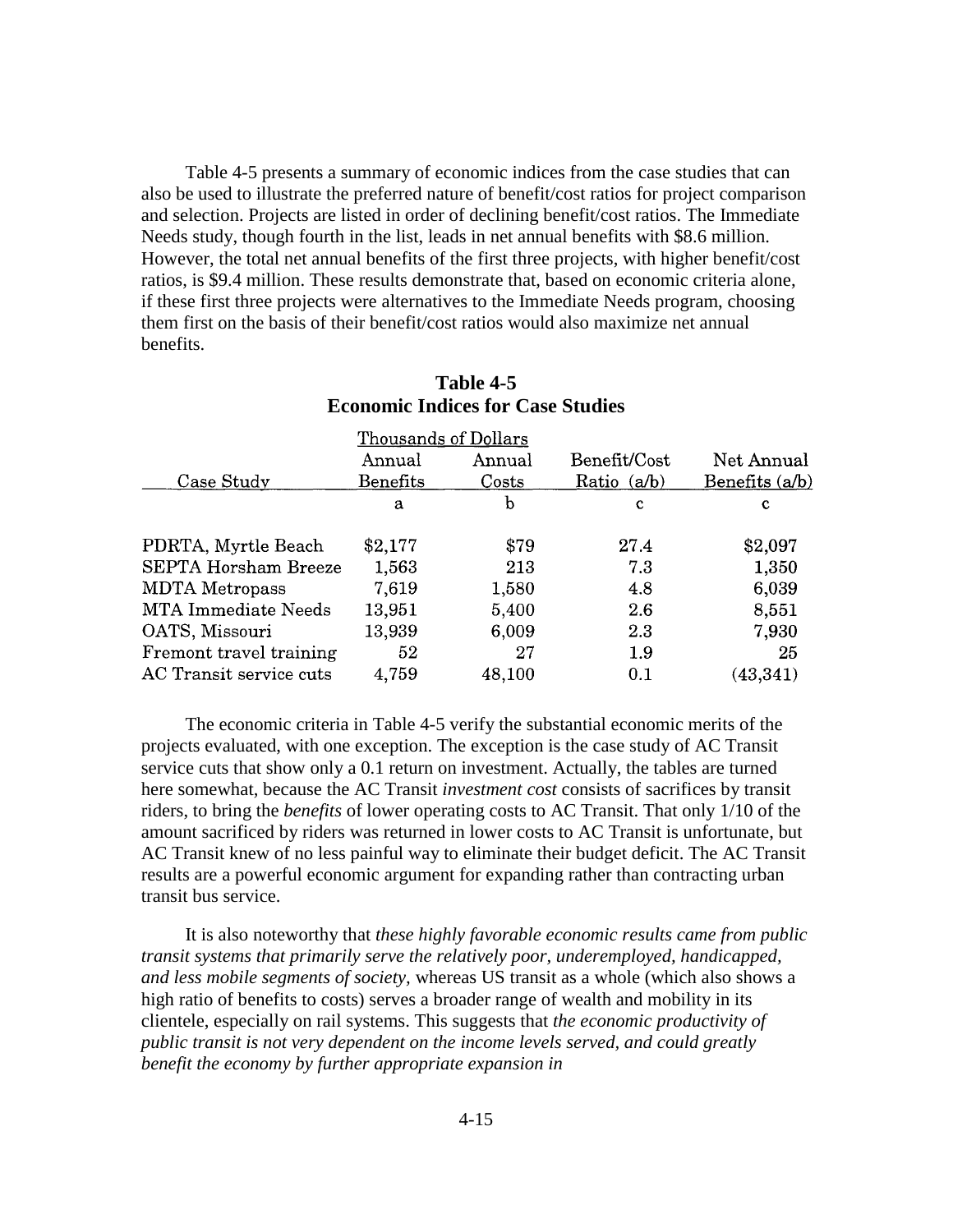*low income areas* Equally important are public policies that help to create more equitable financing opportunities for public transit, such as the following(52):

- Allow transit improvement and transportation demand management projects to compete with highway projects for transportation funding, based on their economic performance.
- Base automobile insurance and state vehicle registration fees more on annual miles driven.
- Encourage employers to give equivalent financial benefits to non-drivers when they offer free or subsidized parking to their employees.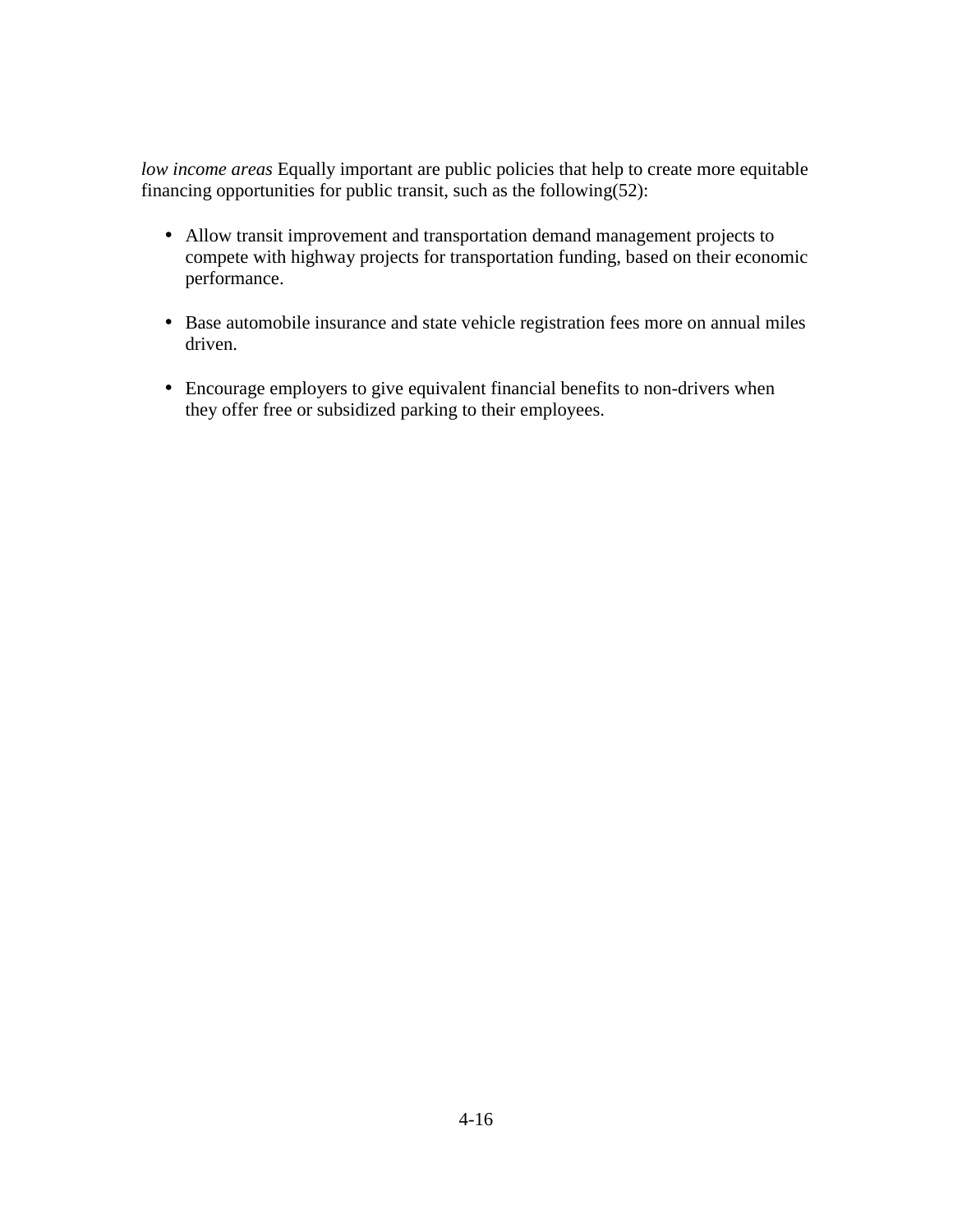#### **SURVEY GUIDELINES** *(Referenced in Step 3)*

- 1. *Clearly define your survey objectives.* A critical first step is determining the type of benefits on which you would like to gather information. List the type of benefits you would like to quantify, and determine the type of output you would like to have in order to conduct the analyses. This will enable you to construct the survey instrument.
- 2. *List the information to be included in the survey instrument.* Typical information might include the trip purpose, fare paid, trip distance and/or travel time enroute, the days of the week such a trip is usually made, how such trips were made before this service existed (or how they would be made without it), the time and cost that would be involved in alternative transportation, and any other financial results of having to find alternative transportation, such as loss of income (at what monthly wage level?) or shopping opportunities (at what average monthly cost?). The effect on unemployment or welfare payments is another type of financial effect that could be explored, as is the effect on access to transportation for other types of trip purposes.
- 3. *Convert the desired information into a questionnaire that is clear, simple, and as short as possible.* Examples of questions are contained in the sample questionnaires following each of the four case studies that included rider surveys: AC Transit, PDRTA, MTA Immediate Needs, and Horsham Breeze.
- 4. *Define your survey sample.* Will you be conducting a random sample or will you be conducting a census of all users? If you are conducting a random sample, as a rule of thumb you should plan on about 400 questionnaires to achieve a 95% confidence level with a margin of error plus or minus 5%. If you would like statistically valid results on subpopulations, you will need to collect additional surveys; about 400 per subpopulation is a conservative estimate.
- 5. *Decide on the method of distribution for the survey, based on the size and location of the target survey population.* Usually the simplest approach with the best return rate is an on-board written questionnaire, completed and returned by the time riders exit the transit vehicle. Other options with a lower response rate are a telephone or direct interview survey, or mailback surveys. Account for the expected return rate in deciding how many surveys to distribute.
- 6. *Conduct a pretest of the survey.* Prepare a draft questionnaire, distribute copies with instructions--ideally to at least 5% of the desired sample size--and collect the results.
- 7. *Review the results of the pretest carefully for questions that respondents clearly did not understand.* For example, in the PDRTA survey, the pre-survey was not tested due to time constraints. Respondents were asked: "What time did you get on this bus?" and "What time did you get off this bus?" in order to quantify the average in-bus travel time from their origin to destination. Although the question clearly asks about this bus, about 40% of the respondents answered the question for their bus to their destination and their return bus from their destination to their home. The question was not understandable to respondents and needs some rewording; for example, "For the trip you are making now, what time did you board the bus you are on now?"
- 8. *Plan for survey administration.* This includes the survey date or dates, bus departure and arrival times and/or bus run numbers, number of survey forms and survey workers needed over what time period, written and oral training instructions, etc. Good organization, supervision, and training of survey workers is very important.
- 9. *Collect and tabulate the survey results.* For tabulation, use the statistics software package your agency utilizes. Spreadsheets can also be utilized for data entry, but are a bit clumsy when it comes to performing repeated or complex computations with the data.
- 10. *Summarize the survey results in a short, easily understood text.* Use tables or graphs as necessary and preserve any important computations of benefits and costs.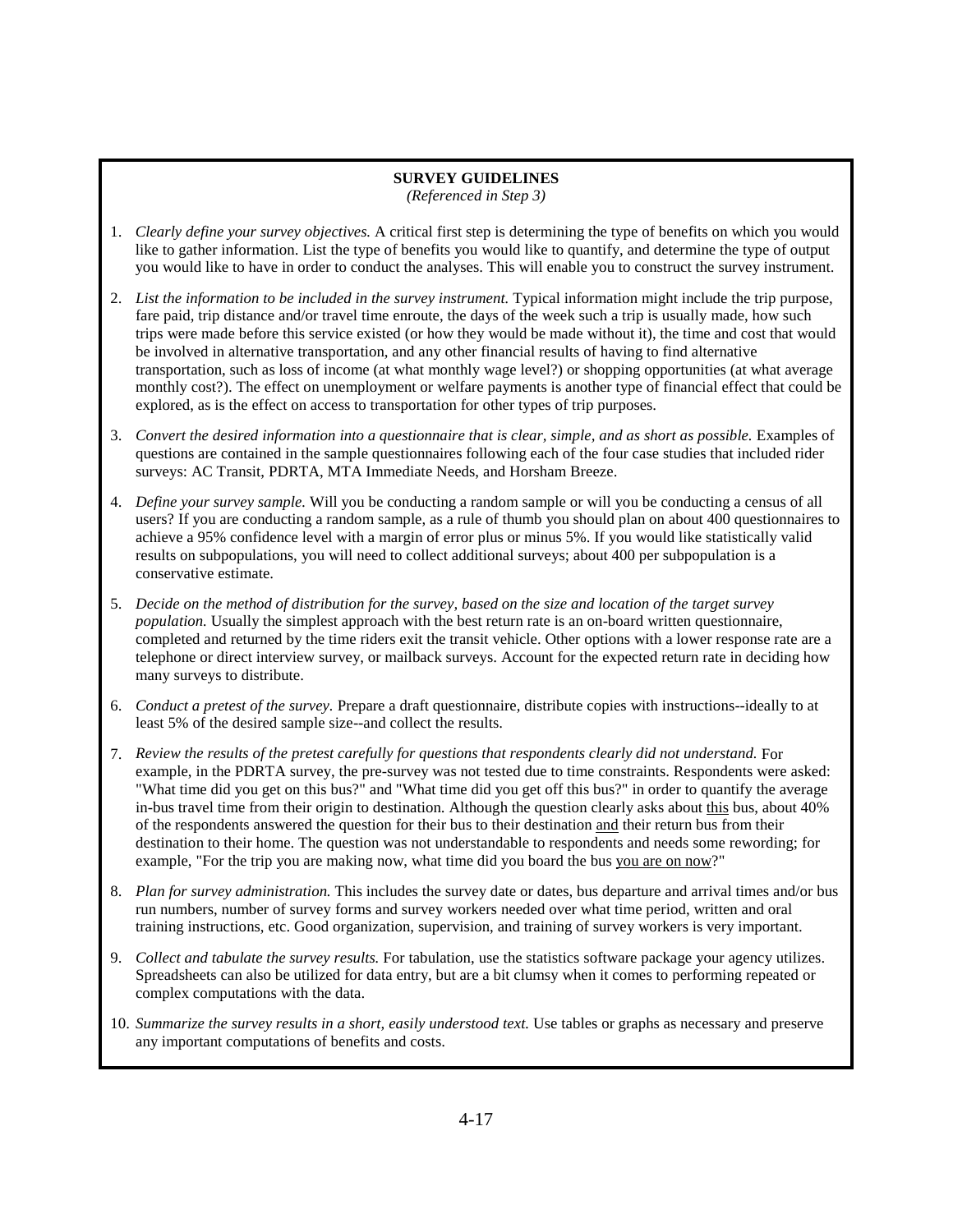## **CHAPTER REFERENCES**

- (43) *A Manual on User Benefit Analysis of Highway and Bus-Transit Improvements,* American Association of State Highway and Transportation Officials, Washington, DC (1977).
- (44) Litman,T., *Defining and Quantifying Public Transit Benefits*, Victoria Transport Policy Institute, Victoria, BC, Canada (1997). Summarizes the Institute's *Transportation Cost Analysis*, a compendium of transportation cost and benefit estimating guidelines, which is also available as software for transit and highway benefit/cost studies.
- (45) The AAA figures assume a four to six year vehicle life of 60,000 miles for an "average" car, based on business reimbursement standards for employees in late model cars, thereby overstating annual depreciation and other "ownership" or timerelated charges for the normal lifetimes of automobiles (because ownership costs tend to decline with the age of a vehicle). Based instead on a 10-year, 100,000 mile life for the 1977 cost of about \$18,000 for a six-cylinder Ford Taurus (the close equivalent of AAA's average car) gives annual depreciation of \$1,800. The AAA finance charges add \$307 when spaced over 10 years rather than 4. Average AAA insurance costs of \$847/year and average license, registration, and tax costs of \$216/year would likely decline by at least 15%, to \$720 and \$184, respectively, for a 10-year vehicle life. This brings adjusted ownership costs to \$3011/year, or \$.301/mile, which added to operating costs of \$.108/mile (\$.066 for gas & oil, \$.028 for maintenance, and \$.014 for tires) =  $$.409$  or \$.41/mile. The unadjusted AAA costs for an average car in 1997 are \$.448 for motorists driving 15,000 miles/year for 4 years, and \$.550 for a car driven 10,000 miles/year for six years.
- (46) Time-related costs are deleted in order to obtain the cost per mile of driving a car that is already owned. The time-related costs are finance charges (\$307); license, registration, and taxes (\$151); and the time-related component of depreciation. The estimated time-related component of depreciation is \$569, calculated as 31.6% of annual depreciation of \$1,800 (calculation of time-related depreciation is based on Robley Winfrey's approach and data in *A Manual on User Benefits Analysis of Highway and Bus-Transit Improvements*, op. cit., page 181). The sum of these three deductions is \$1,027, or \$.103/mile for 10,000 miles, and \$.103 subtracted from the adjusted cost per mile of \$.409 derived in the preceding footnote leaves \$.306, rounded to \$.31/mile in Table 3-2.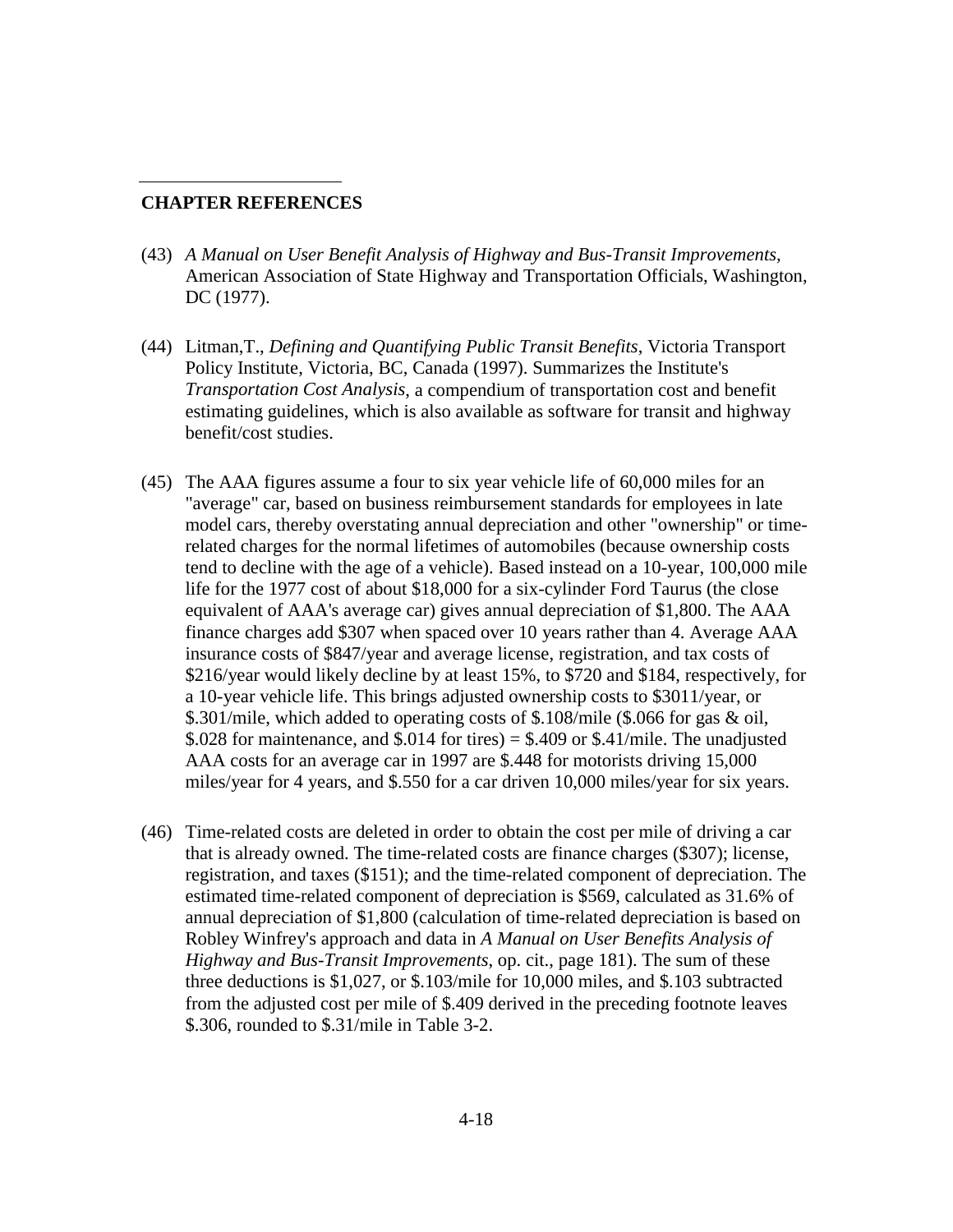Note that although insurance is normally regarded as an ownership cost, the insurance cost component of \$762/year or \$.076/mile that varies with miles driven is left in this \$.307/mile figure. That is because 1) the incidence and associated costs of accidents are very dependent on the number of miles driven--insurance rates even vary somewhat with miles driven; 2) many auto accidents go unreported, or are uninsured, or result in costs below the deductible amount; 3) insurance seldom compensates the substantial time lost in settling claims and treating injuries; 4) even the reimbursed costs of motor vehicle accidents are a real added social cost that should somehow be included in comparisons of transit and automobile costs because transit travel is many times safer than automobile travel as measured by accident rates or costs per passenger mile; and 5) an insurance cost estimate of \$.076/mile is well below the estimated total cost of accidents of \$.12/mile and within the currently estimated range of \$.037 to \$.087/passenger mile for the safety benefits of transit compared with autos (Litman, op. cit.). If you disagree with this reasoning, just 1) subtract insurance costs of \$.076 from total costs of \$.306 to obtain \$.230 or \$.23/mile, and 2) remember to include separately the safety benefits of transit if they are relevant to your study.

- (47) More specifically, \$0.31/mile would represent a reduction of 63.7% in the annual AAA depreciation cost of \$3,272 for 1997.
- (48) *Microcomputer Evaluation of Highway User Benefits*, Final Report for NCHRP Project 7-12, October 31, 1993, p. A-48.
- (49) Waters, W. *The Value of Time Savings for the Economic Evaluation of Highway Investments in British Columbia,* British Columbia Ministry of Transportation and Highways, Victoria, BC (March 1992) cited in Litman, op. cit., p. 7.
- (50) Camph, D.H., *Dollars and Sense: The Economic Case for Public Transportation in America,* for The Campaign for Efficient Passenger Transportation, Washington, DC (July, 1997). Compared with the list in Table 3-4, Camph adds one type of benefit, for the macroeconomic effects of oil importation cost savings, and omits employer benefits and provider savings. Using averages of the ranges of estimates calculated by Camph, \$17 billion or about 47% of the \$36.2 billion in transit efficiency benefits came from item 7, congestion benefits; \$8.4 billion from item 1, parking benefits; \$3.5 billion from item 2; \$1.6 billion each from items  $3 \& 4$ ; \$1.5 billion from item 8; \$1.4 billion from item 9; and \$1.2 billion from oil importation cost savings.
- (51) Lewis, D. and O'Conner, M., *Economic Value of Affordable Mobility,* Paper 971367, Transportation Research Board annual meeting, January, 1997. The approach used by Lewis and O'Conner for estimating the mobility benefit is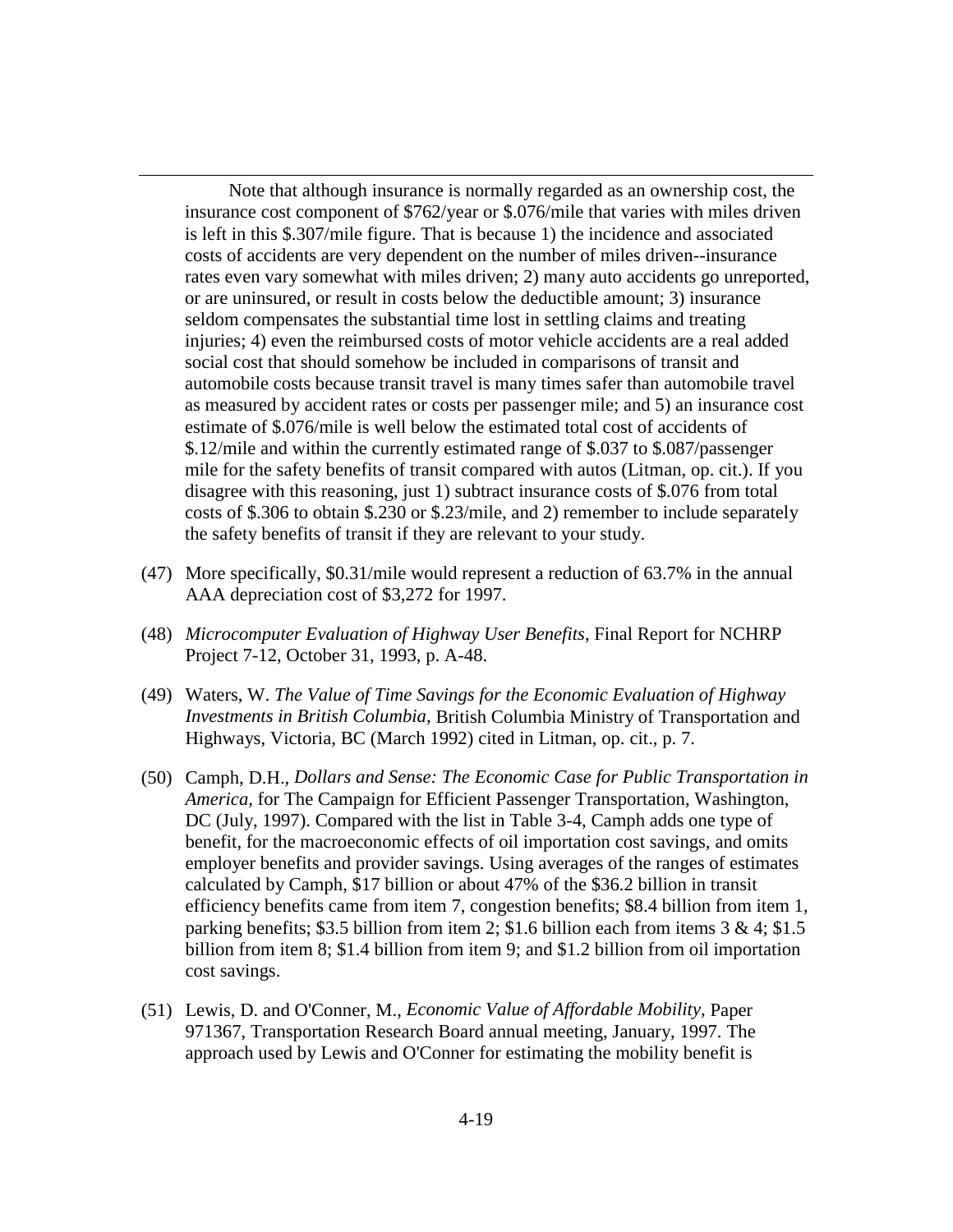called *consumer surplus.* This is the excess value created when the price of a commodity, here a transit trip, is reduced and the demand for the product increases accordingly. Consumer surplus is the sum of the value to users of the commodity in excess of what they would be willing to pay for the commodity. For example, as the price of a trip declines from \$4 to \$2, if demand increases from 100 to 200 trips, a consumer surplus of  $(\$4-\$2)/2 \times 100$  trips or \$100 is created because all new riders except the last one would have been willing to ride at a higher cost than \$2 per trip--an average of \$4-\$2/2 or \$1 more. In theory, it would be possible to use consumer surplus for estimating individual transit improvement benefits. However, substantial information would be needed about the price elasticity of demand for transit (the percent change in trips divided by the percent change in prices), which averages -0.3 but varies with the starting price of the transit service and the income of the population served.

(52) Additional policies to promote equity for transit are espoused by the Victoria Transport Policy Institute (Litman, op. cit.), which references the following research results in support of the first two policies listed here: 1) *Least-Cost Planning: Principles, Applications and Issues,* US Department of Transportation, (July 1995), and 2) "Distance Based Vehicle Insurance as a TDM Strategy," *Transportation Quarterly* (Summer 1997).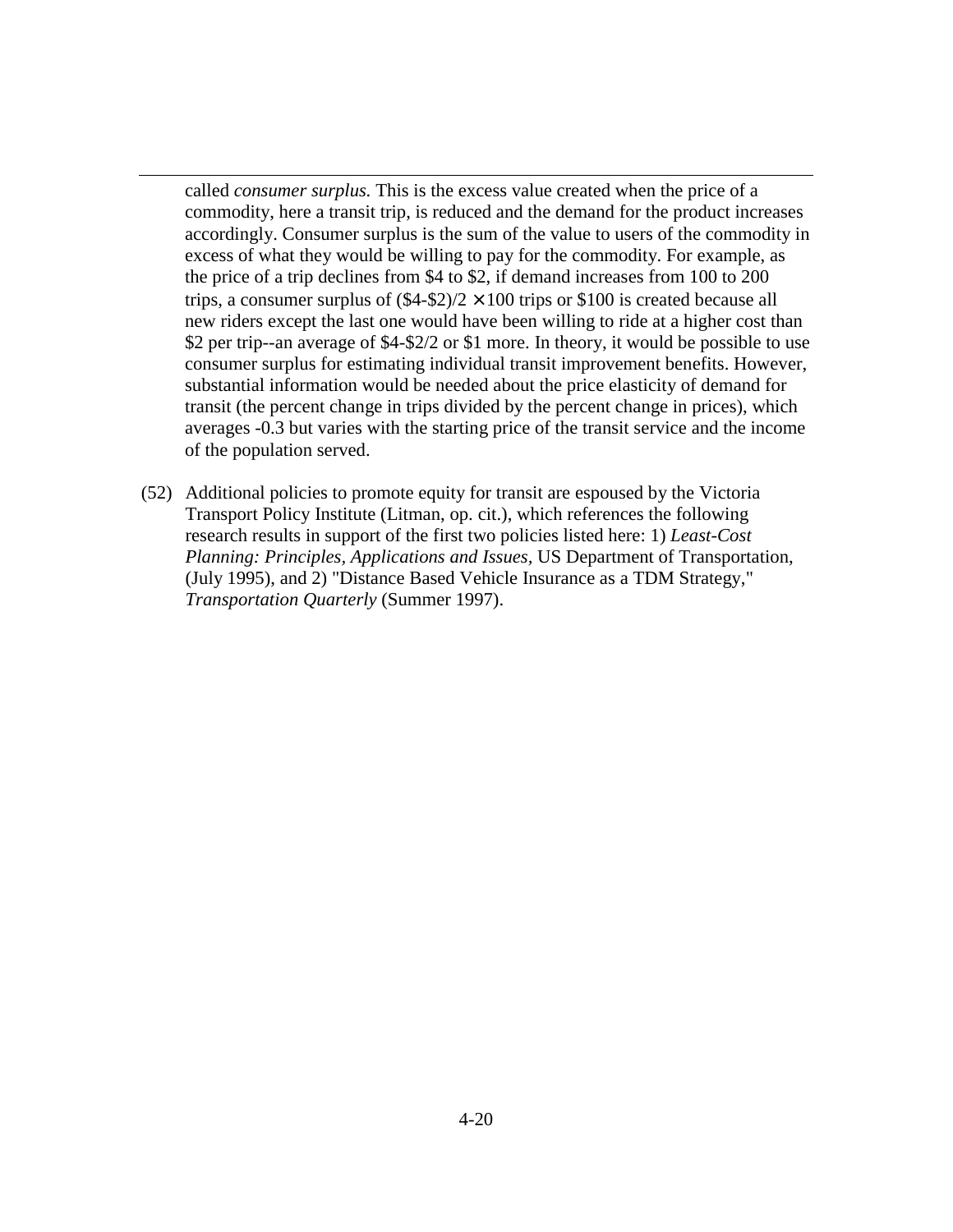# **5. COMPENDIUM OF PUBLIC TRANSPORTATION PRACTICES TO ADDRESS IMMOBILITY**

This Compendium presents 53 brief summaries of best practices to address immobility. It supplements the 11 in-depth practices in the case studies of this research that are presented in Appendix A. The practices are organized according to the type of immobility problem they are trying to solve or the mobility needs of a particular clientele to whom they are directed. It is recognized that this typography is imprecise, because many of the practices overlap in their objectives.

## **COMPENDIUM ORGANIZATION**

- Access to Jobs
- Filling Mobility Gaps
- Coordination with Health and Human Services
- Elderly Services
- Youth Services
- Transit Oriented Development
- Vehicle Programs

Access to Jobs is presented first because welfare reform is a "front-burner" issue throughout this research period, resulting in a wide range of very current practices focused on solutions to unemployment. On the other hand, there is an entire body of information on services for the frail elderly mandated by the Americans with Disabilities Act (ADA) that already exists. Therefore, rather than repeat existing research, this Compendium presents some non-ADA practices directed at the elderly. Many of the practices in Filling Mobility Gaps also benefit the elderly but are primarily ways of making existing public transportation more useable for the general public. Similarly, practices in the section on Coordination could also be placed in the Filling Mobility Gaps section, but are called out separately for their emphasis on collaborating with health and human service agencies. Youth Services illustrates several innovative public and private sector practices that respond to mobility problems of children when parents are working, and the Transit Oriented Development section describes some long-range solutions to immobility.

## **ACCESS TO JOBS**

New demands on public transportation have occurred because of two societal changes, in particular: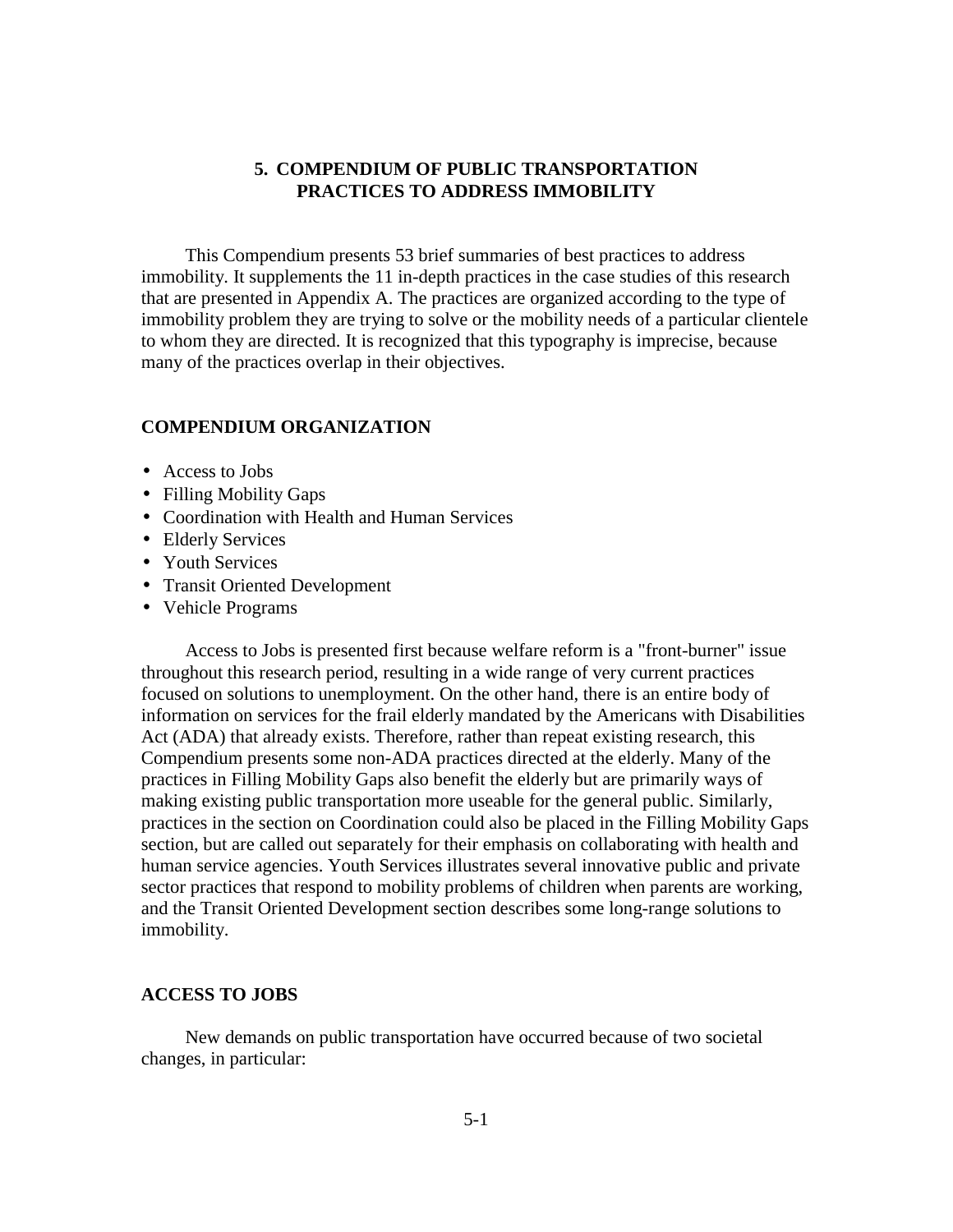- the movement of jobs from the central city to the suburbs, causing a mismatch between residential and employment locations; and
- the federal welfare reform measures passed by Congress in 1996, mandating increased participation in the workforce by many who live in rural or inner city areas far from the suburban jobs.

One result is the many public transportation programs targeted at improving access to jobs. This section highlights 27 of those programs, ranging from comprehensive, federally-funded practices to practices undertaken in individual communities across the country. It describes programs designed to take inner city workers to the suburbs; use of school buses as a pervasive transportation mode available in rural areas; special services to get people to job interviews and to shift work; and programs using vanpools.

## **Reverse Community Services**

## Bridges to Work

Bridges to Work is one of the most systematically organized employment partnerships. The design is based on collaborative planning with job training and placement organizations, transportation providers, community-based organizations, human services agencies, and regional planning institutions. The program, administered jointly by the nonprofit Public/Private Ventures (P/PV), and the U. S. Department of Housing and Urban Development (HUD), consists of:

- *Metropolitan Placement* to help inner-city residents locate job openings, particularly in the suburbs;
- *Targeted Commute* to connect inner-city residents to previously inaccessible employment locations; and
- *Support Services* to mitigate demands created by a commute to distant job locations, including extended child-care arrangements, a guaranteed ride home in an emergency, and conflict resolution with co-workers.

Total funding is \$17 million over 4 years--January, 1997 through December, 2000. HUD is providing \$8 million for operations with \$3 million from the five competitivelyselected communities: Baltimore, Chicago, Denver, Milwaukee, Philadelphia, and St. Louis. HUD and three foundations will contribute \$6 million for monitoring, research and evaluation. To test the Bridges to Work design, in all the sites except Chicago, half of the applicants will receive the integrated services described above; the other half will receive only the normal services available in the community.

Each community has designed a program specific to its needs: (53)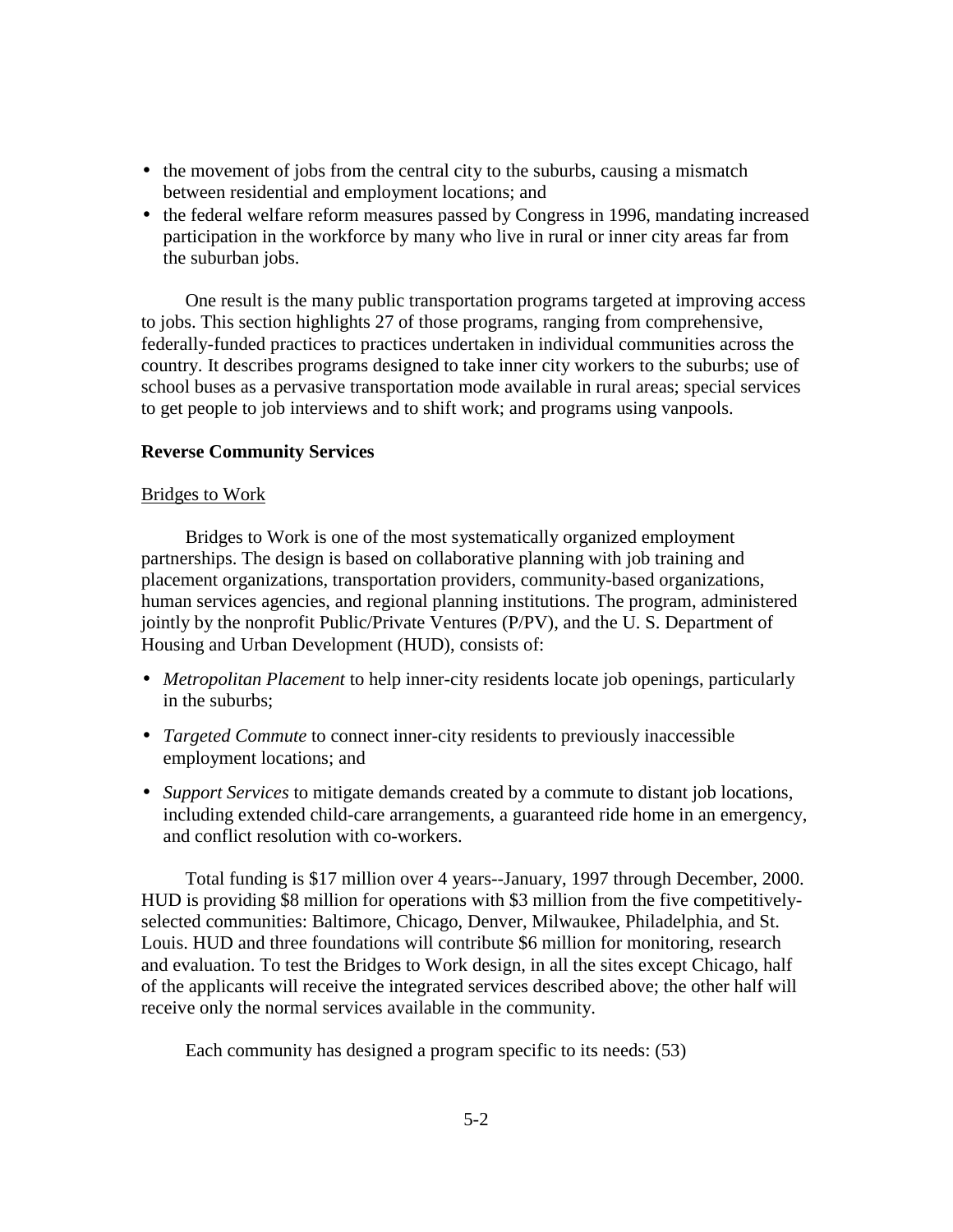#### *Baltimore*

Vanpools operated by a private company take residents from the East Baltimore Empowerment Zone, which includes more than 600 units of public housing, to the suburban Baltimore-Washington International Airport, which has nearly 1/3 of all jobs in the Baltimore region.

#### *Chicago*

PACE Suburban Bus Company provides express bus service and vanpools to the O'Hare Airport industrial complex and adjacent suburbs from Chicago's West Side and South Side, which includes 9,500 public housing units.

### *Denver*

Participants in a section of Denver's Enterprise Zone and in Old Aurora use free monthly passes to ride express buses, circulator vans and vanpools operated by the Regional Transportation District to the Denver Technological Center, which has the fastest overall industrial and business development growth in the region.

## *Milwaukee*

Near-direct bus or van services with strategic origin and destination sites are provided by private contractors to residents of Milwaukee's north, south, and central neighborhoods. The Washington and Waukesha County destinations are both highgrowth areas and rich sources for difficult-to-fill, entry level jobs within reasonable commuting distances.

## *St. Louis*

The public operator, the Bi-State Development Agency, uses fixed route and express buses, augmented by circulator vans provided by the American Red Cross, to take residents of north St. Louis and St. Louis County to jobs at the Spirit of St. Louis Airport and surrounding developments in west St. Louis.

## **Other "Reverse Commute" Services--Central City to Suburbs**

#### SEPTAs Shuttle, Pennsylvania

Southeastern Pennsylvania Transportation Authority's Horsham Breeze Shuttle meets buses from downtown Philadelphia to connect to suburban employment centers with major employers, such as UPS and Prudential. Extended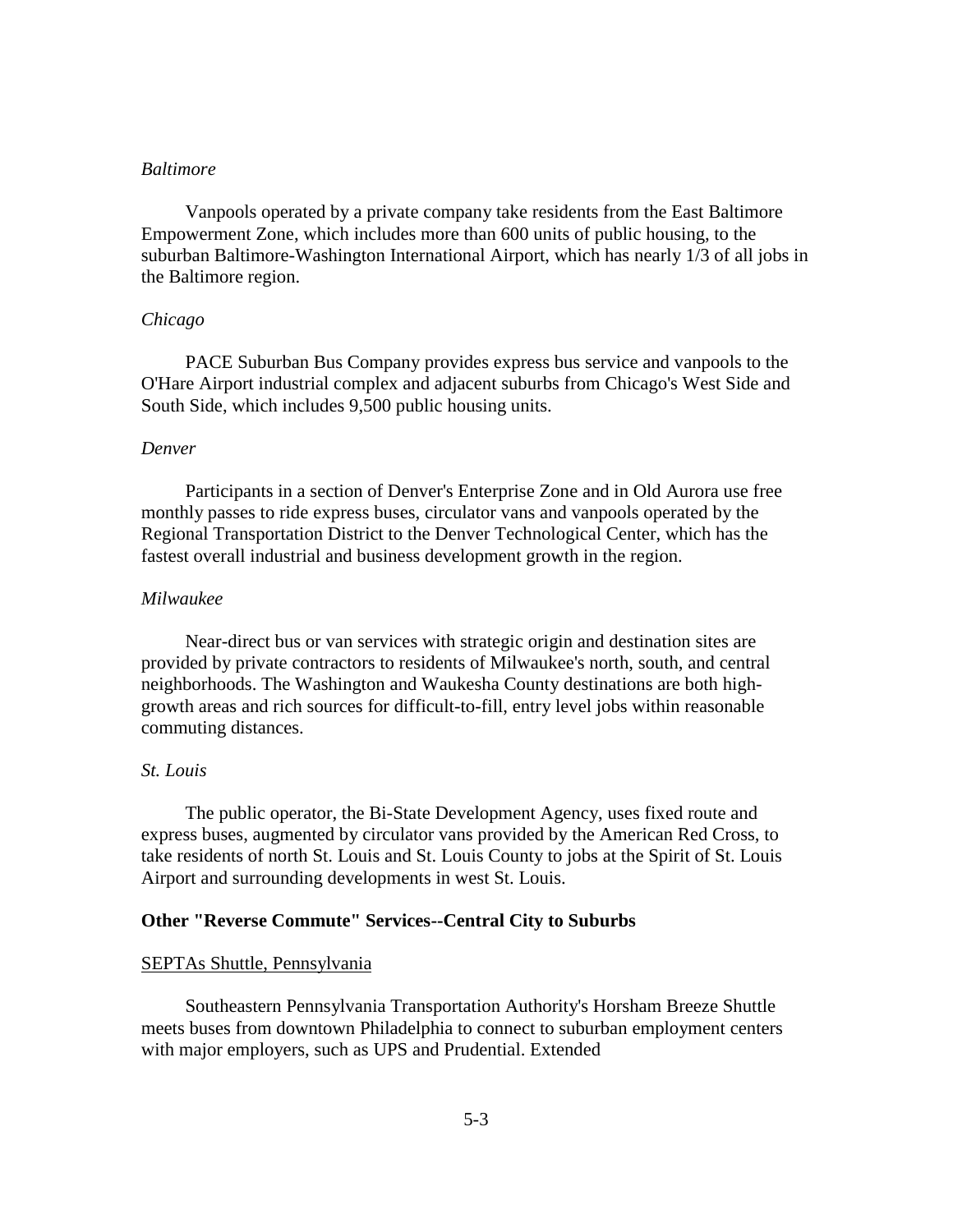hours of service are paid for by employers, and the county funds midday service. See Appendix A for the complete case study.

## Accessible Services, Inc., Pennsylvania

Accessible Services, Inc., (ASI) is a private reverse commute service which operates in and around Philadelphia. The service is funded by the Federal Transit Administration's Regional Mobility Program Entrepreneurial Services Program (ESP). ASI began with one of the first ESP challenge grants in 1988. After initial failure, the program was substantially redesigned. ASI developed its own network of community based groups and institutions to identify low-skilled, unemployed individuals who were good candidates for continued employment. As of 1992, the program was operating successfully as a broker for the Job Relay System, contracting with various carriers, including a social service transportation system which uses federally funded paratransit vehicles, to provide reverse commute services. The cost per vehicle service hour allowed ASI to break even with five passengers per one-way trip. (54)

### Wisconsin's JOB-RIDE Program

The Wisconsin Department of Transportation developed the JOB-RIDE Program to subsidize access to suburban jobs for inner city and minority residents in an attempt to reduce welfare dependency and to alleviate suburban employee shortages in Milwaukee. The program brings together employers and private organizations serving the unemployed. Initially, it funds private, non-profit organizations which provide job development, training, and placement services to obtain or provide transportation alternatives where conventional public transit would be inefficient. Between January 1989 and December 1990 JOB-RIDE filled 1,440 permanent and 598 temporary jobs. During its eight-year term, it provided more than 72,000 trips to work. (55)

#### Destination Jobs, Minnesota

In 1990, the City of Minneapolis funded Loring Nicollet-Bethlehem Community Centers, Inc. to operate a van to the suburbs in order to broaden employment opportunities for inner city individuals. This community-based agency linked with Preferred Products, Inc., an employer located in Chaska, a suburb of the metropolitan Twin Cities, which was having problems finding workers for its jobs. In the face of interest by other employers, the Eden Prairie Chamber of Commerce formed a Reverse Commute Committee to develop a more comprehensive transportation solution and to sponsor a Job Fair. One result is the Reserve-a-Ride Service instituted by Suburban Transit Authority, the public transit provider. Express buses pick up riders in the city and drop them at a suburban transit hub.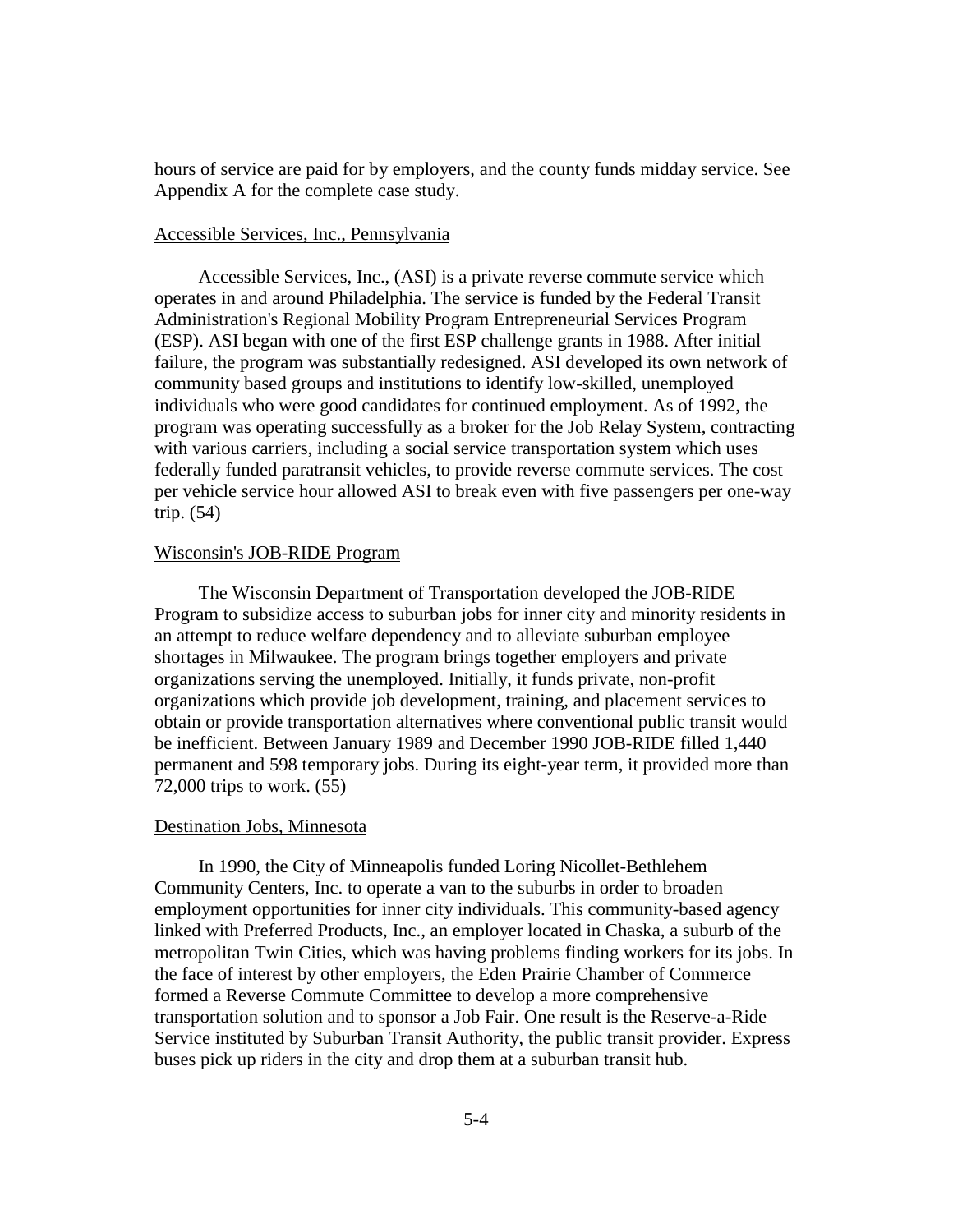Riders who make reservations are then transported by a dial-a-ride shuttle bus to their place of employment. (56)

### Accel Transportation, Illinois

Accel Transportation is looked upon as one of the most successful programs sponsored by the National Center for Neighborhood Enterprise (NCNE), a national non-profit organization. Accel is a transportation service owned and operated by a subsidiary of the LeClaire Courts Resident Management Corporation, which manages LeClaire Courts, a Chicago public housing project with 3,500 residents. The transportation system serves residents of LeClaire Courts who do not own cars and need transportation to jobs in other parts of the city. Accel has formed a partnership with the Chicago Institute for Economic Development to provide job training, child care and placement services with employers in suburban DuPage County whose facilities are not accessible by public transit. The transportation system operates five 20-passenger vans and serves nighttime shift workers as well as regular daytime employees. Accel carries about 150 riders.

Fares in 1992 were \$6 a day and supplied 45-50% of the revenues. In addition to riders, participating employers and philanthropic organizations contribute to the fare revenue. Riders are primarily women and African Americans working as nurses' aides, in restaurants, or in hotels. They can earn \$1.50-2 per hour more in these suburban jobs than at comparable jobs in the city. (57)

## Route 1 "Carnegie" Corridor, New Jersey

The Route 1 "Carnegie" Corridor in Mercer County, New Jersey, is an employment concentration located near but not at a commuter rail station along a high speed line serving New York, Newark, and Philadelphia. The area, located 1.4 miles from the Princeton Junction commuter rail station, includes both residential and campus style office parks, which are part of the rapid office growth in Princeton.

The area's developer began the Carnegie Hall shuttle service to enhance the attractiveness of the Carnegie Center and originally paid all of the costs. The service was free to employers. As of 1992, employees rode the shuttle free while local residents paid. Service ran from 6 to 10 a.m. and from 3 to 6 p.m. on a 25-minute headway, meeting all outbound trains.

The Carnegie Hall shuttle service successfully serves multiple markets. The Carnegie Center also includes 550 medium density units which generate traditional suburban-to-center-city commuter rail ridership to New York and Philadelphia; this ridership accounts for nearly 60% of total daily ridership. A 1991 study by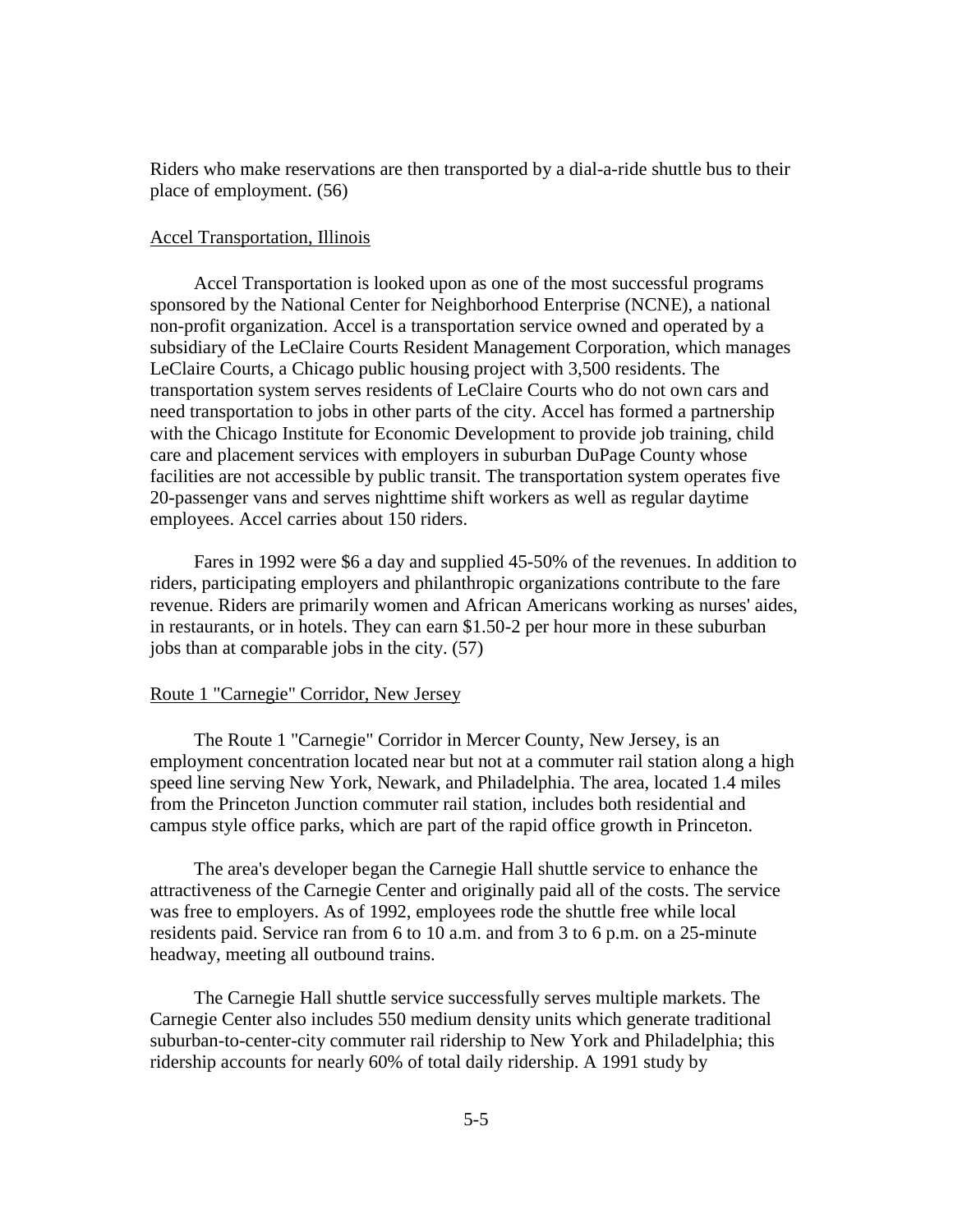Marchwinski and Fittante found that 75% of riders to Carnegie Center were reverse commuters who traveled an average of 28.5 miles. (58)

### The Gateway Shuttle, California

The Multi-City Transportation Systems Management Agency (MTSMA), a joint powers agency of eight California cities in northern San Mateo County, secured a \$196,900 grant from the Bay Area Air Quality Management District to consolidate six private shuttles operated by suburban employment sites into a system of three shuttles from the Bay Area Rapid Transit (BART) commuter rail and CalTrain. The existing private shuttles often overlapped shuttle schedules, experienced low productivity of less than six passengers per hour, and averaged about \$4 per passenger trip.

The most successful of these shuttles is the Gateway Shuttle, a partnership between Genentech, a 2,000 employee biomedical firm, and Homart, a property management firm with a large suburban office complex housing 2,500 employees. Both sites are located east of the freeway and have no public transit service. The grant enabled MTSMA to consolidate the existing private shuttles, adding service from the Glen Park BART Station for Homart, and increasing headways to 20 minutes from BART and 30 minutes from CalTrain. Average monthly ridership on the two shuttles is now 5,100 passengers on the BART shuttle and 2,200 passengers on the CalTrain shuttle. Although the free shuttles were originally designed as a commute alternative strategy for all employees, the direct connection to BART provides convenient access to a significant suburban employment site for inner city workers in San Francisco and Oakland. (59)

## **School Buses for Welfare-to-Work Programs**

#### School Buses for North Carolina's Work First Participants

The North Carolina Board of Education and the Department of Public Instruction passed a resolution in May, 1997 allowing adults in Work First, the state's welfare reform program, to ride school buses. Since 80-90% of the Work First purchased services in rural areas goes to transportation, the resolution was drafted to respond to this mobility challenge. In exchange for the ride, adult passengers must serve as bus monitors. Adults then disembark at the school to go to jobs or to transfer to another vehicle. Regional consultants provide technical assistance to local school boards and social service agencies to set up the school bus transportation program. (60)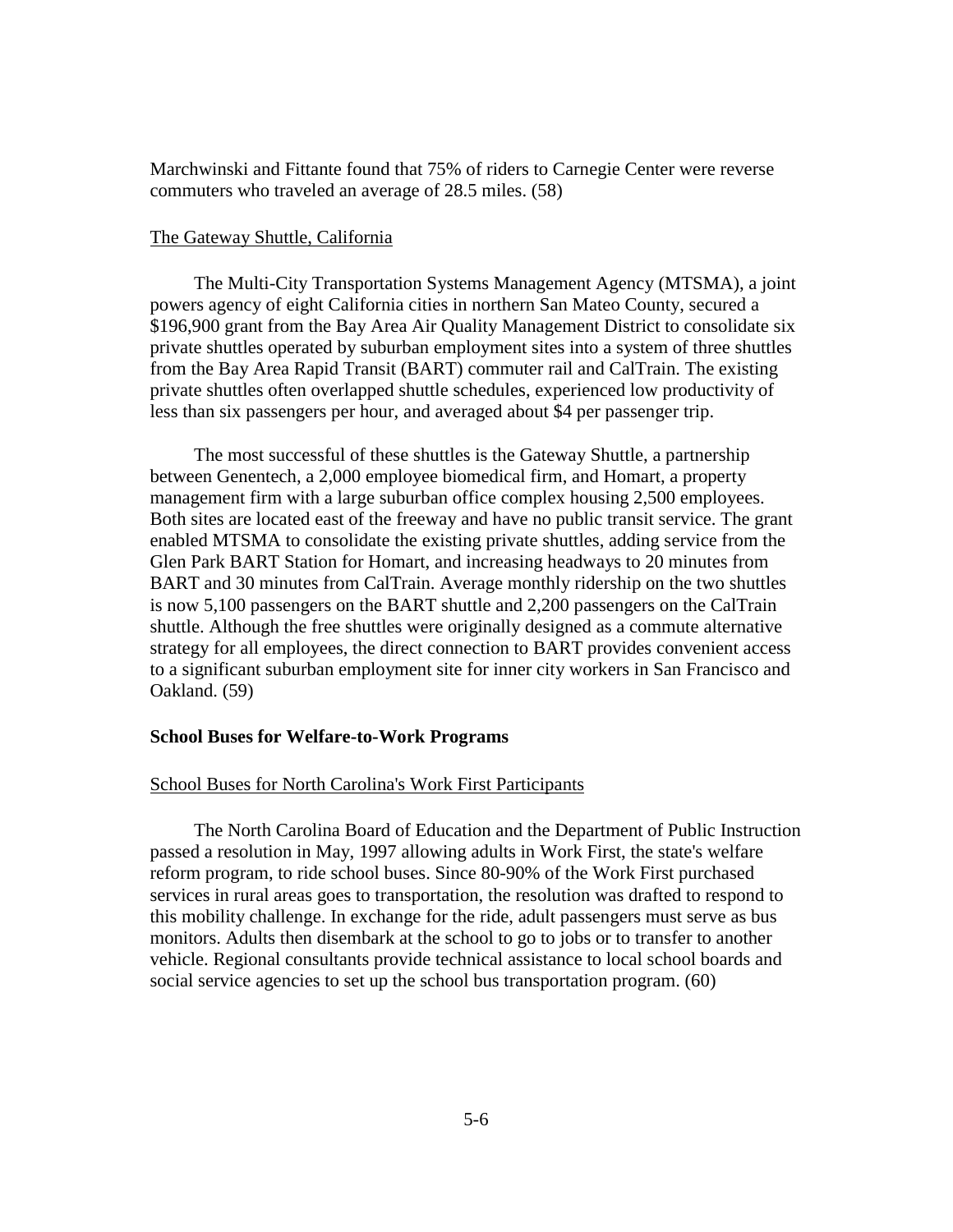#### Private Industry Council, East Tennessee

The East Tennessee Private Industry Council convinced the school board in rural Roane County to allow parents who are enrolled in training and education to ride school buses. The school board is paid \$4.22 a day per person. The school board reserved the right to refuse someone with a violent history and prohibits adults on buses with small children. Because the transportation is education-related, insurance is not a problem. Partly because of such creative transportation solutions, the welfare rolls have dropped approximately 50% in East Tennessee. (61)

# Glendale-Azalea School District and Skills Center Transportation, Oregon

See JOBLINKS programs below.

## Chesterfield County Coordinating Council, South Carolina

See the case study in Appendix A.

### Rachel's Bus Company. Illinois

This example is not one of using school bus service as transportation for welfare recipients, but rather as a source of jobs for people leaving the welfare roles. Rachel's Bus Company in Chicago, Illinois provides bus service under contracts with public and private schools. It employs 150 full and part time workers as drivers, mechanics and office workers. Drivers are recruited at welfare offices and job fairs. As high as 40% of the workforce have been welfare recipients. To provide transportation to their jobs at Rachel's Bus Company, three free shuttles start at 5 a.m. picking up employees and transporting them to headquarters. The shuttles return employees home about 5:30 p.m. Single parents are scheduled on routes to schools that their children attend to avoid the need for before and after school child care. (62)

## **Joblinks**

Community Transportation Association of America (CTAA) administers JOBLINKS, a series of demonstration projects testing various means of providing transportation to disadvantaged individuals or those underserved by public transit, particularly welfare recipients transitioning to self-sufficiency. The motto of JOBLINKS, which is funded by the Federal Transit Administration, is "Connecting People to the Workplace." Summaries of three of the ten projects funded in 1995-96 are presented here. The remaining seven projects were in Fresno, California; Portland, Oregon; Blytheville, Arkansas, Seven Counties in Southeast Kentucky;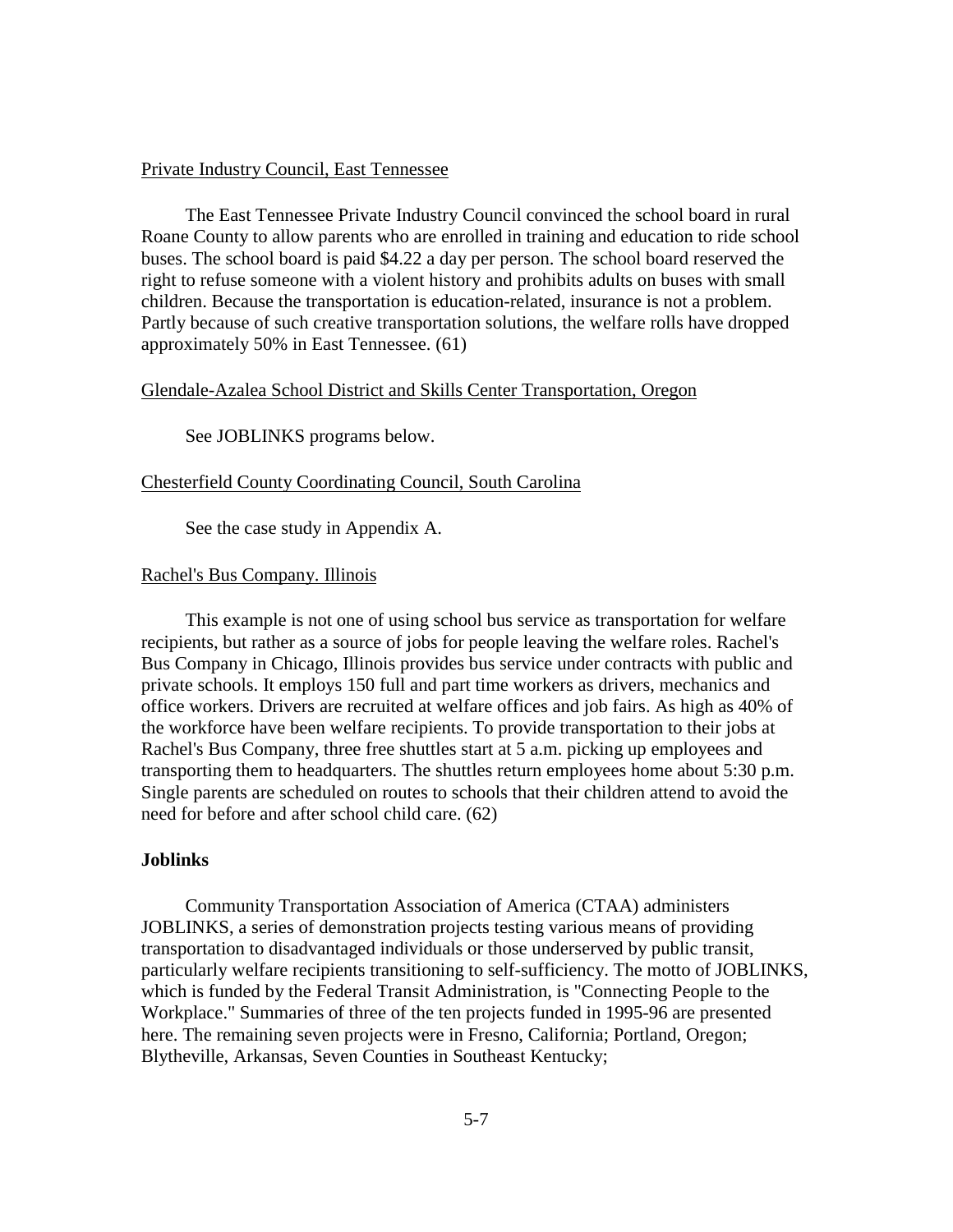### Cabarrus County, North Carolina; Sault Ste. Marie, Michigan; and Detroit, Michigan.

### Glendale-Azalea School District and Skills Center Transportation, Oregon

About the same time two lumber mills in this rural area of southern Oregon closed in 1993, the Glendale-Azalea School District established a Skills Center. The Skills Center works in partnership with social service agencies to assist families with children having behavioral problems. When 600 workers were laid off from the lumber mills, the Skills Center established a transportation system to get these displaced parents to the Center for job re-training, to obtain their high school Graduate Equivalency Degree (GED), and to connect them to mental health, counseling, and unemployment assistance. Child care is also provided at the Skills Center.

The system is comprised of three components:

- Gas Vouchers: Assistance for those volunteering to provide carpools.
- School Buses: Adults are picked up at school bus stops along with pupils. The grant pays for mileage and driver time whenever the school bus must deviate off the route for a pickup. The school district covers about an 80-mile radius.
- Volunteer Drivers/Ridematching: Those living too far from a bus stop can get trips from volunteer drivers, who are paid 29 cents a mile. This program was merged with a program to provide medical trips paid for by the State. The school district has accepted financial responsibility for dispatching both medical and employment carpools.

In its first eight months of operation, 350 individuals, or 6% of the entire service area population, had received transportation assistance. A sample of 115 different riders found that 21% found employment and 9% completed their GEDs.(63)

#### Louisville Express Route Increases Job Access

The Kentuckiana Regional Planning and Development Agency (KIPDA) teamed with the Transit Authority of River City (TARC) in Louisville, Kentucky to develop a new express route from West Louisville, an area of high unemployment, to the Bluegrass Industrial Park on the suburban east side of the city. A 40-minute express bus ride replaces what had been a trip of two to three hours on other TARC routes. To publicize the new route, KIPDA worked with employers and a coalition of community-based organizations, which provide job training, employment assistance and homeless services. The project's goal is to prove the importance of transportation in helping people obtain and maintain employment. (64)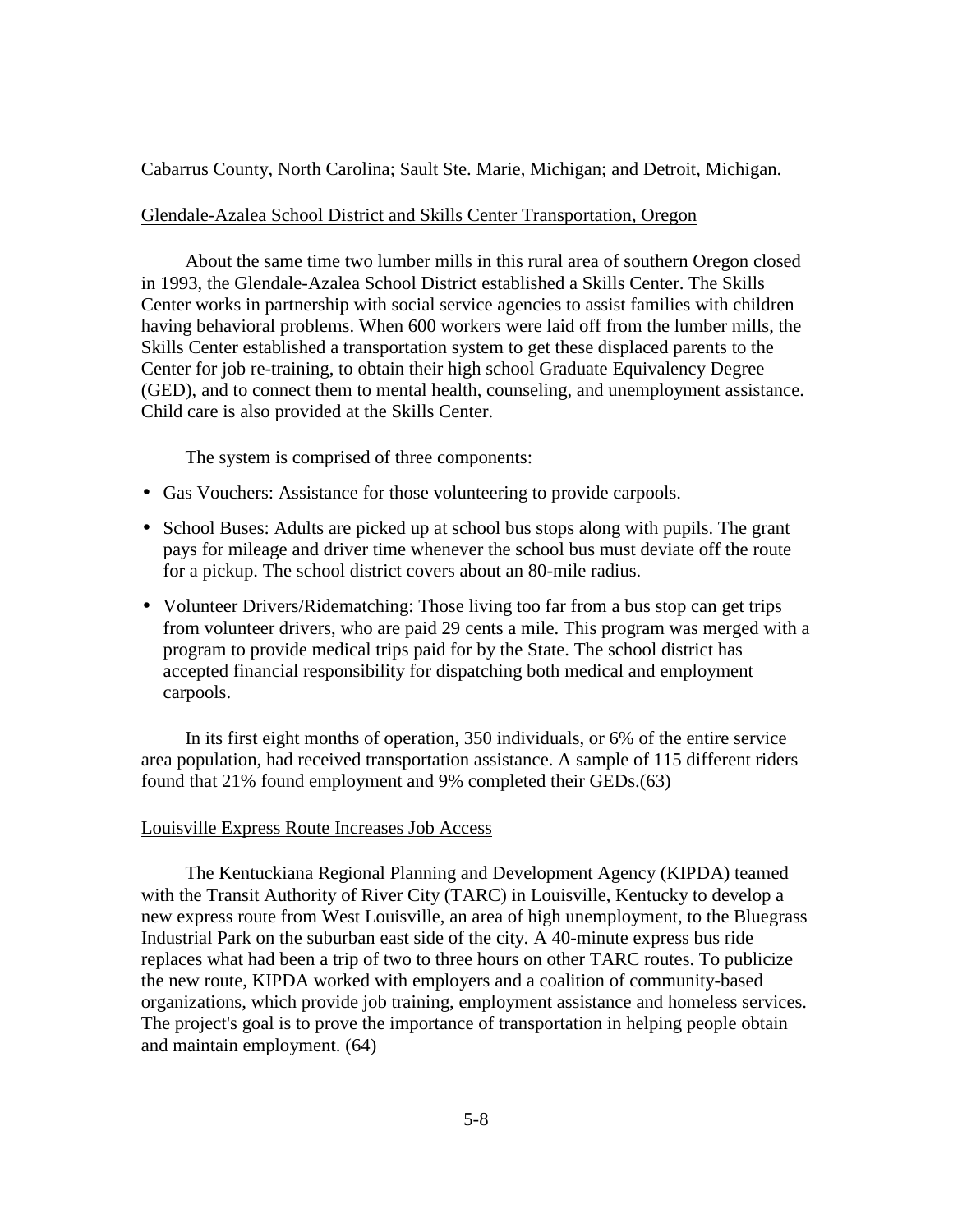#### Southeast Arkansas Transportation

To facilitate access to programs and services, the Area Agency on Aging of Southeast Arkansas (AAASEA) began providing transportation for senior citizens in the 1970s. In 1993, the AAASEA created Southeast Arkansas Transportation (SEAT), the rural public transportation provider in Southeastern Arkansas, which serves 13 counties using 100 vehicles.

With the assistance of the JOBLINKs grant, SEAT was able to successfully demonstrate interlining of senior center and job training trips in rural Jefferson County. This interlining of trips has now been incorporated into SEAT operations on a systemwide basis. Jefferson County, with Pine Bluff as the County seat, has a population of 85,000 spread over 880 square miles. Many residents live in small communities that are 10-15 miles from services. The average annual income is \$12,000, and approximately 60% have incomes below the poverty level. When Pine Bluff Transit (the public transit provider in the town of Pine Bluff) had to reduce services at the same time that the State Department of Human Services (DHS) was launching its job training program, SEAT began getting calls about transportation needs. With the cooperation of DHS staff in Jefferson County, SEAT began using its senior center vans to transport DHS clients to job training sites prior to 10 a.m. and after 2 p.m., when the vans were not in use by the senior center. DHS case workers referred clients to SEAT and paid the \$3 round trip fare while the clients were in training. When these clients get jobs they often continue to ride SEAT to commute to work. Job training ridership has grown to about 30% of SEAT's monthly ridership. Four vans were made available only because SEAT was able to negotiate with the State Department of Corrections to have prisoners rehabilitate older vans at a very affordable rate.

At its peak, ridership was about 3,500 passenger trips each month. Operations are funded by federal dollars for rural transportation and by the federal Older Americans Act. Keys to the ongoing success of the project were the cooperation of DHS case workers in referring clients to SEAT, SEAT's willingness to put senior center vans in mixed use, and assistance with start-up costs and advertising provided by the JOBLINKs grant. At the end of the demonstration grant, AAASEA continued to operate one van for the welfareto-work program, although the demand continues to be greater. (65) (66)

## **Services for Shift Work**

## PDRTAs 24-Hour Rural Commute Service, South Carolina

Pee Dee Regional Transportation Authority runs a 24-hour commute service linking residents in rural South Carolina with entry-level jobs in the tourist industry at Myrtle Beach. Service operates to meet day and night shifts and is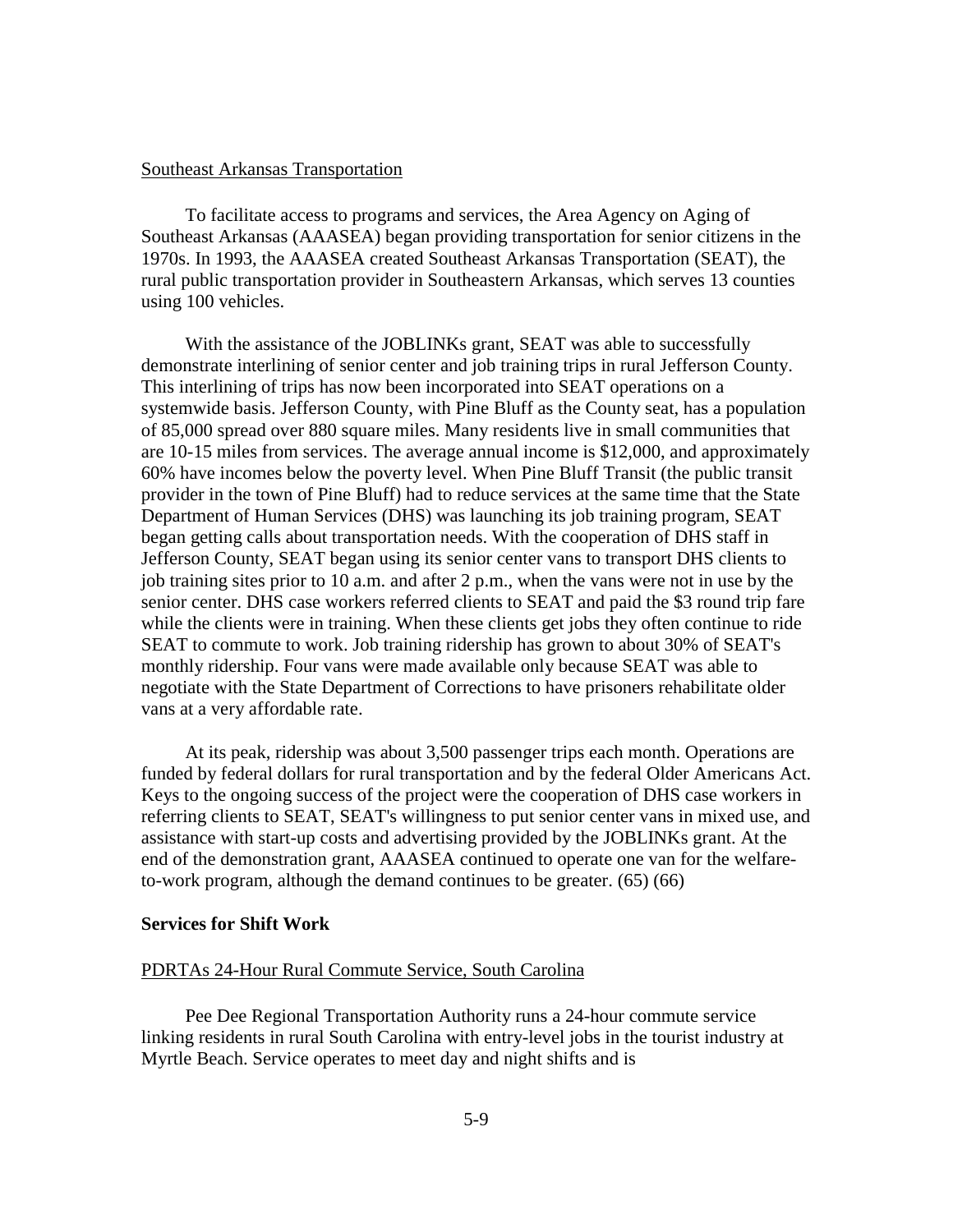coordinated with the Marion County Department of Social Services. See Appendix A for the complete case study.

# MAPTs 24-Hour Commuter Service, Ohio

Muskingum Authority of Public Transit (MAPT) is a small transit system with 11 vehicles serving Zanesville, Ohio, a town of 26,000. A major candle manufacturer with more than 500 employees, located about 12 miles outside of town in an industrial park, was having difficulty recruiting workers for its minimum wage positions. Since June 1995, MAPT has contracted with the candle factory to provide free transportation to its employees. The factory pays a per mile rate for service, assisted by a large state tax break. Transit service is provided to all three shifts on two different routes, averaging about 25 passengers per shift per day. The employee only has to show his or her badge to the driver to ride free. A recent on-board survey found that five existing passengers would have to go back on public assistance if the contract transportation service were not provided. (67)

# NFTAs Late Night Service, New York

Niagara Frontier Transit Authority in Buffalo, New York operates a request-a-stop program after 9 p.m. To increase safety for night workers, riders can disembark anywhere along the route if the bus can safely stop. (68)

## **Services to Job Training and Job Interviews**

## Employment Transportation Services, Connecticut

Funded by the Connecticut Department of Transportation (ConnDOT), the City of Hartford established Employment Transportation Services (ETS), an agency responsible for planning paratransit services for job interviews and training and employment programs. Project staff believe that Hartford is one of the first cities with a strategic approach to the issue of unemployment, recognizing that transportation is only part of the problem. ETS has contracted for shared-ride taxis to take inner city residents to job interviews, physical exams, and other social services and for temporary vanpools.

ETS has initiated transportation services to fill a variety of reverse commute gaps, including summer employment and after-work training at Bradley airport. Both the job search and transitional transportation can be initiated by either a non-profit employment agency or an employer and will be provided within a 25 mile radius of the City in areas in which neither Connecticut Transit or the Greater Hartford Transit District operate. Individuals are given free rides to suburban job interviews or training. Once they are employed or accepted into a long term training program, they use the vanpool service for up to six months, provided there are at least four riders going to the same site.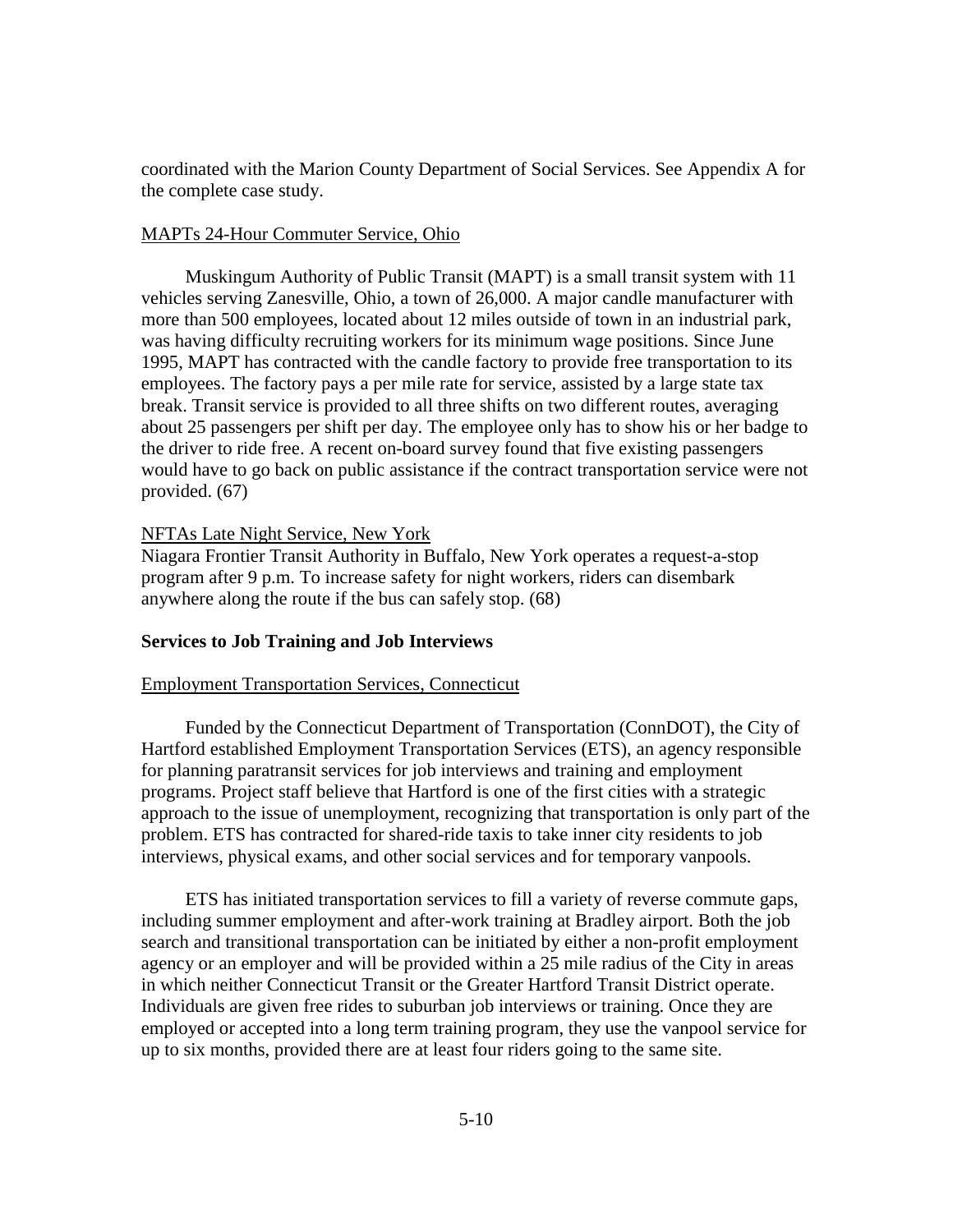In 1989, ETS make 24,000 one way trips, providing service to almost 900 people. Many of the riders had been unemployed for long periods, and one third of riders had been without a job for over a year. ETS also offers car-pool matching services for inner city residents and provides a van purchasing and leasing program which several employers have utilized. The private contractor provides drivers, operations staff and vehicle storage while City staff are responsible for administration, project development and supervision, and performance monitoring.

This service is part of a larger strategy planned by the Welfare to Work Transportation Access Group of the Capitol Region Council of Governments. The strategy includes improvements in fixed route bus service, new dial-a-ride services, vanpooling and guaranteed ride home programs. The transit operator already has expanded service and extended hours on key routes to employment sites. (69) (70)

## Statewide Transportation Brokerage, Tennessee

Tennessee's Families First Welfare Program was implemented on September 1, 1996. The new law included a provision that the State of Tennessee must provide transportation to employment sites. Adults receiving welfare are responsible for selecting and utilizing appropriate transportation to get to a job training location, job interviews, and child care as necessary.

Individuals enrolled in job training have the option of receiving:

- \$5 per day if they can transport themselves.
- A gas voucher, equivalent to \$25 per week.
- Bus tokens.
- If none of the above enables a person to get to training, they can utilize the resources of the transportation broker.

With a short time frame for implementation, the State Department of Human Services decided to utilize the existing Job Training Partnership Act (JTPA) contractors as transportation brokers. The state is divided into 14 service delivery areas; there are 14 corresponding transportation brokerage operations. The transportation broker system makes use of any provider willing to participate: urban bus system, rural van services, taxis, senior programs, TennCare Medicaid transportation, and others. Over the first six months of implementation, only 200 trips could not be accommodated with the statewide brokerage system.

Preliminary program results indicate that 77% of job training participants took \$5, 1% received gas vouchers, 10% received transit tokens, 8.5% rode on subsidized vans, and 3.6% utilized other transportation services. (71)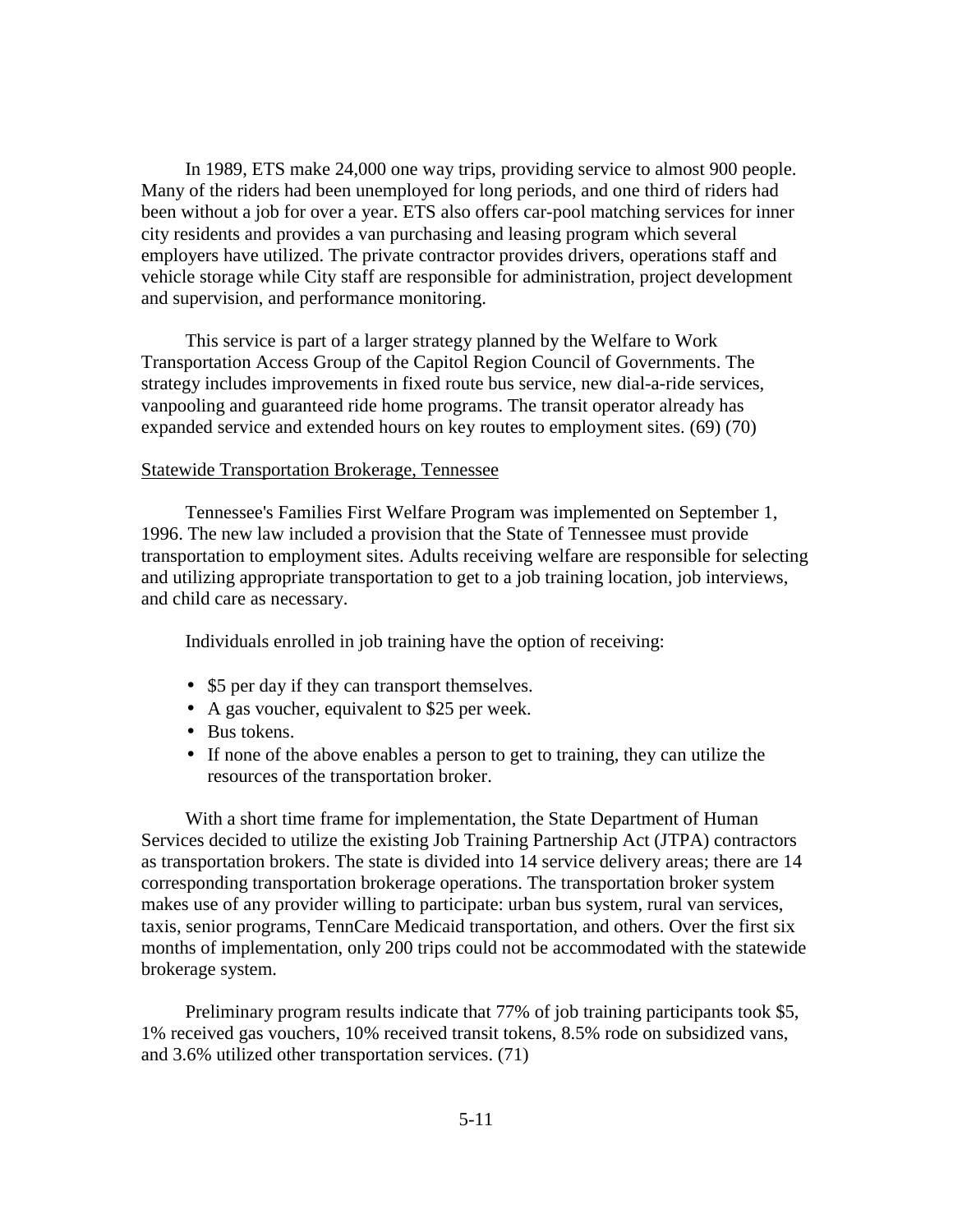#### Job Oasis, Illinois

Job Oasis is a job center operated by Suburban Job-Link in Chicago, which helps people find and keep employment. Coaches work with participants on application and interviewing skills. Suburban Job-Link offers free transportation to Job Oasis and to job interviews. Those who become employed can then commute for about \$2 a ride. Suburban Job-Link does not compete with Pace, the public transit operator, but instead develops employment routes which Pace can assume when ridership is established. As the nation's first effort to overcome both transportation and information barriers to employment, Suburban Job-Link and its Job Oasis were a model for development of the Bridges to Work program discussed earlier. (72)

## **Route Extensions**

### Route 1 Corridor Extension, Virginia

The Fairfax County Office of Transportation extended its Route 1 corridor bus route 2 1/2 miles to create direct access to job sites that were previously unreachable by public transit. The need for the route extension was revealed when the Fairfax County Department of Family Services in Northern Virginia plotted the residential location of clients, child care providers and potential employers on a regional map, using Geographic Information System computer software. The mapping was part of a detailed process of identifying resources to implement welfare reform. (73)

#### **Carpools and Vanpools**

Carpools consist of two or more individuals who share a ride in a private auto. Vanpools are 8-15 passenger vehicles that, typically, are owned and operated by an individual who charges other riders; leased by a group through a regional ridesharing program; or supplied and subsidized by an employer or a community-based organization. Most often the driver gets free transportation to and from work in the van in return for driving the rest of the group to the job site. Sometimes the driver is paid. Several of the practices discussed in this section use vanpools to augment their strategies to provide transportation to jobs. For example, the Bridges to Work programs in Baltimore, Chicago and Denver all incorporate vanpools. Employment Transportation Services in Connecticut, described earlier, has set up a van purchasing and leasing program for employers. In the example below, Fort Worth Transportation Authority considers vanpools as an extension of its fixed route system and subsidizes them accordingly.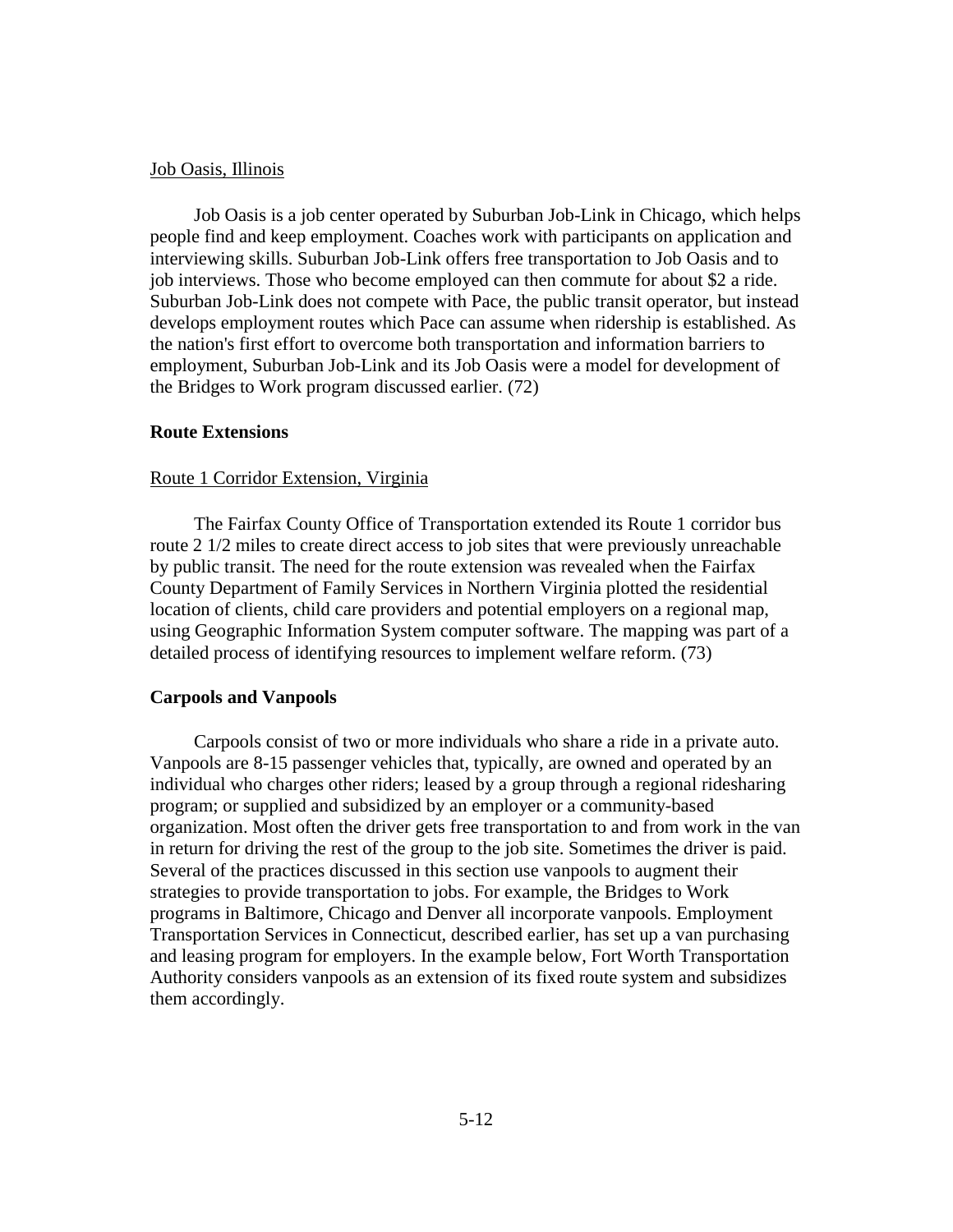### Weed and Seed Program, Texas

The Fort Worth Transportation Authority (The T) organized the Weed and Seed Program to provide transportation to the airport for workers. The T first provided a van to a non-profit agency to transport potential workers to job interviews. A large carpool matching effort evolved, along with three subsidized vanpools. Before participating in the Weed and Seed transportation program, 70% of the workers were on unemployment. Employers are satisfied because the program provides them with good employees who come to work on time. Employers now enjoy an 86% retention rate for these new hires.

In addition, the T also operates a subsidized vanpool program consisting of 130 vans. Vanpooling is part of the area's Ozone Alert strategy for clean air. The underlying concept is that vanpoolers should be subsidized in the same way that bus riders are subsidized; this serves to extend vanpooling to transportation disadvantaged individuals who could not otherwise afford vanpools. The T saved \$150,000 per year by converting bus routes into vanpools when Lockheed downsized its workforce. Guaranteed Ride Home, which assures participants of a ride home in the case of an emergency, has proved to be very effective in marketing The T's vanpool and carpool efforts. (74)

## **FILLING MOBILITY GAPS**

The practices discussed in this section all build upon a basic transportation system. They are strategies to fill the gaps in that basic system by adding services that meet specific time or distance needs, or the particular needs of a target population. The practices include:

- **Feeders:** Demand responsive extensions of fixed route service, used where fixed route is not economical to provide
- **Flexroutes**: Deviations from a regular fixed route to accommodate riders who do not live near enough to a bus stop or to provide increased safety, particularly at night
- **Community-Based Transportation**: Services tailored to the needs of a particular group and operated by local government or non-profit organizations
- **Private Entrepreneurial:** Services tailored to specific needs and operated by the private sector
- **Extended Hours**: Service outside the commute period, particularly for night and weekend riders
- **Free Fares/Vouchers**: Subsidized services, usually for persons who are elderly, disabled or poor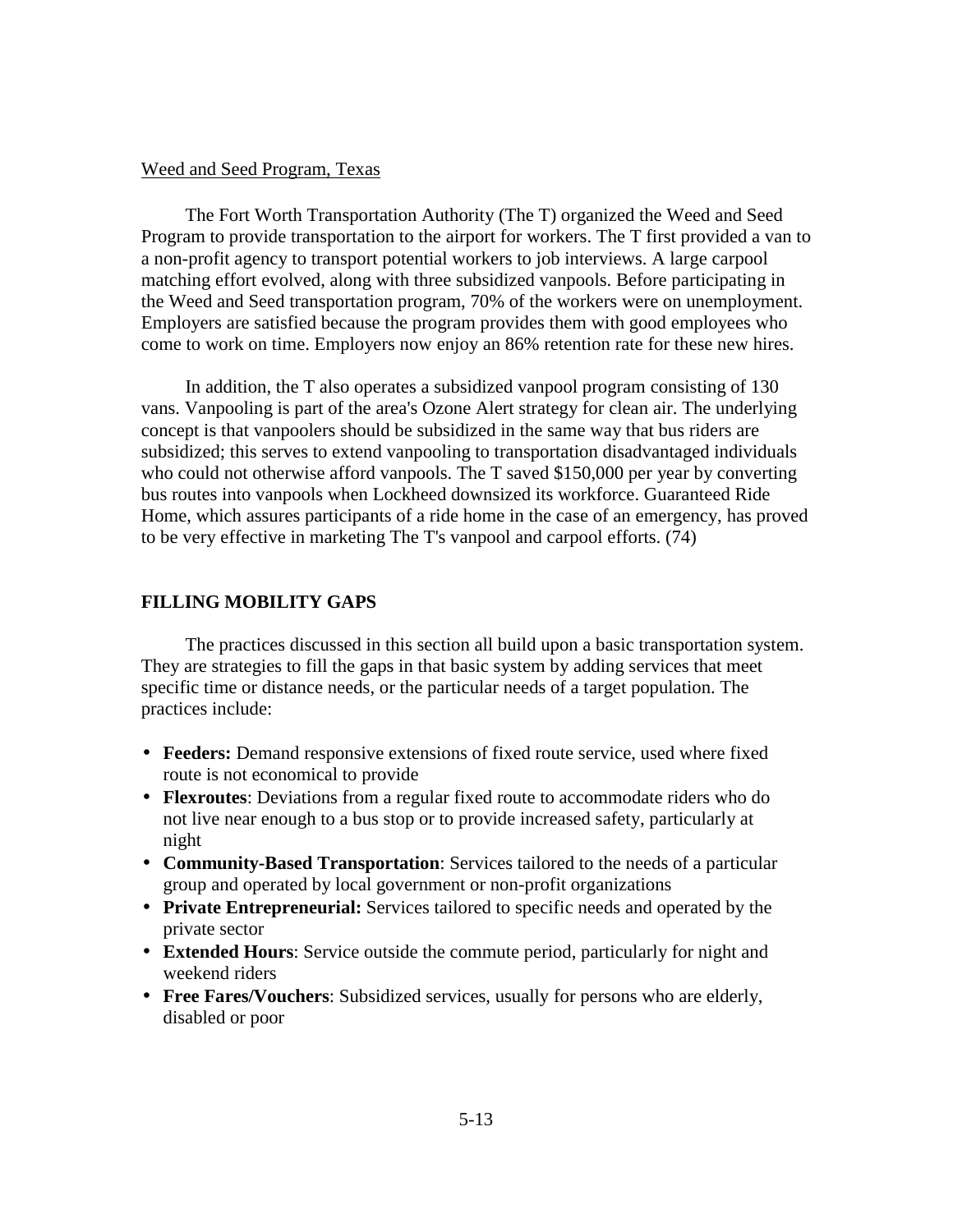# **Feeders**

### San Diego DART, California

The San Diego Transit Corporation operates DART, a dial-a-ride van system under contract with a family-owned business. Passengers call ahead for a pick-up and are transported to a transfer point, where they have no more than a 10-minute wait to connect to the fixed route bus. Riders can subscribe to the service or call one hour in advance of the trip. Over 30% of the riders are subscribers, although in the peak periods, subscribers make up the majority of ridership. Work trips, followed by school trips, are the most frequent reasons for use of DART. DART operates in suburban and rural areas of San Diego to provide transit coverage in communities where distance and ridership would not justify fixed route service. (75)

#### **Flexroutes**

#### OmniLink, Virginia

OmniLink is a bus service in suburban Virginia which will deviate from its fixed route within 1 1/2 miles of the bus' corridor. Riders can call 24-48 hours in advance to arrange for the bus to pick them up in their neighborhood, if they do not live near a OmniLink bus stop. Standing orders for repeat trips are also accepted. This flexible routing provides attractive public transportation to the predominantly upper middle class area located 25 miles southwest of Washington, D.C. OmniLink is operated by the Potomac and Rappahannock Transportation Commission (PRTC), which also provides OmniLink feeder buses to the Virginia Railway Express, as well as express buses, commuter rail, and ridematching services. PRTC has received funding to install technology that will allow it to take on-the-spot bus reservations and to plot the best routing. (76)

#### **Community-Based Transportation**

#### SANTA, Wyoming

The Shoshone and Arapahoe Nations Transportation Authority (SANTA), a community-based agency in Wyoming, provides midday service to the Central Wyoming College in Riverton. Although the College provides its own transportation service in the morning and late afternoon, SANTA increased its service by 360% when it introduced two new routes to fill this midday gap. (77)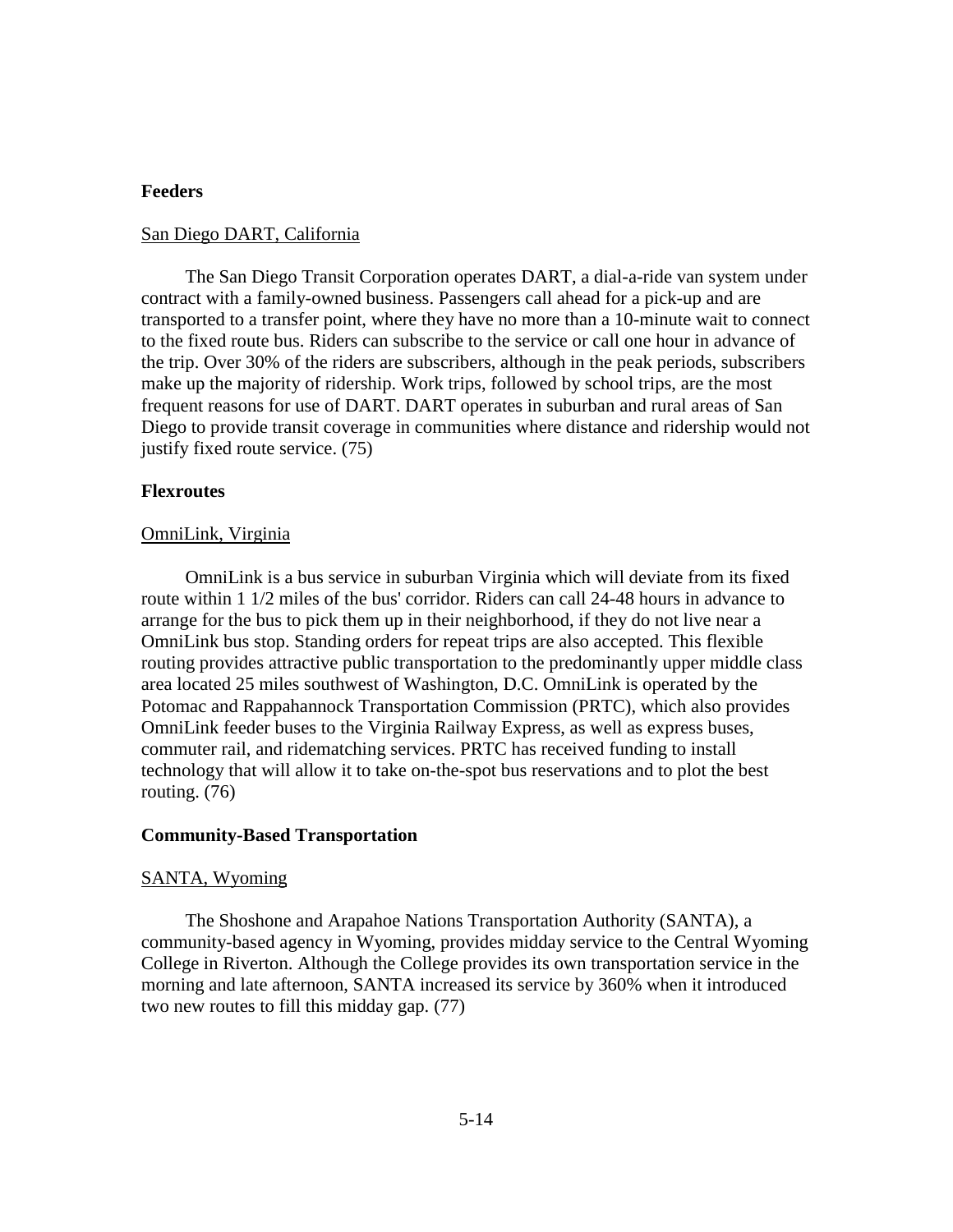## EZ-Rider, North Carolina

The City of Charlotte, North Carolina underwrites the \$300,000 cost of four fixed route vans in the north and west parts of town. The hourly service provides direct connections from inner city neighborhoods to destinations such as social service agencies, jobs, day care and grocery stores. EZ-Rider began in 1993 when the city was approached by community organizations and neighborhood groups whose members could not reach services by conventional transit. For example, a trip to a nearby grocery store on Charlotte's radial route bus system might require two transfers and significant backtracking. Without an auto, inner city residents were spending large amounts of time on conventional transit just for basic necessities, such as groceries. The YMCA was also experiencing a transportation obstacle in getting participants to their literacy program on the north side of town. EZ-Rider routes were designed by social service agencies and neighborhood groups to fill this mobility gap. The service, which costs 25 cents in fare, is underwritten by a half-cent sales tax and a \$25 automobile tax. (78)

#### Nickerson Gardens, California

Nickerson Gardens Resident Management Corporation (NGRMC) is a non-profit organization managing a public housing project with over 5,000 tenants in South Central Los Angeles. With local assistance, the NGRMC organized the Nickerson Gardens Vanpool Program to provide residents with low-cost transportation to job training sites, interviews, child care facilities and employment sites. However, because participation was less than expected, the focus of the paratransit service was expanded to carry trips for medical, shopping, work, school, and other personal needs. The van system employs tenants as drivers, dispatchers, mechanics, supervisors and administrators, thus providing additional employment opportunities to residents of the public housing project.

This vanpool program has been successful in meeting several different objectives: (79)

- 1) improve the mobility of residents who have no automobile available, or provide them with access to reasonably convenient transit;
- 2) reduce vehicle trips for residents who own cars; and
- 3) provide jobs for Nickerson Gardens residents.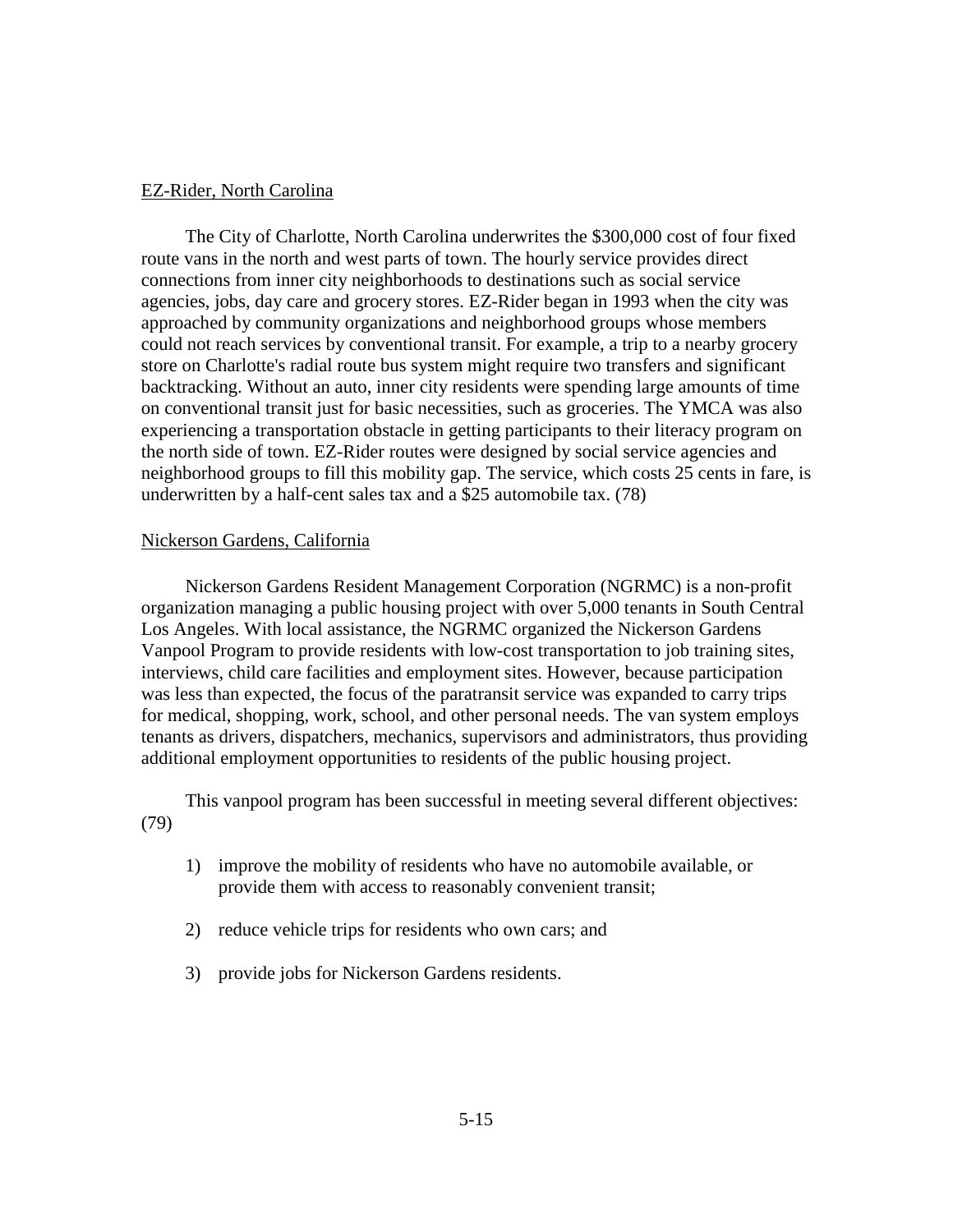## **Private Entrepreneurial Services**

#### Numero Uno Supermarket, California

The Metropolitan Transportation Authority's buses bring customers to the Numero Uno Supermarket in South Central Los Angeles, California, where they can shop and return home with their groceries on free shuttles operated by the market. This entrepreneurial service complements the public transit system and boosts sales at the market. See Appendix A for the complete case study.

# **Jitneys**

Jitneys are private minibuses which are typically operated within or between communities by various entrepreneurs and not coordinated with public transit service. Depending on the locality, they may be regulated or licensed and the nature of the service may be restricted. Proponents claim jitneys can offer qualities which are lacking in public transit service. These include shorter waiting times, faster trip times, patrons' ability to flag vehicles at any street corner and get off at will, and the drivers' ability to communicate with and assist non-English speaking patrons. Private jitney service providers claim that all these factors serve to generate new customers for the jitneys and serve a market which is only marginally addressed by traditional bus service. Even if a certain overlap exists, jitney proponents claim that parallel and competitive jitney and public transit operations enhance personal mobility and are in the public interest. (80)

Opponents to jitney service contend that jitney operators choose to operate only in the profitable corridors and inevitably "skim" passengers from public transit. They also fear that because jitneys operate only during periods of peak demand, but not during off-peak hours and on weekends, the public transit operator is consequently required to operate "losing" routes and services, without offsetting revenue from peak period service and heavy demand corridors.

## Miami, Florida

Private jitneys originated in pre-World War II days, when minority entrepreneurs began to serve residents of low income neighborhoods in Miami located beyond the reach of streetcars. Although the Florida State legislature enacted statutes prohibiting unlicensed jitneys, enforcement has been largely unsuccessful. A study conducted in 1992 found that Miami's jitneys carried approximately 43,000 to 49,000 weekday riders, equal to about one-quarter of ridership on Metrobus, the public transit system. An independent survey suggested that the Miami jitneys had developed a market of their own, rather than merely siphoning riders from the public bus system. (81) (82)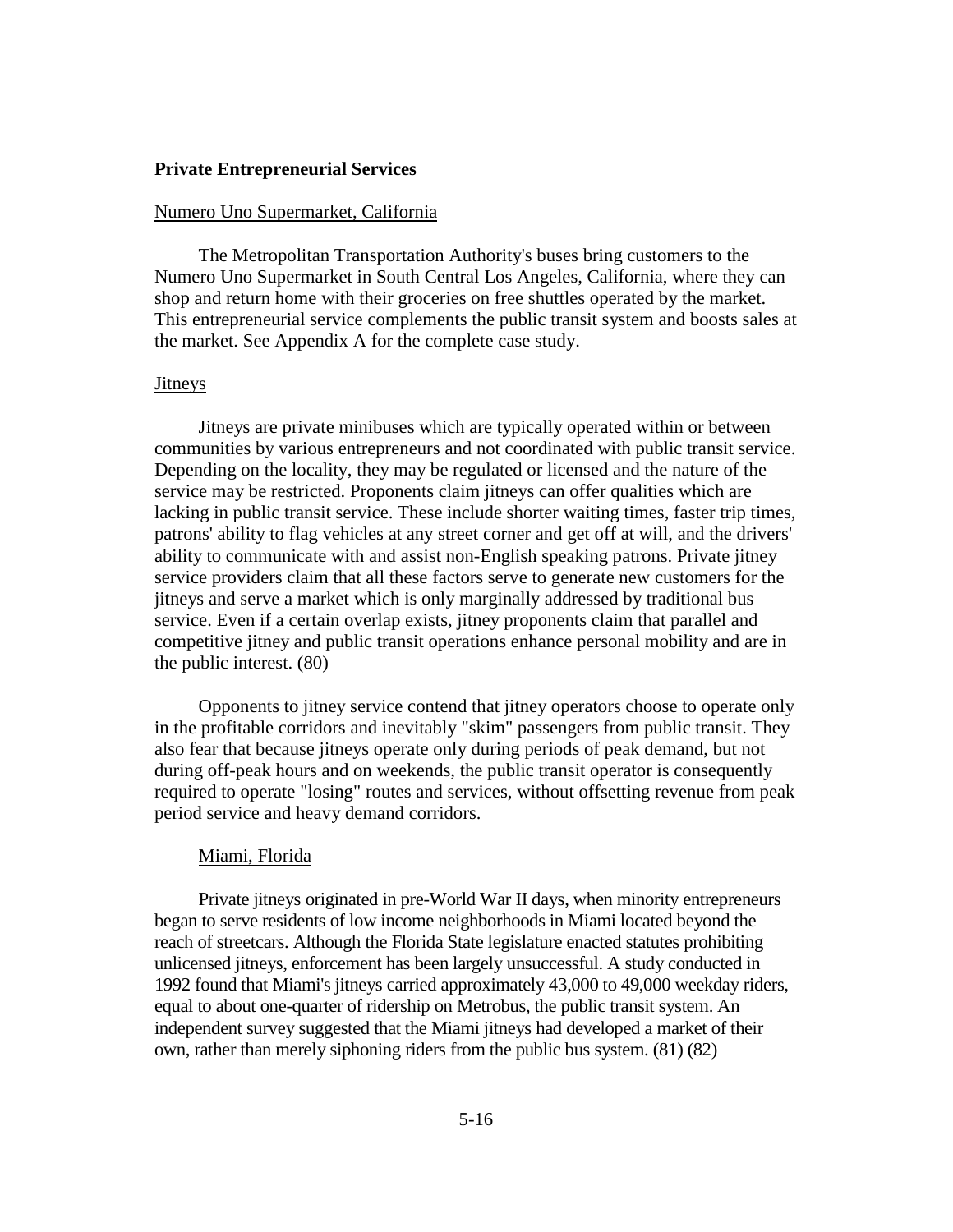## Atlantic City, New Jersey

Atlantic City's jitneys began in 1915 as a result of a transit strike and their success forced the trolley operator into bankruptcy. Today there are 170 13-passenger vans providing 24-hour service on three main arteries. The City regulates the jitneys and charges a franchise fee, which was \$160,000 in 1993.

## San Diego, California

Jitneys have been legally permitted in San Diego since 1979. San Diego Transit attempted to coordinate the jitneys and transit routes during the early 1980's when there was competition for passengers. However, since the demise of the military presence in San Diego, jitneys have developed their own niche markets and the two systems no longer compete.

## New York City, New York

Jitneys in New York City first appeared in southeast Queens during the 1980 transit strike. There are now an estimated 2,400 to 5,000 jitneys, operating primarily in neighborhoods of immigrants from Jamaica, Puerto Rico, Haiti and other West Indies islands, where jitneys are commonplace. New York City Transit Authority (NYCTA) has combined increased bus service with strong enforcement against jitneys that operate illegally on bus routes, resulting in NYCTA ridership increases.

## **Extended Hours**

### New Jersey Transit

Adding evening and weekend services increases access to shopping, recreation, and shift employment. New Jersey Transit implemented a total of 15 extended hours bus services and two extended hours rail services. An example of extended rail service is the Main/Bergen County rail line which has extensive connections to transit and ferry service at the Hoboken terminal for New York City and Liberty State Park. Two additional trips were added on Saturday, six round trips were added to Sunday service, and two existing Saturday trips were extended to seven suburban stations. The Main/Bergen rail service had a farebox recovery of 74% after ten months of operations. An example of expanded evening bus service is additional evening runs to a community college in Middlesex County. The majority of these services have received favorable ridership responses. (83)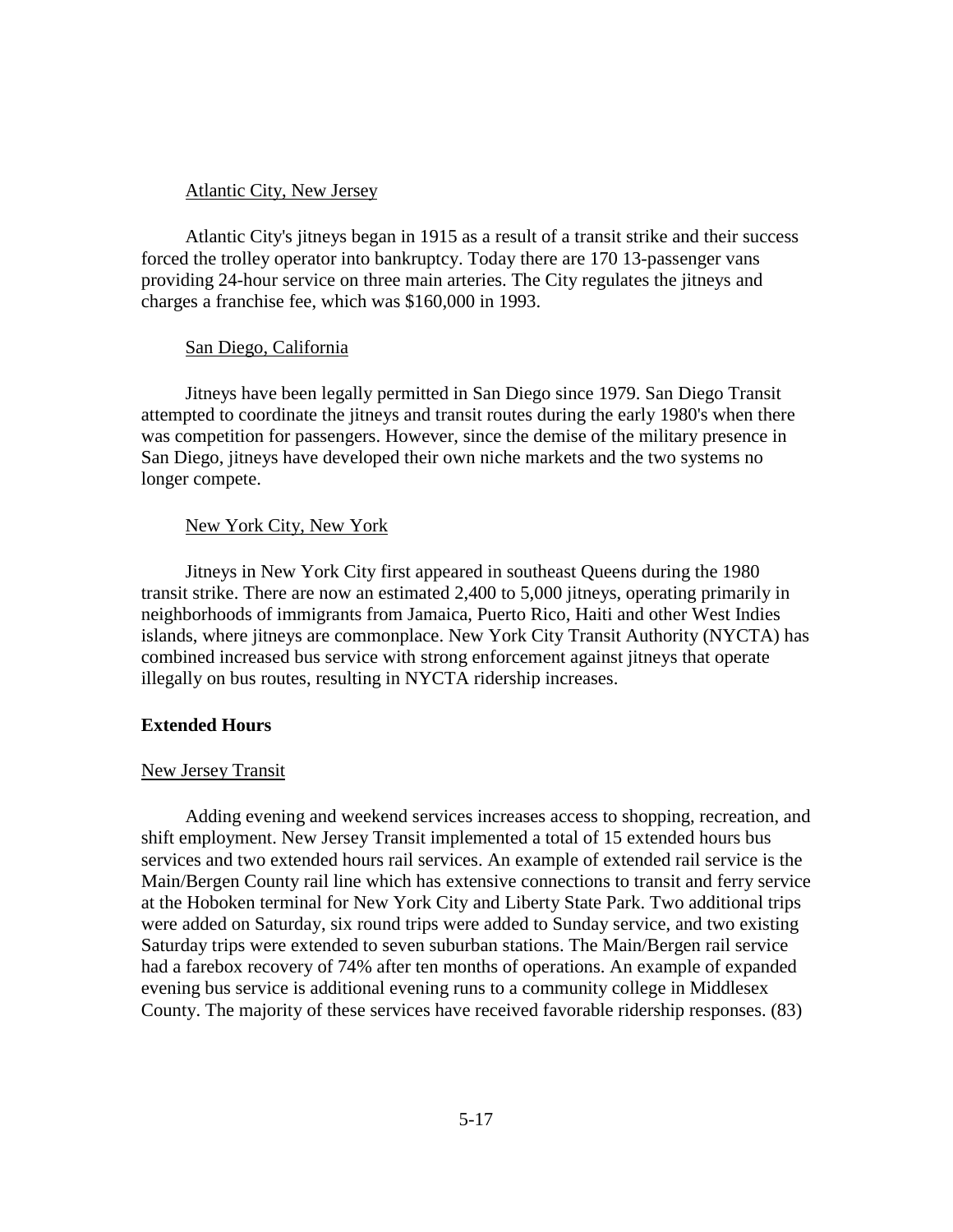## After Hours Program and Voucher Service, Florida

After Hours is a program of SpecTran, a subdivision of Palm Beach County Transportation Authority (CoTran) in West Palm Beach, Florida. Under a contract with Yellow Cab, riders who call 24 hours in advance can receive free rides between 6:30 and 11:30 p.m. if there are at least three people requesting service. Another evening program, Voucher Service, operates between 5:30 p.m. and midnight to supplement CoTran fixed route service which does not operate after 9:30 p.m. Passenger fares are subsidized using a county 6-cent gas tax. (84)

### Ann Arbor Transportation Authority

Late night service from 10 p.m. to 6 a.m., called "Night Ride," is operated by the Ann Arbor Transportation Authority (AATA) through a contract with taxicabs. The taxi operator receives a per passenger rate plus the fare. The city's taxicab ordinance requiring metered fares and prohibiting shared rides exempts taxis providing mass transportation services. (85)

# **Free Fares/Vouchers**

## Logan Utah

In 1992, Logan, Utah implemented a fare-free transit program aimed at increasing the mobility of senior citizens, public school children, and university students at Utah State in Logan. Ridership started at 2,000 trips per day and climbed very quickly within the first year of operation to 3,700 trips per day.

### Washington State

Washington State has been the nation's leader in implementing and supporting farefree transit. Island County, the first totally fare-free system, began in 1987 and includes fixed route and commuter links to ferry service.

Link Transit in Chelan and Douglas counties of central Washington started a farefree system in December 1991. The General Manager noted that transit is viewed as a public utility and as an important part of the community outreach to transit-dependent populations. System ridership has exceeded forecasts by three to four times with an average of 4,500 daily boardings. (86)

## Sacramento, California

Sacramento Regional Transit District has implemented a discount pass program for persons receiving general assistance benefits within Sacramento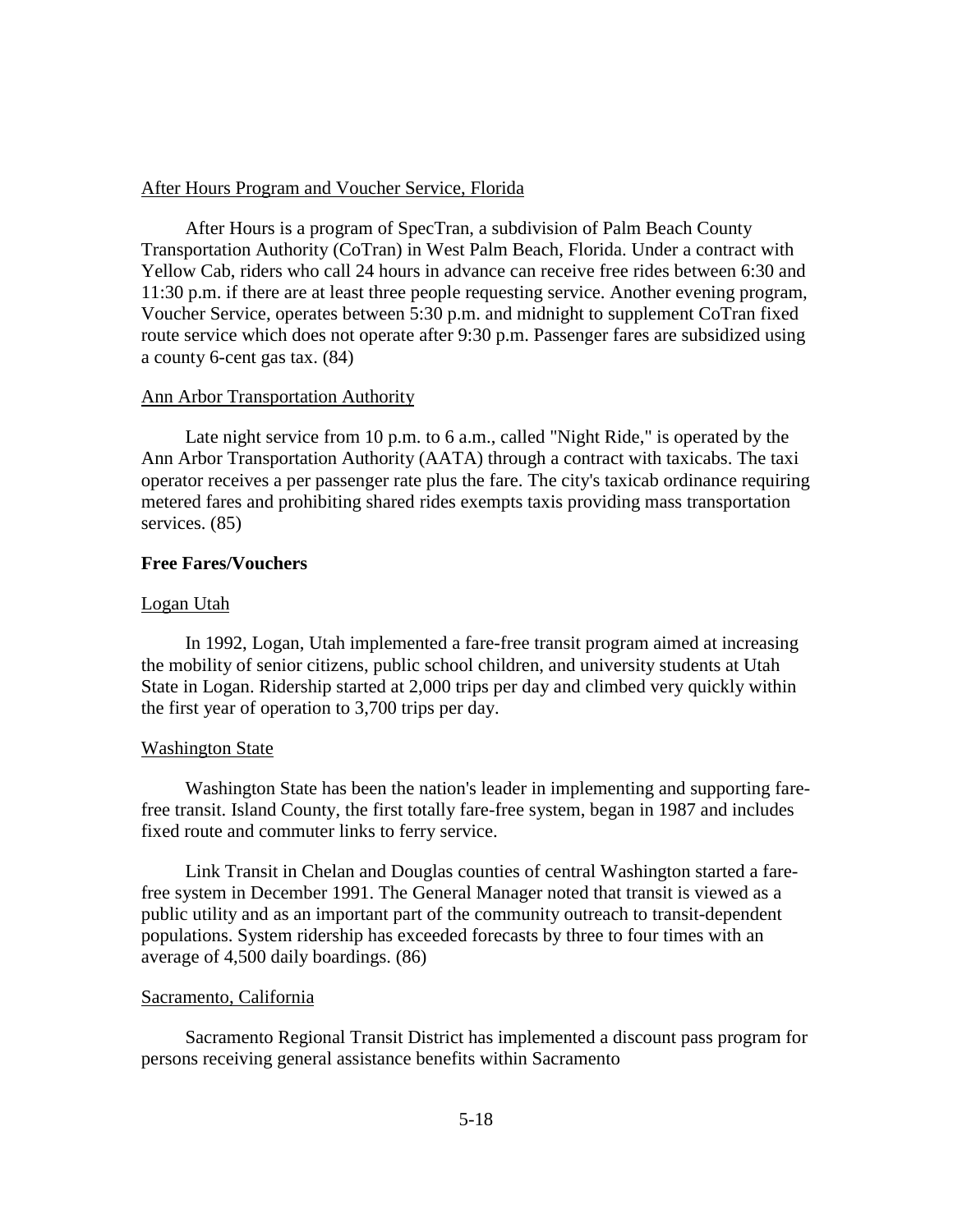County, California in lieu of a \$20 cash transportation stipend. Regional Transit provides the County with a \$20 transit pass, a 55% discount over the normal pass price. General assistance recipients put a sticker on their welfare photo identification card to ride the bus. The 6-8,000 people on general assistance per month receive greatly expanded transportation opportunities, while Regional Transit receives \$1.5-2 million a year in new revenue. A similar discount program is offered to students at the Sacramento state university. (87)

## City Rides, Los Angeles

See the Elderly Services section.

## Immediate Needs Transportation Program, Los Angeles

See the case study in Appendix A.

# **COORDINATION WITH HEALTH AND HUMAN SERVICES AGENCIES**

Immobility is an indicator of other social issues that typically cannot be addressed by transportation alone. Public transportation practices bundled with other support services most effectively address immobility issues related to welfare-to-work, employment, and health care. This research uncovered a number of examples of how transportation agencies have worked with others to bundle services by building effective partnerships with health and human services agencies.

## Medicaid Metropass, Florida

Metro-Dade Transit Agency in Miami avoids \$10 million annually in paratransit costs through the Metropass program it created in partnership with the Florida Medicare administration. Medicare recipients pay \$1 for an unlimited monthly pass, but give up paratransit, saving Medicare over \$500,000 a month. See the case study in Appendix A.

## Immediate Needs Transportation Program, California

The Metropolitan Transportation Authority underwrites both taxi vouchers and bus tokens, which are used by clients of 600 social service agencies in Los Angeles. Clients in the Immediate Needs Transportation Program use the assistance for trips to food banks and grocery stores, medical appointments, job training and job interviews, and for emergencies. See the case study in Appendix A.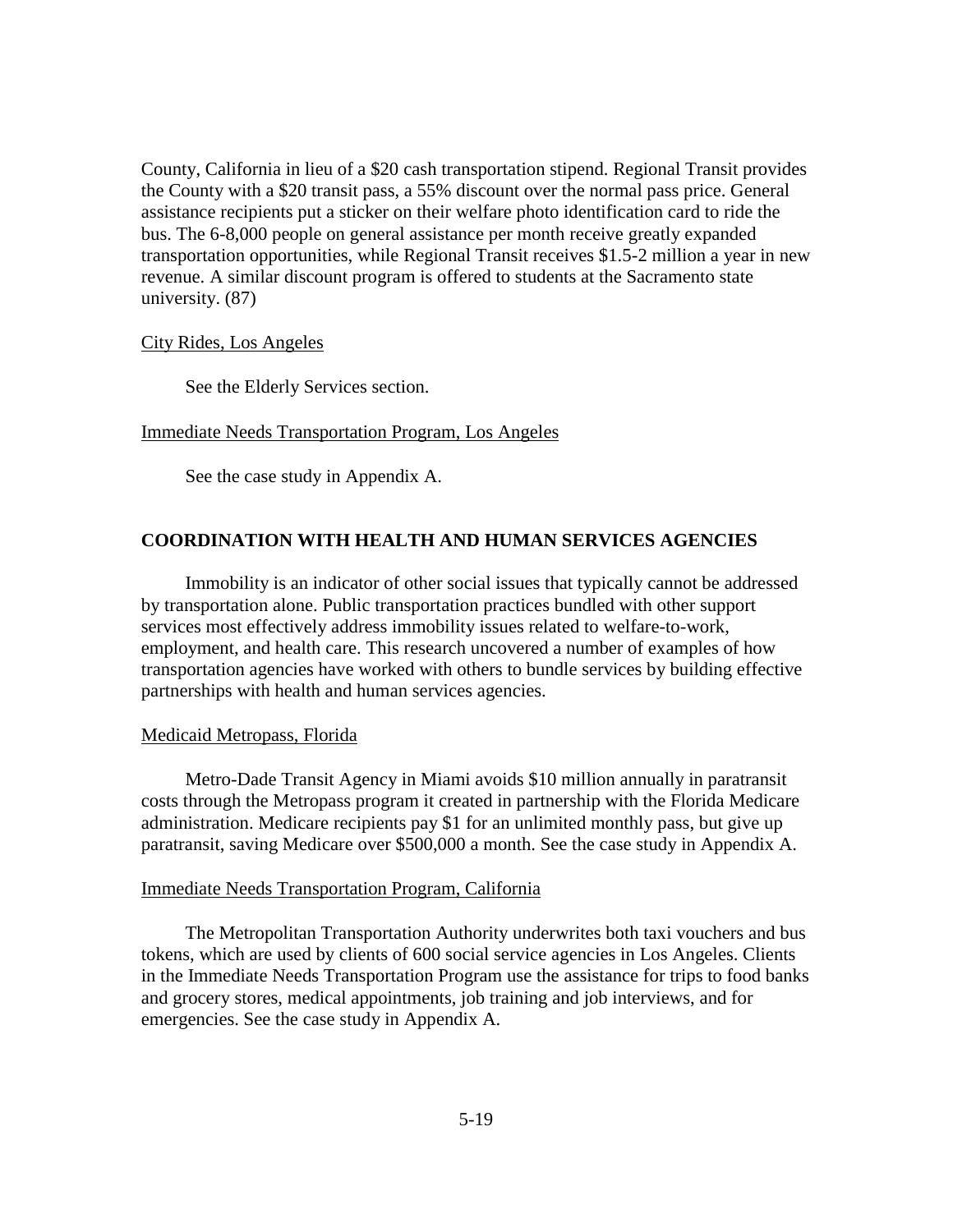## Coordinating Council, South Carolina

The Chesterfield County Coordinating Council in South Carolina is increasing mobility for rural residents by layering a fixed route system on dial-a-ride routes and allowing adults to ride school buses. The 43 member agencies have also agreed to share their vehicles. See the case study in Appendix A.

## OATS, INC., Missouri

Volunteers donate 76,000 hours annually, an equivalent of 36 employees, to provide transportation in 87 counties of rural Missouri. Besides federal transportation funds, OATS funding base includes the Area Agency on Aging, the Department of Mental Health, Social Services Block Grants, Medicaid, and contracts with hospitals, clinics, sheltered workshops, nursing homes, dialysis clinics, Head Start, arthritis programs, school districts and cities. See the case study in Appendix A.

### County Transportation Systems Management, Michigan

County Transportation Systems Management (CTSM) is a membership-based organization developing a system of organizing, financing, delivering and evaluating transportation services in a manner that seeks to control costs while delivering high quality services. CTSM has focused in Wayne County, west of Detroit, Michigan, by working with employers, educational institutions, health care systems, and human service providers to identify mobility gaps and plan an integrated, consumer-focused system of transportation. It is in the early stages of implementing federal grants to use technology, particularly the Internet, as a coordination tool. CTSM does not provide service itself but relies on existing providers. CTSM considers itself "the problem solver," with coordination as the outcome. (88)

## Rural Transit Enterprises Coordinated, Kentucky

Rural Transit Enterprises Coordinated (RTEC) serves an 11-county area in southeastern Kentucky, where 32.5% of the 266,000 people have incomes below the poverty level. RTEC, which started by providing transportation for seniors only, expanded to serve the general public in 1990. Funding sources include federal programs for rural transportation, Medicaid and Older Americans, and in-kind donations from cities and counties. As it has expanded, RTEC has obtained additional vehicles by leasing them from social service agencies that wanted to have RTEC provide transportation for clients. RTEC has found that linking people in rural communities to services requires a multi-county transportation service area. The primary need is for non-emergency medical trips, which often involve lengthy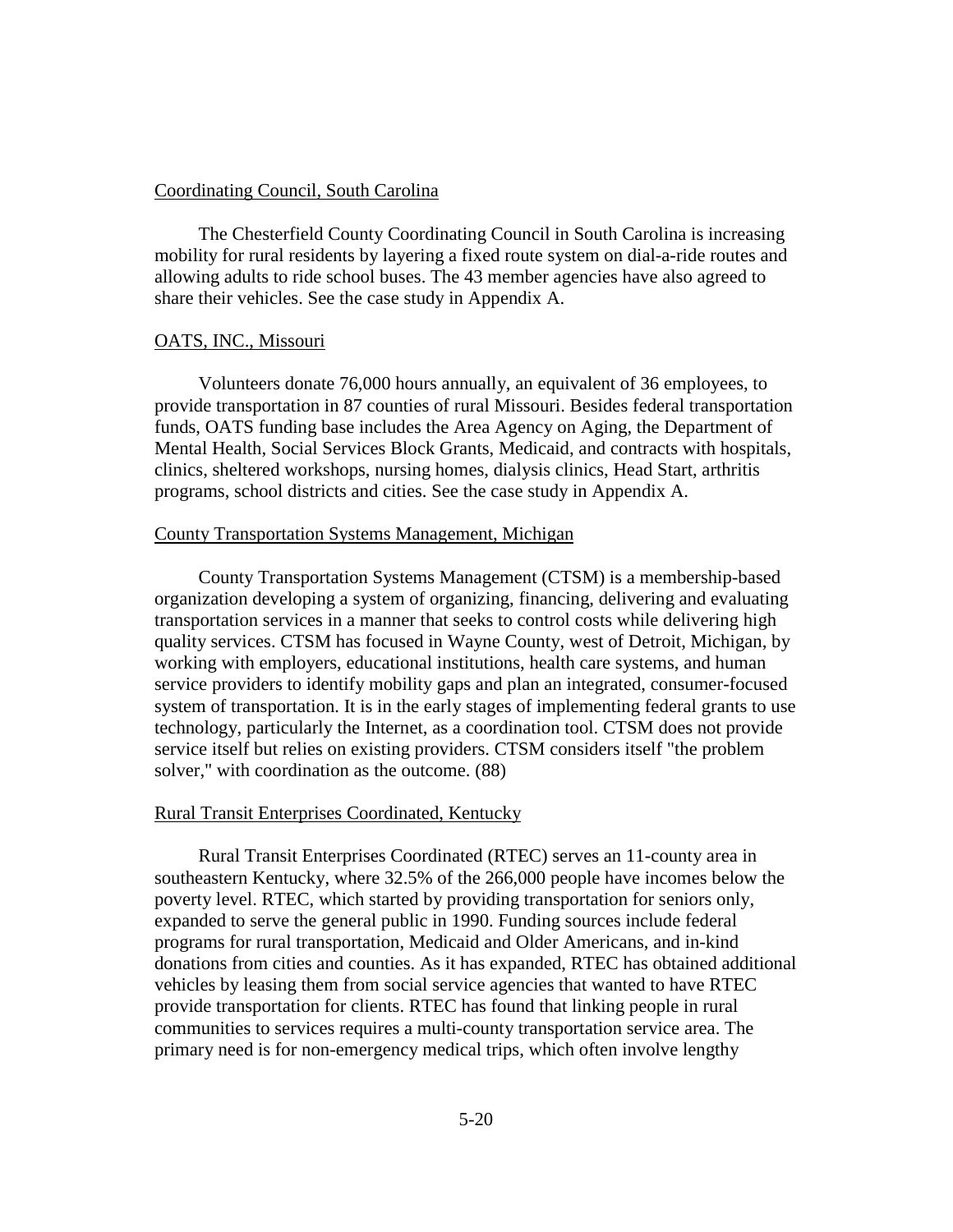trips to urban areas. RTEC also provides trips to jobs, job training, shopping centers, senior centers, and delivers meals to homebound seniors. In FY 1995, RTEC provided 186,195 passenger trips (4,879 by wheelchair users) using 45 vehicles at an average cost per trip of \$5.12. (89)

## Daniel Boone Development Council, Inc., Kentucky

Daniel Boone, a Community Action Agency, serves an eight-county area, also in southeastern Kentucky, and provides a variety of services: assistance with locating housing, weatherization, emergency services, job training and development, child care referral, shelters for homeless, and public transportation. Daniel Boone utilizes staff and facilities of Community Action Agencies in its service area to provide transportation, thereby avoiding duplication of costs and administration. The service area is mountainous and isolated from the rest of the State and the population is spread out in small communities. Total population of the transportation service area is 68,000. About 1/3 of the population has a disability, and 43% have incomes below the poverty level. The unemployment rate is about 15%. The specifics vary from county to county but, in general, transportation services are demand responsive and operate 8 a.m. to 4:30 p.m. Monday through Friday. Daniel Boone Transportation averages 6,800 passenger trips monthly with 55 vehicles in service, and a total annual operating cost of \$42,000. About half of trips are for medical purposes. (90)

### Volunteer Transportation Incorporated, Oregon

In the late 1970's, the Tri-County Metropolitan Transportation District (Tri-Met), in Portland, Oregon, created a non-profit agency called Volunteer Transportation Incorporated (VTI). This volunteer agency was eligible for special education dollars that Tri-Met itself could not access. VTI was also eligible to pursue federal transportation capital and operating funds separate from Tri-Met. Today, VTI has about 30 vans and station wagons, which it assigns to a network of 25 private, non-profit providers, such as the American Red Cross, Metropolitan Family Services, and Volunteers of America. The majority of VTI's operating funds come from Tri-Met. Because clients eligible for the Americans with Disabilities Act (ADA) use up most of the capacity on Tri-Met's own paratransit system, VTI's services assure that there is transportation for those who do not qualify for ADA but who do not have fixed route service available. In this way, Tri-Met has expanded service to a portion of the population without adding costly fixed route service. (91)

## **ELDERLY SERVICES**

The Americans with Disabilities Act (ADA) passed in 1990 requires that surface transportation operators provide wheelchair-accessible, fixed route vehicles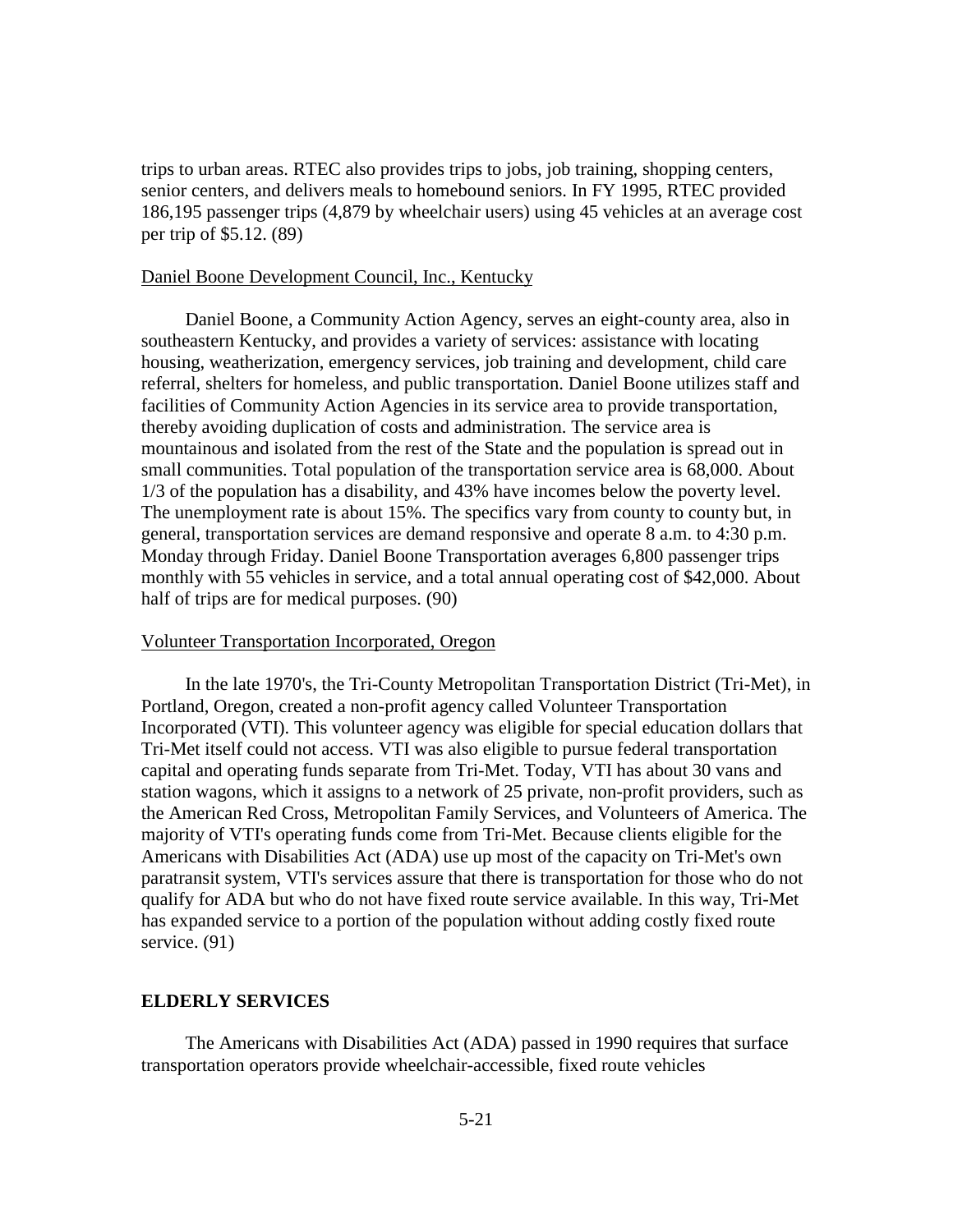and complementary paratransit services for individuals who cannot use fixed route services. Because there already is a body of information on ADA services available, this section of the Compendium focuses on non-ADA practices directed at the elderly. Practices described below (1) subsidize taxi rides for people on fixed incomes; (2) enlarge transportation options by teaching senior citizens confidence in riding fixed route transit; and (3) design routes to reduce walking distance to bus stops for a less mobile population. (Many of the practices in the sections on Filling Mobility Gaps and on Coordination also benefit the elderly.)

## **Subsidized Taxi Rides**

## City Ride, California

To supplement paratransit services for the elderly mandated by the ADA, a number of cities offer subsidized trips by taxi for persons who are elderly or disabled. The City of Los Angeles, California administers City Ride, a program of subsidized taxi scrip (vouchers) funded by a local sales tax. Eligible persons can register to receive one free book of sixty taxi scrip per quarter. In order to conserve resources, trips are limited to a maximum distance, and only eight scrip can be used per trip. The Los Angeles Department of Aging also receives 1600 books of scrip per quarter as a way of enhancing the resources available for senior programs. (92)

## Immediate Needs Transportation Program, California

See the case study in Appendix A.

## **Travel Training**

## City of Fremont's Peer Training, California

AC Transit District and the Bay Area Rapid Transit District funded group travel training with peers as assistants. Conducted by the City of Fremont, California, the travel training empowered persons who are elderly or with disabilities to shift from paratransit to fixed routes for some of their trips, saving both the transit agencies and riders money. See Appendix A for the complete case study

### Link Transit, Washington

Travel training teaches individuals to become more mobile in the community by training them to safely and independently use public transit. Travel training is available to all residents of Chelan and Douglas counties in Washington, who reside within the 3,500 square miles of Link's service area and have a physical or mental disability. Clients are referred and served on a first come, first served basis.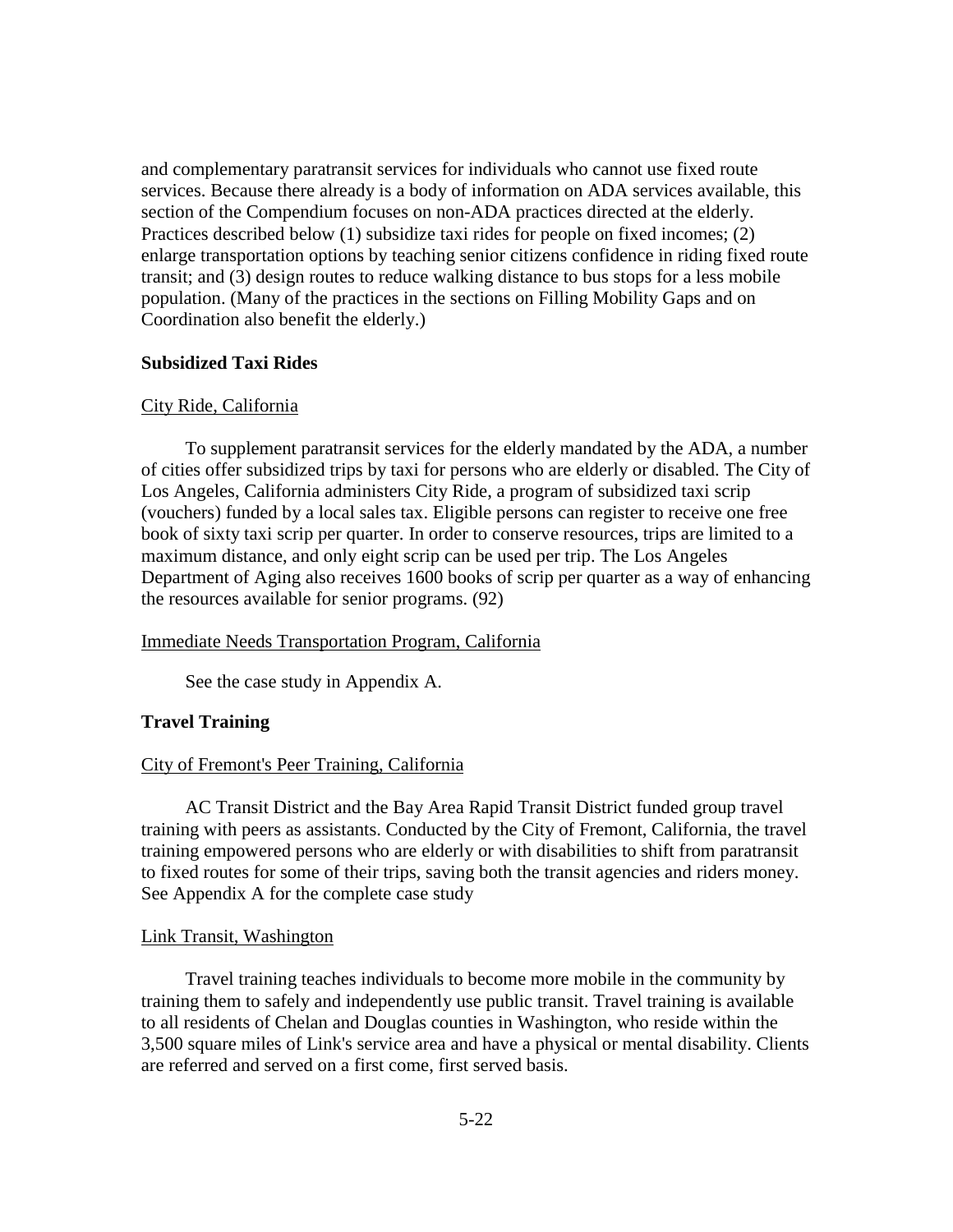A Travel Trainer evaluates participants' mobility skills, needs, and potential so that a specific training plan can be developed for each person. The Travel Trainer first devises the route with the individual and points out bus stops, landmarks, and transfer points. They then begin riding the route together. Instruction is provided in whatever areas necessary for the person to travel safely and independently on the bus. When the person demonstrates the necessary skills, the Travel Trainer will observe the individual by following him or her on the route. If the individual passes this test, the training is completed and the person earns a certificate. If the individual exhibits some difficulty, the training is continued. Training completion skills include: bus recognition; bus boarding/deboarding; handling money/pass/transfers; landmark identification; properly exiting bus; street crossing techniques; emergency procedures; and bus behavior. (93)(94)

## Kitsap Transit, Washington

The Kitsap Travel Training Program was developed based on feedback from senior centers, individual passengers, and from the realization that the percentage of seniors is increasing. Program planning began with the hiring of a Training Specialist in 1991. The first group of six trainers launched the program in the summer of 1992. As of 1995, a total of 14 different travel trainers had helped about 150 clients to become transit users. Countless others have been helped, less formally, by travel trainers who make contact with individuals on a casual basis when riding on a bus.

## **Service Routes**

# Madison County, Illinois

Service routes are fixed routes designed to reduce the distances that elderly persons and persons with disabilities must travel to get to and from bus stops. Typically, smaller vehicles are used, and vehicles will travel on neighborhood streets or into a mall or to hospital doorways to reduce walking distances. While routes are designed to better meet the needs of persons with disabilities and elderly persons, they are open to the public. Madison County Transit (MCT) has developed the service route concept further than most other systems in North America. It began implementation of service routes in 1989, and currently covers most of its service area with them. Service routes were developed as an alternative to fixed route services.

The service routes reversed the trend in declining ridership and have succeeded in attracting some of the demand from the paratransit service. Development of service routes required a new type of transit planning focused more on individual needs than general planning concepts such as use of population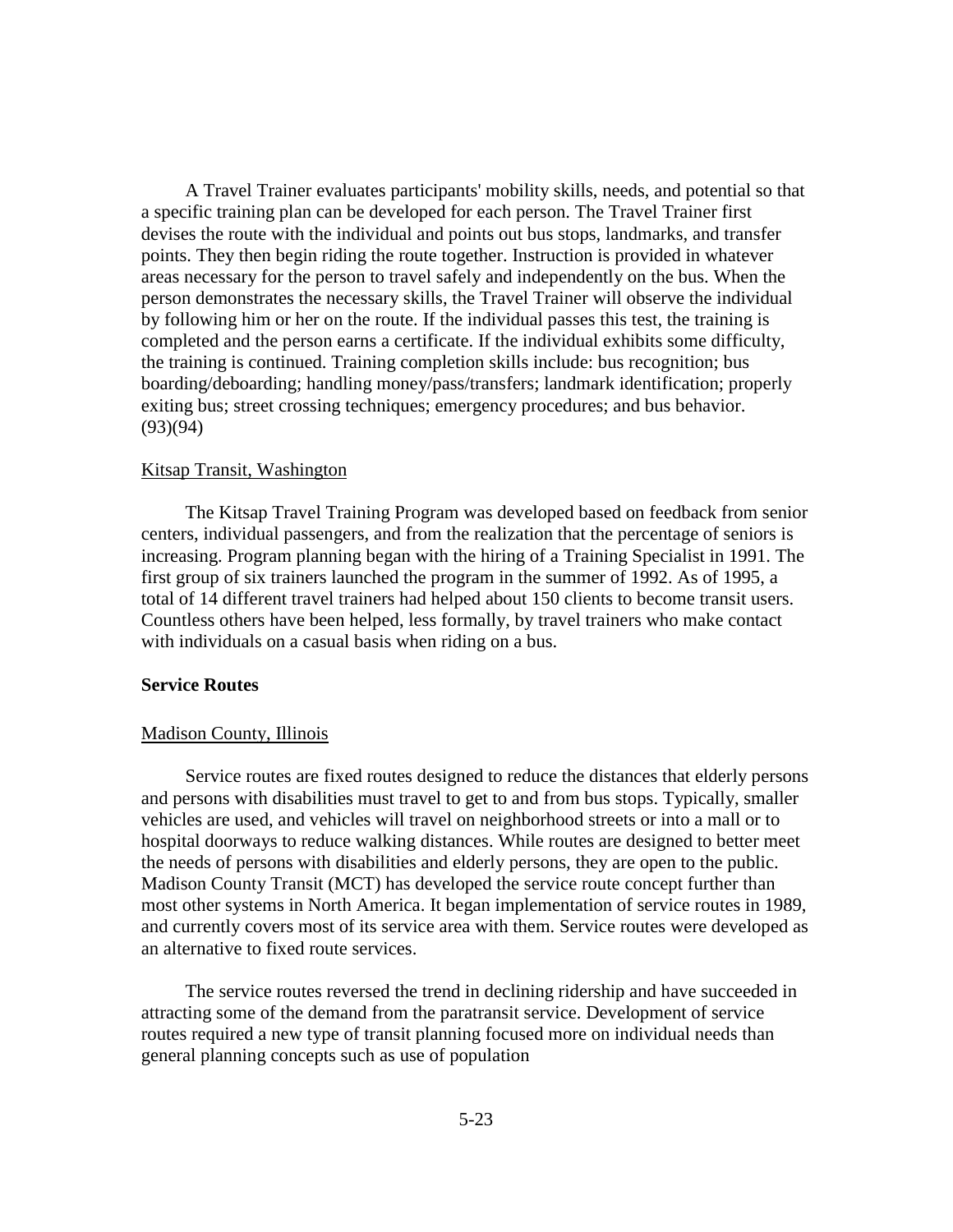densities. Routes and schedules, therefore, had to be very flexible to accommodate new needs as they were identified. Service routes were designed to get customers as close as possible to potential destinations. Other factors contributing to the success of the MCT service routes were use of low floor buses, good service coverage, extensive use of time transfers with connecting bus routes, close coordination between the fixed route and paratransit services, and travel training.

The cooperation of human service agencies in Madison County was also critical to the success of the system. Although skeptical at first, these agencies helped to travel train their clients to use the service routes. These agencies are currently strong supporters of the MCT system. Consumers surveyed were very favorable toward the service routes. Although some consumers resisted using the service routes rather than paratransit service, many others praised the service for its reliability and sense of independence it provides. (95)

# **YOUTH SERVICES**

The need for transportation services aimed at youth has grown rapidly with the widespread entry of women into the workforce. In 1960, only 27% of married women with children had jobs outside the home, but by 1986 the number was 61%. At the same time, more women are relying on child care facilities, requiring transportation for children to and from these sites in addition to transportation to and from the women's jobs. In 1977, over 33% of young children with working mothers were cared for in their homes, but by 1988 that number had dropped to 28%. (96) The following are some examples of how both the private and the public sectors are responding with innovative approaches to youth services.

#### Kids on Wheels Shuttle Service, California

With so many women now in the workforce, the private sector has identified transportation of children as a new market that didn't exist in the 1950s and 60s when most women stayed home. Kids on Wheels is "a shuttle service just for kids" begun in the mid-1990s by a mother of two children who saw an unmet need. Based in Walnut Creek, California, this firm serves 14 generally affluent communities in an area of over 200 square miles. Kids are picked up and dropped off at school, daycare, and after-school and summer activities, such as sports, dance, art, religion, recreation, camps, karate, music, and swimming. The majority of the clients are individual families who register for pre-scheduled trips under an annual contract, although the company is expanding to meet demands for on-call, single trips. One-way trips cost \$7.50-9.00. Discounts of \$2.00 are given for round trips and discounts of 25% for more than one child in a family. Group rates are also available to churches, schools, organizations and government agencies.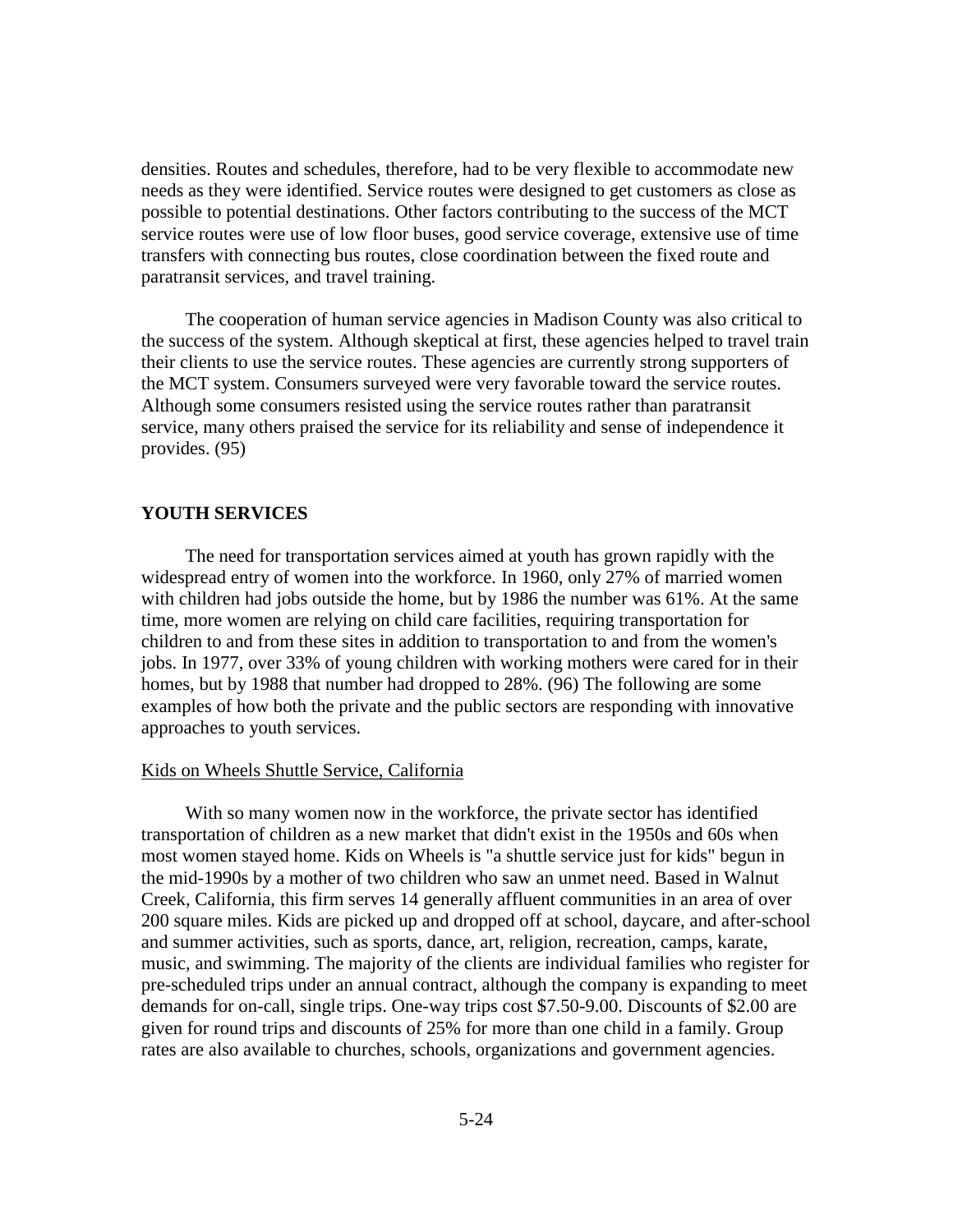The firm has recently been purchased by Unique Shuttle Services, Inc., which plans to expand into other nearby cities and, eventually, throughout the San Francisco Bay Area. A limited number of other such private companies already exist in some Bay Area communities. Kids on Wheels currently operates three 7-passenger Ford Windstar vans and five 25-passenger buses. Without any marketing program, there is a waiting list of 250 who have already paid the \$26 registration fee. Scheduling, not lack of additional vehicles, is the inhibitor in meeting this demand. Since school and other activities start and end at a specific time, it is difficult to efficiently add more door-to-door pickups on a route without unreasonably increasing time spent on the bus.

Most of the trained drivers are mothers who work part-time, split shifts. Shifts are generally from 6:30-9 a.m., 11:30 a.m.-1:30 p.m., and 2:30-6:30 p.m. Parent drivers are given free transportation for one child and a 50% discount for their additional children. Musical tapes, hand-held games, toys and books are provided on the bus, and snack plans are available. Children range from preschool through elementary school in age. A new service with a different name is being created for junior high and high school ages. (97)

#### Bus Pass Program for Students, Alabama

Public bus drivers in Decatur, Alabama noticed a lot of school-age kids hanging out on street corners during school hours. The bus drivers' concern began an effort by the transit system's staff to find a way to solve the problem. Research by the Community Action Agency of North Central Alabama, Inc. (CAA) showed that many students from this predominantly low-income, minority area had no transportation to school. In most cases, parents didn't have a car or money for public bus fare. The result was a free bus pass program for students whose families meet prerequisites based primarily on income level. Funding from the U.S. Housing & Urban Development Community Block Grant program is received by the City of Decatur, which then turns over a portion to CAA to operate the program. Before the program, students had a 45% higher absenteeism and three times the dropout rate than students from other areas of the city. School attendance rates have shown a 23% increase since implementation of the program. (98)

#### Before-and-After School Transportation, Kansas

An inner-city district within the Kansas City Public School system is establishing before-and-after school care at 10 elementary schools for 1,800 children. To get children to the sites before school, the Kansas Department of Social and Rehabilitation Services will fund taxi cab services, transportation contractors, and parents who transport others' children. In the evening, the state will fund the school district to operate four new routes from the school child care sites to homes. The Boys and Girls Club of Greater Kansas City will provide child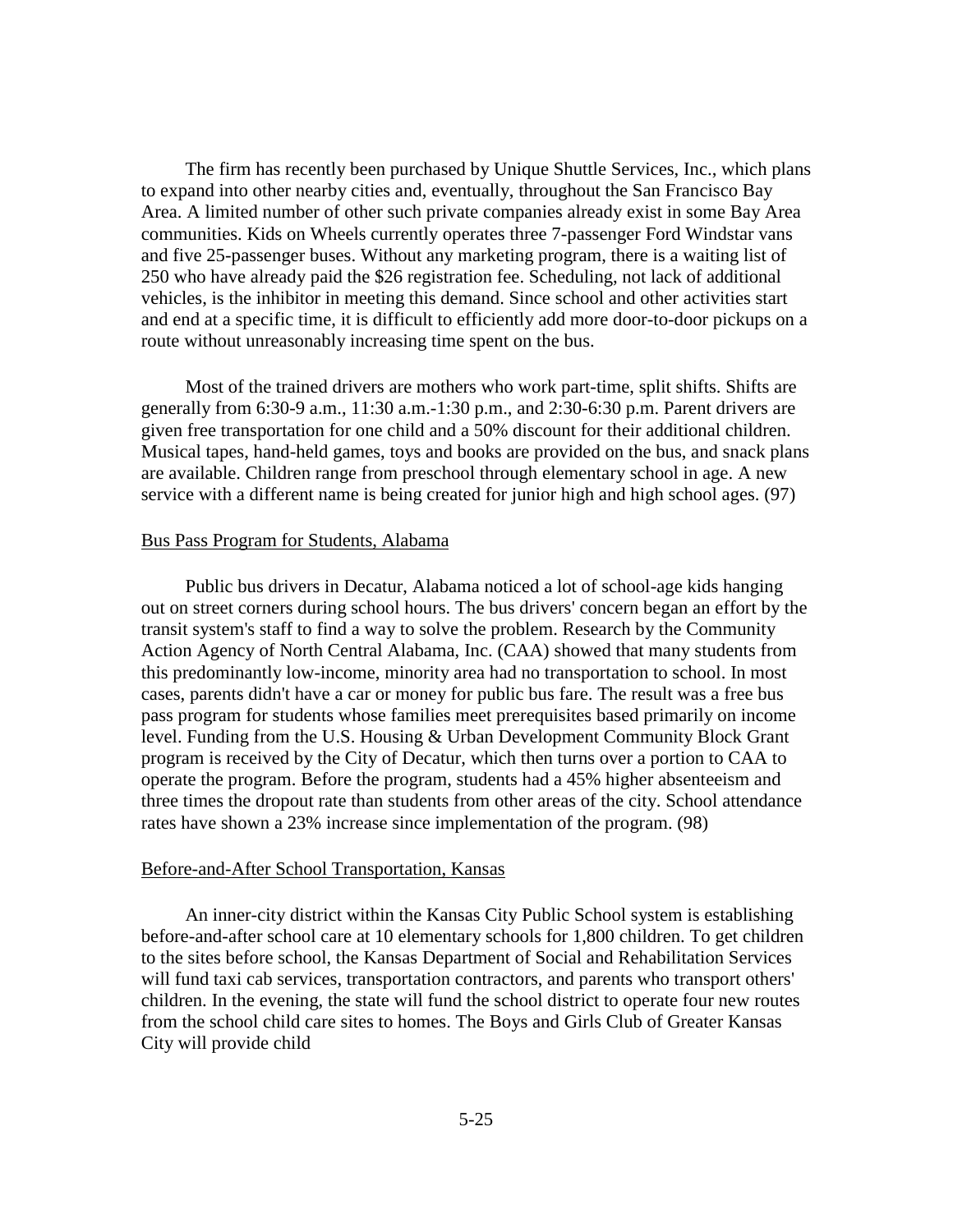care, and Head Start will fund evening meals for children in the after-school program. (99)

#### Child Care at Transit Stations, California

Transit stations present a logical location for daycare centers. Working parents can conveniently drop their children off rather than making an additional trip to the child care location. This accessibility is especially important since many in-home child care providers are located in low density neighborhoods which may not have a convenient level of transit service. The Transit Tots West Child Care Center and depot at the new Chatsworth Metrolink Station is a joint venture of the Los Angeles County Metropolitan Transportation Authority and the City of Los Angeles. More than five years in the planning, the center opened on April 20, 1996 and is operated by Children's Discovery Centers of America, Inc., which runs more than 200 child care centers nationwide. The center has capacity for 90 children and occupies 5,500 square feet at the depot, with three classrooms and an outdoor play area. Transit Tots West is open to the public for infant and preschool care, but priority is given first to mass transit users and second to parents who carpool. The Chatsworth Center is part of a 14 acre station site that is planned for future development, to include a park, offices, shops, theaters, and apartment housing. (100)

#### **TRANSIT ORIENTED DEVELOPMENT**

A key finding of this research is that public transportation agencies can provide leadership in economic development, thereby reducing the costs of immobility. A number of transit agencies are involved in long-term land use changes that can have a more permanent impact on economic development. Below are examples of transit as part of a larger economic development strategy.

#### Fruitvale BART Transit Village, California

The Bay Area Rapid Transit District will revitalize a rail station in a low-income neighborhood in Oakland, California. Its partner, the Spanish Speaking Unity Council, will address immobility by creating a Transit Village at the hub, which features a mix of social services, retail, and residential uses. See the case study in Appendix A.

#### Blue Line TeleVillage, California

The Metropolitan Transportation Authority's Blue Line TeleVillage contains a Telework Center, a computer lab with Internet access, a video conference center, and interactive kiosks. Residents and employees in Compton, California can access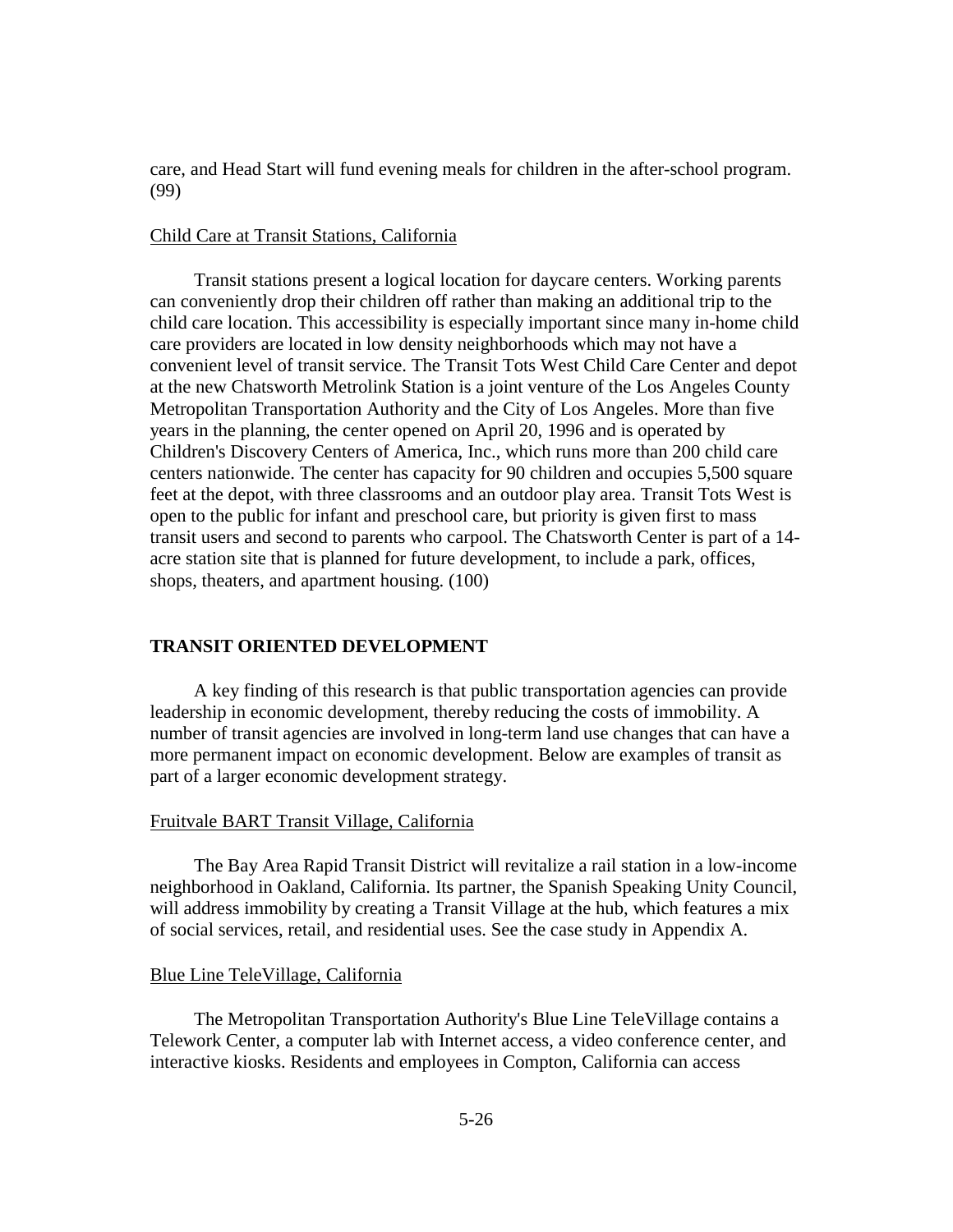many services without the need to travel. The TeleVillage will be part of a one-stop training center for welfare recipients. See the case study in Appendix A.

#### Neighborhood Travel Center, Texas

A community based Neighborhood Travel Center in Corpus Christi, Texas, was opened in February 1992 in a small neighborhood shopping district. The Regional Transit Authority, working with Project for Open Spaces, a national organization focusing on renewing public places as attractive and useful community assets, has sought to spruce-up the site with improved pedestrian facilities, landscaping and public art to attract riders and serve as a small business incubator. (101)

#### Broadway Manchester Transit Center, California

Joint development by transit authorities has been primarily around rail stations. The Los Angeles County Metropolitan Transportation Authority has allocated funds to plan a Transit Center focused on bus transit in the Broadway-Manchester neighborhood of South Central Los Angeles. The Transit Center will be at the Harbor Transitway, adjacent to a freeway. Preliminary plans call for improved public access to the Transitway, retail development, public services, and a child care center. Employment opportunities for local residents is also a goal. The site is already part of a redevelopment area. (102)

#### **VEHICLE PROGRAMS**

The focus of this research has been on public transportation systems, as defined in the Research Problem Statement. This has been interpreted broadly to include publicly operated rail, bus, and light rail systems; school bus systems; social service agency transportation; paratransit; jitneys; private bus systems; and taxicabs.

The definition of public transportation could be broadened even further to include vehicle programs which receive public funding. Two examples of public transportation agencies which also provide vehicle programs, the Ventura County Transportation Commission and the Bay Area Rapid Transit District, are cited below.

State and county social service agencies and community-based organizations involved in welfare reform have also been devising vehicle programs to assist this population. Because sometimes a car is the best solution for a transportation problem, the following includes a sample of vehicle programs that attempt to overcome the insurance and maintenance obstacles for low-income owners. These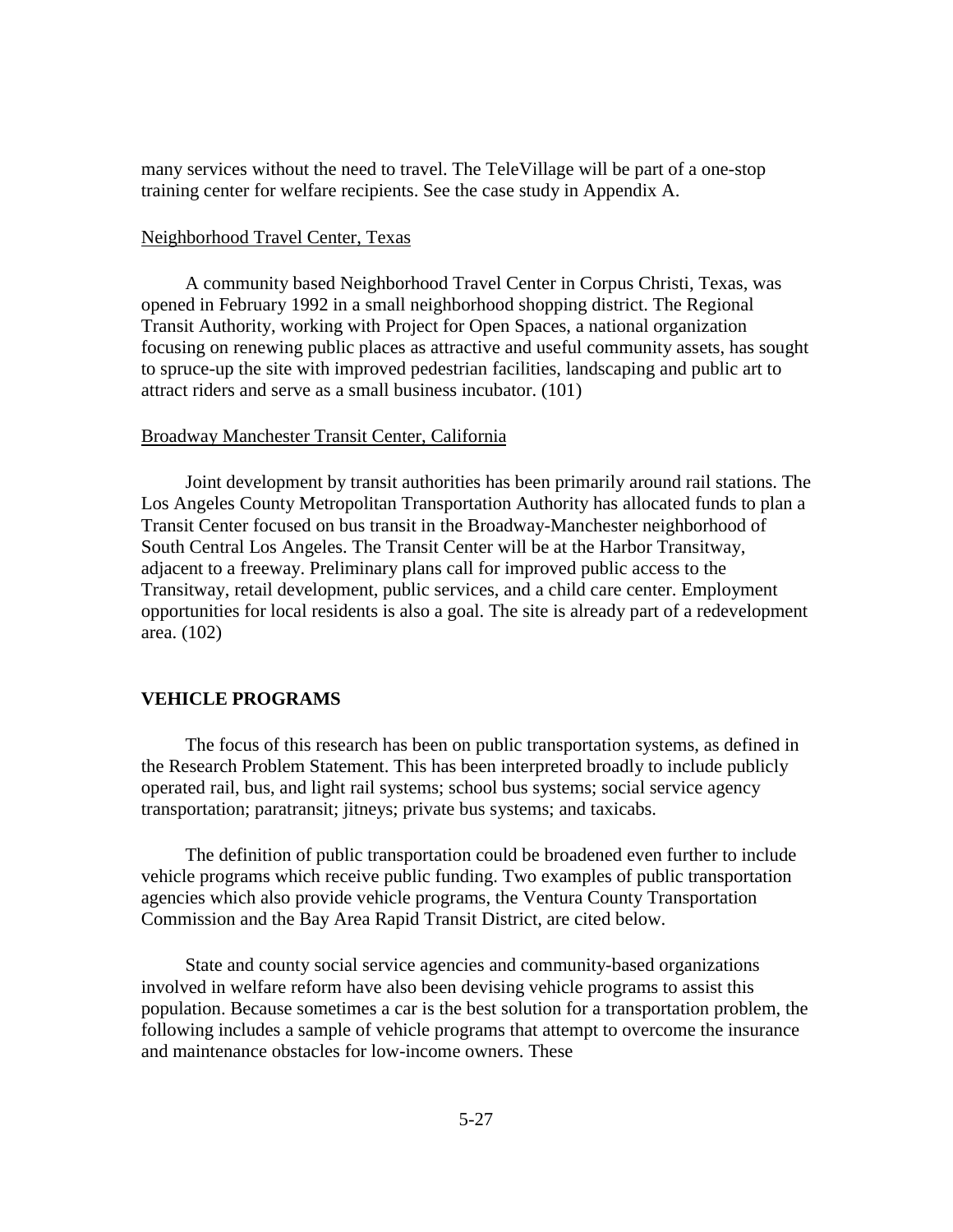programs are aimed at providing mobility to welfare recipients until they become established in the work force.

### Ventura County, California

The County will offer low-interest car loans, guaranteed by the county and financed by the public credit union. Aging fleet cars will be donated by local businesses and reconditioned by volunteer mechanics. Dealerships will donate free repairs.

Ventura County Transportation Commission is also designing a Smart Car-Sharing program for those who have no transit available or where transit would take more than one hour one-way to work. In this case, people with a driver's license and a clean driving record can "rent" a new car to go to their destination. The car may then be picked up and used by another person before it is returned for the trip home. Carsharers will be charged for mileage or may be assessed a weekly fee. A Guaranteed Ride Home program will serve as a back-up if there is a glitch in the car-sharing schedule.

#### Bay Area Rapid Transit District (BART), California

BART intends to place rental cars for patrons' use at two of its suburban stations and to place compressed natural gas Hondas at its newest station. Patrons will pay a fee to use the cars to travel from these suburban stations to suburban job sites. The cars could then be available for a fee as pool cars during the day at employment sites, eliminating the need for companies to invest in a corporate fleet. Drivers need licenses, proof of insurance and a clean driving record.

#### Wheels-To-Work, North Carolina

Operable cars are sold to persons transitioning off welfare through the Wheels-To-Work program, a partnership of Forsyth County commissioners, the Department of Social Services, Goodwill Industries of Northwest North Carolina, the Winston-Salem Transit Authority, a local auto dealer, and an insurance agency. Although the Winston-Salem Transit Authority does coordinate carpooling and vanpooling in the area, it is supportive of Wheels-To-Work, because only those who do not have access to bus routes to get to work are eligible for the program. The auto dealer repairs surplus county vehicles, and Goodwill pays the first year's insurance, repairs, taxes, license, and title fees. Participants can own the car after the first year by reimbursing Goodwill, which uses the money to fix up another car for the program.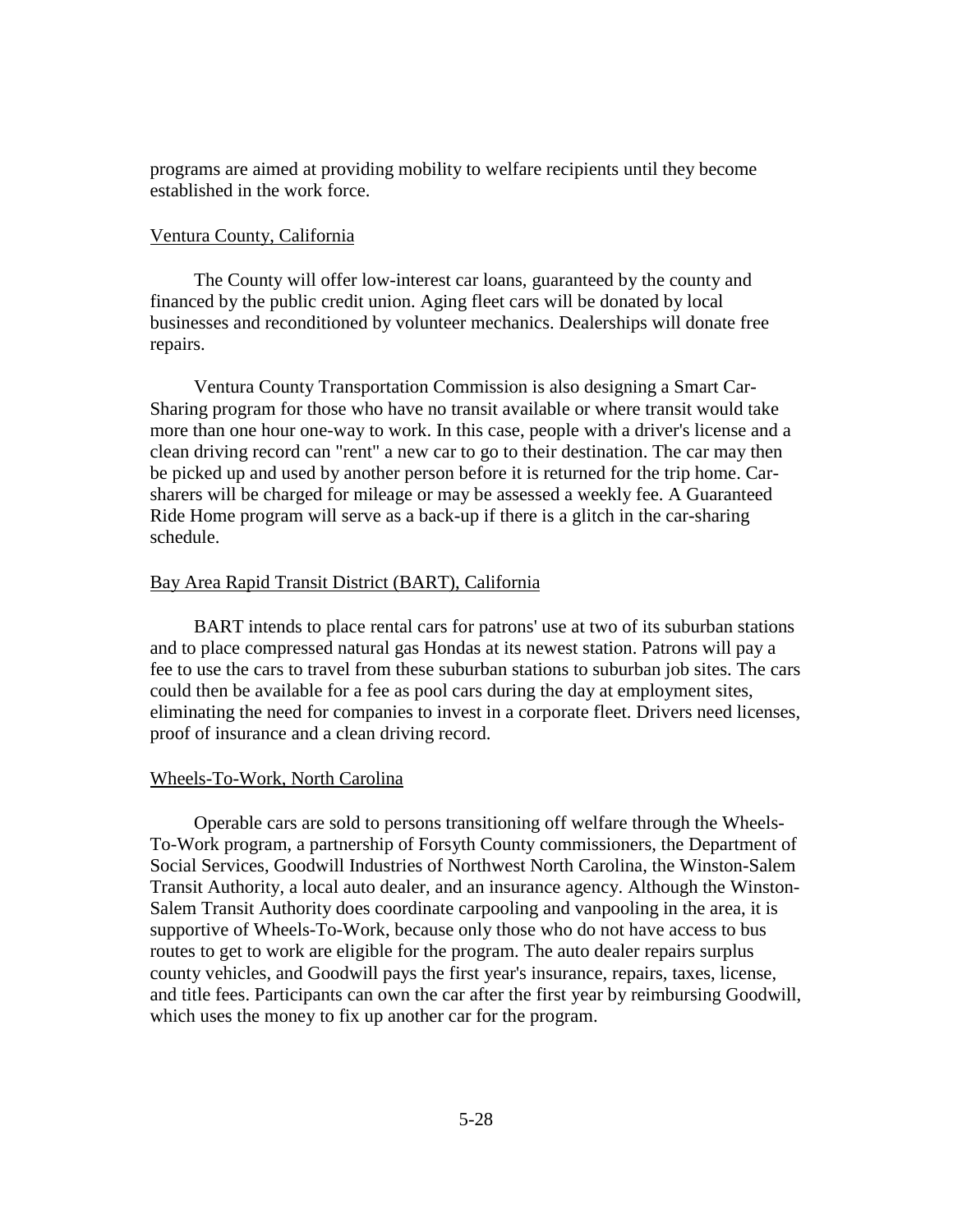## Fairfax, Virginia

State money is being used to help former welfare recipients make down payments on used cars, and have the cars inspected and enrolled in routine maintenance programs.

## Virginia's Southwestern Counties

The welfare department bought used government vehicles and leased them to job seekers for about \$100 per month, including regular maintenance.

## Fond du Lac County, Wisconsin

As part of Wisconsin's Work-Not-Welfare demonstration program, low-interest "job access loans" are made to buy cars or make repairs on existing cars.

## Maryland and Texas

These states offer "Wheels to Work" programs that make donated vehicles available at low cost (usually about \$500), and individuals and companies that donate cars receive a charitable tax deduction.

## Contra Costa County, California

Contra Costa County in Northern California has developed a Welfare-to-Work Transportation Action Plan, which includes these additional ideas for vehicle programs. The County's Social Service Department is exploring policy changes and funding sources to implement the programs.

- Loans or Grants to Remove Barriers to Driving. To enable participants enrolled in the County's welfare program, or those at risk of becoming a welfare recipient, to obtain a drivers' license and/or legally operate a car they own, this project would utilize State diversion funds (for those not yet receiving welfare) or the County's Transportation Supportive Services funds (for welfare participants) as follows: loan or grant funds to absent parents to pay child support payments that are in arrears; loan funds to participants so that they may pay off outstanding tickets; and provide funds for emergency car repairs needed to get a vehicle in running condition.
- Low Cost Car Repair and Insurance Resources. Local school, college, and Regional Occupational Programs (ROP) auto shops will be contacted to offer reasonable and/or discounted rates on car diagnostic services, repair, and maintenance to welfare participants with vehicles. Insurance companies and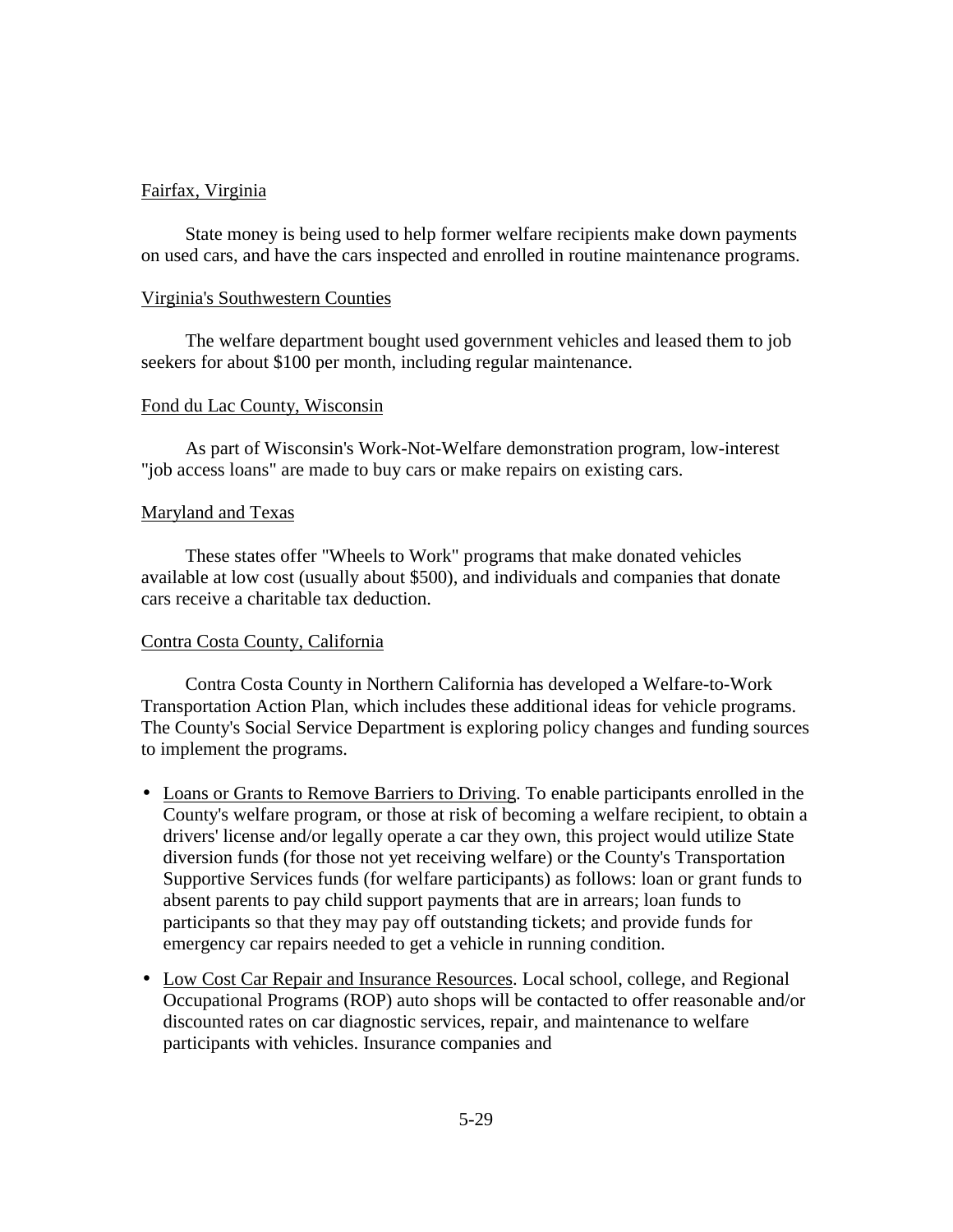insurance pools (such as those for municipalities and transit providers) will be surveyed to obtain the lowest possible rates for participants.

- Subsidize Emergency Roadside Service Membership. Welfare recipients may have a vehicle which is unreliable. This program would subsidize welfare participants' membership in roadside service provider clubs or organizations in order to obtain emergency roadside assistance and other benefits such as vehicle diagnostic services. State welfare funds could be used for this purpose.
- Loaner Cars. This project would make loaner cars available for welfare participants to use for transportation to job interviews, to agencies such as the Department of Motor Vehicles to get necessary licenses, etc. Public agencies' vehicles or community-based organizations with a pool of vehicles might be tapped for this purpose.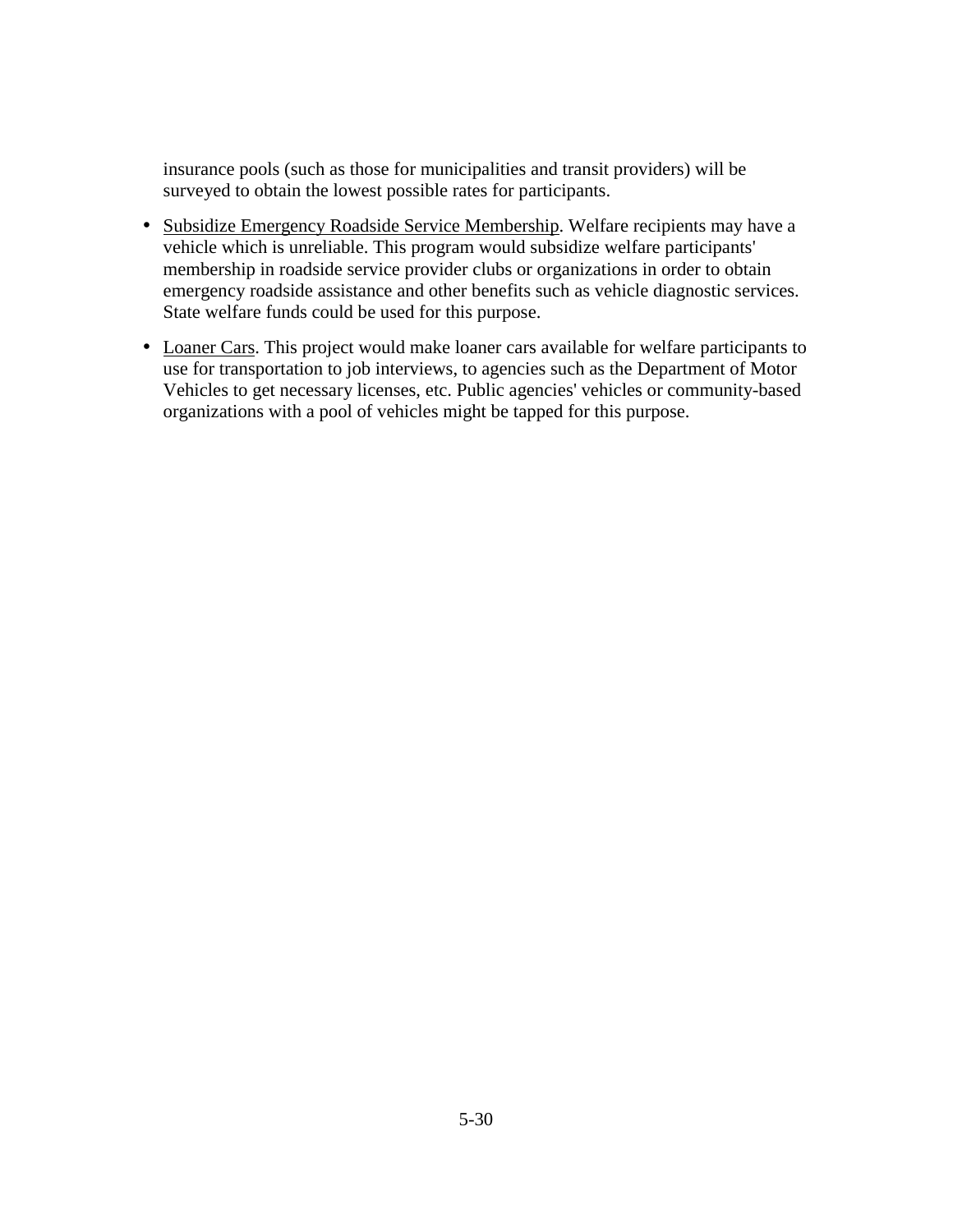#### **CHAPTER REFERENCES**

- (53) "Bridges to Work Summary and Fact Sheet." See The Welfare Information Network: Transportation Internet Web Site at htpp://www.welfareinfo. org/transport.htm.
- (54) Rosenbloom, S., *Reverse Commute Transportation; Emerging Provider Roles.* U.S. Department of Transportation, Federal Transit Administration, Washington, D.C. (March 1992).
- (55) Rosenbloom, S., *Reverse Commute Transportation; Emerging Provider Roles.* U.S. Department of Transportation, Federal Transit Administration, Washington, D.C. (March 1992).
- (56) Destination JOBS, A Summary of the Hennepin County, Minnesota Reverse Commute Employment Program, Jeffrey S. Hardin, Editor.
- (57) Hughes, M. with Sternberg, J., The New Metropolitan Reality: Where the Rubber Meets the Road in Antipoverty Policy, Public Finance and Housing Center, The Urban Institute (December 1992).
- (58) Marchwinski, T. and Fittante, S. R., "Air Quality and Cost-Revenue Impacts of Suburban Employment Center Commuter Rail Connector Bus Services." A paper presented to the 1992 Transportation Research Board Annual Meetings, Preprint #92040 (August 1991).
- (59) Crain & Associates, Shuttle Planning for South San Francisco Employers Using AB434 Funding, Final Report (1994).
- (60) "The Link to Employment: Case Workers as Mobility Managers," Community Transportation Association of America (1997). See The Welfare Information Network: Transportation Internet Web Site at htpp://www.welfareinfo.org/transport.htm
- (61) Miller, J., "Welfare Reform in Rural Areas: A Special Community Transportation Report" (October 1997). See The Welfare Information Network: Transportation Internet Web Site at htpp://www.welfareinfo.org/transport.htm
- (62) Etindi, D., "Rachel's Bus Company" (July 1997). See The Welfare Information Network: Transportation Internet Web Site at htpp://www.welfareinfo.org/transport.htm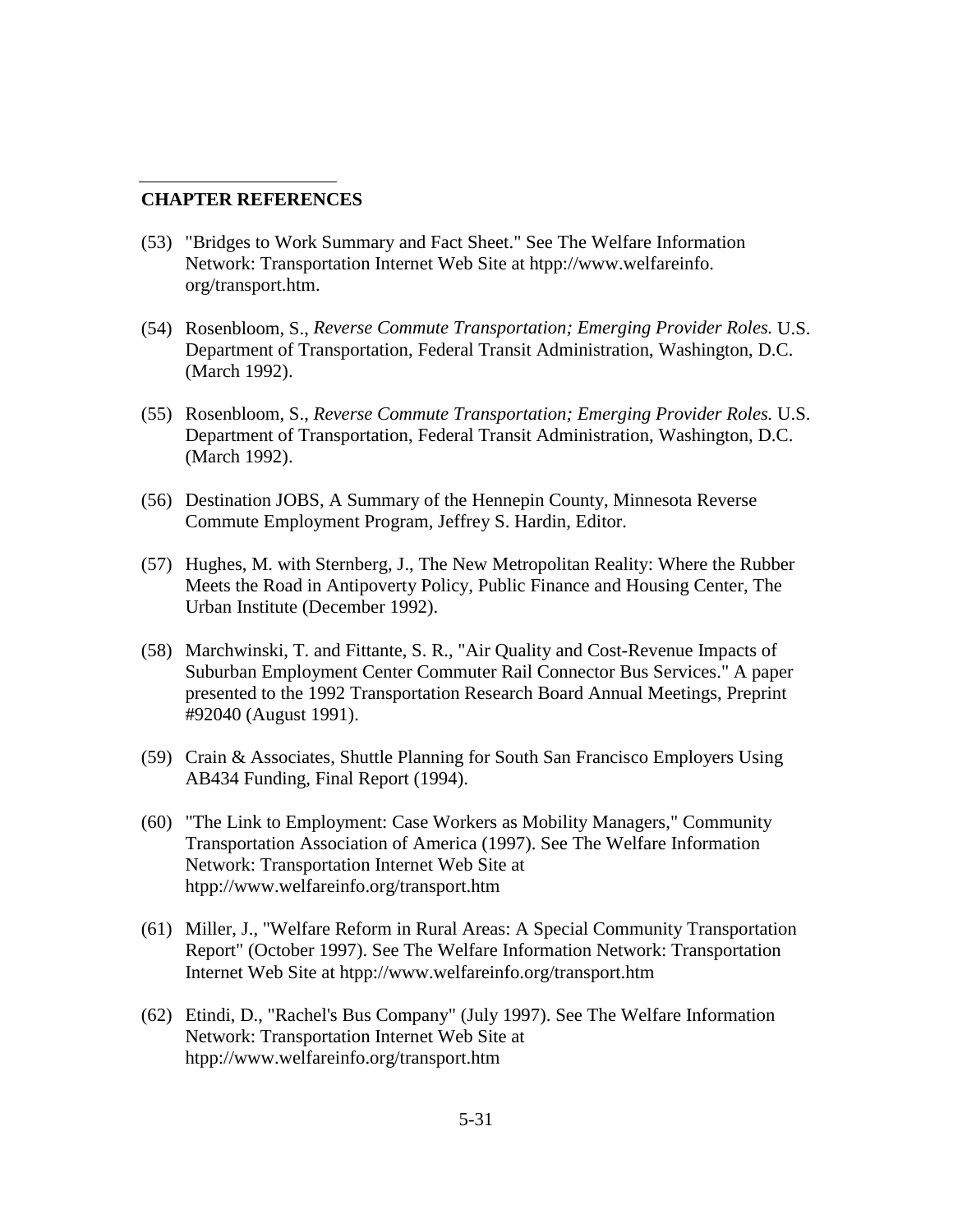- (63) Telephone interview by Crain & Assoc. in June 1996 with Teresa Robinson and Shawn Brink, Glendale-Azalea School District and Skills Center, Oregon. Supplementary information from April 1996 article, "Taking People to Work: JOBLINKS Success Stories," by Robert T. Goble, *CTR* feature on The Welfare Information Network: Transportation, Internet Web Site at htpp://www.welfareinfo.org/transport.htm
- (64) Goble, R., "Taking People to Work: JOBLINKS Success Stories," April, 1996 *CTR* feature article on The Welfare Information Network: Transportation, Internet Web Site at htpp://www.welfareinfo.org/transport.htm
- (65) Telephone interview by Crain & Associates with Libby Bunting, Southeast Arkansas Transportation (SEAT), Pine Bluff, Arkansas, June 1996.
- (66) Supplementary Information from "JOBLINKS Post-Project Analysis: 1995-96 Demonstration Projects," Community Transportation Association of America (April 1997)
- (67) Telephone interview by Crain & Associates, April 1997.
- (68) "Best Practices in Employment Transportation," Community Transportation Association of America (June 23, 1997).
- (69) Rosenbloom, S., *Reverse Commute Transportation, Emerging Provider Roles.* U.S. Department of Transportation, Federal Transit Administration, Washington, D.C. (March 1992) pp. 31-32.
- (70) Laube, M., Lyons, W., and vander Wilden, P., *Transportation Planning for Access to Jobs,* U.S. Department of Transportation (August 28, 1997).
- (71) Telephone Interview by Crain & Associates, April 1997.
- (72) "The Link to Employment: Case Workers as Mobility Managers," Community Transportation Association of America (1997). See The Welfare Information Network: Transportation Internet Web Site at htpp://www.welfareinfo.org/transport.htm
- (73) "The Link to Employment: Case Workers as Mobility Managers," Community Transportation Association of America (1997). See The Welfare Information Network: Transportation Internet Web Site at htpp://www.welfareinfo.org/transport.htm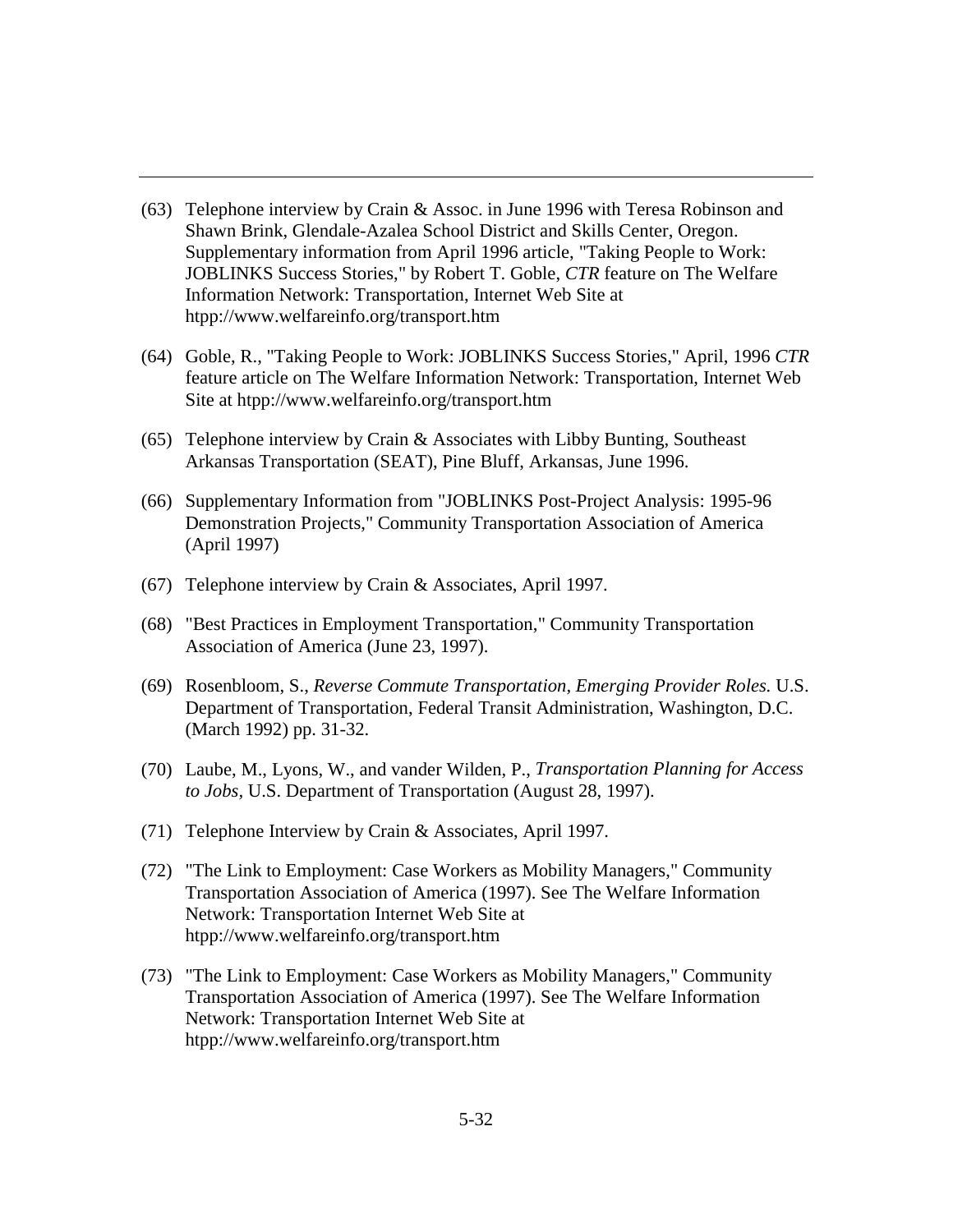- (74) Catherine Simpson, Employer Services Administrator, Fort Worth Transportation Authority, presentation at TCRP Project B-7, "Strategies to Assist Local Transportation Agencies in Becoming Mobility Managers," Roundtable in Orlando, Florida (May 1996).
- (75) Crain & Associates, Inc., and Pacific Consulting Group, *Strategies to Assist Local Transportation Agencies in Becoming Mobility Managers,* Transportation Cooperative Research Program Report 21, Transportation Research Board, National Research Council, Washington, DC (1997).
- (76) Phone interview by Crain & Associates, April 1997.
- (77) *JOBLINKS Post-Project Analysis*, Final Report, Community Transportation Association of America, Appendix C (April 1997).
- (78) Telephone Interview by Crain & Associates, April 1997.
- (79) Byrd, R., *Empowerment Zones and Enterprise Communities, Transportation Planning Assistance.* U.S. Department of Transportation, Federal Transit Administration, and U.S. Department of Housing and Urban Development, Washington, D.C. (May 3, 1994).
- (80) Hughes, M., *Fighting Poverty in Cities: Transportation Programs as Bridges to Opportunity.* Research Report on America's Cities, National League of Cities Washington, D.C. (1989) pp. 33-40.
- (81) Mobility Corporation, in association with KPMG Peat Marwick, Mundle & Associates, Inc., *The Miami Jitneys.* Prepared for the Office of Private Sector Initiatives, Federal Transit Administration, Washington, D.C. (September 1992).
- (82) Center for Urban Transportation Research, *Jitney Enforcement Strategies.* Metro-Dade Transit Agency, Miami, Florida (June 1994).
- (83) Crain & Associates, Inc., and Pacific Consulting Group, *Strategies to Assist Local Transportation Agencies in Becoming Mobility Managers,* Transportation Cooperative Research Program Report 21, Transportation Research Board, National Research Council, Washington, DC (1997).
- (84) Crain & Associates, Inc., and Pacific Consulting Group, *Strategies to Assist Local Transportation Agencies in Becoming Mobility Managers,* Transportation Cooperative Research Program Report 21, Transportation Research Board, National Research Council, Washington, DC (1997).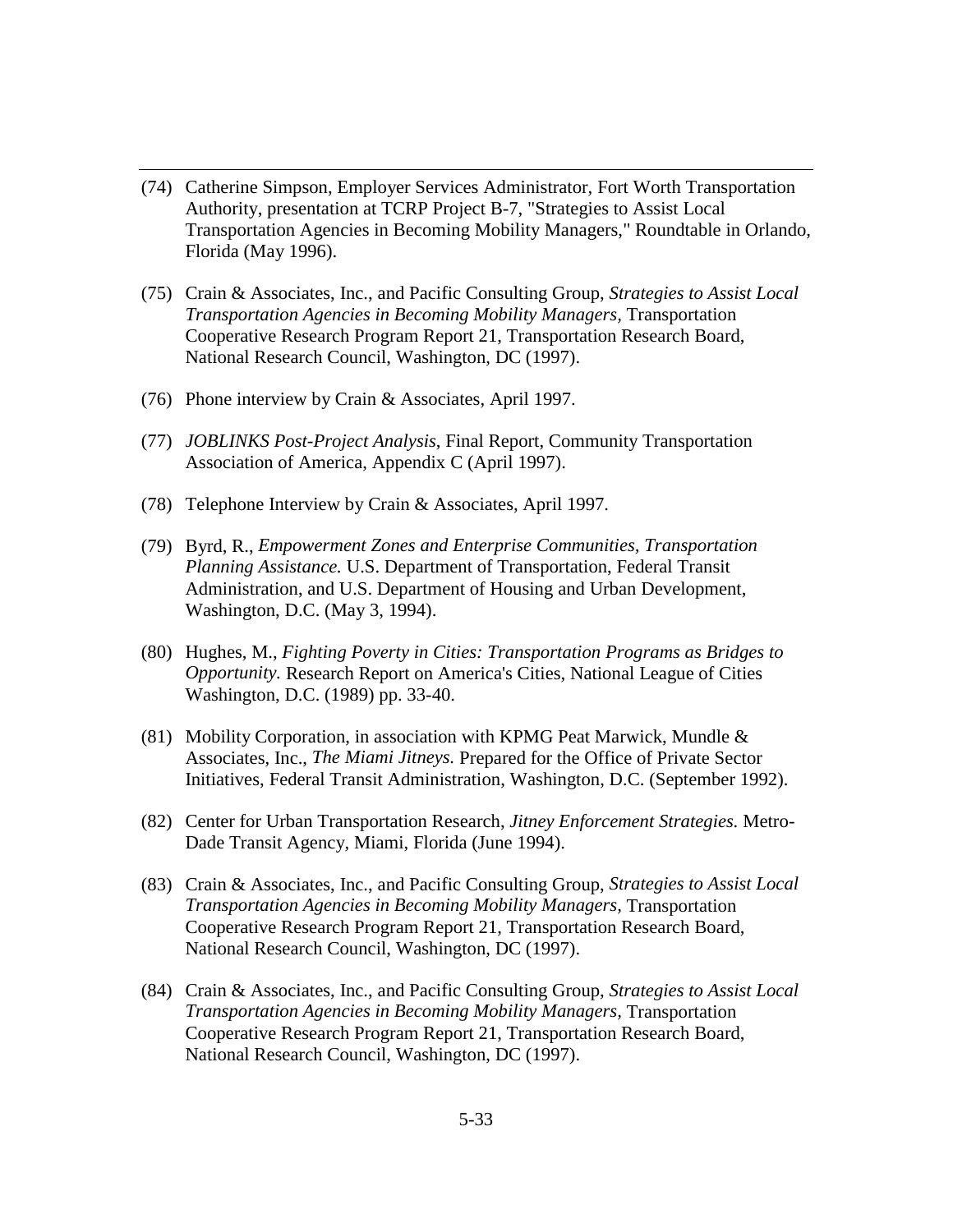- (85) Crain & Associates, Inc., and Pacific Consulting Group, *Strategies to Assist Local Transportation Agencies in Becoming Mobility Managers,* Transportation Cooperative Research Program Report 21, Transportation Research Board, National Research Council, Washington, DC (1997).
- (86) Hodge, D. C., Orrell, J.D., and Strauss, T. R., *Fare-Free Policy: Costs, Impacts on Transit Service, and Attainment of Transit System Goals,* Washington State Transportation Center (TRAC), University of Washington, Seattle, Washington (March 1994).
- (87) Phone Interview by Crain & Associates, April 1997.
- (88) Phone interview with Crain & Associates, April 1997.
- (89) Telephone interview by Crain & Associates with Shirley Cummins, Rural Transit Enterprises Coordinated (RTEC), Mount Vernon, KY, June 1996.
- (90) Telephone interview by Crain & Associates with Frank Jones, Daniel Boone Development Council, Inc., Manchester, KY, June 1996.
- (91) Crain & Associates, Inc., and Pacific Consulting Group, *Strategies to Assist Local Transportation Agencies in Becoming Mobility Managers,* Transportation Cooperative Research Program Report 21, Transportation Research Board, National Research Council, Washington, DC (1997).
- (92) Interview by Crain & Associates with Ann Smith, Director of the Los Angeles Department of Aging, June 1996.
- (93) "Opening Doors to Travel Training Mobility," Washington State Public Transportation Conference, August 24, 1995. Presented by Sandy Northrup, Outreach Coordinator, Link, and Per K. Johnson, Ph.D., Training & Education Coordinator and Pat Lange, Travel Trainer, Kitsap Transit.
- (94) "Travel Training for Seniors, Kitsap Transit," 1995 Washington State Department of Transportation Conference.
- (95) EG&G Dynatrend and Crain & Associates, Inc., *Evaluating Transit Operations for Individuals with Disabilities.* Prepared for Transit Cooperative Research Program, Transportation Research Board, National Research Council, Washington, D.C. (June 1995).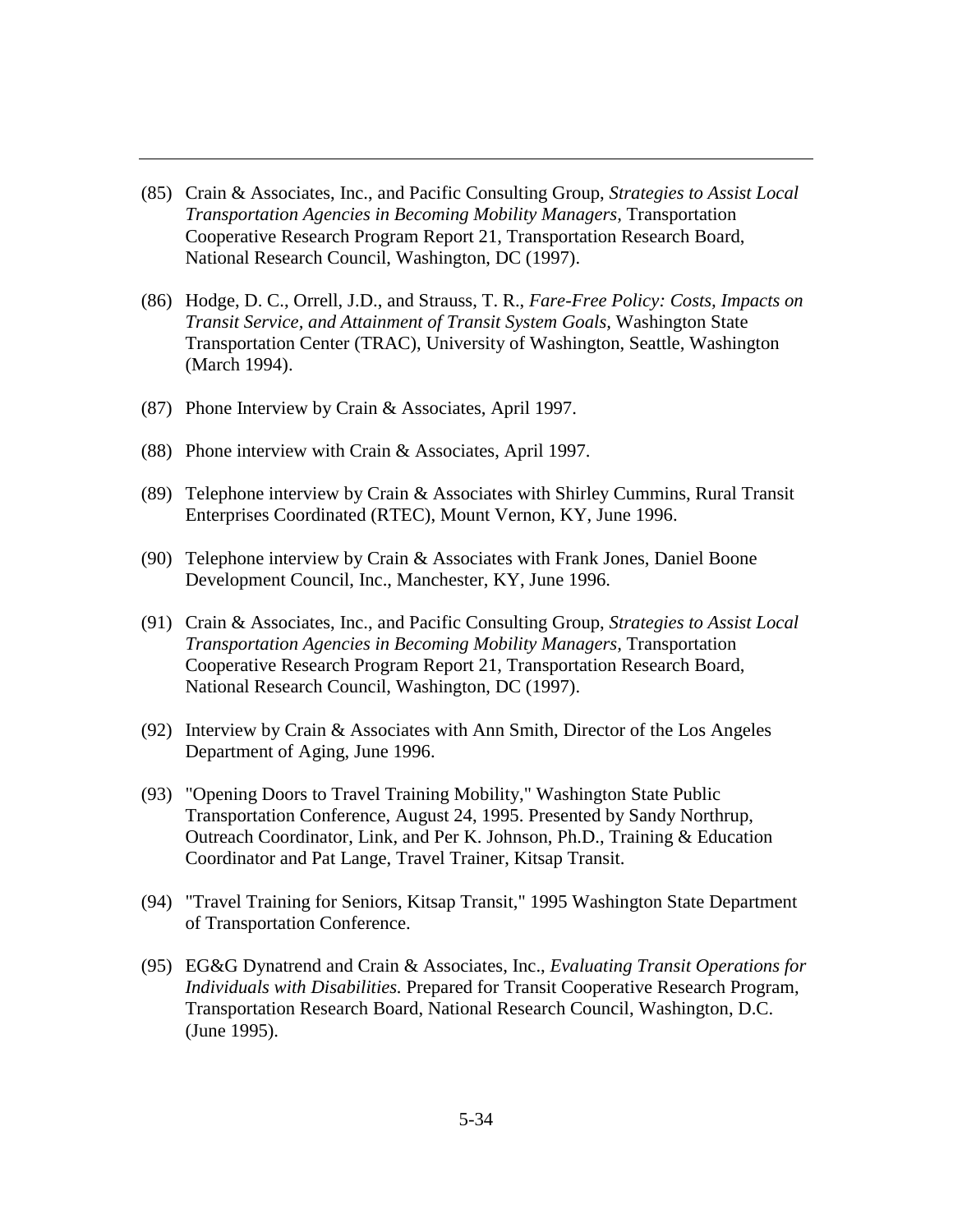- (96) Rosenbloom, S., "Travel by Women," *1990 Nationwide Personal Transportation Survey, Demographic Special Reports,* U.S. Department of Transportation, Federal Highway Administration, Washington, D.C. (February 1995).
- (97) Telephone interview by Crain & Associates with Joseph Ali, Kids on Wheels, January, 1998.
- (98) "Awards..." *PTI Journal*, (May 1995) pp. 6-7.
- (99) "Child Care Initiatives Across the Country," *Child Care Bulletin*, Issue 15, (May/June 1997).
- (100) "Child Care Center Opens at Metrolink Station." *Passenger Transport*, (May 6, 1996).
- (101) Byrd, R., *Empowerment Zones and Enterprise Communities, Transportation Planning Assistance.* U.S. Department of Transportation, Federal Transit Administration, and U.S. Department of Housing and Urban Development, Washington, D.C. (May 3, 1994).
- (102) Information from Omniversed International, March 1997.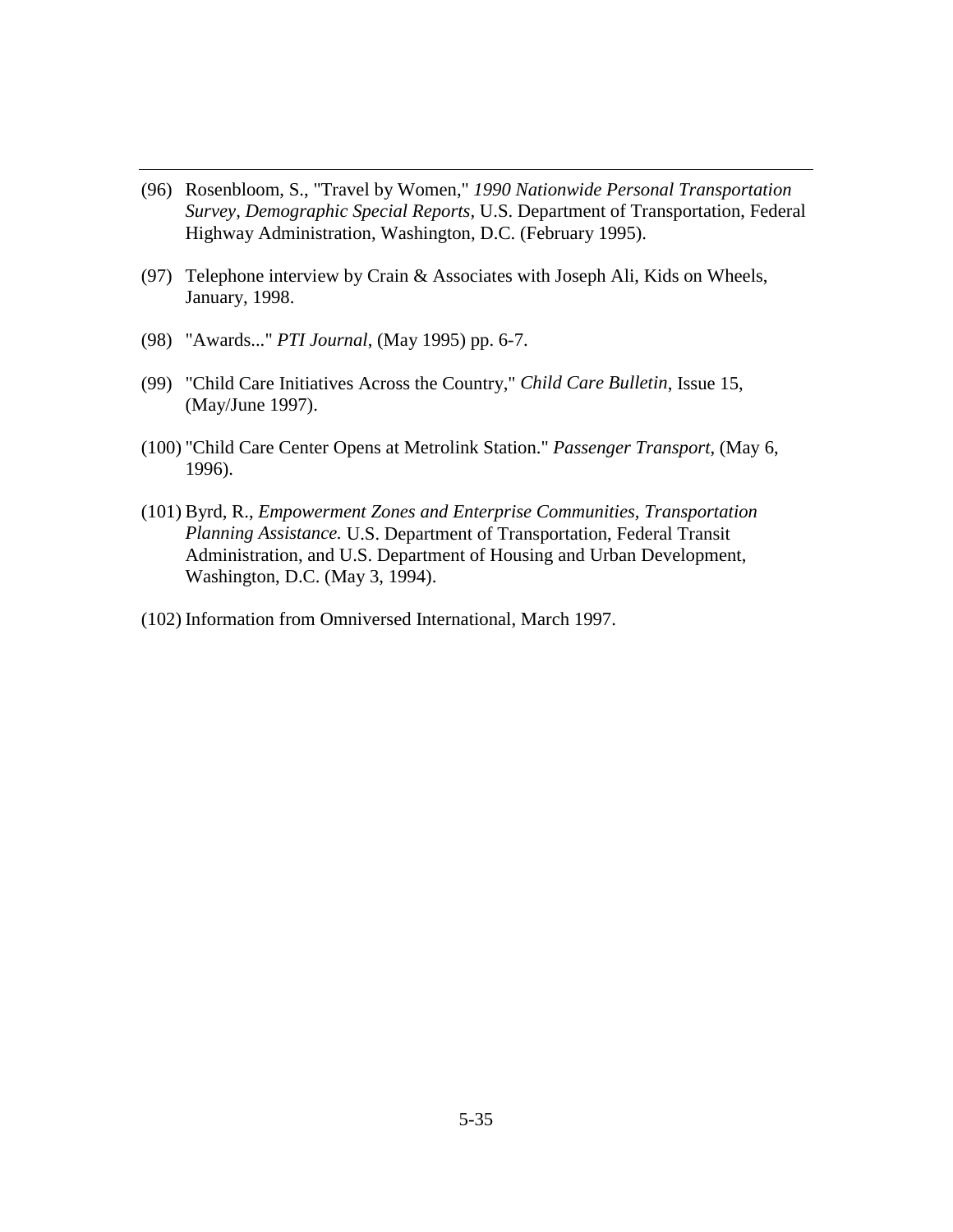#### **6. IMPLEMENTATION AND DISSEMINATION PLANS**

This chapter restates the eight key findings as integral to the implementation of this research. It then describes what strategies should be adopted internally by an organization in order to implement the key findings. A dissemination plan follows, which outlines the audiences for this report and the suggested media and mechanisms for distribution.

### **IMPLEMENTATION PLAN**

The key research findings presented in Chapter 2 outlined factors important to the successful use of public transportation to reduce the economic, social and human costs of personal immobility. These key findings are the cornerstone of an Implementation Plan to move this research into practice. The eight findings are capsulized below. Refer to Chapter 2 for details.

- 1. Retaining basic public transportation services;
- 2. Providing community-wide economic benefits;
- 3. Forming nontraditional partnerships;
- 4. Blending an array of human and monetary resources;
- 5. Bundling transportation and support services;
- 6. Linking with economic development efforts;
- 7. Planning regionally; and
- 8. Capitalizing on simple ideas and programs.

As identified in the findings above, coordination with organizations across other strata of society will be needed to enhance options for personal mobility. This chapter describes what an organization can do within its own cultural environment to go forward with implementation. The transportation organizations visited in the case studies had certain strategies in common that have led to their success, which can be replicated by others. These strategies can be summarized in the following checklist for success:

#### Checklist for Success

- 1. Exert leadership.
- 2. Win internal support from the staff and the policy-makers.
- 3. Adopt a mobility management mission.
- 4. Build community support.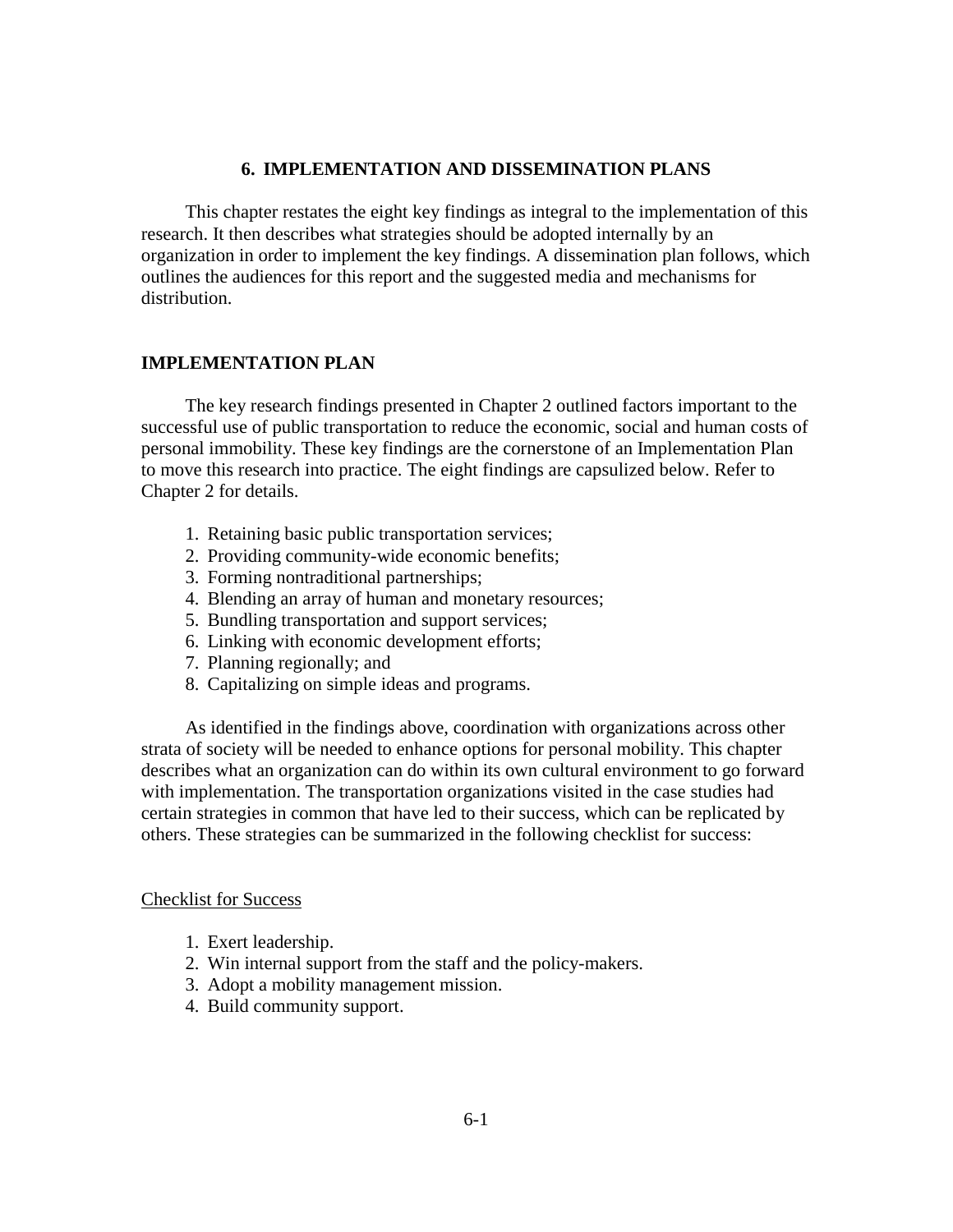#### 1. Exert leadership.

Things happen when a leader takes charge. Leaders experiment; leaders challenge the status quo; leaders inspire others with their vision. The vision of an MTA Board member to use telemobility in planning development at Los Angeles light rail stations led to the Blue Line TeleVillage. In Miami, starting the Medicaid Metropass Program required energy and commitment to combat bureaucracy. The Medicaid Program Administrator was not particularly encouraged by the Florida Agency for Health Administration; instead she took it upon herself to work through obstacles in order to implement the program. Her cohort in the Metropass Program, the MDTA Deputy Director, summarized a leader's bias toward action by defining the difference between an administrator and a manager: "An administrator tells you what you cannot do--what the rules are. A manager rewrites the rules to get things done."

Note that the checklist pertains to the internal environment of an organization. There are many external barriers that an organization may face which may be largely out of its control. Some examples are land use decisions, federal funding levels, the political environment in the region, the local economy, and government regulations.

However, even these external barriers can be influenced by leadership. When her community objected to a large parking structure at the Fruitvale BART station in Oakland, the Chief Executive Officer of the Spanish Speaking Unity Council led a planning process to change that land use decision into one supporting a Transit Village. She also overcame the conventional viewpoint in the political environment, which held that infill development in the inner city is infeasible, by putting together a strong funding package to support the development. Another example of combating external barriers is legislation that the Chesterfield County Coordinating Council (CCCC) intends to introduce in South Carolina. The CCCC wants to demonstrate that changing state law to allow adult riders on school buses in rural areas can increase mobility while continuing to safeguard schoolchildren.

Leaders are needed at many levels of society to solve the difficult issues of immobility that have been presented in this research. As these examples demonstrate, the collaborative efforts needed to tackle problems of immobility point to a role for social services agencies, community-based organizations, local governments, and employers, as well as transportation organizations. Public transit cannot tackle immobility alone.

Nonetheless, mobility is the *mission* of transportation organizations. It is proper that transportation organizations be among the first to exert leadership in addressing immobility. If transportation organizations do not take on this role, they may be preempted by others with their own agendas. For example, welfare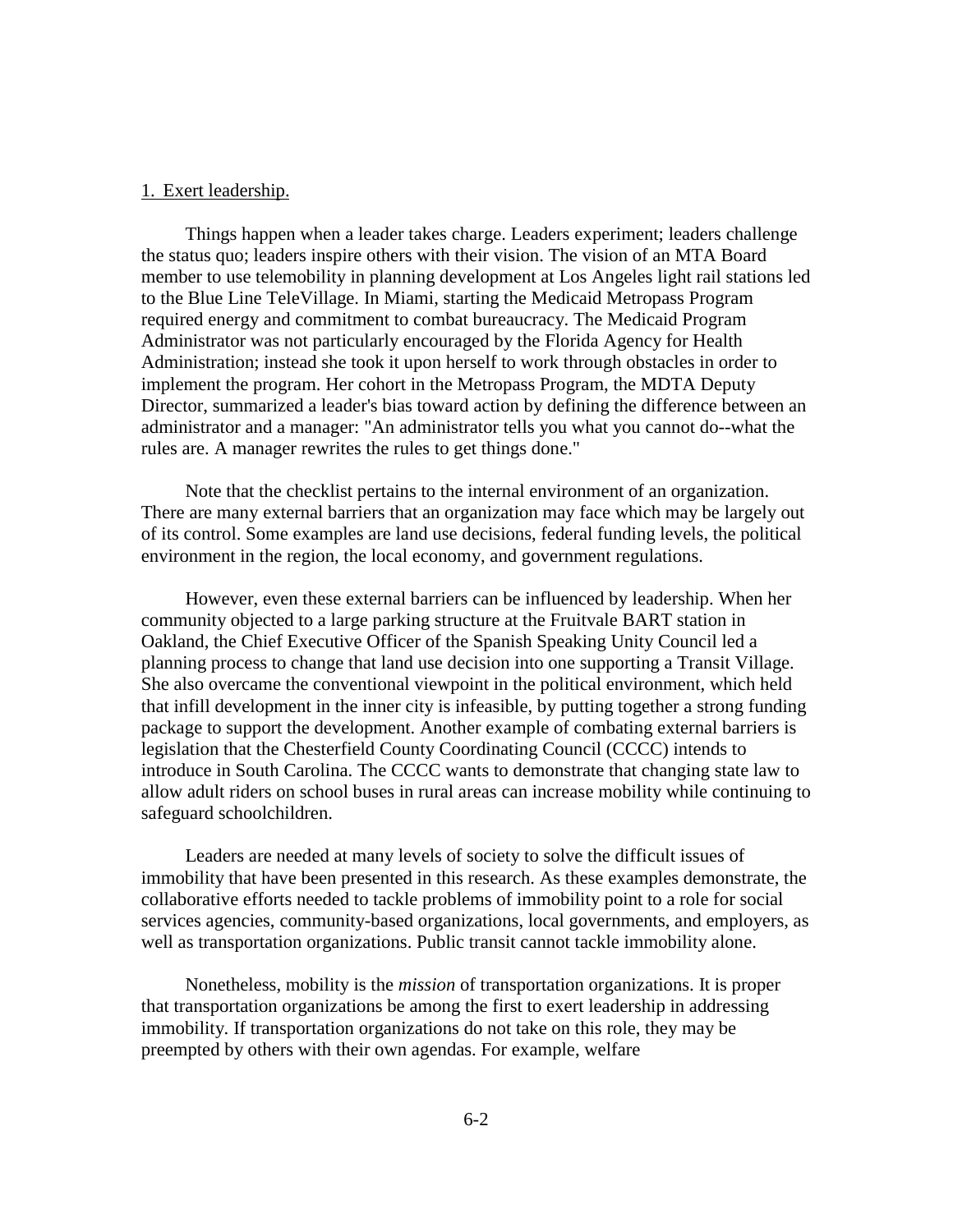reform is a burning issue at the time of this research. It is possible that money could be diverted from mainline transit services to new services directed at welfare recipients entering the job market, instead of integrating those new services into the existing system. Transit agencies need to seize the initiative in their realm of expertise to insure that the best alternatives are implemented. If they fail to exert leadership in addressing immobility, the problems of immobility will worsen, and transportation organizations will have failed in their mission.

#### 2. Win internal support from staff and policy-makers.

A leader, by definition, needs followers. If the leader fails to build support within the organization, the innovation will languish or even be sabotaged. In the case of the Blue Line TeleVillage, some within MTA saw trip reduction through use of the Internet, a goal of the TeleVillage, as a conflict with the agency's mission of increasing transit ridership. Because the project was not implemented with operating funds, the internal resistance was overcome. However, as consequence of the lack of involvement by the operations division, inadequate fiber and connection points for the TeleVillage were laid during construction of the rail line. Although the TeleVillage now operates using ISDN lines, it is not the optimum solution that would have been possible with full agency support.

The culture of any organization hoping to solve immobility problems must nurture an environment in which the key findings can be implemented. This means encouraging staff to exercise leadership by taking the initiative and being creative. It means preventing bureaucracy and hierarchy from stifling innovation. At MDTA leadership for the Metropass came from a transit planner. Her supervisor gave her and her idea the support within the organization to develop the pilot program and expand it. At SEPTA, the Horsham Breeze was successfully implemented because the organization was flexible enough to respond with creative approaches to funding and service. In both these instances, the staff and policy-makers were supportive of experimentation.

#### 3. Adopt a mobility management mission.

The definition of mobility management is "an institutional state of mind that emphasizes moving people instead of the mode of transportation." (103) For instance, with Immediate Needs, MTA moves people in a program designed to meet the community's transportation needs rather than attempting to fit those needs into its traditional bus and rail system. Its Blue Line TeleVillage is another example of creating mobility through nontraditional means--in this case, through technology. This type of flexibility will be required as transit agencies design services for those affected by the welfare-to-work reforms.

Mobility managers recognize the customers' needs and design services to respond to them. Numero Uno's free shoppers' shuttle is an excellent private-sector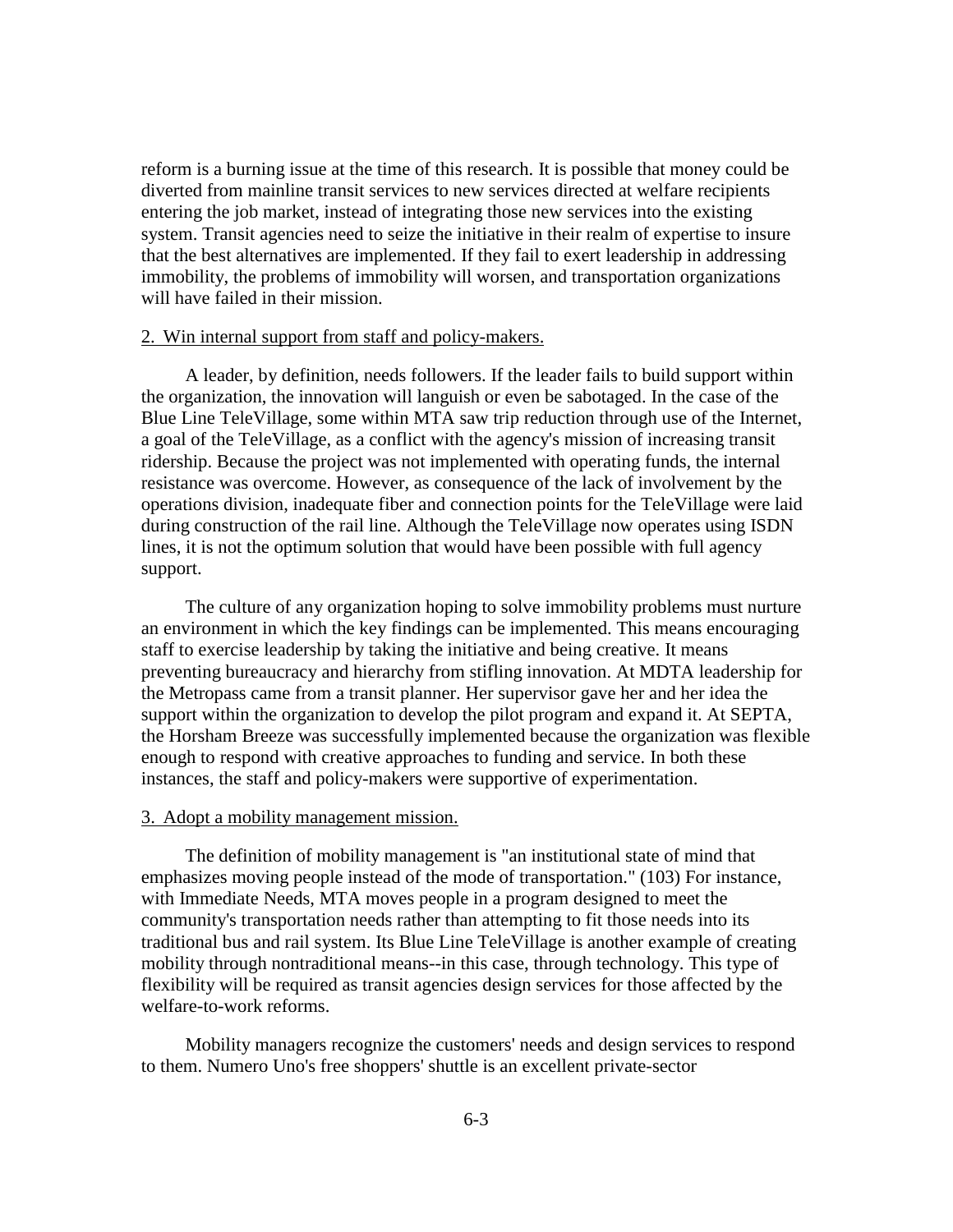example of this niche marketing. PDRTA and OATS are two public-sector models of such an entrepreneurial approach. They seek out opportunities and present a menu of service delivery options to the potential customer. Theirs is the opposite of an institutional state of mind that offers a single product with a "one size fits all" approach.

Effective mobility management requires viewing the passenger transportation system as a whole. Specifically, mobility management means brokering, facilitating, encouraging, coordinating, and managing both nontraditional and traditional services to expand the array of transportation services to diverse consumer groups. (104) This is an inclusionary definition which envisions responsibility from many partners to assist public transportation in accomplishing its mission of mobility.

#### 4. Build community support.

Three of the key findings are dependent on this strategy for successful implementation. Organizations cannot form nontraditional partnerships (Finding 3), bundle transportation and support services (Finding 5), and plan regionally (Finding 7) in the absence of community support.

MTA's Immediate Needs Transportation Program and OATS, Inc. are shining examples of building community support using two very different approaches in two extremely different settings--one in the largest county in the nation and the other in a very rural state. As a large bureaucracy, MTA chose not to implement Immediate Needs directly. Rather, MTA built community support for its program *through* respected community-based organizations as brokers. The 600 social service agencies that are participants, along with a waiting list to be accepted into the program, attest to the success of MTA's strategy. OATS has built community support by delegating important functions of the operation to County Committees. An annual 76,000 hours of volunteer work has resulted from the sense of ownership that OATS has thereby created in the 87 counties it serves.

Building community support takes energy and visibility on the part of transit staff. It means not only attending community meetings but also setting up such meetings. In designing increased access to jobs and health care, it means stepping outside the transportation field and learning other industries' terminology and key players. But the rewards can be a wider constituency of support for transit, an enhanced image of transit, availability of new funding sources and human resources, and, consequently, more participation in society by those now afflicted by immobility.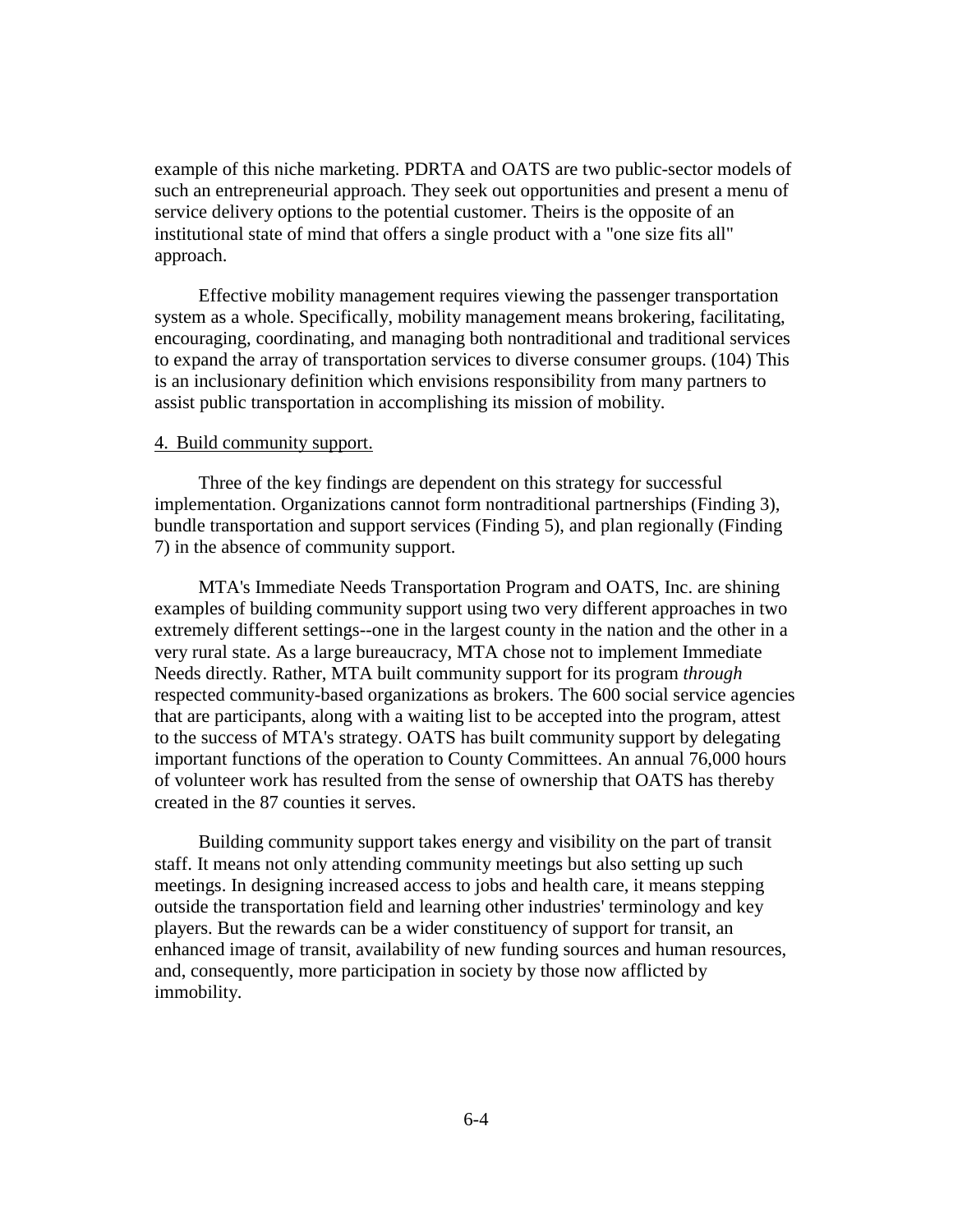## **DISSEMINATION PLAN**

The results of this research are particularly timely because they coincide with rapid changes occurring in welfare and health care delivery. For this reason, dissemination should be enlarged beyond the traditional transportation audiences to practitioners in the social services and health care fields as well.

The Methodology Guide is a product of the research which has permanent applicability for transportation professionals. It describes methods to quantify the benefits and costs of immobility, as illustrated by specific examples in the case studies. Thus, it is a tool to measure the implications of additions or reductions in service upon the larger community.

## **Audiences**

*Primary audiences for distribution include:*

Federal agencies

- Welfare to Work task force, U.S. Department of Transportation
- Intergovernmental Affairs, U.S. Department of Health and Human Services
- Office of Community Planning and Development, U.S. Department of Housing and Urban Development
- Employment and Training Administration, U.S. Department of Labor

State and County agencies that correspond to the federal agencies listed above

Public transit

- Public transit agencies' staff and governing boards
- Divisions of public transit within state departments of transportation
- APTA and CTAA, and corresponding organizations at the state level
- Private contractors
- Consultants and university researchers specializing in public transportation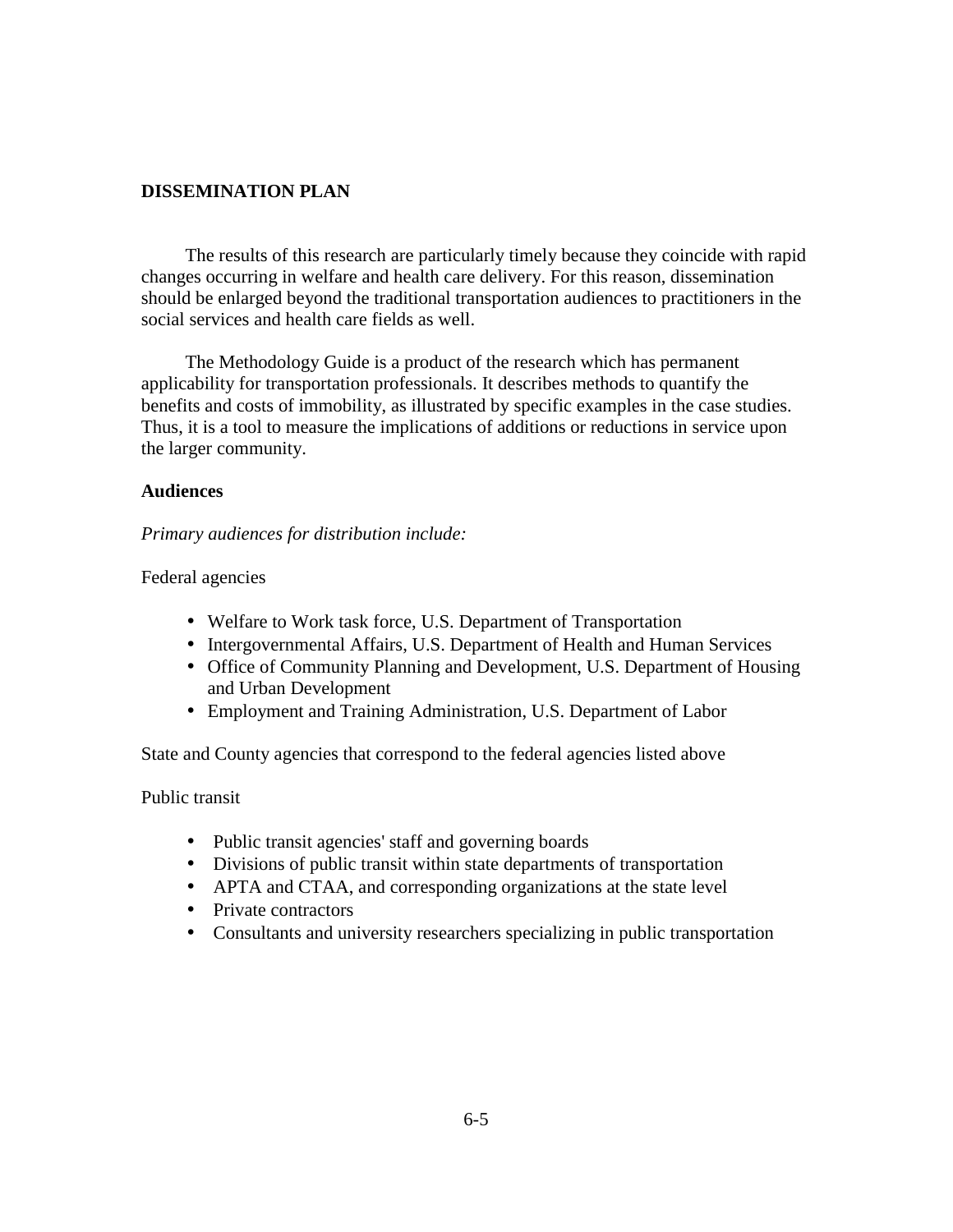#### *Secondary audiences for distribution include:*

National organizations of government officials and their corresponding state organizations, such as:

- National Governors' Association
- National Association of Regional Councils
- U. S. Conference of Mayors
- National League of Cities
- International City Managers Association
- National Association of Counties

National organizations of social welfare and health care professionals

Civil rights organizations

Empowerment Zones/Enterprise Communities

#### **Organizational Responsibility**

Disseminating the results of the research is a role for TRB and APTA, as the cooperating organizations that make up TCRP, as well as for CTAA. Reaching the secondary audiences will require working together with many other organizations. This is precisely the type of coordination called for in the federal welfare reform legislation, the Work Opportunity and Personal Responsibility Act. The mechanisms for coordination being established now for welfare reform at every government level will be a good avenue for dissemination.

#### **Content and Mechanisms**

1. *Mass media distribution* Because of the timeliness of this report, mechanisms to distribute the information through mass media should be emphasized. Therefore, the information should be condensed for targeted audiences.

#### Press Releases

A series of one-page, camera-ready stories with pictures should be prepared, each highlighting the strongest case studies according to topic areas. Articles should be sent to newspapers-wire services and to trade and professional magazines representing the primary and secondary audiences listed earlier. Because the report shows transit's proactive response to issues that are very current, mass distribution can enhance the public's perception of transit's value and role in society.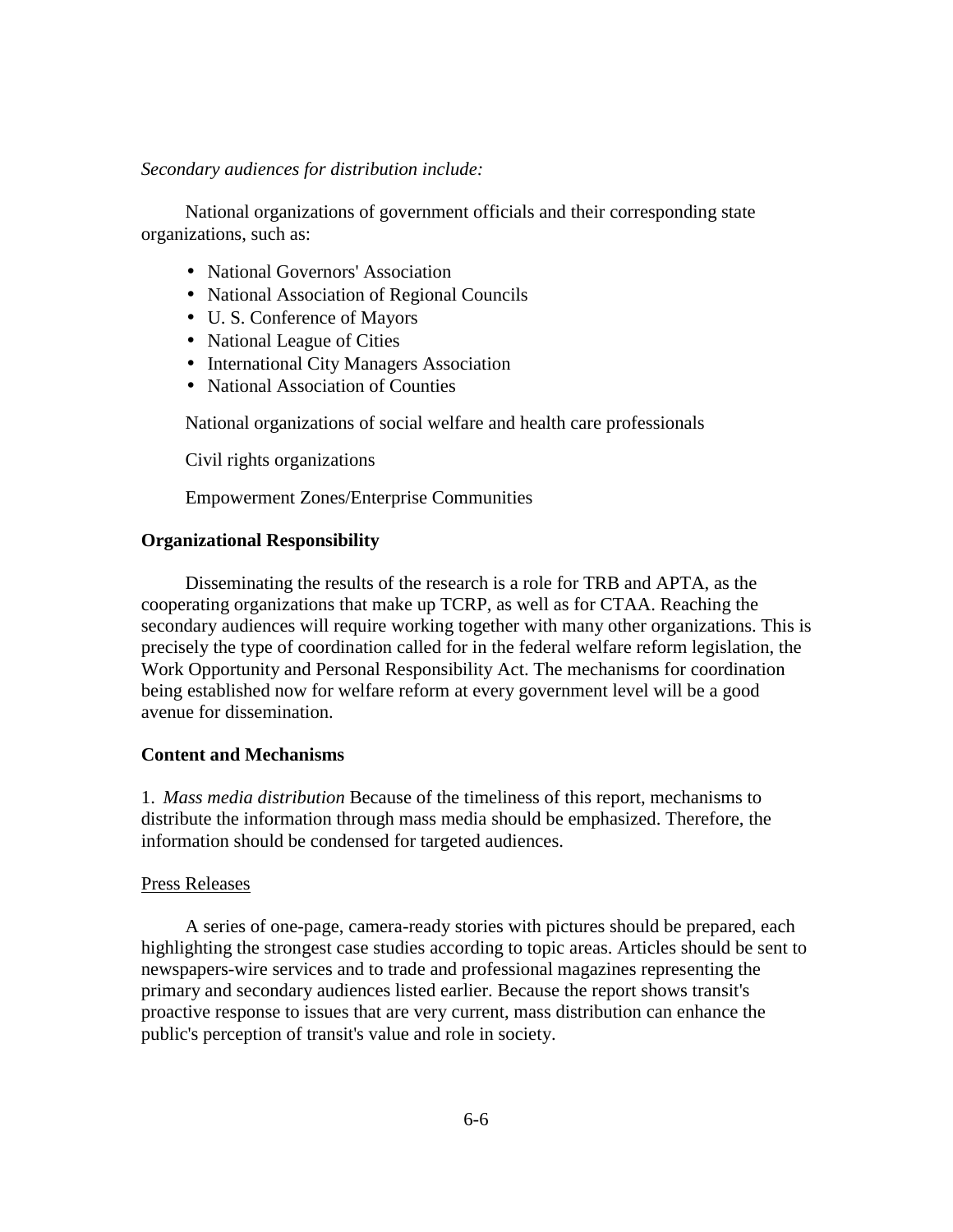- *Access to Health Care:* One article each on MDTA's Metropass Program and MTA's Immediate Needs Transportation Program
- *Welfare-to-Work:* One article each on SEPTA's Horsham Breeze and PDRTA's 24-Hour Reverse Commute Service
- *Elderly Transportation*: One article each on the City of Fremont's Travel Training Program and OATS
- *Livable Communities:* One article each on the Fruitvale BART Transit Village and MTA's Blue Line TeleVillage; Numero Uno Market Shoppers' Shuttle is also a candidate for this category, particularly for distribution to magazines aimed at retailers

#### *Internet sites*

The same press releases could be installed on Internet sites aimed at the primary and secondary audiences who deal with these various topic areas.

#### *Brochures*

Colorful, illustrated brochures succinctly presenting the key findings and highlights of the case studies could be developed for distribution at conferences and at meetings with elected officials and government staff. Because of their brevity, these same brochures would be the most likely to be read by transit board members.

2. *Traditional methods* In addition, to these mass distribution mechanisms, traditional methods should also be employed:

#### *Executive Summary*

Copies of the Executive Summary should be made available at conferences of TRB, APTA, CTAA and other transportation organizations.

#### *Presentation Materials*

Slides and overhead materials on the key findings should be developed for use in presentations not only at transportation meetings but also at meetings of health care and social welfare professionals.

## *Methodology Guide*

The Methodology Guide could be available to order as a manual separate from the full report.

3. *Products as outgrowths of the research* Other dissemination mechanisms could be developed, using the research as a foundation, but requiring additional resources to develop: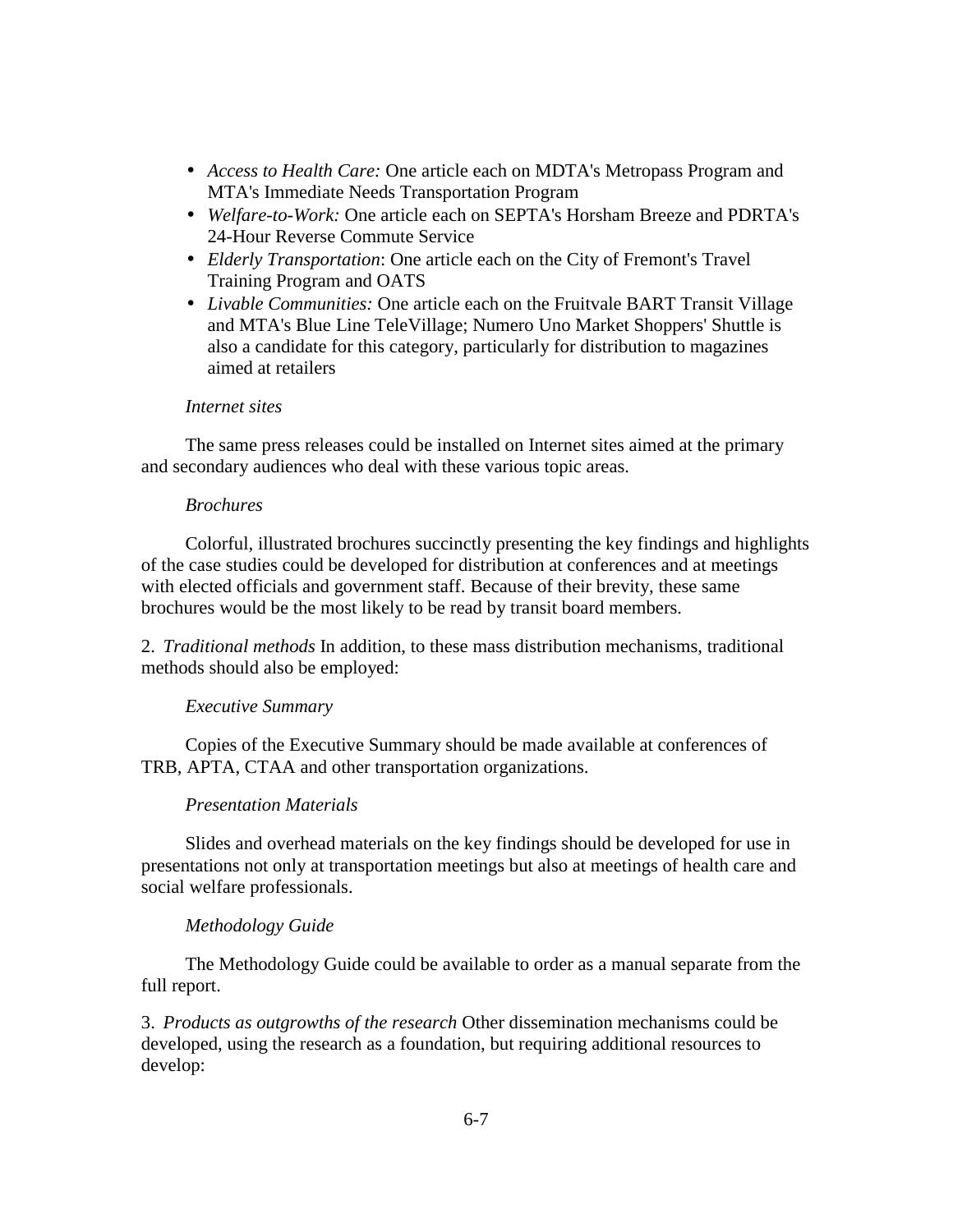## *Videos*

Agencies that participated in the case studies could be featured in a video, with key players discussing how their practices were developed and illustrating how they are being implemented today.

## *Roundtable*

Managers of successful practices could be brought together to exchange ideas with others wishing to emulate their services.

## *Training film*

The roundtable described above could be filmed for wider distribution.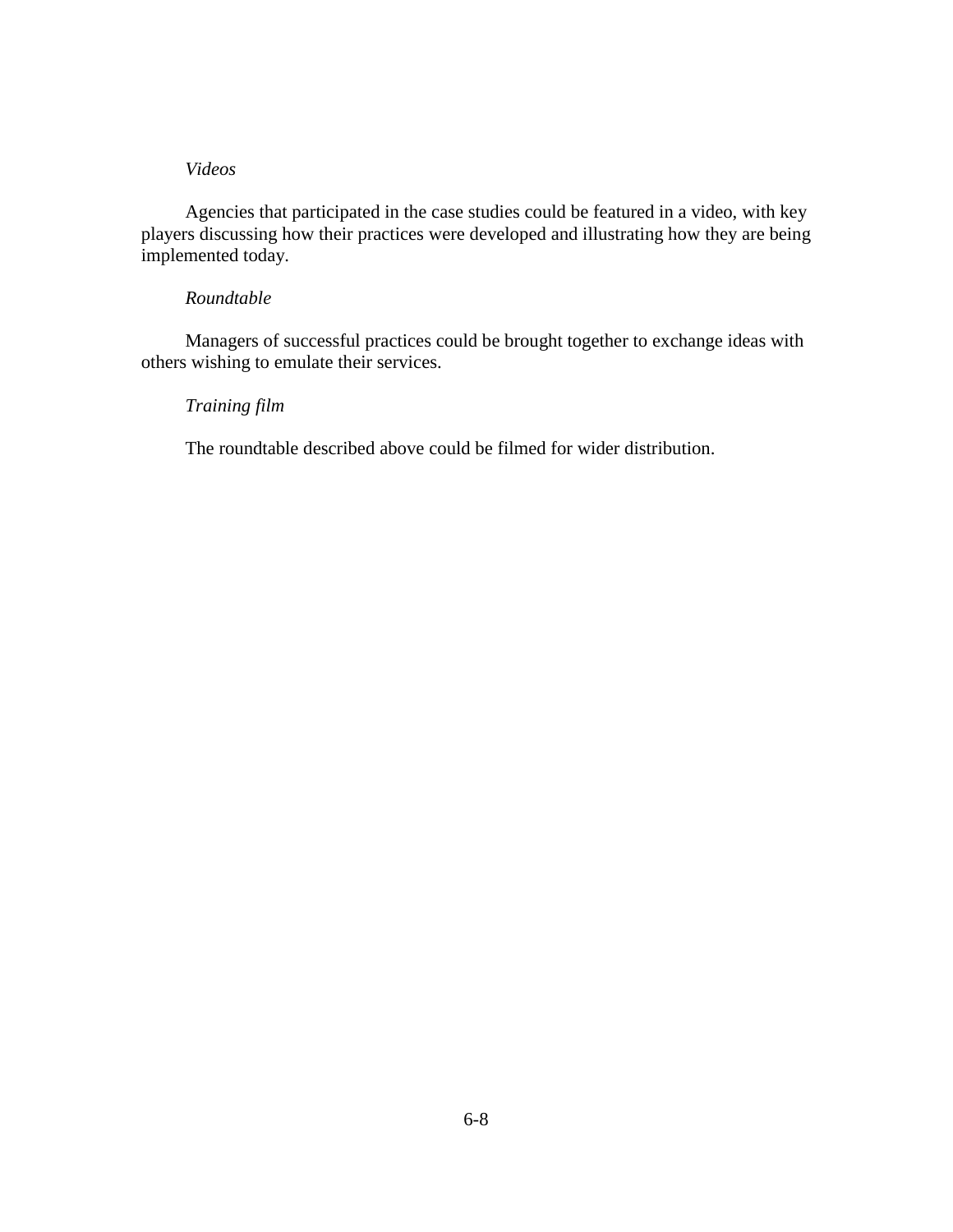## **CHAPTER REFERENCES**

- (103) Crain & Associates, Strategies to Assist Local Transportation Agencies in Becoming Mobility Managers, Transportation Research Board, Report 21 (1998).
- (104) Crain & Associates, *Strategies to Assist Local Transportation Agencies in Becoming Mobility Managers*, Transportation Research Board, Report 21 (1998). The paragraph footnoted as (2) is quoted verbatim from the Introduction.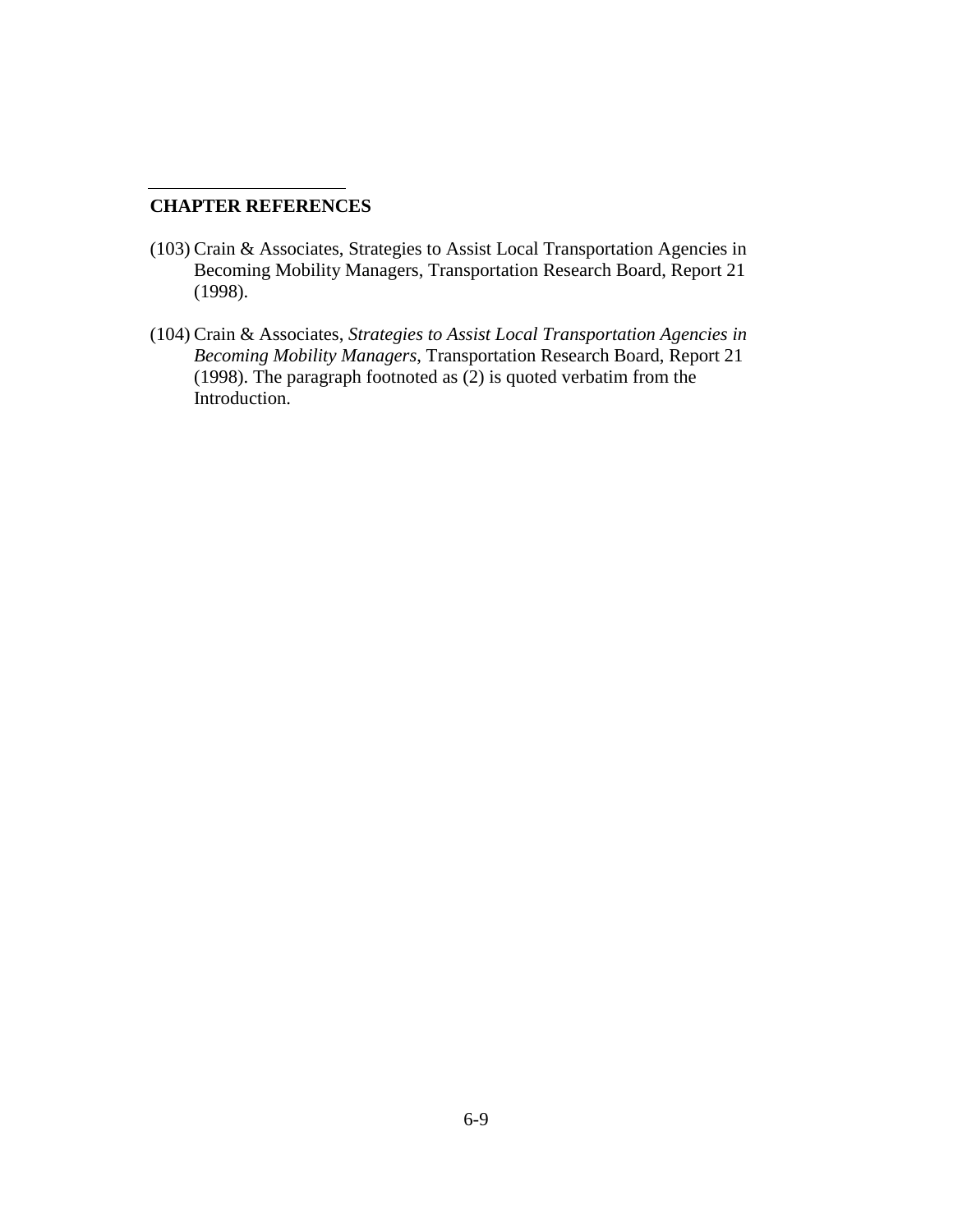# **APPENDIX A**

# **CASE STUDIES**

Appendix A contained in the research agency's final report is not published herein. It is available on the World Wide Web as TCRP Web Document 7 (www4.nas.edu/trb/ crp.nsf).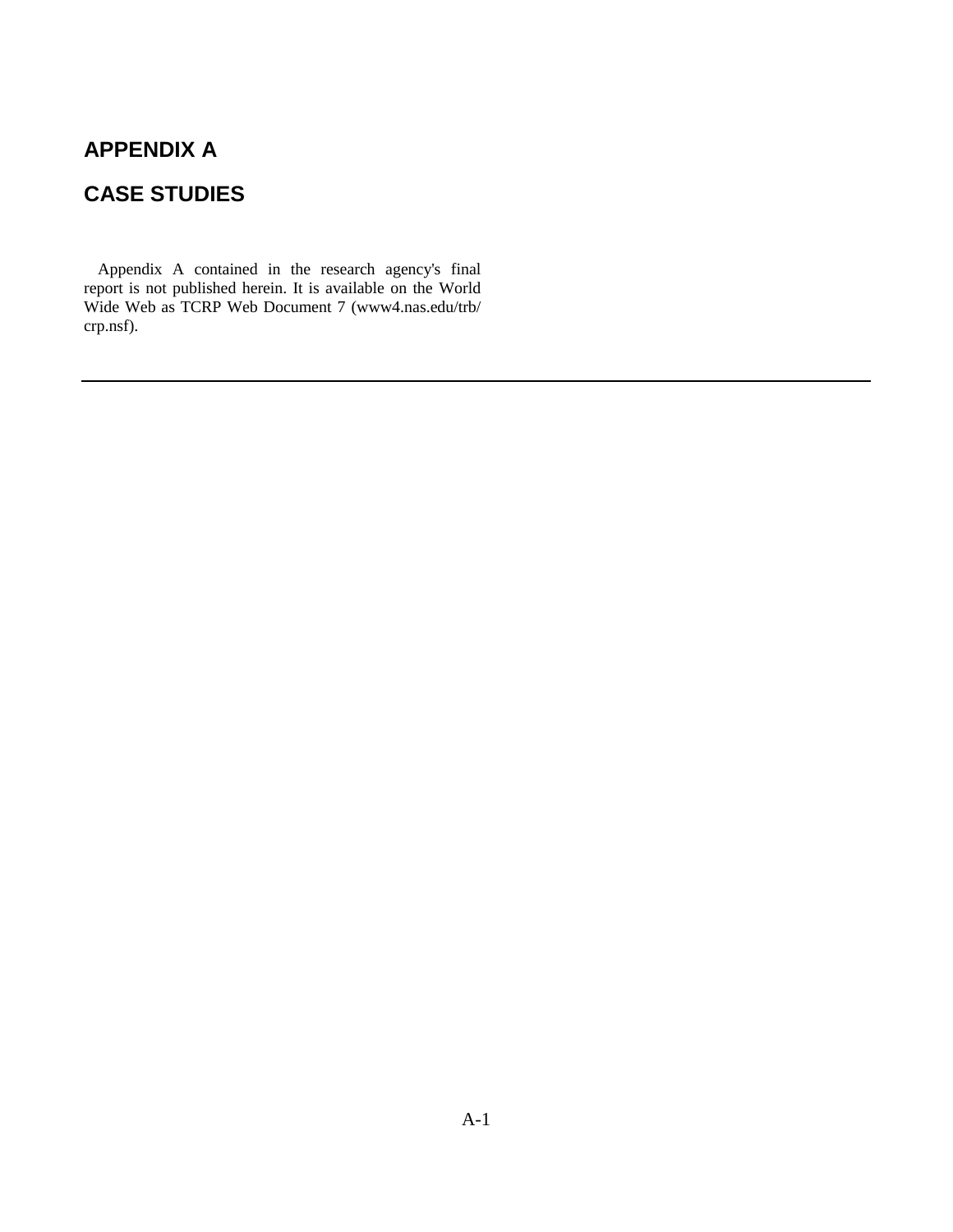# **APPENDIX B**

# **UNPUBLISHED MATERIAL**

Appendix B ("Literature Search: Who Are the Transportation Disadvantaged?") contained in the research agency's final report is not published herein. For a limited time, loan copies are available on request to TCRP, Transportation Research Board, Box 289, Washington, DC 20055.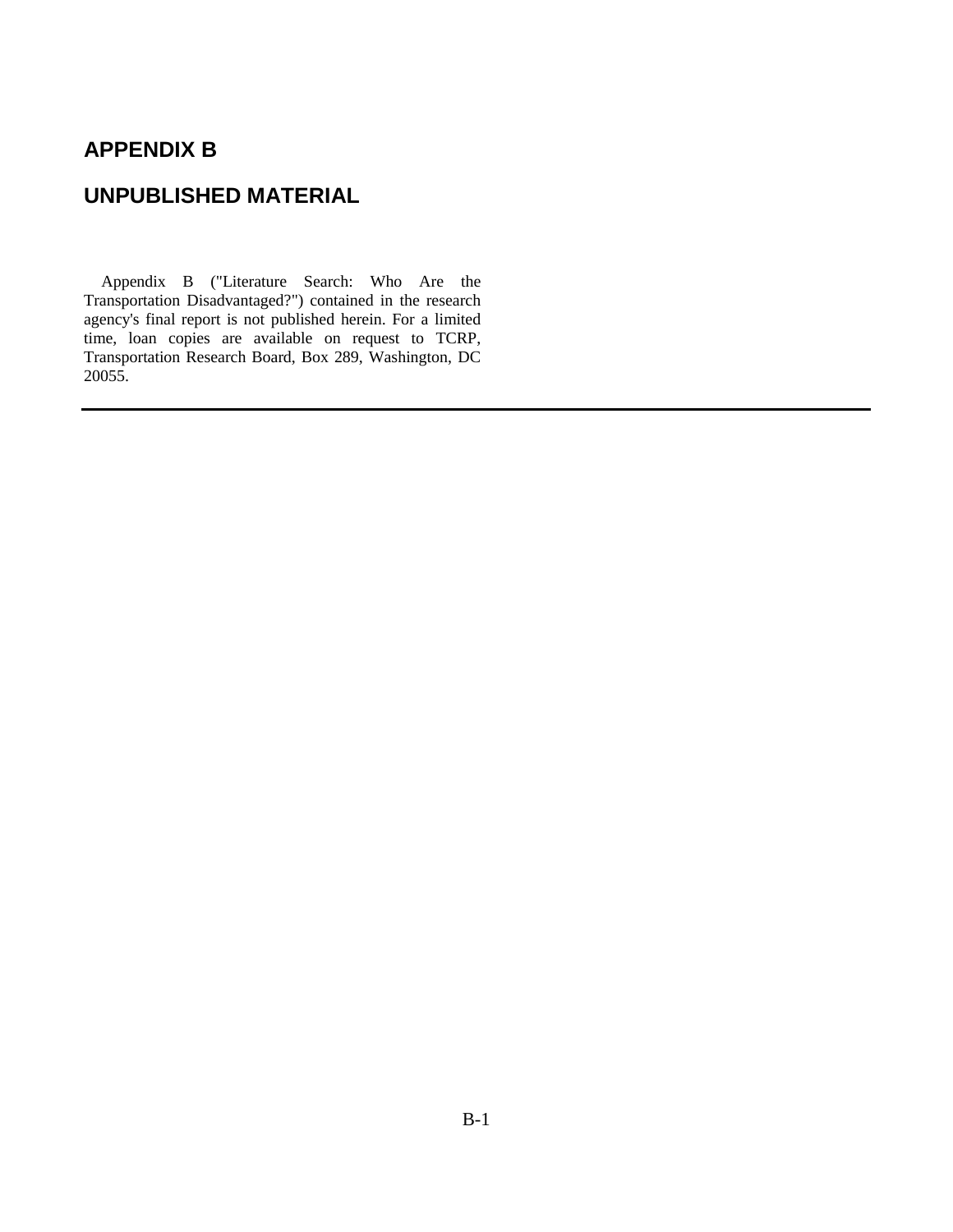## **APPENDIX C GLOSSARY OF TERMS**

ADA paratransit eligible: 1) Persons, who, as a result of their disabilities, cannot independently board, ride, or disembark from accessible vehicles without the assistance of another person, excluding the driver; 2) individuals who have a specific impairment-related condition that prevents them from getting to or from a boarding or disembarking location; 3) persons with a disability who can use an accessible vehicle, but for whom any desired trip cannot be made because the fixed-route they need to use is not yet accessible.

Captive transit rider: A person who does not have a private vehicle available or cannot drive (for any reason) and who must use transit to make the desired trip.

Captive rider: A person limited by circumstances to use of one mode of transportation.

Central city: The largest city in each metropolitan statistical area (MSA/CMSA) is designated by the U.S. Census Bureau as the central city. Additional cities qualify if specified requirements are met concerning population size and commuting patterns.

Economic cost: A measure of what must be given up in order to obtain something by way of purchase, exchange or production. Economists usually employ the concept of opportunity costs in describing economic costs. (See opportunity costs)

Empowerment Zones/Enterprise Communities (EZ/EC): 1993 Federal legislation authorized the Secretaries of HUD and Agriculture to designate communities to receive significant tax incentives and block grants for job creation and community development. Six empowerment zones (EZ), two supplemental empowerment zones, and 65 enterprise communities (EC) have been designated.

Externalities: Externalities are variously known as external effects, external economies and diseconomies, and spillovers. Externalities arise, in economist terms, because of the nonexistence of markets; i.e., there are no markets in clear air, peace and quiet and so on.

Households: Commonly refers to occupied dwelling units. Specifically, a household includes all persons who occupy a group of rooms or a single room which constitutes a housing unit. A housing unit is a group of rooms or a single room occupied as separate living quarters; occupants live and eat separately from other persons in the building and have direct access from outside the building or through a common hall.

Immobility: The inability to make a desired trip due to lack of access to an automobile; and lack of available, affordable and accessible public transportation or other transportation alternative between the desired origin and destination.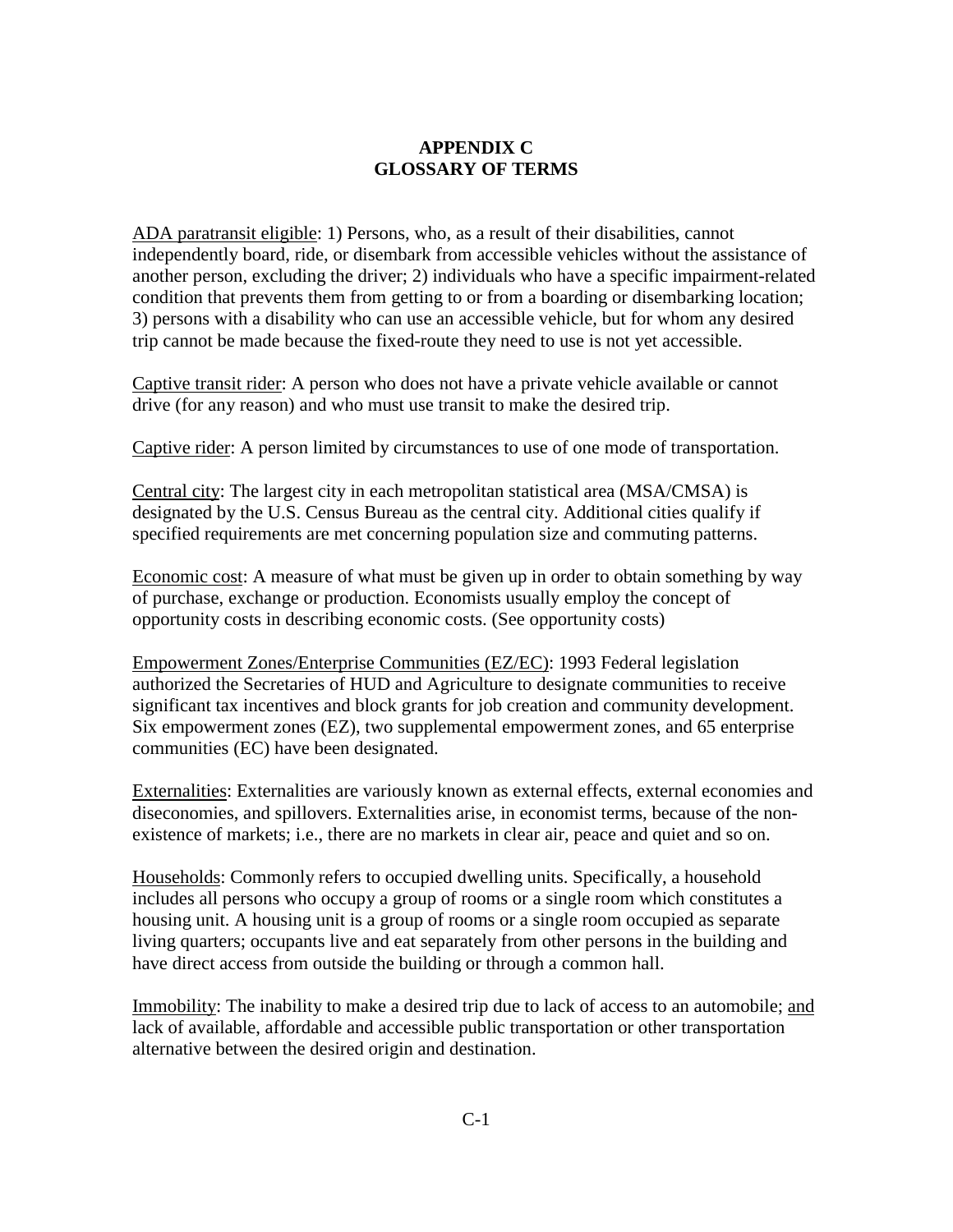Latent travel demand: The number of trips that would probably be made by people who do not now travel because of inconvenience, unawareness, inaccessibility, or unavailability of present modes or the inability to use them.

Metropolitan Statistical Area (MSA): As defined by the U.S. Office of Management and Budget, an MSA must include at least a) one city with 50,000 or more inhabitants, or b) a Census Bureau-defined urbanized area (of at least 50,000 inhabitants) and a total metropolitan population of at least 100,000 (75,000 in New England).

Model: A mathematical or conceptual presentation of relationships and actions within a system. It is used for analysis of the system or its evaluation under various conditions; examples include land use, economic, socioeconomic, and transportation.

Model, demand: A model that relates the amount of travel to the level and price of the transportation service and the socioeconomic characteristics of the potential traveler.

National Personal Transportation Survey (NPTS): In 1969, the U.S. Department of Transportation initiated an effort to collect detailed data on personal travel. The survey was conducted again in 1977, 1983, and 1990. The primary objective of the survey was to collect trip-based data on the nature and characteristics of personal travel.

Opportunity cost: The opportunity cost of an action is the value of the foregone alternative action. Opportunity cost can only arise in a world where the resources to meet wants are limited so that all wants cannot be satisfied.

Personal cost: The personal or private is the opportunity cost to one individual. It is the value to the individual of the foregone alternative action.

Person trip: A trip by one person in any mode of transportation. A person trip is counted regardless of whether the person is a driver or a passenger.

Poverty level: An index based on a range of income thresholds adjusted by family unit size and number of children under 18 years old. Sample 1995 poverty thresholds include \$7,929 for a single person under 65; \$15,455 a family of four with two related children under 18; and \$33,465 for a family unit of 9 with two related children under 18.

Region: A geographical area which according to specified criteria possesses some degree of homogeneity.

Rural: As defined by the Bureau of the Census, the urban population includes all people living in urbanized areas or in places with 2,500 or more inhabitants located outside urbanized areas. By Census definition, the rural population consists of everyone else.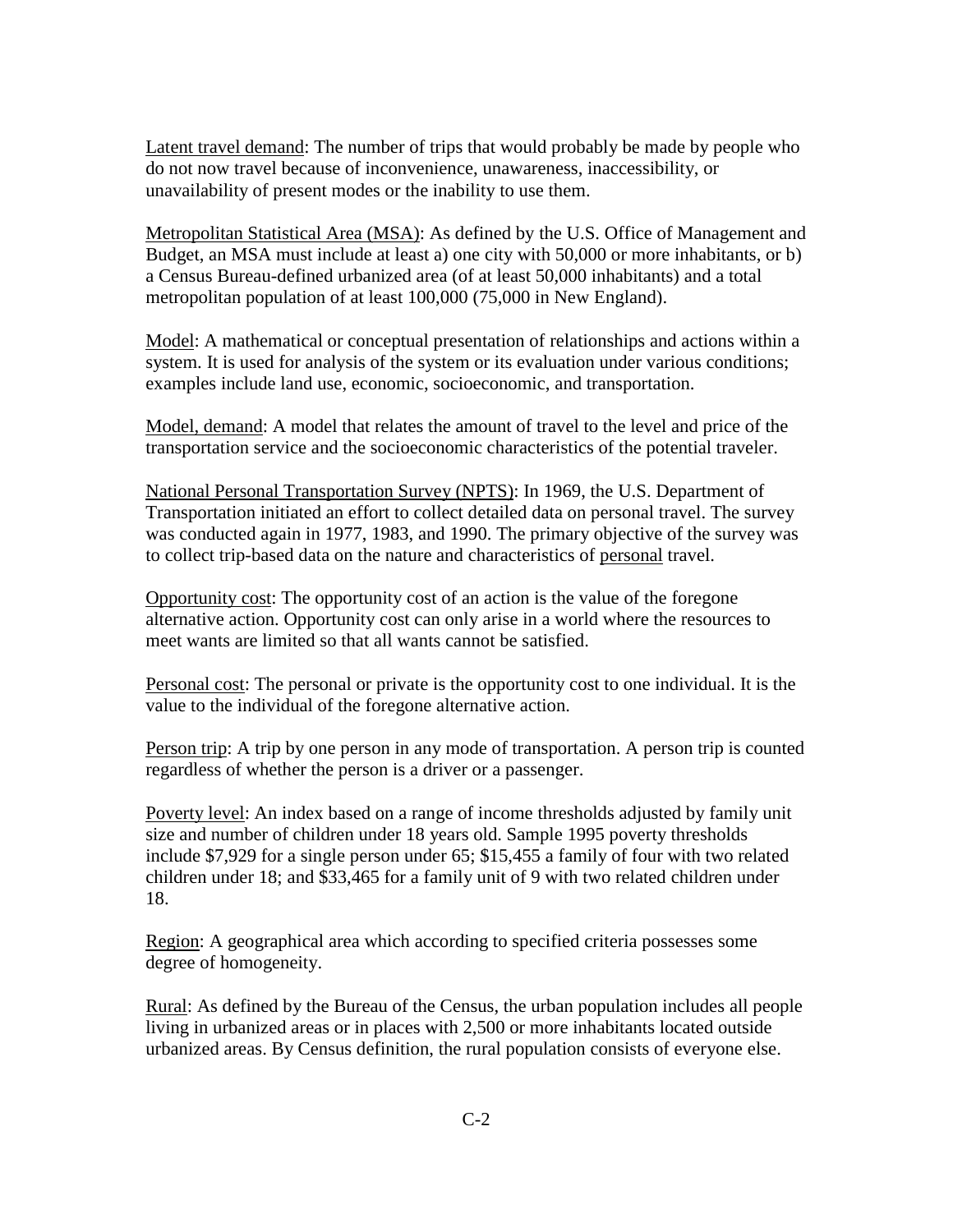Social cost: The social cost is the opportunity cost to society (i.e., to all individuals in society) rather than just to one firm or individual. One of the major reasons why social costs are different from the observed private costs is due to existence of externalities or external costs (see externalities). In technical terms, the social costs of a given output is defined as the sum of money which is just adequate when paid as compensation to restore to their original utility levels all who lose as a result of the production of the output.

Suburban: A loosely defined term, not defined by the U.S. Bureau of the Census, it is typically meant to suggest the location of any land outside of a regional central business district, generally at least five or more radial miles away.

Transit dependent: Having to rely on transit service instead of the private automobile to meet one's travel needs.

Transportation disabled: In general terms, individuals who have difficulty using fixedroute public transportation. (See ADA paratransit eligible)

Transportation disadvantaged: (Low mobility group, mobility disadvantaged) people whose range of alternatives is limited, especially in the availability of relatively easy-touse and inexpensive alternatives for trip making. Examples include the young, the elderly, the poor, the disabled, and those who do not have automobiles.

Travel or sample day: Refers to NPTS questionnaire, where the respondent was asked to report all trips of any length by any mode of travel during a 24-hour period.

Urban: Comprising all territory, population, and housing units in urbanized areas and in places of 2,500 or more person outside urbanized areas.

Urbanized area: As defined by the Bureau of Census, a population concentration of at least 50,000 inhabitants, generally consisting of a central city and the surrounding, closely settled, contiguous territory.